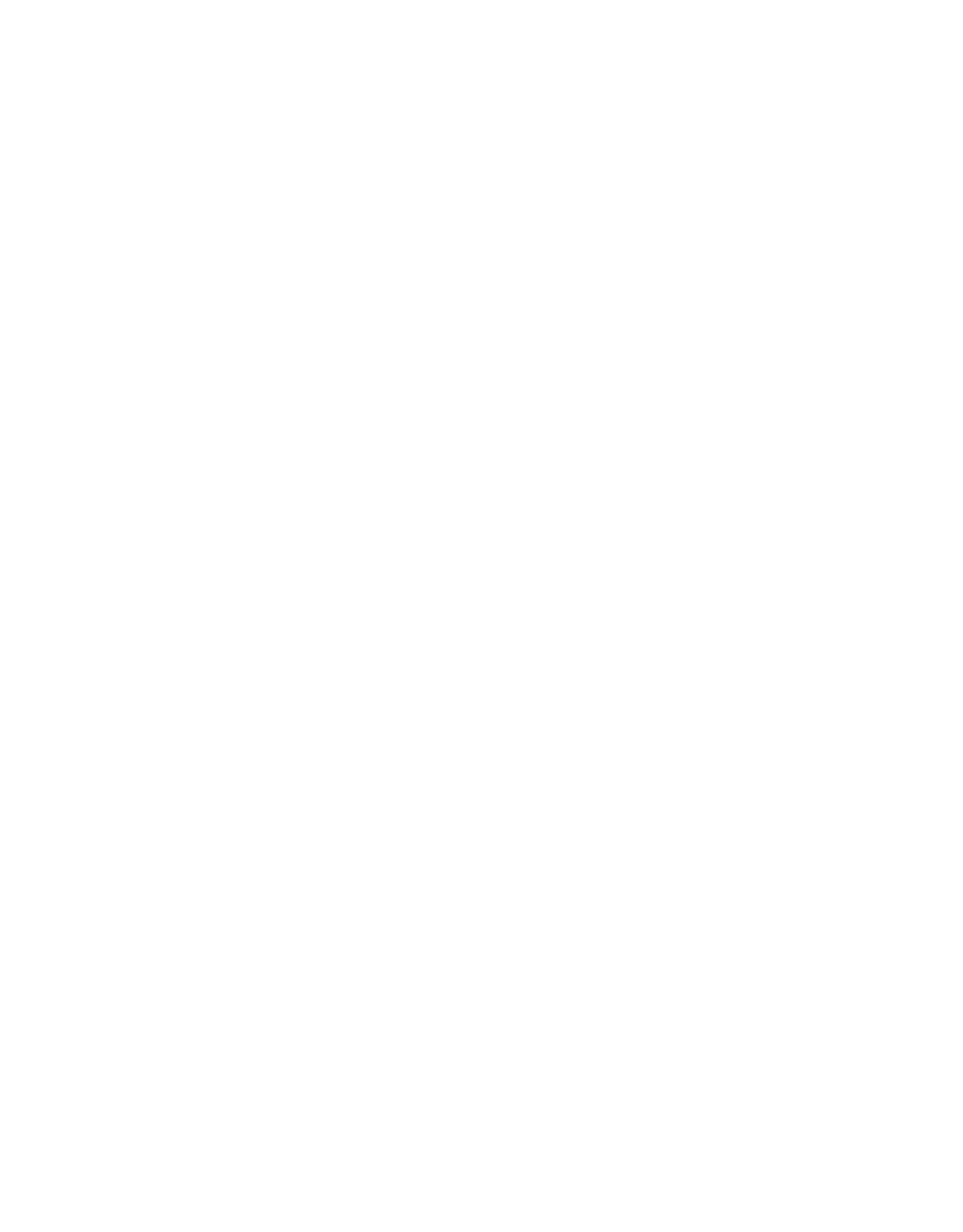## **ABOUT THE TIMKEN COMPANY**

As a global leader in bearings and power transmission systems, Timken focuses on precise solution design, materials and craftsmanship to deliver reliable and efficient performance that improves productivity and uptime. Timken offers a full range of bearings, belts, chains, couplings, gears and lubricants, along with rebuild and repair services. Timken (NYSE; TKR; www.timken.com) applies its proven expertise in metallurgy, tribology and mechanical power transmission to create innovative approaches to customers' complex needs. Global availability of products and engineering talent, combined with exceptional service delivery across markets, makes Timken a preferred choice worldwide.

To view more Timken catalogs, go to www.timken.com/catalogs for interactive versions, or to download our catalog app to your smartphone or mobile device.

## **TIMKEN® SPLIT CYLINDRICAL ROLLER BEARING HOUSED UNIT INTERCHANGE GUIDE INDEX**

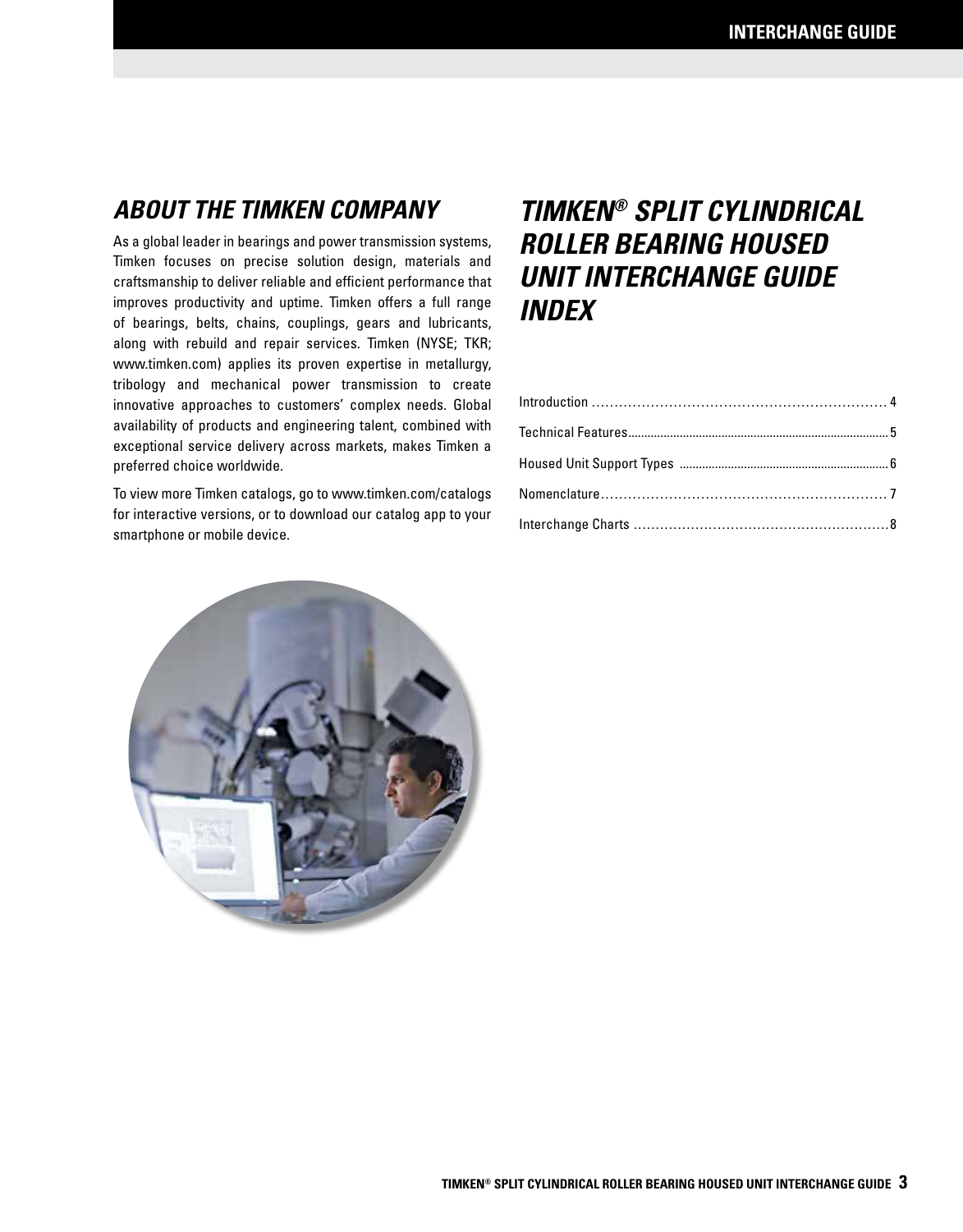## **STANDARD UNIT ANATOMY**

Maximize uptime with an easy-to-install and quick-to-maintain solution to replace solid unit housings:

- Simple mounting procedure includes an innovative cage clip design.
- Easy bearing replacement improves uptime.
- Operate at higher speeds, temperature and acceleration due to a precision machined brass cage that reduces cage failure.
- Perform longer thanks to a robust pedestal design featuring double webs and thick sections of high-grade cast iron.
- Profiled rolling elements improve performance by reducing damaging edge stress.
- Handle a range of operating environments with eight application seal designs.
- Closely match load requirements with specially-engineered application-bearing
- Choose from housing styles designed for many different applications.
- Dimensionally interchangeable with split to the shaft roller bearings.
- Dimensionally interchangeable with SN/SD/SAF housings.
- Expert engineering service and support.
- Quick-fit design available for solid block conversions.

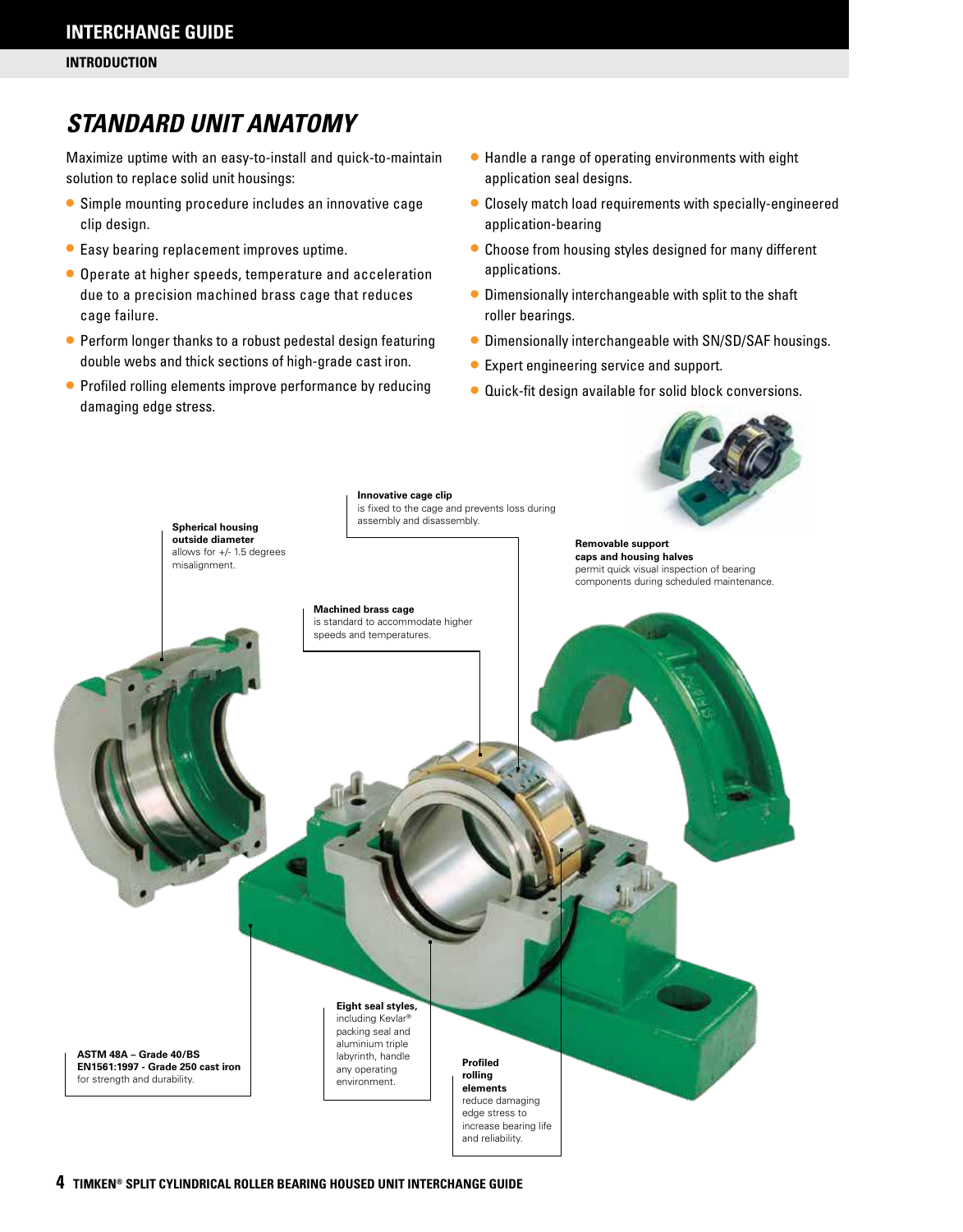#### **TECHNICAL FEATURES**

## **THE TIMKEN ADVANTAGES:**

- Stronger support pedestals
- Easy-to-install SNQ/SAFQ Quick-Fit angled pedestals
- Sealing solutions for the harshest environments
- Interchangeable with competitive split-housed units
- Expert engineering services

#### **TABLE 3. TIMKEN VS. COMPETITOR DESIGN COMPARISON**

| <b>Timken Split Cylindrical Roller Bearings</b>                                                                                                                                                                                                                                                          | <b>Competitor's Design</b>                                                                                                                                                                 |
|----------------------------------------------------------------------------------------------------------------------------------------------------------------------------------------------------------------------------------------------------------------------------------------------------------|--------------------------------------------------------------------------------------------------------------------------------------------------------------------------------------------|
| <b>One durable design</b> $-$ A sturdy, precision-machined, window-type brass<br>cage delivers reliable performance in harsh operating environments<br>and demanding applications.                                                                                                                       | There is no standard design across their catalogue range. A variety<br>of less robust designs includes polyamide, pressed steel, die cast and<br>machined aluminium cages.                 |
| <b>Fast assembly &amp; easy maintenance</b> $-$ An innovative integrated cage<br>joint clip makes easy assembly.                                                                                                                                                                                         | The c-section spring cage clip is a separate piece that can be difficult<br>to fit and easily lost.                                                                                        |
| <b>Stronger</b> – Robust support pedestals and housings are made from<br>HT250 grade cast iron and conform to BS EN1561. EN-GJS-450-10 grade<br>ductile iron also is available.                                                                                                                          | Support pedestals and housings made from HT220 grade cast iron are<br>weaker due to lower tensile strength. EN-GJS-400 grade ductile iron is<br>less robust than the grade used by Timken. |
| Easiest installation - An angled SNQ/SDQ/SAFQ support pedestal<br>makes installation simple and fast. The pedestal slides under the shaft<br>eliminating the need to raise it and remove a drive to install a bearing.<br>A wide range of sizes is available. The SAFQ pedestal is made from<br>SG iron. | There is no product offering available currently.                                                                                                                                          |
| Well protected - There are many sealing options. High-temperature<br>resistant ATL triple labyrinth seals perform reliably in aggressive envi-<br>ronments. KPS Kevlar <sup>®</sup> packing seals or high-temperature flinger seals<br>may withstand even the harshest environments.                     | The range of sealing options is limited. Standard ATL Seals are not<br>suitable for high-temperature operation. There is no Kevlar or flinger<br>seal option.                              |
|                                                                                                                                                                                                                                                                                                          |                                                                                                                                                                                            |

Easy-to-assemble integrated cage clip and precision machined brass cage

Kevlar® is a registered trademark f E.I. du pont de Nemours and Company or its affiliates.

Aluminium cage and easy-to-misplace cage clip

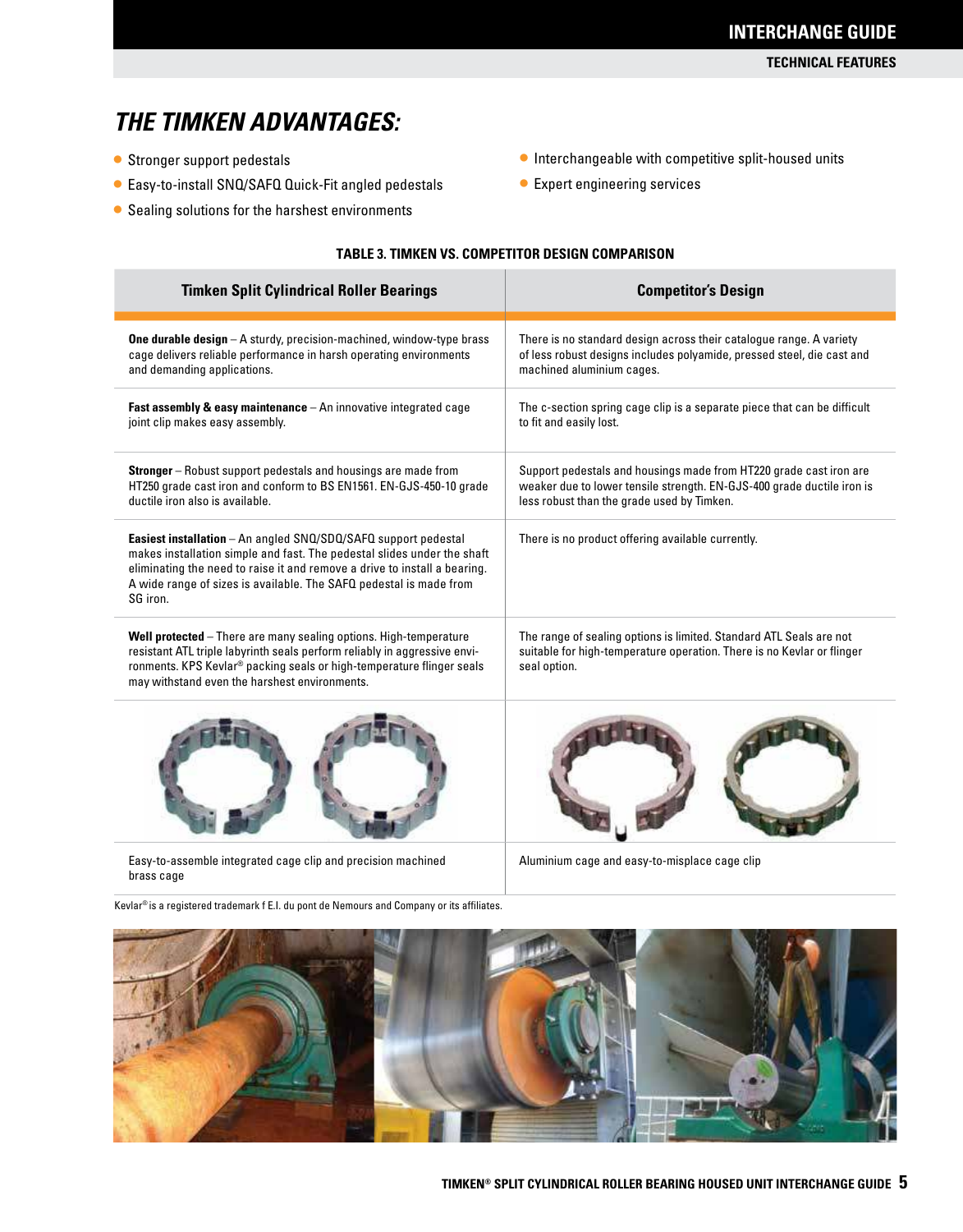## **HOUSED UNIT SUPPORT TYPES**

Timken bearings and housings may be mounted in a variety of support units according to the application and loading constraints. A number of variants are available as standard types with other unit types available on request. Timken offers a design and manufacturing facility to produce custom units to cover more specialized applications.

## **PILLOW BLOCK (SUPPORT) TYPE**

This is by far the most popular method for mounting Timken units. These supports are manufactured from high strength, ASTM 48A grade 35 cast iron. This, combined with the robust design, provides a stable, rigid base, allowing the split bearing fitted to give optimum performance.



**Fig. 6. Pillow block support type.**

## **FLANGE UNITS**

In applications where bearings need to be mounted against horizontal or vertical faces, Timken flange units provide a simple means of achieving this goal. Again, the use of ASTM 48A Grade 35 cast iron ensures a durable unit.



**Fig. 7. Flange units.**

## **HANGER UNITS**

A compact unit commonly used for supporting screw conveyors or similar equipment.



**Fig. 8. Hanger units.**

## **TAKE-UP UNITS**

These sliding units can be used to effectively tension conveyor and elevator systems. Both pull and push types are available.



**Fig. 9. Take-up units.**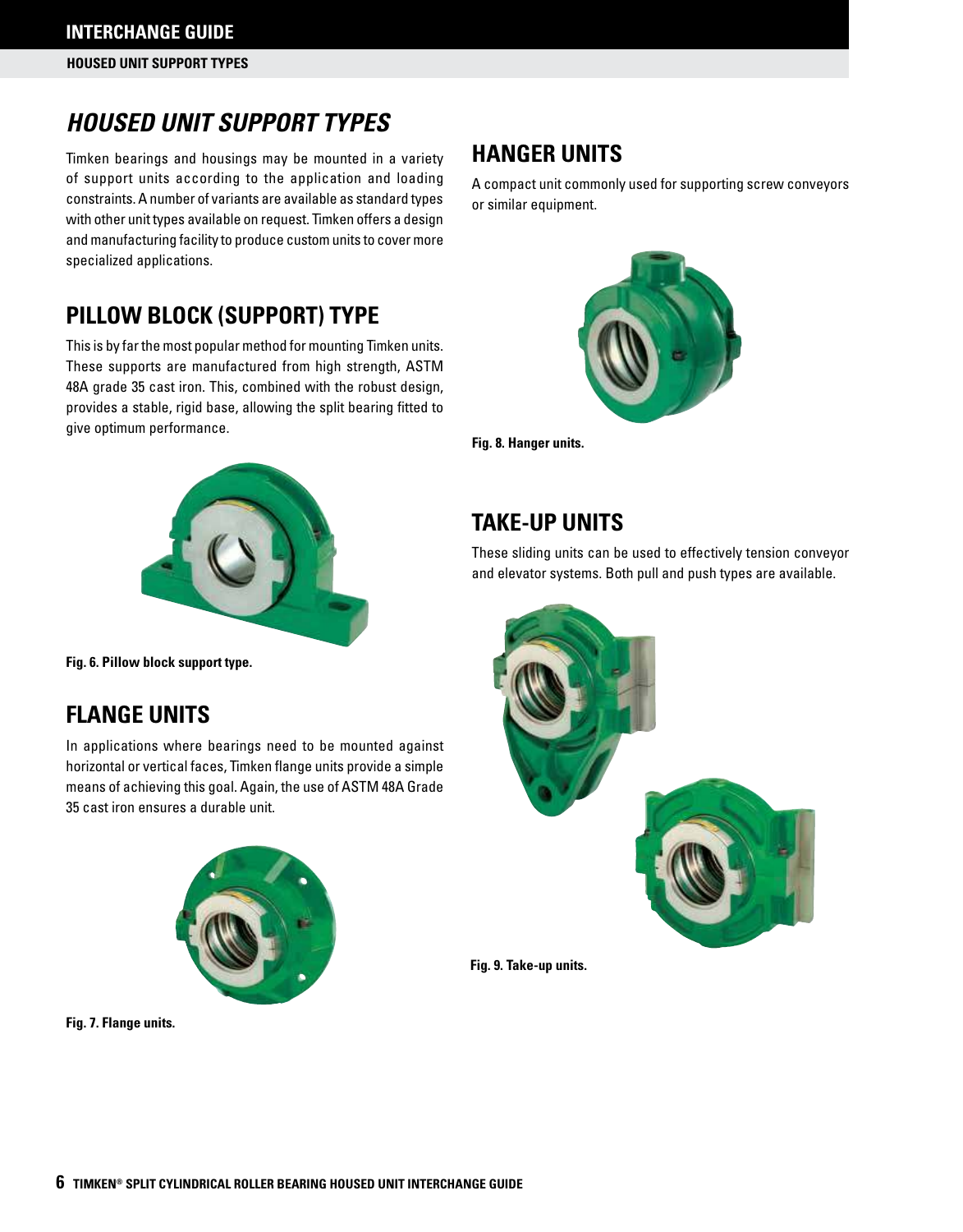## **NOMENCLATURE**

In order to provide our customers with clear and concise labeling, Timken has endeavored to keep things simple when creating references. The following should cover the majority of ordering situations however, as always, your local Timken engineer will be pleased to provide further assistance if required.



#### **Fig. 3. Nomenclature.**

For Triple Labyrinth (ATL) style housings and seals see pages 32-34.

### **Typical Examples**

#### **LSE108BXHATL**

Light series  $1\frac{1}{2}$  in. bearing with housing and ATL Seals.

**LSE407BR**  Light series  $4\frac{y}{16}$  in. bearing retained.

#### **MSE200BXHSATL**

Medium series 2 in. expansion bearing with housing and with ATL Seals.

#### **LSE700BXHSAFQATL**

Light series 7 in. bearing, housing and angled split support retained type with ATL Seals .

#### **MSE815BRHSKPS**

Medium series 8<sup>15</sup>/16 in. bearing, housing and support, retained type with Kevlar® seals.

#### **LSE315BXHSATL**

Light series  $3\frac{15}{16}$  in. bearing, housing and support, expansion type with ATL Seals.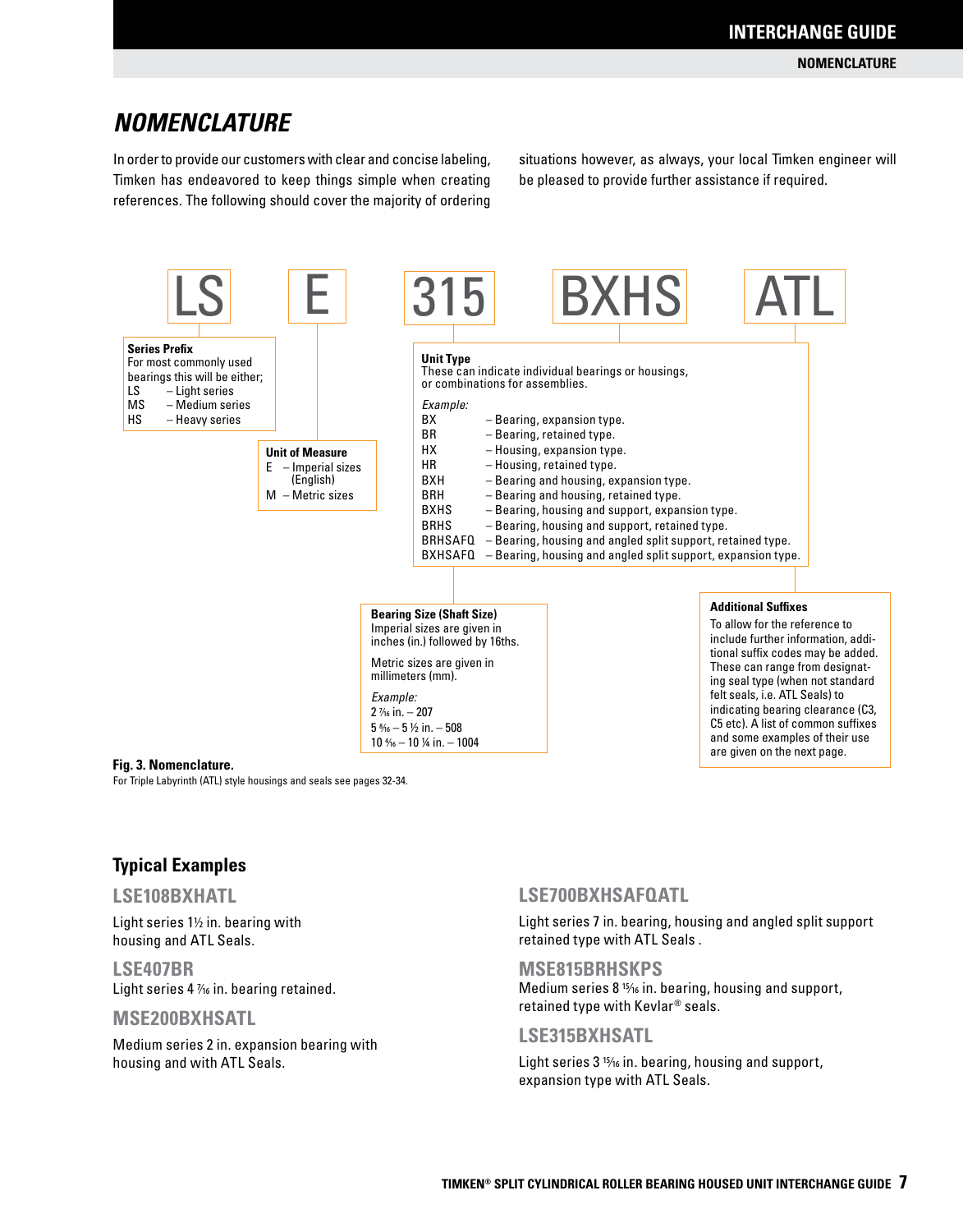## **SPLIT CYLINDRICAL ROLLER BEARING INTERCHANGE GUIDE**

The interchange guide is for reference only. Timken manufactures all units to be dimensionally comparable with competing manufacturers' in the market place.

This guide shows basic interchangeability, not all dimensions and specifications will be exactly identical.

For specific dimensions of each bearing part number, please refer to the corresponding section within the Timken® Split Cylindrical Roller Bearing Catalog (10868).

If you have questions or need further assistance using the interchange guide, please contact your Timken sales representative.

| <b>Cooper</b><br><b>Part Number</b> | <b>Timken</b><br><b>Part Number</b> | <b>Timken Description</b>                               |
|-------------------------------------|-------------------------------------|---------------------------------------------------------|
| 01B1000EX                           | <b>LSE1000BX</b>                    | Light Series Imperial Expansion Bearing: 10 in. bore    |
| 01B1000GR                           | <b>LSE1000BR</b>                    | Light Series Imperial Retained Bearing: 10 in. bore     |
| 01B103EX                            | <b>LSE103BX</b>                     | Light Series Imperial Expansion Bearing: 1 3/6 in. bore |
| 01B103GR                            | LSE103BR                            | Light Series Imperial Retained Bearing: 1 3/6 in. bore  |
| 01B104EX                            | <b>LSE104BX</b>                     | Light Series Imperial Expansion Bearing: 1 % In. bore   |
| 01B104GR                            | LSE104BR                            | Light Series Imperial Retained Bearing: 1 1/4 in. bore  |
| 01B107EX                            | <b>LSE107BX</b>                     | Light Series Imperial Expansion Bearing: 1 % in. bore   |
| 01B107GR                            | LSE107BR                            | Light Series Imperial Retained Bearing: 1 % in. bore    |
| 01B108EX                            | <b>LSE108BX</b>                     | Light Series Imperial Expansion Bearing: 1 1/2 in. bore |
| 01B108GR                            | LSE108BR                            | Light Series Imperial Retained Bearing: 1 1/2 in. bore  |
| 01B1100EX                           | LSE1100BX                           | Light Series Imperial Expansion Bearing: 11 in. bore    |
| 01B1100GR                           | <b>LSE1100BR</b>                    | Light Series Imperial Retained Bearing: 11 in. bore     |
| 01B110MEX                           | LSM110BX                            | Light Series Metric Expansion Bearing: 110mm bore       |
| 01B110MGR                           | LSM110BR                            | Light Series Metric Retained Bearing: 110mm bore        |
| 01B115MEX                           | LSM115BX                            | Light Series Metric Expansion Bearing: 115mm bore       |
| 01B115MGR                           | LSM115BR                            | Light Series Metric Retained Bearing: 115mm bore        |
| 01B1200EX                           | LSE1200BX                           | Light Series Imperial Expansion Bearing: 12 in. bore    |
| 01B1200GR                           | <b>LSE1200BR</b>                    | Light Series Imperial Retained Bearing: 12 in. bore     |
| 01B120MEX                           | LSM120BX                            | Light Series Metric Expansion Bearing: 120mm bore       |
| 01B120MGR                           | LSM120BR                            | Light Series Metric Retained Bearing: 120mm bore        |
| 01B125MEX                           | LSM125BX                            | Light Series Metric Expansion Bearing: 125mm bore       |
| 01B125MGR                           | LSM125BR                            | Light Series Metric Retained Bearing: 125mm bore        |
| 01B1300EX                           | <b>LSE1300BX</b>                    | Light Series Imperial Expansion Bearing: 13 in. bore    |
| 01B1300GR                           | <b>LSE1300BR</b>                    | Light Series Imperial Retained Bearing: 13 in. bore     |
| 01B130MEX                           | LSM130BX                            | Light Series Metric Expansion Bearing: 130mm bore       |
| 01B130MGR                           | LSM130BR                            | Light Series Metric Retained Bearing: 130mm bore        |
| 01B135MEX                           | LSM135BX                            | Light Series Metric Expansion Bearing: 135mm bore       |
| 01B135MGR                           | LSM135BR                            | Light Series Metric Retained Bearing: 135mm bore        |
| 01B1400EX                           | <b>LSE1400BX</b>                    | Light Series Imperial Expansion Bearing: 14 in. bore    |
| 01B1400GR                           | LSE1400BR                           | Light Series Imperial Retained Bearing: 14 in. bore     |
| 01B140MEX                           | LSM140BX                            | Light Series Metric Expansion Bearing: 140mm bore       |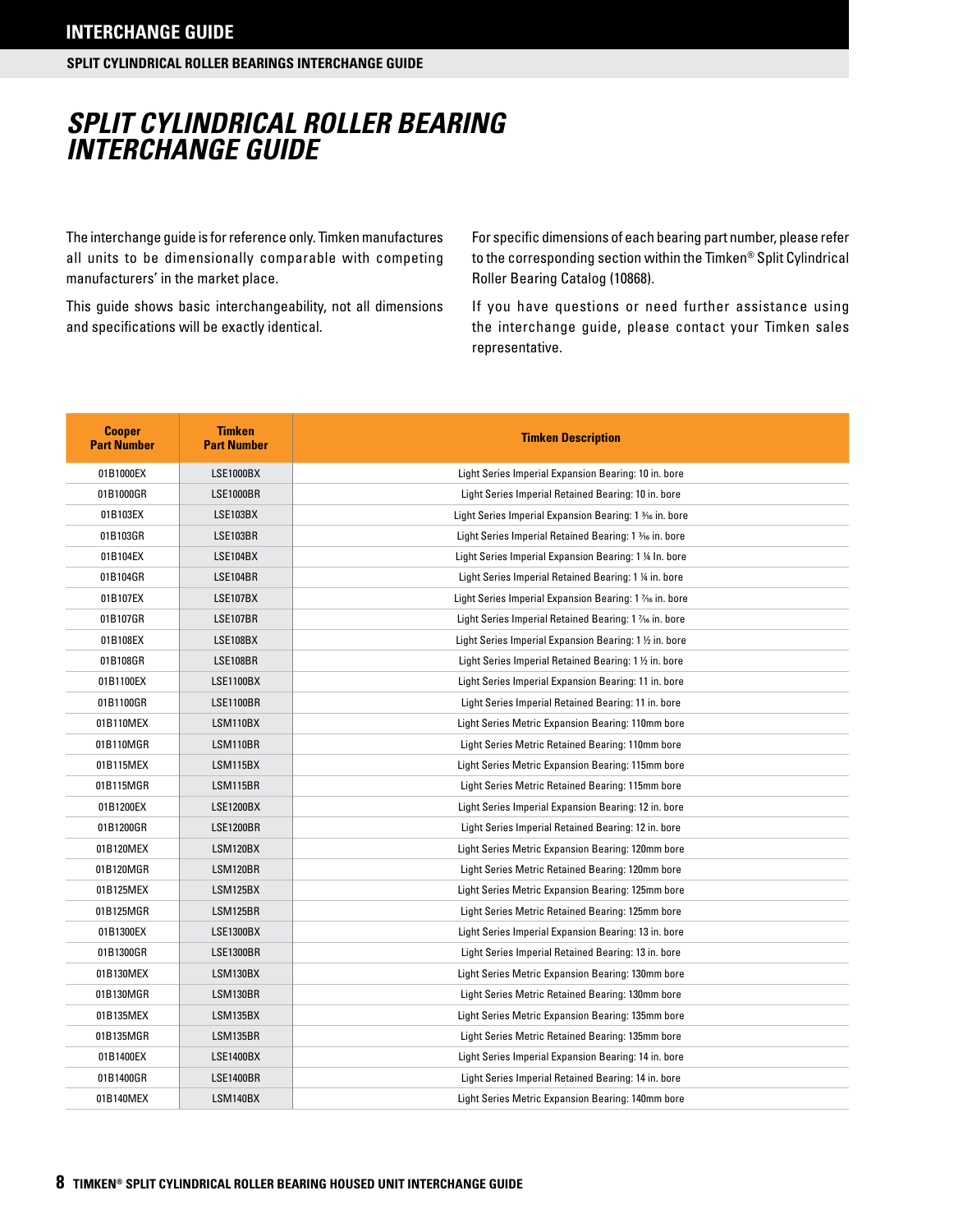| <b>Cooper</b><br><b>Part Number</b> | <b>Timken</b><br><b>Part Number</b> | <b>Timken Description</b>                            |
|-------------------------------------|-------------------------------------|------------------------------------------------------|
| 01B140MGR                           | LSM140BR                            | Light Series Metric Retained Bearing: 140mm bore     |
| 01B1500EX                           | <b>LSE1500BX</b>                    | Light Series Imperial Expansion Bearing: 15 in. bore |
| 01B1500GR                           | <b>LSE1500BR</b>                    | Light Series Imperial Retained Bearing: 15 in. bore  |
| 01B150MEX                           | LSM150BX                            | Light Series Metric Expansion Bearing: 150mm bore    |
| 01B150MGR                           | LSM150BR                            | Light Series Metric Retained Bearing: 150mm bore     |
| 01B155MEX                           | <b>LSM155BX</b>                     | Light Series Metric Expansion Bearing: 155mm bore    |
| 01B155MGR                           | LSM155BR                            | Light Series Metric Retained Bearing: 155mm bore     |
| 01B1600EX                           | <b>LSE1600BX</b>                    | Light Series Imperial Expansion Bearing: 16 in. bore |
| 01B1600GR                           | LSE1600BR                           | Light Series Imperial Retained Bearing: 16 in. bore  |
| 01B160MEX                           | LSM160BX                            | Light Series Metric Expansion Bearing: 160mm bore    |
| 01B160MGR                           | LSM160BR                            | Light Series Metric Retained Bearing: 160mm bore     |
| 01B1700EX                           | <b>LSE1700BX</b>                    | Light Series Imperial Expansion Bearing: 17 in. bore |
| 01B1700GR                           | <b>LSE1700BR</b>                    | Light Series Imperial Retained Bearing: 17 in. bore  |
| 01B170MEX                           | LSM170BX                            | Light Series Metric Expansion Bearing: 170mm bore    |
| 01B170MGR                           | LSM170BR                            | Light Series Metric Retained Bearing: 170mm bore     |
| 01B1800EX                           | <b>LSE1800BX</b>                    | Light Series Imperial Expansion Bearing: 18 in. bore |
| 01B1800GR                           | LSE1800BR                           | Light Series Imperial Retained Bearing: 18 in. bore  |
| 01B180MEX                           | LSM180BX                            | Light Series Metric Expansion Bearing: 180mm bore    |
| 01B180MGR                           | LSM180BR                            | Light Series Metric Retained Bearing: 180mm bore     |
| 01B1900EX                           | <b>LSE1900BX</b>                    | Light Series Imperial Expansion Bearing: 19 in. bore |
| 01B1900GR                           | <b>LSE1900BR</b>                    | Light Series Imperial Retained Bearing: 19 in. bore  |
| 01B190MEX                           | LSM190BX                            | Light Series Metric Expansion Bearing: 190mm bore    |
| 01B190MGR                           | LSM190BR                            | Light Series Metric Retained Bearing: 190mm bore     |
| 01B2000EX                           | <b>LSE2000BX</b>                    | Light Series Imperial Expansion Bearing: 20 in. bore |
| 01B2000GR                           | LSE2000BR                           | Light Series Imperial Retained Bearing: 20 in. bore  |
| 01B200MEX                           | LSM200BX                            | Light Series Metric Expansion Bearing: 200mm bore    |
| 01B200MGR                           | LSM200BR                            | Light Series Metric Retained Bearing: 200mm bore     |
| 01B2100EX                           | <b>LSE2100BX</b>                    | Light Series Imperial Expansion Bearing: 21 in. bore |
| 01B2100GR                           | LSE2100BR                           | Light Series Imperial Retained Bearing: 21 in. bore  |
| 01B2200EX                           | <b>LSE2200BX</b>                    | Light Series Imperial Expansion Bearing: 22 in. bore |
| 01B2200GR                           | LSE2200BR                           | Light Series Imperial Retained Bearing: 22 in. bore  |
| 01B220MEX                           | LSM220BX                            | Light Series Metric Expansion Bearing: 220mm bore    |
| 01B220MGR                           | LSM220BR                            | Light Series Metric Retained Bearing: 220mm bore     |
| 01B2300EX                           | <b>LSE2300BX</b>                    | Light Series Imperial Expansion Bearing: 23 in. bore |
| 01B2300GR                           | LSE2300BR                           | Light Series Imperial Retained Bearing: 23 in. bore  |
| 01B2400EX                           | LSE2400BX                           | Light Series Imperial Expansion Bearing: 24 in. bore |
| 01B2400GR                           | LSE2400BR                           | Light Series Imperial Retained Bearing: 24 in. bore  |
| 01B240MEX                           | LSM240BX                            | Light Series Metric Expansion Bearing: 240mm bore    |
| 01B240MGR                           | LSM240BR                            | Light Series Metric Retained Bearing: 240mm bore     |
| 01B260MEX                           | LSM260BX                            | Light Series Metric Expansion Bearing: 260mm bore    |
| 01B260MGR                           | LSM260BR                            | Light Series Metric Retained Bearing: 260mm bore     |
| 01B280MEX                           | LSM280BX                            | Light Series Metric Expansion Bearing: 280mm bore    |
| 01B280MGR                           | LSM280BR                            | Light Series Metric Retained Bearing: 280mm bore     |
| 01B300MEX                           | LSM300BX                            | Light Series Metric Expansion Bearing: 300mm bore    |
| 01B300MGR                           | LSM300BR                            | Light Series Metric Retained Bearing: 300mm bore     |
| 01B30MEX                            | LSM30BX                             | Light Series Metric Expansion Bearing: 30mm bore     |
| 01B30MGR                            | LSM30BR                             | Light Series Metric Retained Bearing: 30mm bore      |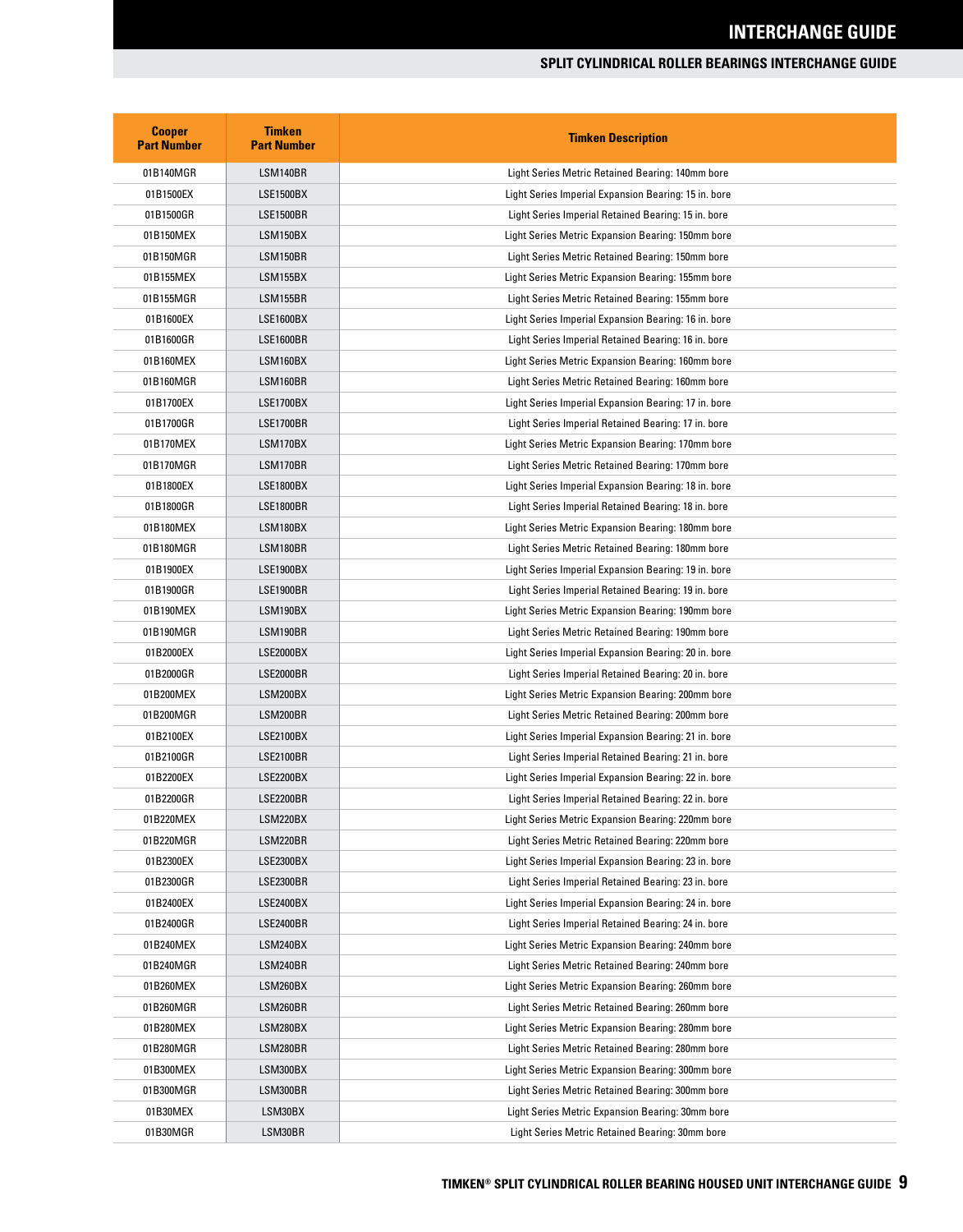| <b>Cooper</b><br><b>Part Number</b> | Timken<br><b>Part Number</b> | <b>Timken Description</b>                                          |
|-------------------------------------|------------------------------|--------------------------------------------------------------------|
| 01B320MEX                           | LSM30BR                      | Light Series Metric Expansion Bearing: 320mm bore                  |
| 01B320MGR                           | LSM320BR                     | Light Series Metric Retained Bearing: 320mm bore                   |
| 01B340MEX                           | LSM340BX                     | Light Series Metric Expansion Bearing: 340mm bore                  |
| 01B340MGR                           | LSM340BR                     | Light Series Metric Retained Bearing: 340mm bore                   |
| 01B35MEX                            | LSM35BX                      | Light Series Metric Expansion Bearing: 35mm bore                   |
| 01B35MGR                            | LSM35BR                      | Light Series Metric Retained Bearing: 35mm bore                    |
| 01B360MEX                           | LSM360BX                     | Light Series Metric Expansion Bearing: 360mm bore                  |
| 01B360MEX                           | LSM360BX                     | Light Series Metric Expansion Bearing: 360mm bore                  |
| 01B360MGR                           | LSM360BR                     | Light Series Metric Retained Bearing: 360mm bore                   |
| 01B380MEX                           | LSM380BX                     | Light Series Metric Expansion Bearing: 380mm bore                  |
| 01B380MGR                           | LSM380BR                     | Light Series Metric Retained Bearing: 380mm bore                   |
| 01B400MEX                           | LSM400BX                     | Light Series Metric Expansion Bearing: 400mm bore                  |
| 01B400MGR                           | LSM400BR                     | Light Series Metric Retained Bearing: 400mm bore                   |
| 01B403EX                            | LSE403BX                     | Light Series Imperial Expansion Bearing: 4 <sup>3</sup> % in. bore |
| 01B403GR                            | LSE403BR                     | Light Series Imperial Retained Bearing: 4 % in. bore               |
| 01B404EX                            | LSE404BX                     | Light Series Imperial Expansion Bearing: 4 % in. bore              |
| 01B404GR                            | LSE404BR                     | Light Series Imperial Retained Bearing: 4 % in. bore               |
| 01B407EX                            | LSE407BX                     | Light Series Imperial Expansion Bearing: 4 1/16 in. bore           |
| 01B407GR                            | LSE407BR                     | Light Series Imperial Retained Bearing: 4 % in. bore               |
| 01B408EX                            | LSE408BX                     | Light Series Imperial Expansion Bearing: 4 1/2 in. bore            |
| 01B408GR                            | LSE408BR                     | Light Series Imperial Retained Bearing: $4\frac{1}{2}$ in. bore    |
| 01B40MEX                            | LSM40BX                      | Light Series Metric Expansion Bearing: 40mm bore                   |
| 01B40MGR                            | LSM40BR                      | Light Series Metric Retained Bearing: 40mm bore                    |
| 01B411EX                            | LSE411BX                     | Light Series Imperial Expansion Bearing: 4 11/16 in. bore          |
| 01B411GR                            | LSE411BR                     | Light Series Imperial Retained Bearing: 4 1% in. bore              |
| 01B412EX                            | LSE412BX                     | Light Series Imperial Expansion Bearing: 4 % in. bore              |
| 01B412GR                            | LSE412BR                     | Light Series Imperial Retained Bearing: 4 % in. bore               |
| 01B415EX                            | LSE415BX                     | Light Series Imperial Expansion Bearing: 4 % in. bore              |
| 01B415GR                            | LSE415BR                     | Light Series Imperial Retained Bearing: 4 % in. bore               |
| 01B420MEX                           | LSM420BX                     | Light Series Metric Expansion Bearing: 420mm bore                  |
| 01B420MGR                           | LSM420BR                     | Light Series Metric Retained Bearing: 420mm bore                   |
| 01B440MEX                           | LSM440BX                     | Light Series Metric Expansion Bearing: 440mm bore                  |
| 01B440MGR                           | LSM440BR                     | Light Series Metric Retained Bearing: 440mm bore                   |
| 01B460MEX                           | LSM460BX                     | Light Series Metric Expansion Bearing: 460mm bore                  |
| 01B460MGR                           | LSM460BR                     | Light Series Metric Retained Bearing: 460mm bore                   |
| 01B480MEX                           | LSM480BX                     | Light Series Metric Expansion Bearing: 480mm bore                  |
| 01B480MGR                           | LSM480BR                     | Light Series Metric Retained Bearing: 480mm bore                   |
| 01B500EX                            | LSE500BX                     | Light Series Imperial Expansion Bearing: 5 in. bore                |
| 01B500GR                            | LSE500BR                     | Light Series Imperial Retained Bearing: 5 in. bore                 |
| 01B500MEX                           | LSM500BX                     | Light Series Metric Expansion Bearing: 500mm bore                  |
| 01B500MGR                           | LSM500BR                     | Light Series Metric Retained Bearing: 500mm bore                   |
| 01B503EX                            | LSE503BX                     | Light Series Imperial Expansion Bearing: 5 % in. bore              |
| 01B503GR                            | LSE503BR                     | Light Series Imperial Retained Bearing: 5 % in. bore               |
| 01B504EX                            | LSE504BX                     | Light Series Imperial Expansion Bearing: 5 % in. bore              |
| 01B504GR                            | LSE504BR                     | Light Series Imperial Retained Bearing: 5 % in. bore               |
| 01B507EX                            | LSE507BX                     | Light Series Imperial Expansion Bearing: 5 % in. bore              |
| 01B507GR                            | LSE507BR                     | Light Series Imperial Retained Bearing: 5 % in. bore               |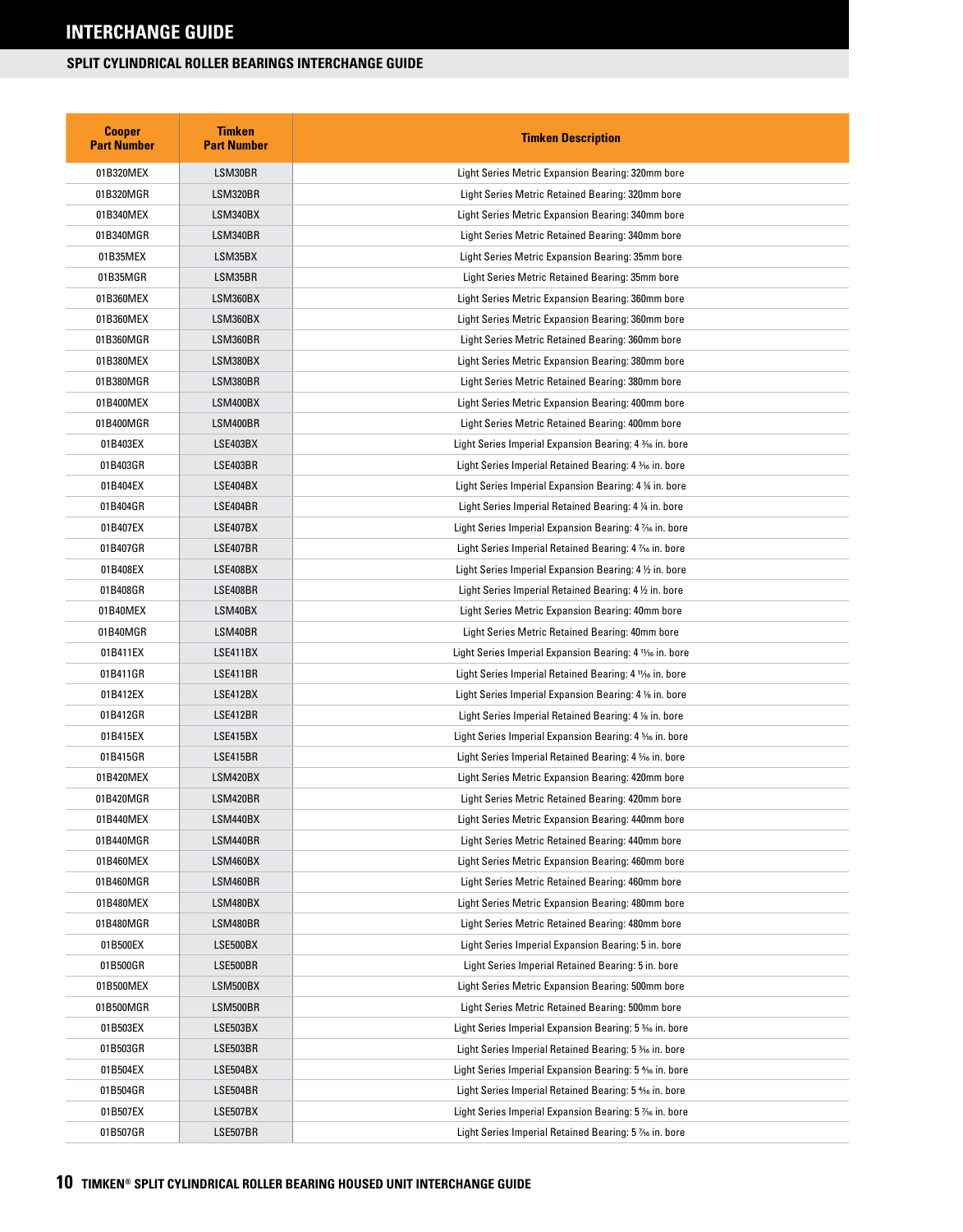| <b>Cooper</b><br><b>Part Number</b> | <b>Timken</b><br><b>Part Number</b> | <b>Timken Description</b>                                                                             |
|-------------------------------------|-------------------------------------|-------------------------------------------------------------------------------------------------------|
| 01B508EX                            | LSE507BR                            | Light Series Imperial Expansion Bearing: 5 1/2 in. bore                                               |
| 01B508GR                            | LSE508BR                            | Light Series Imperial Retained Bearing: 5 1/2 in. bore                                                |
| 01B511EX                            | LSE511BX                            | Light Series Imperial Expansion Bearing: 5 1/16 in. bore                                              |
| 01B511GR                            | LSE511BR                            | Light Series Imperial Retained Bearing: 5 1/6 in. bore                                                |
| 01B512EX                            | LSE512BX                            | Light Series Imperial Expansion Bearing: 5 <sup>12/16</sup> in. bore                                  |
| 01B512GR                            | LSE512BR                            | Light Series Imperial Retained Bearing: 5 <sup>12</sup> % in. bore                                    |
| 01B515EX                            | LSE515BX                            | Light Series Imperial Expansion Bearing: 5 % in. bore                                                 |
| 01B515GR                            | LSE515BR                            | Light Series Imperial Retained Bearing: 5 % in. bore                                                  |
| 01B530MEX                           | LSM530BX                            | Light Series Metric Expansion Bearing: 530mm bore                                                     |
| 01B530MGR                           | LSM530BR                            | Light Series Metric Retained Bearing: 530mm bore                                                      |
| 01B55MEX                            | LSM55BX                             | Light Series Metric Expansion Bearing: 55mm bore                                                      |
| 01B55MGR                            | LSM55BR                             | Light Series Metric Retained Bearing: 55mm bore                                                       |
| 01B560MEX                           | LSM560BX                            | Light Series Metric Expansion Bearing: 560mm bore                                                     |
| 01B560MGR                           | LSM560BR                            | Light Series Metric Retained Bearing: 560mm bore                                                      |
| 01B600EX                            | LSE600BX                            | Light Series Imperial Expansion Bearing: 6 in. bore                                                   |
| 01B600GR                            | LSE600BR                            | Light Series Imperial Retained Bearing: 6 in. bore                                                    |
| 01B600MEX                           | LSM600BX                            | Light Series Metric Expansion Bearing: 600mm bore                                                     |
| 01B600MGR                           | LSM600BR                            | Light Series Metric Retained Bearing: 600mm bore                                                      |
| 01B607EX                            | LSE607BX                            | Light Series Imperial Expansion Bearing: 6 1/16 in. bore                                              |
| 01B607GR                            | LSE607BR                            | Light Series Imperial Retained Bearing: 6 % in. bore                                                  |
| 01B608EX                            | LSE608BX                            | Light Series Imperial Expansion Bearing: 6 1/2 in. bore                                               |
| 01B608GR                            | LSE608BR                            | Light Series Imperial Retained Bearing: 6 $\frac{1}{2}$ in. bore                                      |
| 01B615EX                            | LSE615BX                            | Light Series Imperial Expansion Bearing: 6 % in. bore                                                 |
| 01B615GR                            | LSE615BR                            | Light Series Imperial Retained Bearing: 6 % in. bore                                                  |
| 01B700EX                            | LSE700BX                            | Light Series Imperial Expansion Bearing: 7 in. bore                                                   |
| 01B700GR                            | LSE700BR                            | Light Series Imperial Retained Bearing: 7 in. bore                                                    |
| 01B708EX                            | LSE708BX                            | Light Series Imperial Expansion Bearing: 7 ½ in. bore                                                 |
| 01B708GR                            | LSE708BR                            | Light Series Imperial Retained Bearing: 7 ½ in. bore                                                  |
| 01B715EX                            | LSE715BX                            | Light Series Imperial Expansion Bearing: 7 % in. bore                                                 |
| 01B715GR                            | LSE715BR                            | Light Series Imperial Retained Bearing: 7 % in. bore                                                  |
| 01B800EX                            | LSE800BX                            | Light Series Imperial Expansion Bearing: 8 in. bore                                                   |
| 01B800GR                            | LSE800BR                            | Light Series Imperial Retained Bearing: 8 in. bore                                                    |
| 01B808EX                            | LSE808BX                            | Light Series Imperial Expansion Bearing: 8 1/2 in. bore                                               |
| 01B808GR                            | LSE808BR                            | Light Series Imperial Retained Bearing: 8 1/2 in. bore                                                |
| 01B900EX                            | LSE900BX                            | Light Series Imperial Expansion Bearing: 9 in. bore                                                   |
| 01B900GR                            | LSE900BR                            | Light Series Imperial Retained Bearing: 9 in. bore                                                    |
| 01B908EX                            | LSE908BX                            | Light Series Imperial Expansion Bearing: 9 1/2 in. bore                                               |
| 01B908GR                            | LSE908BR                            | Light Series Imperial Retained Bearing: 9 1/2 in. bore                                                |
| 01BC1000EXAT                        | LSE1000BXHATL                       | Light Series Imperial Expansion Bearing with Housing Assembly and ATL Seals: 10 in. bore              |
| 01BC1000GRAT                        | LSE1000BRHATL                       | Light Series Imperial Retained Bearing with Housing Assembly and ATL Seals: 10 in. bore               |
| 01BC103EXAT                         | LSE103BXHATL                        | Light Series Imperial Expansion Bearing with Housing Assembly and ATL Seals: 1 $\frac{3}{6}$ in. bore |
| 01BC103GRAT                         | LSE103BRHATL                        | Light Series Imperial Retained Bearing with Housing Assembly and ATL Seals: 1 3⁄16 in. bore           |
| 01BC104EXAT                         | LSE104BXHATL                        | Light Series Imperial Expansion Bearing with Housing Assembly and ATL Seals: 1 ¼ in. bore             |
| 01BC104GRAT                         | LSE104BRHATL                        | Light Series Imperial Retained Bearing with Housing Assembly and ATL Seals: 1 ¼ in. bore              |
| 01BC107EXAT                         | LSE107BXHATL                        | Light Series Imperial Expansion Bearing with Housing Assembly and ATL Seals: 1 1/16 in. bore          |
| 01BC107GRAT                         | LSE107BRHATL                        | Light Series Imperial Retained Bearing with Housing Assembly and ATL Seals: 1 1/16 in. bore           |
| 01BC108EXAT                         | LSE108BXHATL                        | Light Series Imperial Expansion Bearing with Housing Assembly and ATL Seals: 1 1/2 in. bore           |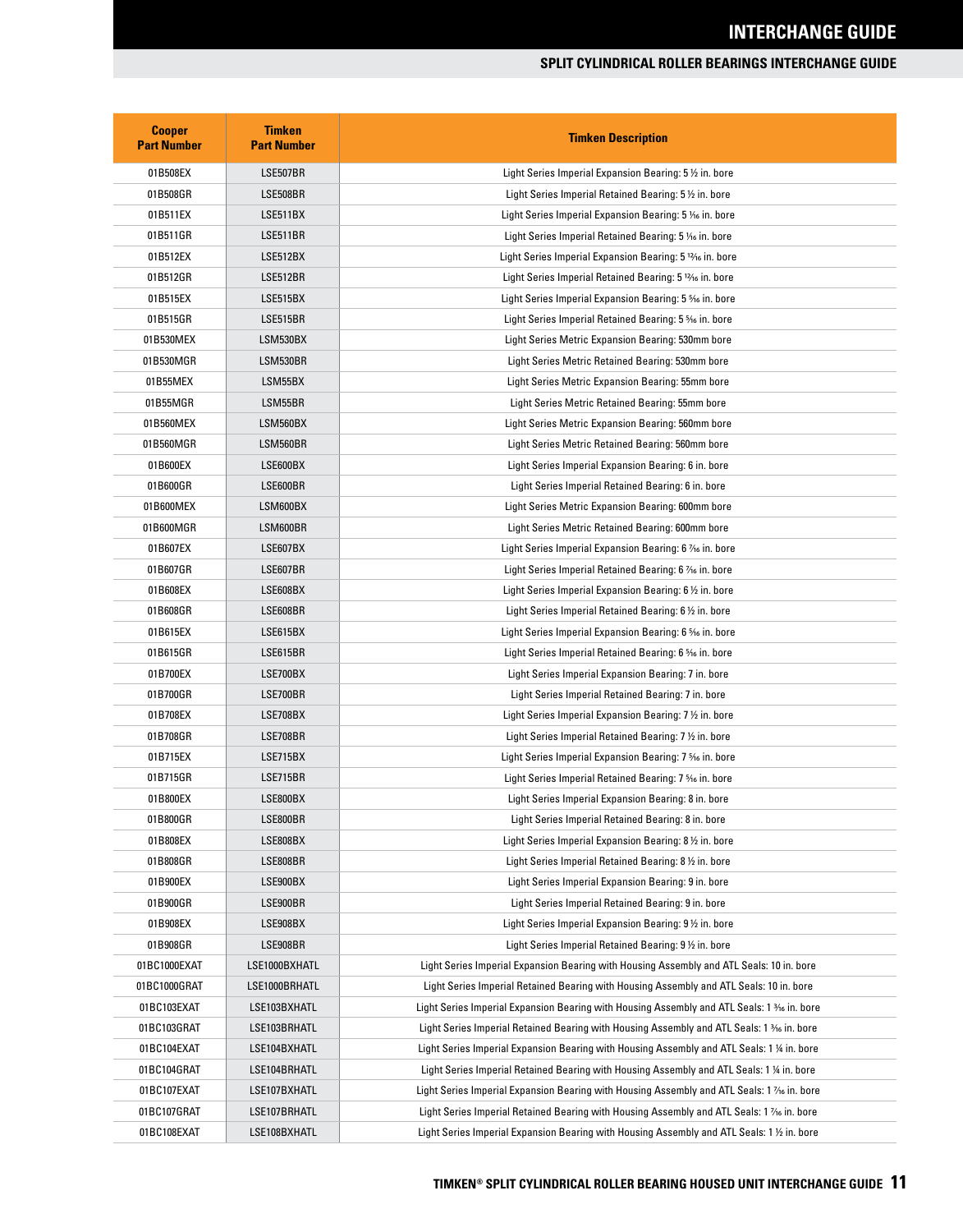| <b>Cooper</b><br><b>Part Number</b> | <b>Timken</b><br><b>Part Number</b> | <b>Timken Description</b>                                                                                 |
|-------------------------------------|-------------------------------------|-----------------------------------------------------------------------------------------------------------|
| 01BC108GRAT                         | LSE108BRHATL                        | Light Series Imperial Retained Bearing with Housing Assembly and ATL Seals: 1 1/2 in. bore                |
| 01BC1100EXAT                        | LSE1100BXHATL                       | Light Series Imperial Expansion Bearing with Housing Assembly and ATL Seals: 11 in. bore                  |
| 01BC1100GRAT                        | LSE1100BRHATL                       | Light Series Imperial Retained Bearing with Housing Assembly and ATL Seals: 11 in. bore                   |
| 01BC110MEXAT                        | LSM110BXHATL                        | Light Series Metric Expansion Bearing with Housing Assembly and ATL Seals: 110mm bore                     |
| 01BC110MGRAT                        | LSM110BRHATL                        | Light Series Metric Retained Bearing with Housing Assembly and ATL Seals: 110mm bore                      |
| 01BC115MEXAT                        | LSM115BXHATL                        | Light Series Metric Expansion Bearing with Housing Assembly and ATL Seals: 115mm bore                     |
| 01BC115MGRAT                        | LSM115BRHATL                        | Light Series Metric Retained Bearing with Housing Assembly and ATL Seals: 115mm bore                      |
| 01BC1200EXAT                        | LSE1200BXHATL                       | Light Series Imperial Expansion Bearing with Housing Assembly and ATL Seals: 12 in. bore                  |
| 01BC1200GRAT                        | LSE1200BRHATL                       | Light Series Imperial Retained Bearing with Housing Assembly and ATL Seals: 12 in. bore                   |
| 01BC120MEXAT                        | LSM120BXHATL                        | Light Series Metric Expansion Bearing with Housing Assembly and ATL Seals: 120mm bore                     |
| 01BC120MGRAT                        | LSM120BRHATL                        | Light Series Metric Retained Bearing with Housing Assembly and ATL Seals: 120mm bore                      |
| 01BC125MEXAT                        | LSM125BXHATL                        | Light Series Metric Expansion Bearing with Housing Assembly and ATL Seals: 125mm bore                     |
| 01BC125MGRAT                        | LSM125BRHATL                        | Light Series Metric Retained Bearing with Housing Assembly and ATL Seals: 125mm bore                      |
| 01BC1300EXAT                        | LSE1300BXHATL                       | Light Series Imperial Expansion Bearing with Housing Assembly and ATL Seals: 13 in. bore                  |
| 01BC1300EXLAB                       | LSE1300BXHLAB                       | Light Series Imperial Expansion Bearing with Housing Assembly with a labyrinth grease groove: 13 in. bore |
| 01BC1300GRAT                        | LSE1300BRHATL                       | Light Series Imperial Retained Bearing with Housing Assembly and ATL Seals: 13 in. bore                   |
| 01BC1300GRLAB                       | LSE1300BRHLAB                       | Light Series Imperial Retained Bearing with Housing Assembly with a labyrinth grease groove: 13 in. bore  |
| 01BC130MEXAT                        | LSM130BXHATL                        | Light Series Metric Expansion Bearing with Housing Assembly and ATL Seals: 130mm bore                     |
| 01BC130MGRAT                        | LSM130BRHATL                        | Light Series Metric Retained Bearing with Housing Assembly and ATL Seals: 130mm bore                      |
| 01BC135MEXAT                        | LSM135BXHATL                        | Light Series Metric Expansion Bearing with Housing Assembly and ATL Seals: 135mm bore                     |
| 01BC135MGRAT                        | LSM135BRHATL                        | Light Series Metric Retained Bearing with Housing Assembly and ATL Seals: 135mm bore                      |
| 01BC1400EXAT                        | LSE1400BXHATL                       | Light Series Imperial Expansion Bearing with Housing Assembly and ATL Seals: 14 in. bore                  |
| 01BC1400EXLAB                       | LSE1400BXHLAB                       | Light Series Imperial Expansion Bearing with Housing Assembly with a labyrinth grease groove: 14 in. bore |
| 01BC1400GRAT                        | LSE1400BRHATL                       | Light Series Imperial Retained Bearing with Housing Assembly and ATL Seals: 14 in. bore                   |
| 01BC1400GRLAB                       | LSE1400BRHLAB                       | Light Series Imperial Retained Bearing with Housing Assembly with a labyrinth grease groove: 14 in. bore  |
| 01BC140MEXAT                        | LSM140BXHATL                        | Light Series Metric Expansion Bearing with Housing Assembly and ATL Seals: 140mm bore                     |
| 01BC140MGRAT                        | LSM140BRHATL                        | Light Series Metric Retained Bearing with Housing Assembly and ATL Seals: 140mm bore                      |
| 01BC1500EXLAB                       | LSE1500BXHLAB                       | Light Series Imperial Expansion Bearing with Housing Assembly with a labyrinth grease groove: 15 in. bore |
| 01BC1500GRLAB                       | LSE1500BRHLAB                       | Light Series Imperial Retained Bearing with Housing Assembly with a labyrinth grease groove: 15 in. bore  |
| 01BC150MEXAT                        | LSM150BXHATL                        | Light Series Metric Expansion Bearing with Housing Assembly and ATL Seals: 150mm bore                     |
| 01BC150MGRAT                        | LSM150BRHATL                        | Light Series Metric Retained Bearing with Housing Assembly and ATL Seals: 150mm bore                      |
| 01BC155MEXAT                        | LSM155BXHATL                        | Light Series Metric Expansion Bearing with Housing Assembly and ATL Seals: 155mm bore                     |
| 01BC155MGRAT                        | LSM155BRHATL                        | Light Series Metric Retained Bearing with Housing Assembly and ATL Seals: 155mm bore                      |
| 01BC1600EXLAB                       | LSE1600BXHLAB                       | Light Series Imperial Expansion Bearing with Housing Assembly with a labyrinth grease groove: 16 in. bore |
| 01BC1600GRLAB                       | LSE1600BRHLAB                       | Light Series Imperial Retained Bearing with Housing Assembly with a labyrinth grease groove: 16 in. bore  |
| 01BC160MEXAT                        | LSM160BXHATL                        | Light Series Metric Expansion Bearing with Housing Assembly and ATL Seals: 160mm bore                     |
| 01BC160MGRAT                        | LSM160BRHATL                        | Light Series Metric Retained Bearing with Housing Assembly and ATL Seals: 160mm bore                      |
| 01BC1700EXLAB                       | LSE1700BXHLAB                       | Light Series Imperial Expansion Bearing with Housing Assembly with a labyrinth grease groove: 17 in. bore |
| 01BC1700GRLAB                       | LSE1700BRHLAB                       | Light Series Imperial Retained Bearing with Housing Assembly with a labyrinth grease groove: 17 in. bore  |
| 01BC170MEXAT                        | LSM170BXHATL                        | Light Series Metric Expansion Bearing with Housing Assembly and ATL Seals: 170mm bore                     |
| 01BC170MGRAT                        | LSM170BRHATL                        | Light Series Metric Retained Bearing with Housing Assembly and ATL Seals: 170mm bore                      |
| 01BC1800EXLAB                       | LSE1800BXHLAB                       | Light Series Imperial Expansion Bearing with Housing Assembly with a labyrinth grease groove: 18 in. bore |
| 01BC1800GRLAB                       | LSE1800BRHLAB                       | Light Series Imperial Retained Bearing with Housing Assembly with a labyrinth grease groove: 18 in. bore  |
| 01BC180MEXAT                        | LSM180BXHATL                        | Light Series Metric Expansion Bearing with Housing Assembly and ATL Seals: 180mm bore                     |
| 01BC180MGRAT                        | LSM180BRHATL                        | Light Series Metric Retained Bearing with Housing Assembly and ATL Seals: 180mm bore                      |
| 01BC1900EXLAB                       | LSE1900BXHLAB                       | Light Series Imperial Expansion Bearing with Housing Assembly with a labyrinth grease groove: 19 in. bore |
| 01BC1900GRLAB                       | LSE1900BRHLAB                       | Light Series Imperial Retained Bearing with Housing Assembly with a labyrinth grease groove: 19 in. bore  |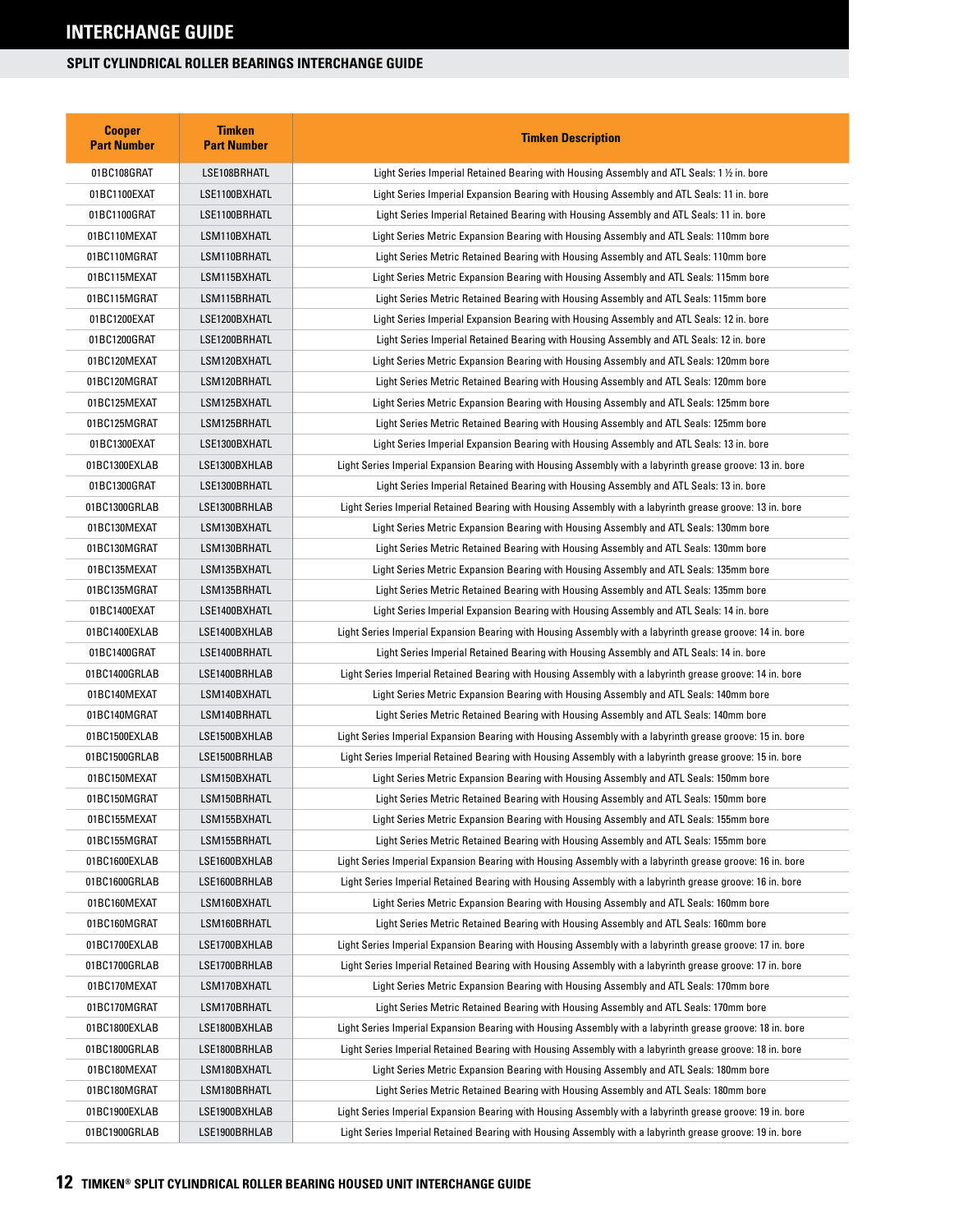| <b>Cooper</b><br><b>Part Number</b> | <b>Timken</b><br><b>Part Number</b> | <b>Timken Description</b>                                                                                 |
|-------------------------------------|-------------------------------------|-----------------------------------------------------------------------------------------------------------|
| 01BC190MEXAT                        | LSM190BXHATL                        | Light Series Metric Expansion Bearing with Housing Assembly and ATL Seals: 190mm bore                     |
| 01BC190MGRAT                        | LSM190BRHATL                        | Light Series Metric Retained Bearing with Housing Assembly and ATL Seals: 190mm bore                      |
| 01BC2000EXLAB                       | LSE2000BXHLAB                       | Light Series Imperial Expansion Bearing with Housing Assembly with a labyrinth grease groove: 20 in. bore |
| 01BC2000GRLAB                       | LSE2000BRHLAB                       | Light Series Imperial Retained Bearing with Housing Assembly with a labyrinth grease groove: 20 in. bore  |
| 01BC200MEXAT                        | LSM200BXHATL                        | Light Series Metric Expansion Bearing with Housing Assembly and ATL Seals: 200mm bore                     |
| 01BC200MGRAT                        | LSM200BRHATL                        | Light Series Metric Retained Bearing with Housing Assembly and ATL Seals: 200mm bore                      |
| 01BC2100EXLAB                       | LSE2100BXHLAB                       | Light Series Imperial Expansion Bearing with Housing Assembly with a labyrinth grease groove: 21 in. bore |
| 01BC2100GRLAB                       | LSE2100BRHLAB                       | Light Series Imperial Retained Bearing with Housing Assembly with a labyrinth grease groove: 21 in. bore  |
| 01BC2200EXLAB                       | LSE2200BXHLAB                       | Light Series Imperial Expansion Bearing with Housing Assembly with a labyrinth grease groove: 22 in. bore |
| 01BC2200GRLAB                       | LSE2200BRHLAB                       | Light Series Imperial Retained Bearing with Housing Assembly with a labyrinth grease groove: 22 in. bore  |
| 01BC220MEXAT                        | LSM220BXHATL                        | Light Series Metric Expansion Bearing with Housing Assembly and ATL Seals: 220mm bore                     |
| 01BC220MGRAT                        | LSM220BRHATL                        | Light Series Metric Retained Bearing with Housing Assembly and ATL Seals: 220mm bore                      |
| 01BC2300EXLAB                       | LSE2300BXHLAB                       | Light Series Imperial Expansion Bearing with Housing Assembly with a labyrinth grease groove: 23 in. bore |
| 01BC2300GRLAB                       | LSE2300BRHATL                       | Light Series Imperial Retained Bearing with Housing Assembly and ATL Seals: 23 in. bore                   |
| 01BC2400EXLAB                       | LSE2400BXHLAB                       | Light Series Imperial Expansion Bearing with Housing Assembly with a labyrinth grease groove: 24 in. bore |
| 01BC2400GRLAB                       | LSE2400BRHATL                       | Light Series Imperial Retained Bearing with Housing Assembly and ATL Seals: 24 in. bore                   |
| 01BC240MEXAT                        | LSM240BXHATL                        | Light Series Metric Expansion Bearing with Housing Assembly and ATL Seals: 240mm bore                     |
| 01BC240MGRAT                        | LSM240BRHATL                        | Light Series Metric Retained Bearing with Housing Assembly and ATL Seals: 240mm bore                      |
| 01BC260MEXAT                        | LSM260BXHATL                        | Light Series Metric Expansion Bearing with Housing Assembly and ATL Seals: 260mm bore                     |
| 01BC260MGRAT                        | LSM260BRHATL                        | Light Series Metric Retained Bearing with Housing Assembly and ATL Seals: 260mm bore                      |
| 01BC280MEXAT                        | LSM280BXHATL                        | Light Series Metric Expansion Bearing with Housing Assembly and ATL Seals: 280mm bore                     |
| 01BC280MGRAT                        | LSM280BRHATL                        | Light Series Metric Retained Bearing with Housing Assembly and ATL Seals: 280mm bore                      |
| 01BC300MEXAT                        | LSM300BXHATL                        | Light Series Metric Expansion Bearing with Housing Assembly and ATL Seals: 300mm bore                     |
| 01BC300MGRAT                        | LSM300BRHATL                        | Light Series Metric Retained Bearing with Housing Assembly and ATL Seals: 300mm bore                      |
| 01BC320MEXAT                        | LSM320BXHATL                        | Light Series Metric Expansion Bearing with Housing Assembly and ATL Seals: 320mm bore                     |
| 01BC320MEXLAB                       | LSM320BXHLAB                        | Light Series Metric Expansion Bearing with Housing Assembly with a labyrinth grease groove: 320mm bore    |
| 01BC320MGRAT                        | LSM320BRHATL                        | Light Series Metric Retained Bearing with Housing Assembly and ATL Seals: 320mm bore                      |
| 01BC320MGRLAB                       | LSM320BRHLAB                        | Light Series Metric Retained Bearing with Housing Assembly with a labyrinth grease groove: 320mm bore     |
| 01BC340MEXAT                        | LSM340BXHATL                        | Light Series Metric Expansion Bearing with Housing Assembly and ATL Seals: 340mm bore                     |
| 01BC340MEXLAB                       | LSM340BXHLAB                        | Light Series Metric Expansion Bearing with Housing Assembly with a labyrinth grease groove: 340mm bore    |
| 01BC340MGRAT                        | LSM340BRHATL                        | Light Series Metric Retained Bearing with Housing Assembly and ATL Seals: 340mm bore                      |
| 01BC340MGRLAB                       | LSM340BRHLAB                        | Light Series Metric Retained Bearing with Housing Assembly with a labyrinth grease groove: 340mm bore     |
| 01BC35MEXAT                         | LSM35BXHATL                         | Light Series Metric Expansion Bearing with Housing Assembly and ATL Seals: 35mm bore                      |
| 01BC35MGRAT                         | LSM35BRHATL                         | Light Series Metric Retained Bearing with Housing Assembly and ATL Seals: 35mm bore                       |
| 01BC360MEXLAB                       | LSM360BXHLAB                        | Light Series Metric Expansion Bearing with Housing Assembly with a labyrinth grease groove: 360mm bore    |
| 01BC360MGRLAB                       | LSM360BRHLAB                        | Light Series Metric Retained Bearing with Housing Assembly with a labyrinth grease groove: 360mm bore     |
| 01BC380MEXLAB                       | LSM380BXHLAB                        | Light Series Metric Expansion Bearing with Housing Assembly with a labyrinth grease groove: 380mm bore    |
| 01BC380MGRLAB                       | LSM380BRHLAB                        | Light Series Metric Retained Bearing with Housing Assembly with a labyrinth grease groove: 380mm bore     |
| 01BC400MEXLAB                       | LSM400BXHLAB                        | Light Series Metric Expansion Bearing with Housing Assembly with a labyrinth grease groove: 400mm bore    |
| 01BC400MGRLAB                       | LSM400BRHLAB                        | Light Series Metric Retained Bearing with Housing Assembly with a labyrinth grease groove: 400mm bore     |
| 01BC403EXAT                         | LSE403BXHATL                        | Light Series Imperial Expansion Bearing with Housing Assembly and ATL Seals: 4 3/6 in. bore               |
| 01BC403GRAT                         | LSE403BRHATL                        | Light Series Imperial Retained Bearing with Housing Assembly and ATL Seals: 4 3% in. bore                 |
| 01BC404EXAT                         | LSE404BXHATL                        | Light Series Imperial Expansion Bearing with Housing Assembly and ATL Seals: 4 ¼ in. bore                 |
| 01BC407EXAT                         | LSE407BXHATL                        | Light Series Imperial Expansion Bearing with Housing Assembly and ATL Seals: 4 % in. bore                 |
| 01BC407GRAT                         | LSE407BRHATL                        | Light Series Imperial Retained Bearing with Housing Assembly and ATL Seals: 4 % in. bore                  |
| 01BC408EXAT                         | LSE408BXHATL                        | Light Series Imperial Expansion Bearing with Housing Assembly and ATL Seals: 4 1/2 in. bore               |
| 01BC408GRAT                         | LSE408BRHATL                        | Light Series Imperial Retained Bearing with Housing Assembly and ATL Seals: 4 1/2 in. bore                |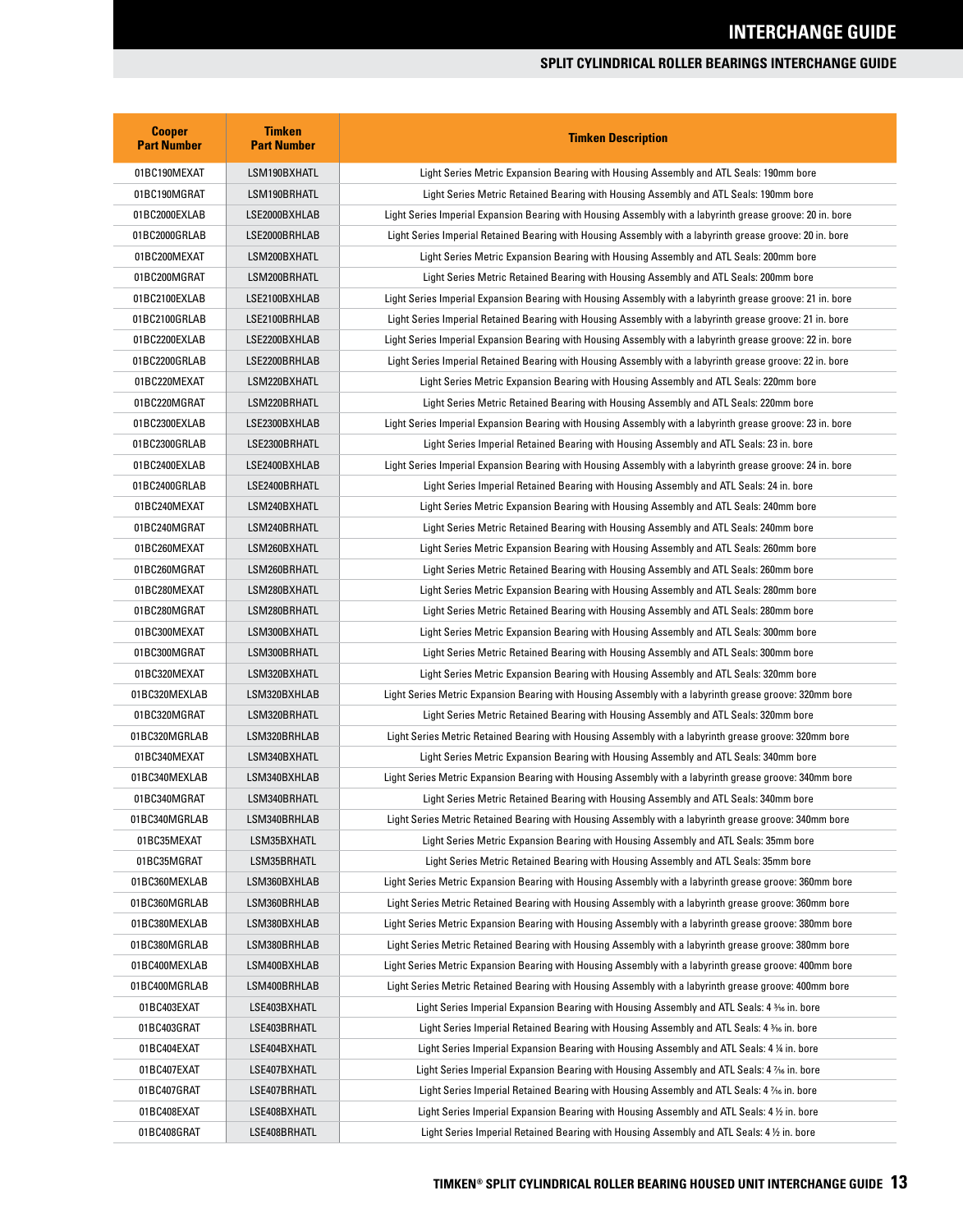| <b>Cooper</b><br><b>Part Number</b> | <b>Timken</b><br><b>Part Number</b> | <b>Timken Description</b>                                                                               |
|-------------------------------------|-------------------------------------|---------------------------------------------------------------------------------------------------------|
| 01BC40MEXAT                         | LSM40BXHATL                         | Light Series Metric Expansion Bearing with Housing Assembly and ATL Seals: 40mm bore                    |
| 01BC40MGRAT                         | LSM40BRHATL                         | Light Series Metric Retained Bearing with Housing Assembly and ATL Seals: 40mm bore                     |
| 01BC411EXAT                         | LSE411BXHATL                        | Light Series Imperial Expansion Bearing with Housing Assembly and ATL Seals: 4 1% in. bore              |
| 01BC411GRAT                         | LSE411BRHATL                        | Light Series Imperial Retained Bearing with Housing Assembly and ATL Seals: 4 1% in. bore               |
| 01BC412EXAT                         | LSE412BXHATL                        | Light Series Imperial Expansion Bearing with Housing Assembly and ATL Seals: 4 34 in. bore              |
| 01BC412GRAT                         | LSE412BRHATL                        | Light Series Imperial Retained Bearing with Housing Assembly and ATL Seals: 4 34 in. bore               |
| 01BC415EXAT                         | LSE415BXHATL                        | Light Series Imperial Expansion Bearing with Housing Assembly and ATL Seals: 4 15/6 in. bore            |
| 01BC415GRAT                         | LSE415BRHATL                        | Light Series Imperial Retained Bearing with Housing Assembly and ATL Seals: 4 15% in. bore              |
| 01BC420MEXLAB                       | LSM420BXHLAB                        | Light Series Metric Expansion Bearing with Housing Assembly with a labyrinth grease groove: 420mm bore  |
| 01BC420MGRLAB                       | LSM420BRHLAB                        | Light Series Metric Retained Bearing with Housing Assembly with a labyrinth grease groove: 420mm bore   |
| 01BC440MEXLAB                       | LSM440BXHLAB                        | Light Series Metric Expansion Bearing with Housing Assembly with a labyrinth grease groove: 440mm bore  |
| 01BC440MGRLAB                       | LSM440BRHLAB                        | Light Series Metric Retained Bearing with Housing Assembly with a labyrinth grease groove: 440mm bore   |
| 01BC460MEXLAB                       | LSM460BXHLAB                        | Light Series Metric Expansion Bearing with Housing Assembly with a labyrinth grease groove: 460mm bore  |
| 01BC460MGRLAB                       | LSM460BRHLAB                        | Light Series Metric Retained Bearing with Housing Assembly with a labyrinth grease groove: 460mm bore   |
| 01BC480MEXLAB                       | LSM480BXHLAB                        | Light Series Metric Expansion Bearing with Housing Assembly with a labyrinth grease groove: 480mm bore  |
| 01BC480MGRLAB                       | LSM480BRHLAB                        | Light Series Metric Retained Bearing with Housing Assembly with a labyrinth grease groove: 480mm bore   |
| 01BC500EXAT                         | LSE500BXHATL                        | Light Series Imperial Expansion Bearing with Housing Assembly and ATL Seals: 5 in. bore                 |
| 01BC500GRAT                         | LSE500BRHATL                        | Light Series Imperial Retained Bearing with Housing Assembly and ATL Seals: 5 in. bore                  |
| 01BC500MEXLAB                       | LSM500BXHLAB                        | Light Series Metric Expansion Bearing with Housing Assembly with a labyrinth grease groove: 500mm bore  |
| 01BC500MGRLAB                       | LSM500BRHLAB                        | Light Series Metric Retained Bearing with Housing Assembly with a labyrinth grease groove: 500mm bore   |
| 01BC503EXAT                         | LSE503BXHATL                        | Light Series Imperial Expansion Bearing with Housing Assembly and ATL Seals: 5 36 in. bore              |
| 01BC503GRAT                         | LSE503BRHATL                        | Light Series Imperial Retained Bearing with Housing Assembly and ATL Seals: 5 36 in. bore               |
| 01BC504EXAT                         | LSE504BXHATL                        | Light Series Imperial Expansion Bearing with Housing Assembly and ATL Seals: 5 ¼ in. bore               |
| 01BC504GRAT                         | LSE504BRHATL                        | Light Series Imperial Retained Bearing with Housing Assembly and ATL Seals: 5 ¼ in. bore                |
| 01BC507EXAT                         | LSE507BXHATL                        | Light Series Imperial Expansion Bearing with Housing Assembly and ATL Seals: 5 ‰ in. bore               |
| 01BC507GRAT                         | LSE507BRHATL                        | Light Series Imperial Retained Bearing with Housing Assembly and ATL Seals: 5 ‰ in. bore                |
| 01BC508EXAT                         | LSE508BXHATL                        | Light Series Imperial Expansion Bearing with Housing Assembly and ATL Seals: 5 $\%$ in. bore            |
| 01BC508GRAT                         | LSE508BRHATL                        | Light Series Imperial Retained Bearing with Housing Assembly and ATL Seals: 5 % in. bore                |
| 01BC512EXAT                         | LSE512BXHATL                        | Light Series Imperial Expansion Bearing with Housing Assembly and ATL Seals: 5 % in. bore               |
| 01BC512GRAT                         | LSE512BRHATL                        | Light Series Imperial Retained Bearing with Housing Assembly and ATL Seals: 5 % in. bore                |
| 01BC515EXAT                         | LSE515BXHATL                        | Light Series Imperial Expansion Bearing with Housing Assembly and ATL Seals: 5 15% in. bore             |
| 01BC515GRAT                         | LSE515BRHATL                        | Light Series Imperial Retained Bearing with Housing Assembly and ATL Seals: 5 <sup>15</sup> /6 in. bore |
| 01BC530MEXLAB                       | LSM530BXHLAB                        | Light Series Metric Expansion Bearing with Housing Assembly with a labyrinth grease groove: 530mm bore  |
| 01BC530MGRLAB                       | LSM530BRHLAB                        | Light Series Metric Retained Bearing with Housing Assembly with a labyrinth grease groove: 530mm bore   |
| 01BC560MEXLAB                       | LSM560BXHLAB                        | Light Series Metric Expansion Bearing with Housing Assembly with a labyrinth grease groove: 560mm bore  |
| 01BC560MGRLAB                       | LSM560BRHLAB                        | Light Series Metric Retained Bearing with Housing Assembly with a labyrinth grease groove: 560mm bore   |
| 01BC600EXAT                         | LSE600BXHATL                        | Light Series Imperial Expansion Bearing with Housing Assembly and ATL Seals: 6 in. bore                 |
| 01BC600GRAT                         | LSE600BRHATL                        | Light Series Imperial Retained Bearing with Housing Assembly and ATL Seals: 6 in. bore                  |
| 01BC600MEXLAB                       | LSM600BXHLAB                        | Light Series Metric Expansion Bearing with Housing Assembly with a labyrinth grease groove: 600mm bore  |
| 01BC600MGRLAB                       | LSM600BRHLAB                        | Light Series Metric Retained Bearing with Housing Assembly with a labyrinth grease groove: 600mm bore   |
| 01BC607EXAT                         | LSE607BXHATL                        | Light Series Imperial Expansion Bearing with Housing Assembly and ATL Seals: 6 1⁄16 in. bore            |
| 01BC607GRAT                         | LSE607BRHATL                        | Light Series Imperial Retained Bearing with Housing Assembly and ATL Seals: 6 1/16 in. bore             |
| 01BC608EXAT                         | LSE608BXHATL                        | Light Series Imperial Expansion Bearing with Housing Assembly and ATL Seals: 6 % in. bore               |
| 01BC608GRAT                         | LSE608BRHATL                        | Light Series Imperial Retained Bearing with Housing Assembly and ATL Seals: 6 $\frac{1}{2}$ in. bore    |
| 01BC615EXAT                         | LSE615BXHATL                        | Light Series Imperial Expansion Bearing with Housing Assembly and ATL Seals: 6 15% in. bore             |
| 01BC615GRAT                         | LSE615BRHATL                        | Light Series Imperial Retained Bearing with Housing Assembly and ATL Seals: 6 <sup>15</sup> /6 in. bore |
| 01BC700EXAT                         | LSE700BXHATL                        | Light Series Imperial Expansion Bearing with Housing Assembly and ATL Seals: 7 in. bore                 |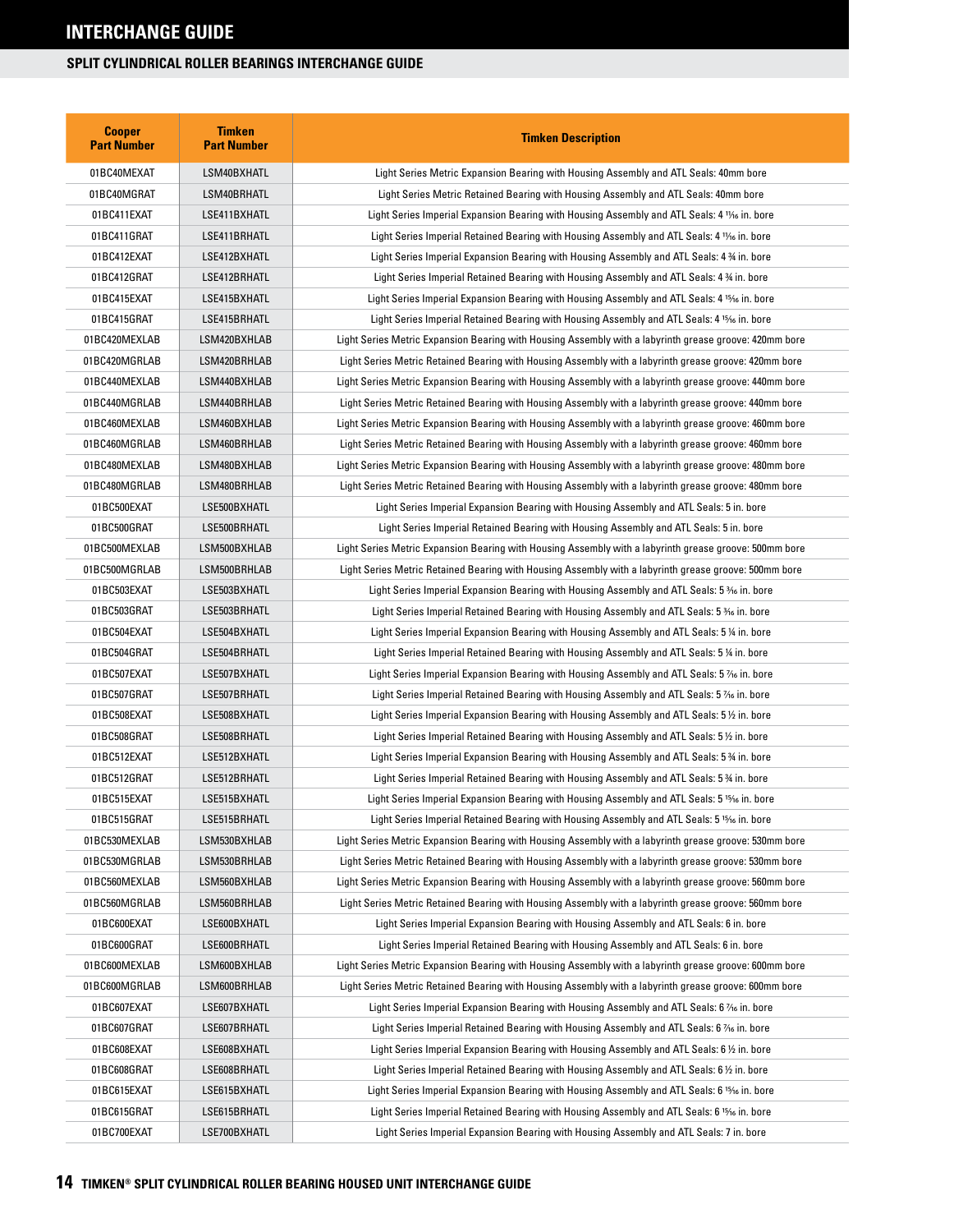| <b>Cooper</b><br><b>Part Number</b> | <b>Timken</b><br><b>Part Number</b> | <b>Timken Description</b>                                                                               |
|-------------------------------------|-------------------------------------|---------------------------------------------------------------------------------------------------------|
| 01BC700GRAT                         | LSE700BRHATL                        | Light Series Imperial Retained Bearing with Housing Assembly and ATL Seals: 7 in. bore                  |
| 01BC708EXAT                         | LSE708BXHATL                        | Light Series Imperial Expansion Bearing with Housing Assembly and ATL Seals: 7 $\%$ in. bore            |
| 01BC708GRAT                         | LSE708BRHATL                        | Light Series Imperial Retained Bearing with Housing Assembly and ATL Seals: 7 1/2 in. bore              |
| 01BC715EXAT                         | LSE715BXHATL                        | Light Series Imperial Expansion Bearing with Housing Assembly and ATL Seals: 7 15/6 in. bore            |
| 01BC715GRAT                         | LSE715BRHATL                        | Light Series Imperial Retained Bearing with Housing Assembly and ATL Seals: 7 <sup>15</sup> /6 in. bore |
| 01BC800EXAT                         | LSE800BXHATL                        | Light Series Imperial Expansion Bearing with Housing Assembly and ATL Seals: 8 in. bore                 |
| 01BC800GRAT                         | LSE800BRHATL                        | Light Series Imperial Retained Bearing with Housing Assembly and ATL Seals: 8 in. bore                  |
| 01BC900EXAT                         | LSE900BXHATL                        | Light Series Imperial Expansion Bearing with Housing Assembly and ATL Seals: 9 in. bore                 |
| 01BC900GRAT                         | LSE900BRHATL                        | Light Series Imperial Retained Bearing with Housing Assembly and ATL Seals: 9 in. bore                  |
| 01BC908EXAT                         | LSE908BXHATL                        | Light Series Imperial Expansion Bearing with Housing Assembly and ATL Seals: 9 ½ in. bore               |
| 01BCF1000EXAT                       | LSE1000BXHFATL                      | Light Series Imperial Expansion Bearing with Housing with Flange Assembly and ATL Seals: 10 in. bore    |
| 01BCF1000GRAT                       | LSE1000BRHFATL                      | Light Series Imperial Retained Bearing with Housing with Flange Assembly and ATL Seals: 10 in. bore     |
| 01BCF103EXAT                        | LSE103BXHFATL                       | Light Series Imperial Expansion Bearing with Housing with Flange Assembly and ATL Seals: 1 ¾ in. bore   |
| 01BCF103GRAT                        | LSE103BRHFATL                       | Light Series Imperial Retained Bearing with Housing with Flange Assembly and ATL Seals: 1 36 in. bore   |
| 01BCF104EXAT                        | LSE104BXHFATL                       | Light Series Imperial Expansion Bearing with Housing with Flange Assembly and ATL Seals: 1 ¼ in. bore   |
| 01BCF104GRAT                        | LSE104BRHFATL                       | Light Series Imperial Retained Bearing with Housing with Flange Assembly and ATL Seals: 1 1/4 in. bore  |
| 01BCF107EXAT                        | LSE107BXHFATL                       | Light Series Imperial Expansion Bearing with Housing with Flange Assembly and ATL Seals: 1 % in. bore   |
| 01BCF107GRAT                        | LSE107BRHFATL                       | Light Series Imperial Retained Bearing with Housing with Flange Assembly and ATL Seals: 1 % in. bore    |
| 01BCF108EXAT                        | LSE108BXHFATL                       | Light Series Imperial Expansion Bearing with Housing with Flange Assembly and ATL Seals: 1 1/2 in. bore |
| 01BCF108GRAT                        | LSE108BRHFATL                       | Light Series Imperial Retained Bearing with Housing with Flange Assembly and ATL Seals: 1 1/2 in. bore  |
| 01BCF1100EXAT                       | LSE1100BXHFATL                      | Light Series Imperial Expansion Bearing with Housing with Flange Assembly and ATL Seals: 11 in. bore    |
| 01BCF1100GRAT                       | LSE1100BRHFATL                      | Light Series Imperial Retained Bearing with Housing with Flange Assembly and ATL Seals: 11 in. bore     |
| 01BCF110MEXAT                       | LSM110BXHFATL                       | Light Series Metric Expansion Bearing with Housing with Flange Assembly and ATL Seals: 110mm bore       |
| 01BCF110MGRAT                       | LSM110BRHFATL                       | Light Series Metric Retained Bearing with Housing with Flange Assembly and ATL Seals: 110mm bore        |
| 01BCF115MEXAT                       | LSM115BXHFATL                       | Light Series Metric Expansion Bearing with Housing with Flange Assembly and ATL Seals: 115mm bore       |
| 01BCF115MGRAT                       | LSM115BRHFATL                       | Light Series Metric Retained Bearing with Housing with Flange Assembly and ATL Seals: 115mm bore        |
| 01BCF1200EXAT                       | LSE1200BXHFATL                      | Light Series Imperial Expansion Bearing with Housing with Flange Assembly and ATL Seals: 12 in. bore    |
| 01BCF1200GRAT                       | LSE1200BRHFATL                      | Light Series Imperial Retained Bearing with Housing with Flange Assembly and ATL Seals: 12 in. bore     |
| 01BCF120MEXAT                       | LSM120BXHFATL                       | Light Series Metric Expansion Bearing with Housing with Flange Assembly and ATL Seals: 120mm bore       |
| 01BCF120MGRAT                       | LSM120BRHFATL                       | Light Series Metric Retained Bearing with Housing with Flange Assembly and ATL Seals: 120mm bore        |
| 01BCF125MEXAT                       | LSM125BXHFATL                       | Light Series Metric Expansion Bearing with Housing with Flange Assembly and ATL Seals: 125mm bore       |
| 01BCF125MGRAT                       | LSM125BRHFATL                       | Light Series Metric Retained Bearing with Housing with Flange Assembly and ATL Seals: 125mm bore        |
| 01BCF130MEXAT                       | LSM130BXHFATL                       | Light Series Metric Expansion Bearing with Housing with Flange Assembly and ATL Seals: 130mm bore       |
| 01BCF130MGRAT                       | LSM130BRHFATL                       | Light Series Metric Retained Bearing with Housing with Flange Assembly and ATL Seals: 130mm bore        |
| 01BCF135MEXAT                       | LSM135BXHFATL                       | Light Series Metric Expansion Bearing with Housing with Flange Assembly and ATL Seals: 135mm bore       |
| 01BCF135MGRAT                       | LSM135BRHFATL                       | Light Series Metric Retained Bearing with Housing with Flange Assembly and ATL Seals: 135mm bore        |
| 01BCF140MEXAT                       | LSM140BXHFATL                       | Light Series Metric Expansion Bearing with Housing with Flange Assembly and ATL Seals: 140mm bore       |
| 01BCF140MGRAT                       | LSM140BRHFATL                       | Light Series Metric Retained Bearing with Housing with Flange Assembly and ATL Seals: 140mm bore        |
| 01BCF150MEXAT                       | LSM150BXHFATL                       | Light Series Metric Expansion Bearing with Housing with Flange Assembly and ATL Seals: 150mm bore       |
| 01BCF150MGRAT                       | LSM150BRHFATL                       | Light Series Metric Retained Bearing with Housing with Flange Assembly and ATL Seals: 150mm bore        |
| 01BCF155MEXAT                       | LSM155BXHFATL                       | Light Series Metric Expansion Bearing with Housing with Flange Assembly and ATL Seals: 155mm bore       |
| 01BCF155MGRAT                       | LSM155BRHFATL                       | Light Series Metric Retained Bearing with Housing with Flange Assembly and ATL Seals: 155mm bore        |
| 01BCF160MEXAT                       | LSM160BXHFATL                       | Light Series Metric Expansion Bearing with Housing with Flange Assembly and ATL Seals: 160mm bore       |
| 01BCF160MGRAT                       | LSM160BRHFATL                       | Light Series Metric Retained Bearing with Housing with Flange Assembly and ATL Seals: 160mm bore        |
| 01BCF170MEXAT                       | LSM170BXHFATL                       | Light Series Metric Expansion Bearing with Housing with Flange Assembly and ATL Seals: 170mm bore       |
| 01BCF170MGRAT                       | LSM170BRHFATL                       | Light Series Metric Retained Bearing with Housing with Flange Assembly and ATL Seals: 170mm bore        |
| 01BCF180MEXAT                       | LSM180BXHFATL                       | Light Series Metric Expansion Bearing with Housing with Flange Assembly and ATL Seals: 180mm bore       |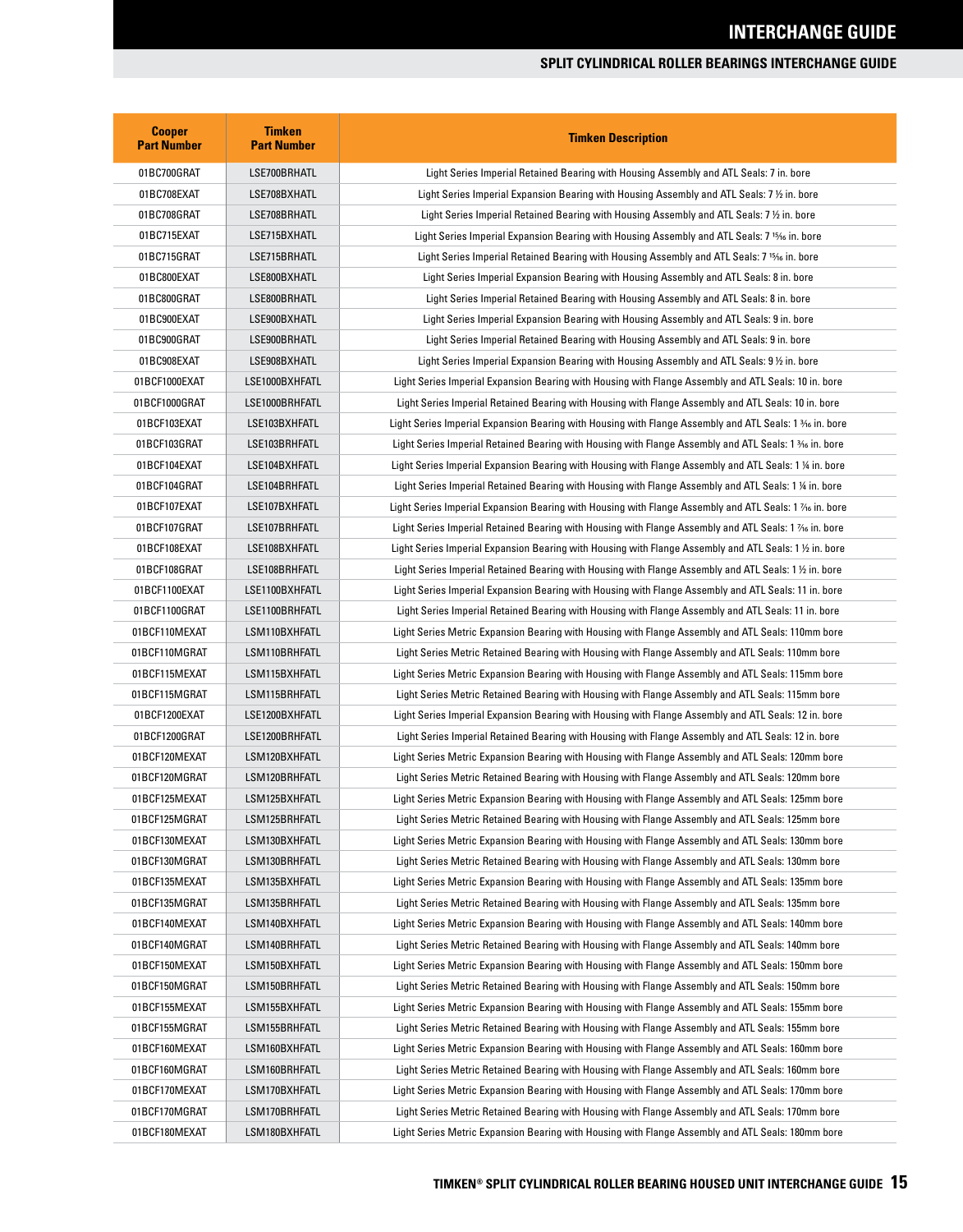| <b>Cooper</b><br><b>Part Number</b> | <b>Timken</b><br><b>Part Number</b> | <b>Timken Description</b>                                                                                         |
|-------------------------------------|-------------------------------------|-------------------------------------------------------------------------------------------------------------------|
| 01BCF180MGRAT                       | LSM180BRHFATL                       | Light Series Metric Retained Bearing with Housing with Flange Assembly and ATL Seals: 180mm bore                  |
| 01BCF190MEXAT                       | LSM190BXHFATL                       | Light Series Metric Expansion Bearing with Housing with Flange Assembly and ATL Seals: 190mm bore                 |
| 01BCF190MGRAT                       | LSM190BRHFATL                       | Light Series Metric Retained Bearing with Housing with Flange Assembly and ATL Seals: 190mm bore                  |
| 01BCF200MEXAT                       | LSM200BXHFATL                       | Light Series Metric Expansion Bearing with Housing with Flange Assembly and ATL Seals: 200mm bore                 |
| 01BCF200MGRAT                       | LSM200BRHFATL                       | Light Series Metric Retained Bearing with Housing with Flange Assembly and ATL Seals: 200mm bore                  |
| 01BCF220MEXAT                       | LSM220BXHFATL                       | Light Series Metric Expansion Bearing with Housing with Flange Assembly and ATL Seals: 220mm bore                 |
| 01BCF220MGRAT                       | LSM220BRHFATL                       | Light Series Metric Retained Bearing with Housing with Flange Assembly and ATL Seals: 220mm bore                  |
| 01BCF240MEXAT                       | LSM240BXHFATL                       | Light Series Metric Expansion Bearing with Housing with Flange Assembly and ATL Seals: 240mm bore                 |
| 01BCF240MGRAT                       | LSM240BRHFATL                       | Light Series Metric Retained Bearing with Housing with Flange Assembly and ATL Seals: 240mm bore                  |
| 01BCF260MEXAT                       | LSM260BXHFATL                       | Light Series Metric Expansion Bearing with Housing with Flange Assembly and ATL Seals: 260mm bore                 |
| 01BCF260MGRAT                       | LSM260BRHFATL                       | Light Series Metric Retained Bearing with Housing with Flange Assembly and ATL Seals: 260mm bore                  |
| 01BCF280MEXAT                       | LSM280BXHFATL                       | Light Series Metric Expansion Bearing with Housing with Flange Assembly and ATL Seals: 280mm bore                 |
| 01BCF280MGRAT                       | LSM280BRHFATL                       | Light Series Metric Retained Bearing with Housing with Flange Assembly and ATL Seals: 280mm bore                  |
| 01BCF300MEXAT                       | LSM300BXHFATL                       | Light Series Metric Expansion Bearing with Housing with Flange Assembly and ATL Seals: 300mm bore                 |
| 01BCF300MGRAT                       | LSM300BRHFATL                       | Light Series Metric Retained Bearing with Housing with Flange Assembly and ATL Seals: 300mm bore                  |
| 01BCF35MEXAT                        | LSM35BXHFATL                        | Light Series Metric Expansion Bearing with Housing with Flange Assembly and ATL Seals: 35mm bore                  |
| 01BCF35MGRAT                        | LSM35BRHFATL                        | Light Series Metric Retained Bearing with Housing with Flange Assembly and ATL Seals: 35mm bore                   |
| 01BCF403EXAT                        | LSE403BXHFATL                       | Light Series Imperial Expansion Bearing with Housing with Flange Assembly and ATL Seals: 4 36 in. bore            |
| 01BCF403GRAT                        | LSE403BRHFATL                       | Light Series Imperial Retained Bearing with Housing with Flange Assembly and ATL Seals: 4 <sup>3</sup> % in. bore |
| 01BCF404EXAT                        | LSE404BXHFATL                       | Light Series Imperial Expansion Bearing with Housing with Flange Assembly and ATL Seals: 4 1/4 in. bore           |
| 01BCF404GRAT                        | LSE404BRHFATL                       | Light Series Imperial Retained Bearing with Housing with Flange Assembly and ATL Seals: 4 1/4 in. bore            |
| 01BCF407EXAT                        | LSE407BXHFATL                       | Light Series Imperial Expansion Bearing with Housing with Flange Assembly and ATL Seals: 4 % in. bore             |
| 01BCF407GRAT                        | LSE407BRHFATL                       | Light Series Imperial Retained Bearing with Housing with Flange Assembly and ATL Seals: 4 % in. bore              |
| 01BCF408EXAT                        | LSE408BXHFATL                       | Light Series Imperial Expansion Bearing with Housing with Flange Assembly and ATL Seals: 4 $\%$ in. bore          |
| 01BCF408GRAT                        | LSE408BRHFATL                       | Light Series Imperial Retained Bearing with Housing with Flange Assembly and ATL Seals: 4 1/2 in. bore            |
| 01BCF40MEXAT                        | LSM40BXHFATL                        | Light Series Metric Expansion Bearing with Housing with Flange Assembly and ATL Seals: 40mm bore                  |
| 01BCF40MGRAT                        | LSM40BRHFATL                        | Light Series Metric Retained Bearing with Housing with Flange Assembly and ATL Seals: 40mm bore                   |
| 01BCF415EXAT                        | LSE415BXHFATL                       | Light Series Imperial Expansion Bearing with Housing with Flange Assembly and ATL Seals: 4 15/16 in. bore         |
| 01BCF415GRAT                        | LSE415BRHFATL                       | Light Series Imperial Retained Bearing with Housing with Flange Assembly and ATL Seals: 4 15% in. bore            |
| 01BCF500EXAT                        | LSE500BXHFATL                       | Light Series Imperial Expansion Bearing with Housing with Flange Assembly and ATL Seals: 5 in. bore               |
| 01BCF500GRAT                        | LSE500BRHFATL                       | Light Series Imperial Retained Bearing with Housing with Flange Assembly and ATL Seals: 5 in. bore                |
| 01BCF503EXAT                        | LSE503BXHFATL                       | Light Series Imperial Expansion Bearing with Housing with Flange Assembly and ATL Seals: 5 3/6 in. bore           |
| 01BCF503GRAT                        | LSE503BRHFATL                       | Light Series Imperial Retained Bearing with Housing with Flange Assembly and ATL Seals: 5 % in. bore              |
| 01BCF507EXAT                        | LSE507BXHFATL                       | Light Series Imperial Expansion Bearing with Housing with Flange Assembly and ATL Seals: 5 % in. bore             |
| 01BCF507GRAT                        | LSE507BRHFATL                       | Light Series Imperial Retained Bearing with Housing with Flange Assembly and ATL Seals: 5 % in. bore              |
| 01BCF508EXAT                        | LSE508BXHFATL                       | Light Series Imperial Expansion Bearing with Housing with Flange Assembly and ATL Seals: 5 % in. bore             |
| 01BCF508GRAT                        | LSE508BRHFATL                       | Light Series Imperial Retained Bearing with Housing with Flange Assembly and ATL Seals: 5 1/2 in. bore            |
| 01BCF515EXAT                        | LSE515BXHFATL                       | Light Series Imperial Expansion Bearing with Housing with Flange Assembly and ATL Seals: 5 15/6 in. bore          |
| 01BCF515GRAT                        | LSE515BRHFATL                       | Light Series Imperial Retained Bearing with Housing with Flange Assembly and ATL Seals: 5 15/16 in. bore          |
| 01BCF600EXAT                        | LSE600BXHFATL                       | Light Series Imperial Expansion Bearing with Housing with Flange Assembly and ATL Seals: 6 in. bore               |
| 01BCF600GRAT                        | LSE600BRHFATL                       | Light Series Imperial Retained Bearing with Housing with Flange Assembly and ATL Seals: 6 in. bore                |
| 01BCF607EXAT                        | LSE607BXHFATL                       | Light Series Imperial Expansion Bearing with Housing with Flange Assembly and ATL Seals: 6 % in. bore             |
| 01BCF607GRAT                        | LSE607BRHFATL                       | Light Series Imperial Retained Bearing with Housing with Flange Assembly and ATL Seals: 6 % in. bore              |
| 01BCF608EXAT                        | LSE608BXHFATL                       | Light Series Imperial Expansion Bearing with Housing with Flange Assembly and ATL Seals: 6 % in. bore             |
| 01BCF608GRAT                        | LSE608BRHFATL                       | Light Series Imperial Retained Bearing with Housing with Flange Assembly and ATL Seals: 6 $\frac{1}{2}$ in. bore  |
| 01BCF615EXAT                        | LSE615BXHFATL                       | Light Series Imperial Expansion Bearing with Housing with Flange Assembly and ATL Seals: 6 15/16 in. bore         |
| 01BCF615GRAT                        | LSE615BRHFATL                       | Light Series Imperial Retained Bearing with Housing with Flange Assembly and ATL Seals: 6 15% in. bore            |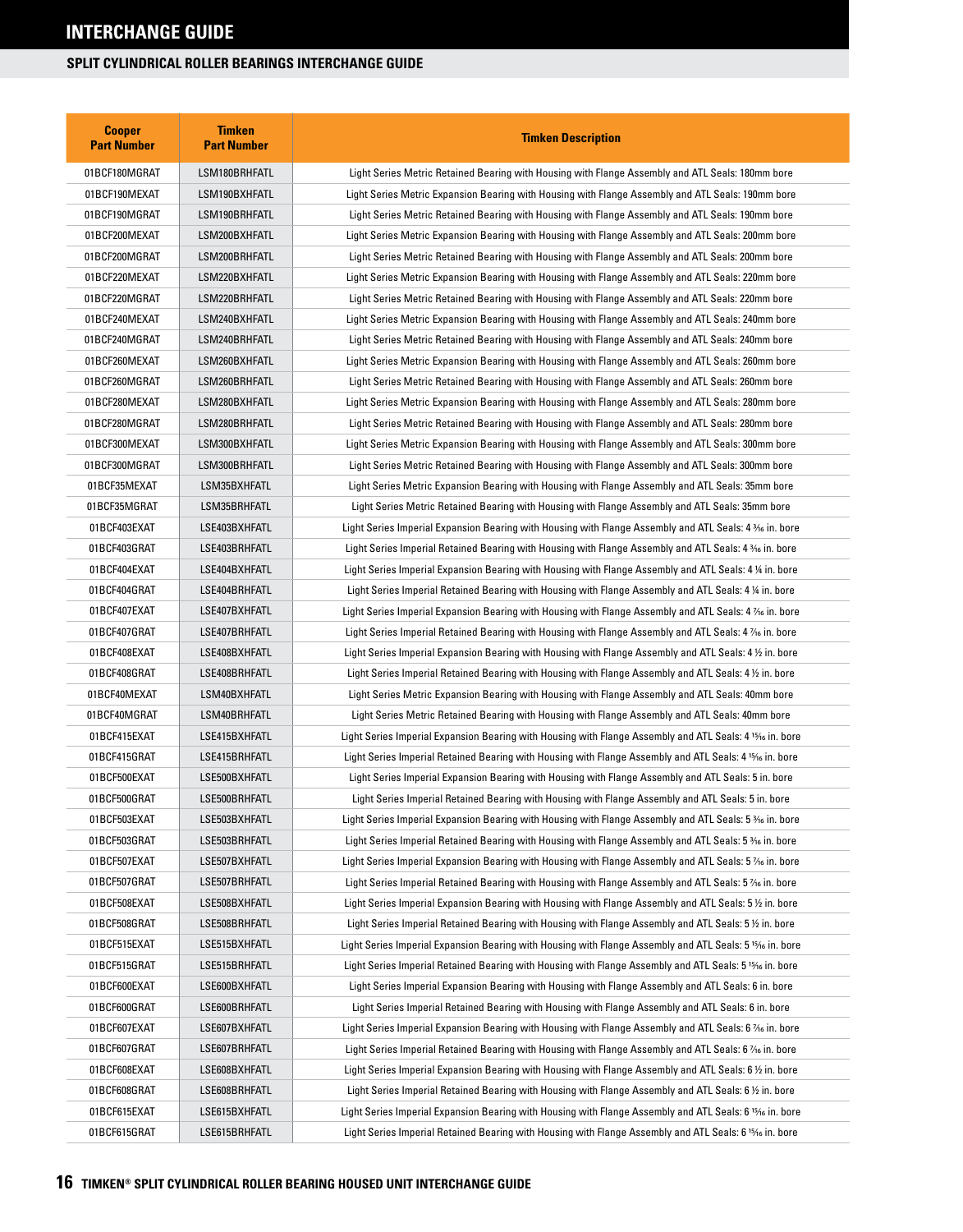| <b>Cooper</b><br><b>Part Number</b> | <b>Timken</b><br><b>Part Number</b> | <b>Timken Description</b>                                                                                           |
|-------------------------------------|-------------------------------------|---------------------------------------------------------------------------------------------------------------------|
| 01BCF700EXAT                        | LSE700BXHFATL                       | Light Series Imperial Expansion Bearing with Housing with Flange Assembly and ATL Seals: 7 in. bore                 |
| 01BCF700GRAT                        | LSE700BRHFATL                       | Light Series Imperial Retained Bearing with Housing with Flange Assembly and ATL Seals: 7 in. bore                  |
| 01BCF715EXAT                        | LSE715BXHFATL                       | Light Series Imperial Expansion Bearing with Housing with Flange Assembly and ATL Seals: 7 15% in. bore             |
| 01BCF715GRAT                        | LSE715BRHFATL                       | Light Series Imperial Retained Bearing with Housing with Flange Assembly and ATL Seals: 7 15⁄16 in. bore            |
| 01BCF800EXAT                        | LSE800BXHFATL                       | Light Series Imperial Expansion Bearing with Housing with Flange Assembly and ATL Seals: 8 in. bore                 |
| 01BCF800GRAT                        | LSE800BRHFATL                       | Light Series Imperial Retained Bearing with Housing with Flange Assembly and ATL Seals: 8 in. bore                  |
| 01BCF900EXAT                        | LSE900BXHFATL                       | Light Series Imperial Expansion Bearing with Housing with Flange Assembly and ATL Seals: 9 in. bore                 |
| 01BCF900GRAT                        | LSE900BRHFATL                       | Light Series Imperial Retained Bearing with Housing with Flange Assembly and ATL Seals: 9 in. bore                  |
| 01BCP1000EXAT                       | LSE1000BXHSATL                      | Light Series Imperial Expansion Bearing Full Housing Assembly with ATL Seals and support: 10 in. bore               |
| 01BCP1000GRAT                       | LSE1000BRHSATL                      | Light Series Imperial Retained Bearing Full Housing Assembly with ATL Seals and support: 10 in. bore                |
| 01BCP103EXAT                        | LSE103BXHSATL                       | Light Series Imperial Expansion Bearing Full Housing Assembly with ATL Seals and support: 1 <sup>3</sup> % in. bore |
| 01BCP103GRAT                        | LSE103BRHSATL                       | Light Series Imperial Retained Bearing Full Housing Assembly with ATL Seals and support: 1 3% in. bore              |
| 01BCP104EXAT                        | LSE104BXHSATL                       | Light Series Imperial Expansion Bearing Full Housing Assembly with ATL Seals and support: 1 % in. bore              |
| 01BCP104GRAT                        | LSE104BRHSATL                       | Light Series Imperial Retained Bearing Full Housing Assembly with ATL Seals and support: 1 ¼ in. bore               |
| 01BCP107EXAT                        | LSE107BXHSATL                       | Light Series Imperial Expansion Bearing Full Housing Assembly with ATL Seals and support: 1 1⁄16 in. bore           |
| 01BCP107GRAT                        | LSE107BRHSATL                       | Light Series Imperial Retained Bearing Full Housing Assembly with ATL Seals and support: 1 % in. bore               |
| 01BCP108EXAT                        | LSE108BXHSATL                       | Light Series Imperial Expansion Bearing Full Housing Assembly with ATL Seals and support: 1 1/2 in. bore            |
| 01BCP108GRAT                        | LSE108BRHSATL                       | Light Series Imperial Retained Bearing Full Housing Assembly with ATL Seals and support: 1 1/2 in. bore             |
| 01BCP1100EXAT                       | LSE1100BXHSATL                      | Light Series Imperial Expansion Bearing Full Housing Assembly with ATL Seals and support: 11 in. bore               |
| 01BCP1100GRAT                       | LSE1100BRHSATL                      | Light Series Imperial Retained Bearing Full Housing Assembly with ATL Seals and support: 11 in. bore                |
| 01BCP110MEXAT                       | LSM110BXHSATL                       | Light Series Metric Expansion Bearing Full Housing Assembly with ATL Seals and support: 110mm bore                  |
| 01BCP110MGRAT                       | LSM110BRHSATL                       | Light Series Metric Retained Bearing Full Housing Assembly with ATL Seals and support: 110mm bore                   |
| 01BCP115MEXAT                       | LSM115BXHSATL                       | Light Series Metric Expansion Bearing Full Housing Assembly with ATL Seals and support: 115mm bore                  |
| 01BCP115MEXAT                       | LSM115BXHSATL                       | Light Series Metric Expansion Bearing Full Housing Assembly with ATL Seals and support: 115mm bore                  |
| 01BCP115MGRAT                       | LSM115BRHSATL                       | Light Series Metric Retained Bearing Full Housing Assembly with ATL Seals and support: 115mm bore                   |
| 01BCP115MGRAT                       | LSM115BRHSATL                       | Light Series Metric Retained Bearing Full Housing Assembly with ATL Seals and support: 115mm bore                   |
| 01BCP1200EXAT                       | LSE1200BXHSATL                      | Light Series Imperial Expansion Bearing Full Housing Assembly with ATL Seals and support: 12 in. bore               |
| 01BCP1200GRAT                       | LSE1200BRHSATL                      | Light Series Imperial Retained Bearing Full Housing Assembly with ATL Seals and support: 12 in. bore                |
| 01BCP120MEXAT                       | LSM120BXHSATL                       | Light Series Metric Expansion Bearing Full Housing Assembly with ATL Seals and support: 120mm bore                  |
| 01BCP120MGRAT                       | LSM120BRHSATL                       | Light Series Metric Retained Bearing Full Housing Assembly with ATL Seals and support: 120mm bore                   |
| 01BCP125MEXAT                       | LSM125BXHSATL                       | Light Series Metric Expansion Bearing Full Housing Assembly with ATL Seals and support: 125mm bore                  |
| 01BCP125MGRAT                       | LSM125BRHSATL                       | Light Series Metric Retained Bearing Full Housing Assembly with ATL Seals and support: 125mm bore                   |
| 01BCP1300EXAT                       | LSE1300BXHSATL                      | Light Series Imperial Expansion Bearing Full Housing Assembly with ATL Seals and support: 13 in. bore               |
| 01BCP1300EXLAB                      | LSE1300BXHSLAB                      | Light Series Imperial Expansion Bearing with Housing Assembly with a labyrinth grease groove: 13 in. bore           |
| 01BCP1300GRAT                       | LSE1300BRHSATL                      | Light Series Imperial Retained Bearing Full Housing Assembly with ATL Seals and support: 13 in. bore                |
| 01BCP1300GRLAB                      | LSE1300BRHSLAB                      | Light Series Imperial Retained Bearing with Housing Assembly with a labyrinth grease groove: 13 in. bore            |
| 01BCP130MEXAT                       | LSM130BXHSATL                       | Light Series Metric Expansion Bearing Full Housing Assembly with ATL Seals and support: 130mm bore                  |
| 01BCP130MGRAT                       | LSM130BRHSATL                       | Light Series Metric Retained Bearing Full Housing Assembly with ATL Seals and support: 130mm bore                   |
| 01BCP135MEXAT                       | LSM135BXHSATL                       | Light Series Metric Expansion Bearing Full Housing Assembly with ATL Seals and support: 135mm bore                  |
| 01BCP135MGRAT                       | LSM135BRHSATL                       | Light Series Metric Retained Bearing Full Housing Assembly with ATL Seals and support: 135mm bore                   |
| 01BCP1400EXAT                       | LSE1400BXHSATL                      | Light Series Imperial Expansion Bearing Full Housing Assembly with ATL Seals and support: 14 in. bore               |
| 01BCP1400EXLAB                      | LSE1400BXHSLAB                      | Light Series Imperial Expansion Bearing with Housing Assembly with a labyrinth grease groove: 14 in. bore           |
| 01BCP1400GRAT                       | LSE1400BRHSATL                      | Light Series Imperial Retained Bearing Full Housing Assembly with ATL Seals and support: 14 in. bore                |
| 01BCP1400GRLAB                      | LSE1400BRHSLAB                      | Light Series Imperial Retained Bearing with Housing Assembly with a labyrinth grease groove: 14 in. bore            |
| 01BCP140MEXAT                       | LSM140BXHSATL                       | Light Series Metric Expansion Bearing Full Housing Assembly with ATL Seals and support: 140mm bore                  |
| 01BCP140MGRAT                       | LSM140BRHSATL                       | Light Series Metric Retained Bearing Full Housing Assembly with ATL Seals and support: 140mm bore                   |
| 01BCP1500EXLAB                      | LSE1500BXHSLAB                      | Light Series Imperial Expansion Bearing with Housing Assembly with a labyrinth grease groove: 15 in. bore           |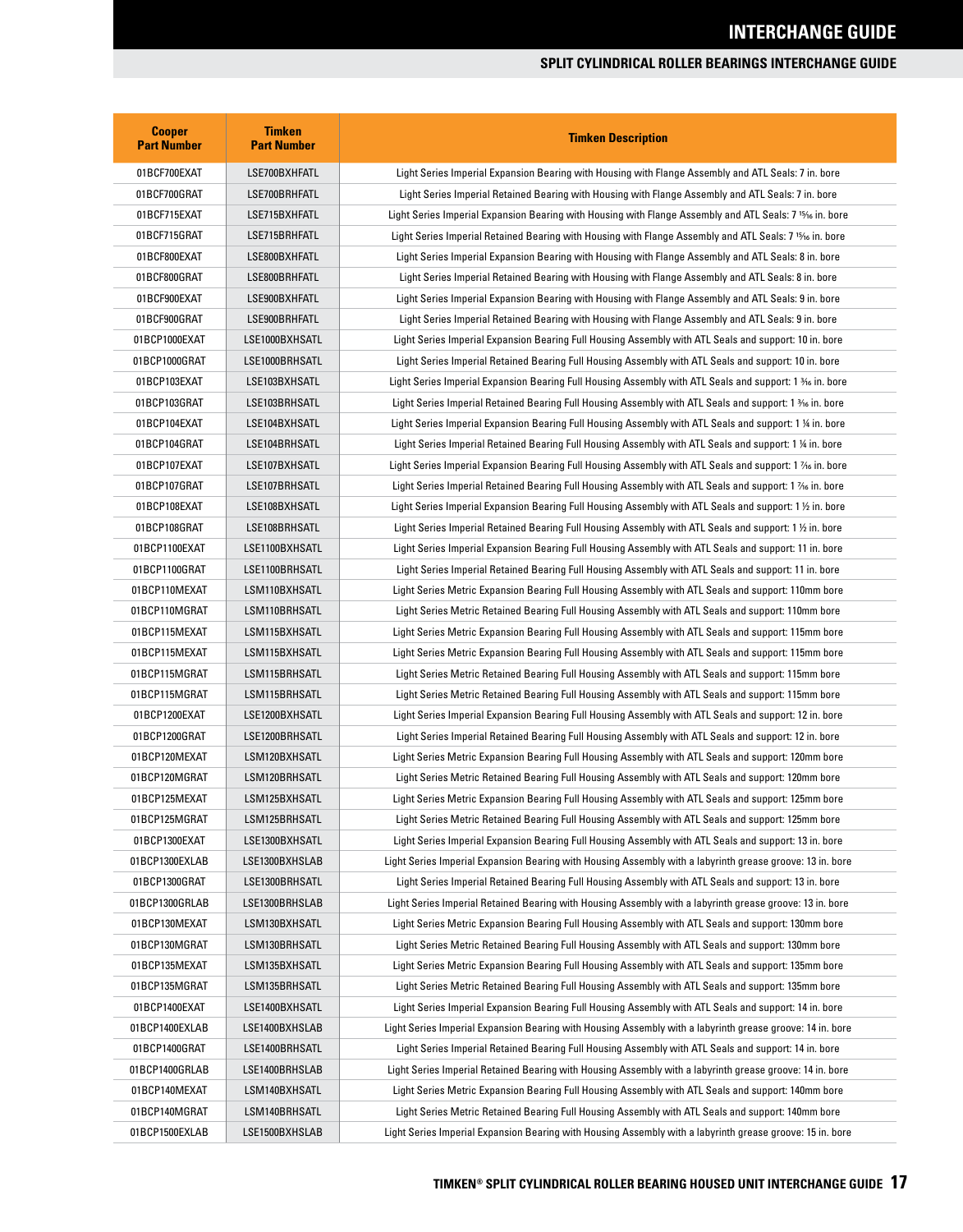| <b>Cooper</b><br><b>Part Number</b> | <b>Timken</b><br><b>Part Number</b> | <b>Timken Description</b>                                                                                 |
|-------------------------------------|-------------------------------------|-----------------------------------------------------------------------------------------------------------|
| 01BCP1500GRLAB                      | LSE1500BRHSLAB                      | Light Series Imperial Retained Bearing with Housing Assembly with a labyrinth grease groove: 15 in. bore  |
| 01BCP150MEXAT                       | LSM150BXHSATL                       | Light Series Metric Expansion Bearing Full Housing Assembly with ATL Seals and support: 150mm bore        |
| 01BCP150MGRAT                       | LSM150BRHSATL                       | Light Series Metric Retained Bearing Full Housing Assembly with ATL Seals and support: 150mm bore         |
| 01BCP155MEXAT                       | LSM155BXHSATL                       | Light Series Metric Expansion Bearing Full Housing Assembly with ATL Seals and support: 155mm bore        |
| 01BCP155MGRAT                       | LSM155BRHSATL                       | Light Series Metric Retained Bearing Full Housing Assembly with ATL Seals and support: 155mm bore         |
| 01BCP1600EXLAB                      | LSE1600BXHSLAB                      | Light Series Imperial Expansion Bearing with Housing Assembly with a labyrinth grease groove: 16 in. bore |
| 01BCP1600GRLAB                      | LSE1600BRHSLAB                      | Light Series Imperial Retained Bearing with Housing Assembly with a labyrinth grease groove: 16 in. bore  |
| 01BCP160MEXAT                       | LSM160BXHSATL                       | Light Series Metric Expansion Bearing Full Housing Assembly with ATL Seals and support: 160mm bore        |
| 01BCP160MGRAT                       | LSM160BRHSATL                       | Light Series Metric Retained Bearing Full Housing Assembly with ATL Seals and support: 160mm bore         |
| 01BCP1700EXLAB                      | LSE1700BXHSLAB                      | Light Series Imperial Expansion Bearing with Housing Assembly with a labyrinth grease groove: 17 in. bore |
| 01BCP1700GRLAB                      | LSE1700BRHSLAB                      | Light Series Imperial Retained Bearing with Housing Assembly with a labyrinth grease groove: 17 in. bore  |
| 01BCP170MEXAT                       | LSM170BXHSATL                       | Light Series Metric Expansion Bearing Full Housing Assembly with ATL Seals and support: 170mm bore        |
| 01BCP170MGRAT                       | LSM170BRHSATL                       | Light Series Metric Retained Bearing Full Housing Assembly with ATL Seals and support: 170mm bore         |
| 01BCP1800EXLAB                      | LSE1800BXHSLAB                      | Light Series Imperial Expansion Bearing with Housing Assembly with a labyrinth grease groove: 18 in. bore |
| 01BCP1800GRLAB                      | LSE1800BRHSATL                      | Light Series Imperial Retained Bearing Full Housing Assembly with ATL Seals and support: 18 in. bore      |
| 01BCP180MEXAT                       | LSM180BXHSATL                       | Light Series Metric Expansion Bearing Full Housing Assembly with ATL Seals and support: 180mm bore        |
| 01BCP180MGRAT                       | LSM180BRHSATL                       | Light Series Metric Retained Bearing Full Housing Assembly with ATL Seals and support: 180mm bore         |
| 01BCP1900EXLAB                      | LSE1900BXHSLAB                      | Light Series Imperial Expansion Bearing with Housing Assembly with a labyrinth grease groove: 19 in. bore |
| 01BCP1900GRLAB                      | LSE1900BRHSLAB                      | Light Series Imperial Retained Bearing with Housing Assembly with a labyrinth grease groove: 19 in. bore  |
| 01BCP190MEXAT                       | LSM190BXHSATL                       | Light Series Metric Expansion Bearing Full Housing Assembly with ATL Seals and support: 190mm bore        |
| 01BCP190MGRAT                       | LSM190BRHSATL                       | Light Series Metric Retained Bearing Full Housing Assembly with ATL Seals and support: 190mm bore         |
| 01BCP2000EXLAB                      | LSE2000BXHSLAB                      | Light Series Imperial Expansion Bearing with Housing Assembly with a labyrinth grease groove: 20 in. bore |
| 01BCP2000GRLAB                      | LSE2000BRHSLAB                      | Light Series Imperial Retained Bearing with Housing Assembly with a labyrinth grease groove: 20 in. bore  |
| 01BCP200MEXAT                       | LSM200BXHSATL                       | Light Series Metric Expansion Bearing Full Housing Assembly with ATL Seals and support: 200mm bore        |
| 01BCP200MGRAT                       | LSM200BRHSATL                       | Light Series Metric Retained Bearing Full Housing Assembly with ATL Seals and support: 200mm bore         |
| 01BCP2100EXLAB                      | LSE2100BXHSLAB                      | Light Series Imperial Expansion Bearing with Housing Assembly with a labyrinth grease groove: 21 in. bore |
| 01BCP2100GRLAB                      | LSE2100BRHSLAB                      | Light Series Imperial Retained Bearing with Housing Assembly with a labyrinth grease groove: 21 in. bore  |
| 01BCP2200EXLAB                      | LSE2200BXHSLAB                      | Light Series Imperial Expansion Bearing with Housing Assembly with a labyrinth grease groove: 22 in. bore |
| 01BCP2200GRLAB                      | LSE2200BRHSLAB                      | Light Series Imperial Retained Bearing with Housing Assembly with a labyrinth grease groove: 22 in. bore  |
| 01BCP220MEXAT                       | LSM220BXHSATL                       | Light Series Metric Expansion Bearing Full Housing Assembly with ATL Seals and support: 220mm bore        |
| 01BCP220MGRAT                       | LSM220BRHSATL                       | Light Series Metric Retained Bearing Full Housing Assembly with ATL Seals and support: 220mm bore         |
| 01BCP2300EXLAB                      | LSE2300BXHSLAB                      | Light Series Imperial Expansion Bearing with Housing Assembly with a labyrinth grease groove: 23 in. bore |
| 01BCP2300GRLAB                      | LSE2300BRHSLAB                      | Light Series Imperial Retained Bearing with Housing Assembly with a labyrinth grease groove: 23 in. bore  |
| 01BCP2400EXLAB                      | LSE2400BXHSLAB                      | Light Series Imperial Expansion Bearing with Housing Assembly with a labyrinth grease groove: 24 in. bore |
| 01BCP2400GRLAB                      | LSE2400BRHSLAB                      | Light Series Imperial Retained Bearing with Housing Assembly with a labyrinth grease groove: 24 in. bore  |
| 01BCP240MEXAT                       | LSM240BXHSATL                       | Light Series Metric Expansion Bearing Full Housing Assembly with ATL Seals and support: 240mm bore        |
| 01BCP240MGRAT                       | LSM240BRHSATL                       | Light Series Metric Retained Bearing Full Housing Assembly with ATL Seals and support: 240mm bore         |
| 01BCP260MEXAT                       | LSM260BXHSATL                       | Light Series Metric Expansion Bearing Full Housing Assembly with ATL Seals and support: 260mm bore        |
| 01BCP260MGRAT                       | LSM260BRHSATL                       | Light Series Metric Retained Bearing Full Housing Assembly with ATL Seals and support: 260mm bore         |
| 01BCP280MEXAT                       | LSM280BXHSATL                       | Light Series Metric Expansion Bearing Full Housing Assembly with ATL Seals and support: 280mm bore        |
| 01BCP280MGRAT                       | LSM280BRHSATL                       | Light Series Metric Retained Bearing Full Housing Assembly with ATL Seals and support: 280mm bore         |
| 01BCP300MEXAT                       | LSM300BXHSATL                       | Light Series Metric Expansion Bearing Full Housing Assembly with ATL Seals and support: 300mm bore        |
| 01BCP300MGRAT                       | LSM300BRHSATL                       | Light Series Metric Retained Bearing Full Housing Assembly with ATL Seals and support: 300mm bore         |
| 01BCP30MEXAT                        | LSM30BXHSATL                        | Light Series Metric Expansion Bearing Full Housing Assembly with ATL Seals and support: 30mm bore         |
| 01BCP30MGRAT                        | LSM30BRHSATL                        | Light Series Metric Retained Bearing Full Housing Assembly with ATL Seals and support: 30mm bore          |
| 01BCP320MEXLAB                      | LSM320BXHSLAB                       | Light Series Metric Expansion Bearing with Housing Assembly with a labyrinth grease groove: 320mm bore    |
| 01BCP320MGRLAB                      | LSM320BRHSLAB                       | Light Series Metric Retained Bearing with Housing Assembly with a labyrinth grease groove: 320mm bore     |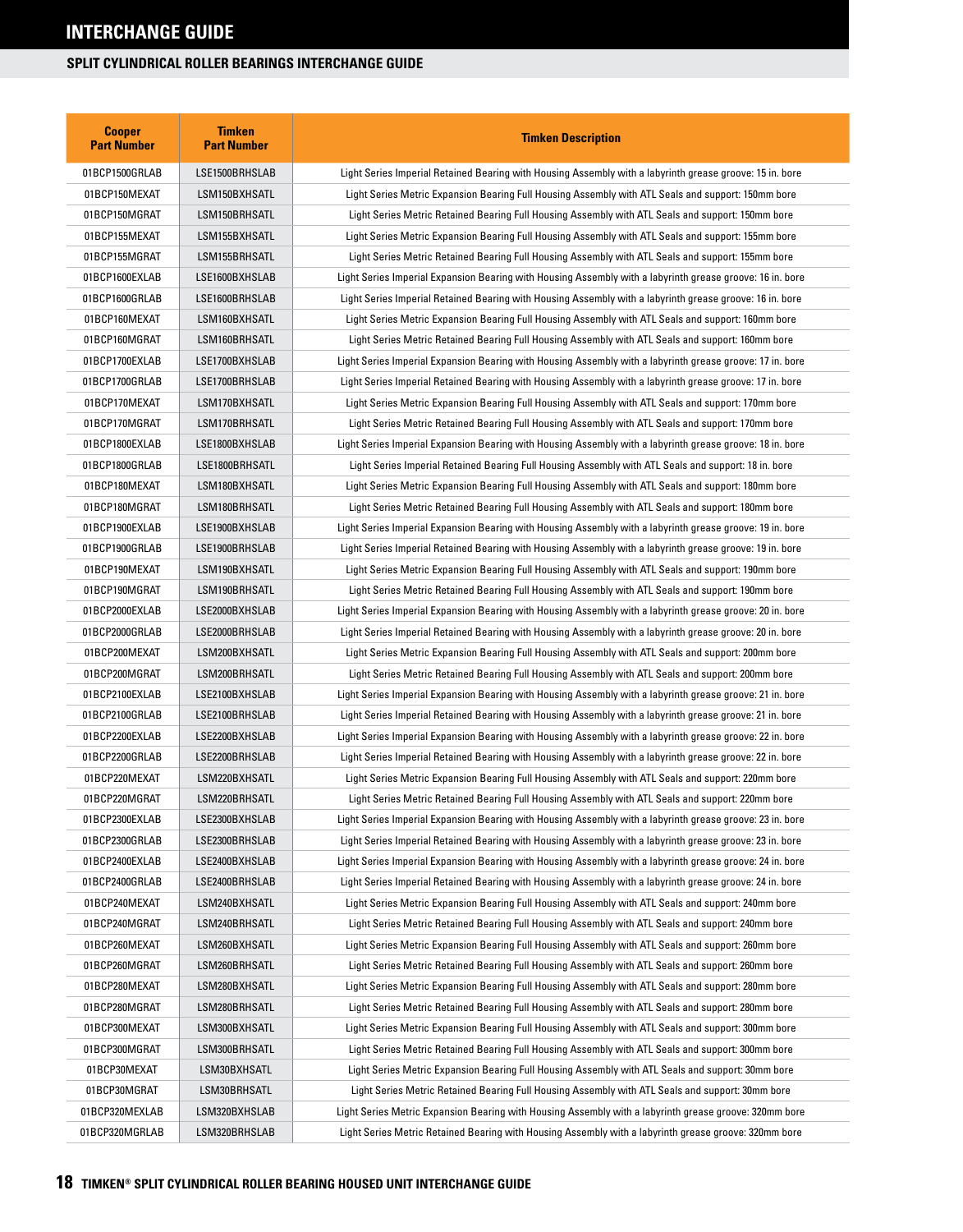| <b>Cooper</b><br><b>Part Number</b> | <b>Timken</b><br><b>Part Number</b> | <b>Timken Description</b>                                                                                          |
|-------------------------------------|-------------------------------------|--------------------------------------------------------------------------------------------------------------------|
| 01BCP340MEXLAB                      | LSM340BXHSLAB                       | Light Series Metric Expansion Bearing with Housing Assembly with a labyrinth grease groove: 340mm bore             |
| 01BCP340MGRLAB                      | LSM340BRHSLAB                       | Light Series Metric Retained Bearing with Housing Assembly with a labyrinth grease groove: 340mm bore              |
| 01BCP35MEXAT                        | LSM35BXHSATL                        | Light Series Metric Expansion Bearing Full Housing Assembly with ATL Seals and support: 35mm bore                  |
| 01BCP35MGRAT                        | LSM35BRHSATL                        | Light Series Metric Retained Bearing Full Housing Assembly with ATL Seals and support: 35mm bore                   |
| 01BCP360MEXLAB                      | LSM360BXHSLAB                       | Light Series Metric Expansion Bearing with Housing Assembly with a labyrinth grease groove: 360mm bore             |
| 01BCP360MGRLAB                      | LSM360BRHSLAB                       | Light Series Metric Retained Bearing with Housing Assembly with a labyrinth grease groove: 360mm bore              |
| 01BCP380MEXLAB                      | LSM380BXHSLAB                       | Light Series Metric Expansion Bearing with Housing Assembly with a labyrinth grease groove: 380mm bore             |
| 01BCP380MGRLAB                      | LSM380BRHSLAB                       | Light Series Metric Retained Bearing with Housing Assembly with a labyrinth grease groove: 380mm bore              |
| 01BCP400MEXLAB                      | LSM400BXHSLAB                       | Light Series Metric Expansion Bearing with Housing Assembly with a labyrinth grease groove: 400mm bore             |
| 01BCP400MGRLAB                      | LSM400BRHSLAB                       | Light Series Metric Retained Bearing with Housing Assembly with a labyrinth grease groove: 400mm bore              |
| 01BCP403EXAT                        | LSE403BXHSATL                       | Light Series Imperial Expansion Bearing Full Housing Assembly with ATL Seals and support: 4 3% in. bore            |
| 01BCP403EXAT                        | LSE403BXHSATL                       | Light Series Imperial Expansion Bearing Full Housing Assembly with ATL Seals and support: 4 3% in. bore            |
| 01BCP403GRAT                        | LSE403BRHSATL                       | Light Series Imperial Retained Bearing Full Housing Assembly with ATL Seals and support: 4 3% in. bore             |
| 01BCP403GRAT                        | LSE403BRHSATL                       | Light Series Imperial Retained Bearing Full Housing Assembly with ATL Seals and support: 4 % in. bore              |
| 01BCP404EXAT                        | LSE404BXHSATL                       | Light Series Imperial Expansion Bearing Full Housing Assembly with ATL Seals and support: 4 % in. bore             |
| 01BCP404GRAT                        | LSE404BRHSATL                       | Light Series Imperial Retained Bearing Full Housing Assembly with ATL Seals and support: 4 ¼ in. bore              |
| 01BCP407EXAT                        | LSE407BXHSATL                       | Light Series Imperial Expansion Bearing Full Housing Assembly with ATL Seals and support: 4 % in. bore             |
| 01BCP407GRAT                        | LSE407BRHSATL                       | Light Series Imperial Retained Bearing Full Housing Assembly with ATL Seals and support: 4 % in. bore              |
| 01BCP408EXAT                        | LSE408BXHSATL                       | Light Series Imperial Expansion Bearing Full Housing Assembly with ATL Seals and support: 4 $\%$ in. bore          |
| 01BCP408EXAT                        | LSE408BXHSATL                       | Light Series Imperial Expansion Bearing Full Housing Assembly with ATL Seals and support: 4 ½ in. bore             |
| 01BCP408GRAT                        | LSE408BRHSATL                       | Light Series Imperial Retained Bearing Full Housing Assembly with ATL Seals and support: 4 1/2 in. bore            |
| 01BCP40MEXAT                        | LSM40BXHSATL                        | Light Series Metric Expansion Bearing Full Housing Assembly with ATL Seals and support: 40mm bore                  |
| 01BCP40MGRAT                        | LSM40BRHSATL                        | Light Series Metric Retained Bearing Full Housing Assembly with ATL Seals and support: 40mm bore                   |
| 01BCP411EXAT                        | LSE411BXHSATL                       | Light Series Imperial Expansion Bearing Full Housing Assembly with ATL Seals and support: 4 11% in. bore           |
| 01BCP411GRAT                        | LSE411BRHSATL                       | Light Series Imperial Retained Bearing Full Housing Assembly with ATL Seals and support: 4 11/16 in. bore          |
| 01BCP412EXAT                        | LSE412BXHSATL                       | Light Series Imperial Expansion Bearing Full Housing Assembly with ATL Seals and support: 4 % in. bore             |
| 01BCP412GRAT                        | LSE412BRHSATL                       | Light Series Imperial Retained Bearing Full Housing Assembly with ATL Seals and support: 4 % in. bore              |
| 01BCP415EXAT                        | LSE415BXHSATL                       | Light Series Imperial Expansion Bearing Full Housing Assembly with ATL Seals and support: 4 15% in. bore           |
| 01BCP415GRAT                        | LSE415BRHSATL                       | Light Series Imperial Retained Bearing Full Housing Assembly with ATL Seals and support: 4 15% in. bore            |
| 01BCP420MEXLAB                      | LSM420BXHSLAB                       | Light Series Metric Expansion Bearing with Housing Assembly with a labyrinth grease groove: 420mm bore             |
| 01BCP420MGRLAB                      | LSM420BRHSLAB                       | Light Series Metric Retained Bearing with Housing Assembly with a labyrinth grease groove: 420mm bore              |
| 01BCP440MEXLAB                      | LSM440BXHSLAB                       | Light Series Metric Expansion Bearing with Housing Assembly with a labyrinth grease groove: 440mm bore             |
| 01BCP440MGRLAB                      | LSM440BRHSLAB                       | Light Series Metric Retained Bearing with Housing Assembly with a labyrinth grease groove: 440mm bore              |
| 01BCP460MEXLAB                      | LSM460BXHSLAB                       | Light Series Metric Expansion Bearing with Housing Assembly with a labyrinth grease groove: 460mm bore             |
| 01BCP460MGRLAB                      | LSM460BRHSLAB                       | Light Series Metric Retained Bearing with Housing Assembly with a labyrinth grease groove: 460mm bore              |
| 01BCP480MEXLAB                      | LSM480BXHSLAB                       | Light Series Metric Expansion Bearing with Housing Assembly with a labyrinth grease groove: 480mm bore             |
| 01BCP480MGRLAB                      | LSM480BRHSLAB                       | Light Series Metric Retained Bearing with Housing Assembly with a labyrinth grease groove: 480mm bore              |
| 01BCP500EXAT                        | LSE500BXHSATL                       | Light Series Imperial Expansion Bearing Full Housing Assembly with ATL Seals and support: 5 in. bore               |
| 01BCP500GRAT                        | LSE500BRHSATL                       | Light Series Imperial Retained Bearing Full Housing Assembly with ATL Seals and support: 5 in. bore                |
| 01BCP500MEXLAB                      | LSM500BXHSLAB                       | Light Series Metric Expansion Bearing with Housing Assembly with a labyrinth grease groove: 500mm bore             |
| 01BCP500MGRLAB                      | LSM500BRHSLAB                       | Light Series Metric Retained Bearing with Housing Assembly with a labyrinth grease groove: 500mm bore              |
| 01BCP503EXAT                        | LSE503BXHSATL                       | Light Series Imperial Expansion Bearing Full Housing Assembly with ATL Seals and support: 5 % in. bore             |
| 01BCP503GRAT                        | LSE503BRHSATL                       | Light Series Imperial Retained Bearing Full Housing Assembly with ATL Seals and support: 5 <sup>3</sup> % in. bore |
| 01BCP504EXAT                        | LSE504BXHSATL                       | Light Series Imperial Expansion Bearing Full Housing Assembly with ATL Seals and support: 5 1/4 in. bore           |
| 01BCP504GRAT                        | LSE504BRHSATL                       | Light Series Imperial Retained Bearing Full Housing Assembly with ATL Seals and support: 5 ¼ in. bore              |
| 01BCP507EXAT                        | LSE507BXHSATL                       | Light Series Imperial Expansion Bearing Full Housing Assembly with ATL Seals and support: 5 % in. bore             |
| 01BCP507GRAT                        | LSE507BRHSATL                       | Light Series Imperial Retained Bearing Full Housing Assembly with ATL Seals and support: 5 % in. bore              |
|                                     |                                     |                                                                                                                    |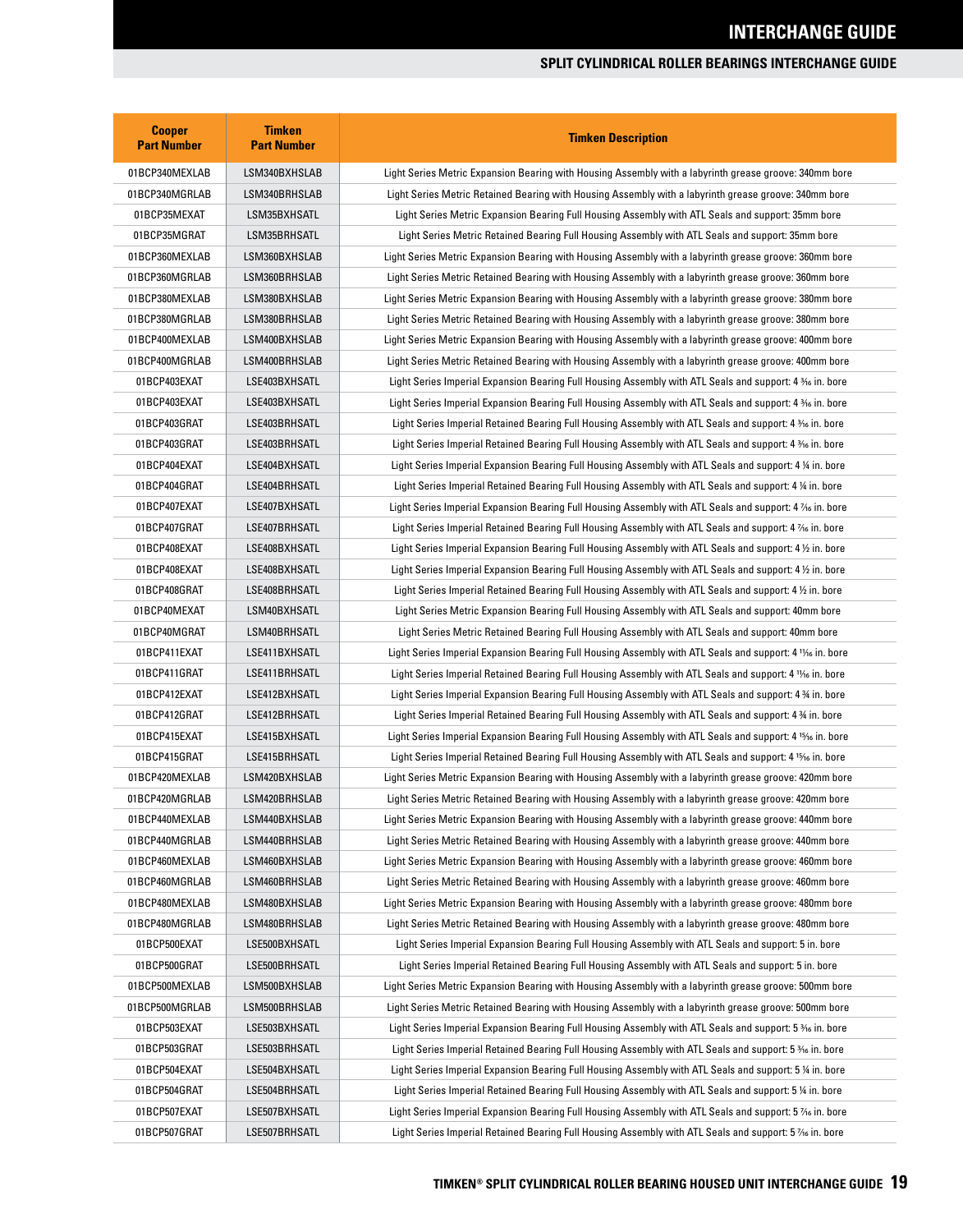| <b>Cooper</b><br><b>Part Number</b> | <b>Timken</b><br><b>Part Number</b> | <b>Timken Description</b>                                                                                                |
|-------------------------------------|-------------------------------------|--------------------------------------------------------------------------------------------------------------------------|
| 01BCP508EXAT                        | LSE508BXHSATL                       | Light Series Imperial Expansion Bearing Full Housing Assembly with ATL Seals and support: $5\%$ in. bore                 |
| 01BCP508GRAT                        | LSE508BRHSATL                       | Light Series Imperial Retained Bearing Full Housing Assembly with ATL Seals and support: 5 ½ in. bore                    |
| 01BCP512EXAT                        | LSE512BXHSATL                       | Light Series Imperial Expansion Bearing Full Housing Assembly with ATL Seals and support: 5 % in. bore                   |
| 01BCP512GRAT                        | LSE512BRHSATL                       | Light Series Imperial Retained Bearing Full Housing Assembly with ATL Seals and support: 5 % in. bore                    |
| 01BCP515EXAT                        | LSE515BXHSATL                       | Light Series Imperial Expansion Bearing Full Housing Assembly with ATL Seals and support: 5 15/6 in. bore                |
| 01BCP515GRAT                        | LSE515BXHSATL                       | Light Series Imperial Expansion Bearing Full Housing Assembly with ATL Seals and support: 5 15/16 in. bore               |
| 01BCP530MEXLAB                      | LSM530BXHSLAB                       | Light Series Metric Expansion Bearing with Housing Assembly with a labyrinth grease groove: 530mm bore                   |
| 01BCP530MGRLAB                      | LSM530BRHSLAB                       | Light Series Metric Retained Bearing with Housing Assembly with a labyrinth grease groove: 530mm bore                    |
| 01BCP560MEXLAB                      | LSM560BXHSLAB                       | Light Series Metric Expansion Bearing with Housing Assembly with a labyrinth grease groove: 560mm bore                   |
| 01BCP560MGRLAB                      | LSM560BRHSLAB                       | Light Series Metric Retained Bearing with Housing Assembly with a labyrinth grease groove: 560mm bore                    |
| 01BCP600EXAT                        | LSE600BXHSATL                       | Light Series Imperial Expansion Bearing Full Housing Assembly with ATL Seals and support: 6 in. bore                     |
| 01BCP600GRAT                        | LSE600BRHSATL                       | Light Series Imperial Retained Bearing Full Housing Assembly with ATL Seals and support: 6 in. bore                      |
| 01BCP600MEXLAB                      | LSM600BXHSLAB                       | Light Series Metric Expansion Bearing with Housing Assembly with a labyrinth grease groove: 600mm bore                   |
| 01BCP600MGRLAB                      | LSM600BRHSLAB                       | Light Series Metric Retained Bearing with Housing Assembly with a labyrinth grease groove: 600mm bore                    |
| 01BCP607EXAT                        | LSE607BXHSATL                       | Light Series Imperial Expansion Bearing Full Housing Assembly with ATL Seals and support: 6 % in. bore                   |
| 01BCP607GRAT                        | LSE607BRHSATL                       | Light Series Imperial Retained Bearing Full Housing Assembly with ATL Seals and support: 6 % in. bore                    |
| 01BCP608EXAT                        | LSE608BXHSATL                       | Light Series Imperial Expansion Bearing Full Housing Assembly with ATL Seals and support: 6 $\%$ in. bore                |
| 01BCP608GRAT                        | LSE608BRHSATL                       | Light Series Imperial Retained Bearing Full Housing Assembly with ATL Seals and support: 6 ½ in. bore                    |
| 01BCP615EXAT                        | LSE615BXHSATL                       | Light Series Imperial Expansion Bearing Full Housing Assembly with ATL Seals and support: 6 <sup>15</sup> /16 in. bore   |
| 01BCP615GRAT                        | LSE615BRHSATL                       | Light Series Imperial Retained Bearing Full Housing Assembly with ATL Seals and support: 6 15% in. bore                  |
| 01BCP700EXAT                        | LSE700BXHSATL                       | Light Series Imperial Expansion Bearing Full Housing Assembly with ATL Seals and support: 7 in. bore                     |
| 01BCP700GRAT                        | LSE700BRHSATL                       | Light Series Imperial Retained Bearing Full Housing Assembly with ATL Seals and support: 7 in. bore                      |
| 01BCP708EXAT                        | LSE708BXHSATL                       | Light Series Imperial Expansion Bearing Full Housing Assembly with ATL Seals and support: 7 $\%$ in. bore                |
| 01BCP708GRAT                        | LSE708BRHSATL                       | Light Series Imperial Retained Bearing Full Housing Assembly with ATL Seals and support: 7 ½ in. bore                    |
| 01BCP715EXAT                        | LSE715BXHSATL                       | Light Series Imperial Expansion Bearing Full Housing Assembly with ATL Seals and support: 7 15⁄16 in. bore               |
| 01BCP715GRAT                        | LSE715BRHSATL                       | Light Series Imperial Retained Bearing Full Housing Assembly with ATL Seals and support: 7 قاءة 1.5 kin. bore            |
| 01BCP800EXAT                        | LSE800BXHSATL                       | Light Series Imperial Expansion Bearing Full Housing Assembly with ATL Seals and support: 8 in. bore                     |
| 01BCP800GRAT                        | LSE800BRHSATL                       | Light Series Imperial Retained Bearing Full Housing Assembly with ATL Seals and support: 8 in. bore                      |
| 01BCP900EXAT                        | LSE900BXHSATL                       | Light Series Imperial Expansion Bearing Full Housing Assembly with ATL Seals and support: 9 in. bore                     |
| 01BCP900GRAT                        | LSE900BRHSATL                       | Light Series Imperial Retained Bearing Full Housing Assembly with ATL Seals and support: 9 in. bore                      |
| 01BCP908EXAT                        | LSE908BXHSATL                       | Light Series Imperial Expansion Bearing Full Housing Assembly with ATL Seals and support: $9\frac{1}{2}$ in. bore        |
| 01BCSAFC522404EXAT                  | LSE404BXHSAFQAATL                   | Light Series Imperial Expansion Bearing SAF Dimensioned Full Housed Assembly (Quick Series) with ATL Seals: 4 % in. bore |
| 01BCSAFC522404GRAT                  | LSE404BRHSAFQAATL                   | Light Series Imperial Retained Bearing SAF Dimensioned Full Housed Assembly (Quick Series) with ATL Seals: 4 ¼ in. bore  |
| 01BCSAFC526500EXAT                  | LSE500BXHSAFQAATL                   | Light Series Imperial Expansion Bearing SAF Dimensioned Full Housed Assembly (Quick Series) with ATL Seals: 5 in. bore   |
| 01BCSAFC526500GRAT                  | LSE500BRHSAFQAATL                   | Light Series Imperial Retained Bearing SAF Dimensioned Full Housed Assembly (Quick Series) with ATL Seals: 5 in. bore    |
| 01BCSNC524110MEXAT                  | LSM110BXHSNQATL                     | Light Series Metric Expansion Bearing SN/S Dimensioned Full Housed Assembly (Quick Series) with ATL Seals 110mm bore     |
| 01BCSNC524110MGRAT                  | LSM110BRHSNQATL                     | Light Series Metric Retained Bearing SN/S Dimensioned Full Housed Assembly (Quick Series) with ATL Seals 110mm bore      |
| 01BCSNC524403EXAT                   | LSE403BXHSNQATL                     | Light Series Imperial Expansion Bearing SN/S Dimensioned Full Housed Assembly (Quick Series) with ATL Seals 4 % in. bore |
| 01BCSNC524403GRAT                   | LSE403BRHSNQATL                     | Light Series Imperial Retained Bearing SN/S Dimensioned Full Housed Assembly (Quick Series) with ATL Seals 4 % in. bore  |
| 01BCSNC526115MEXAT                  | LSM115BXHSNQAATL                    | Light Series Metric Expansion Bearing SN/S Dimensioned Full Housed Assembly (Quick Series) with ATL Seals 115mm bore     |
| 01BCSNC526115MGRAT                  | LSM115BRHSNQAATL                    | Light Series Metric Retained Bearing SN/S Dimensioned Full Housed Assembly (Quick Series) with ATL Seals 115mm bore      |
| 01BCSNC526407EXAT                   | LSE407BXHSNQAATL                    | Light Series Imperial Expansion Bearing SN/S Dimensioned Full Housed Assembly (Quick Series) with ATL Seals 4 % in. bore |
| 01BCSNC526407GRAT                   | LSE407BRHSNQAATL                    | Light Series Imperial Retained Bearing SN/S Dimensioned Full Housed Assembly (Quick Series) with ATL Seals 4 % in. bore  |
| 01BCSNC526408EXAT                   | LSE408BXHSNQAATL                    | Light Series Imperial Expansion Bearing SN/S Dimensioned Full Housed Assembly (Quick Series) with ATL Seals 4 ½ in. bore |
| 01BCSNC526408GRAT                   | LSE408BRHSNQAATL                    | Light Series Imperial Retained Bearing SN/S Dimensioned Full Housed Assembly (Quick Series) with ATL Seals 4½ in. bore   |
| 01BCSNC528120MEXAT                  | LSM120BXHSNQATL                     | Light Series Metric Expansion Bearing SN/S Dimensioned Full Housed Assembly (Quick Series) with ATL Seals 120mm bore     |
| 01BCSNC528120MGRAT                  | LSM120BRHSNQATL                     | Light Series Metric Retained Bearing SN/S Dimensioned Full Housed Assembly (Quick Series) with ATL Seals 120mm bore      |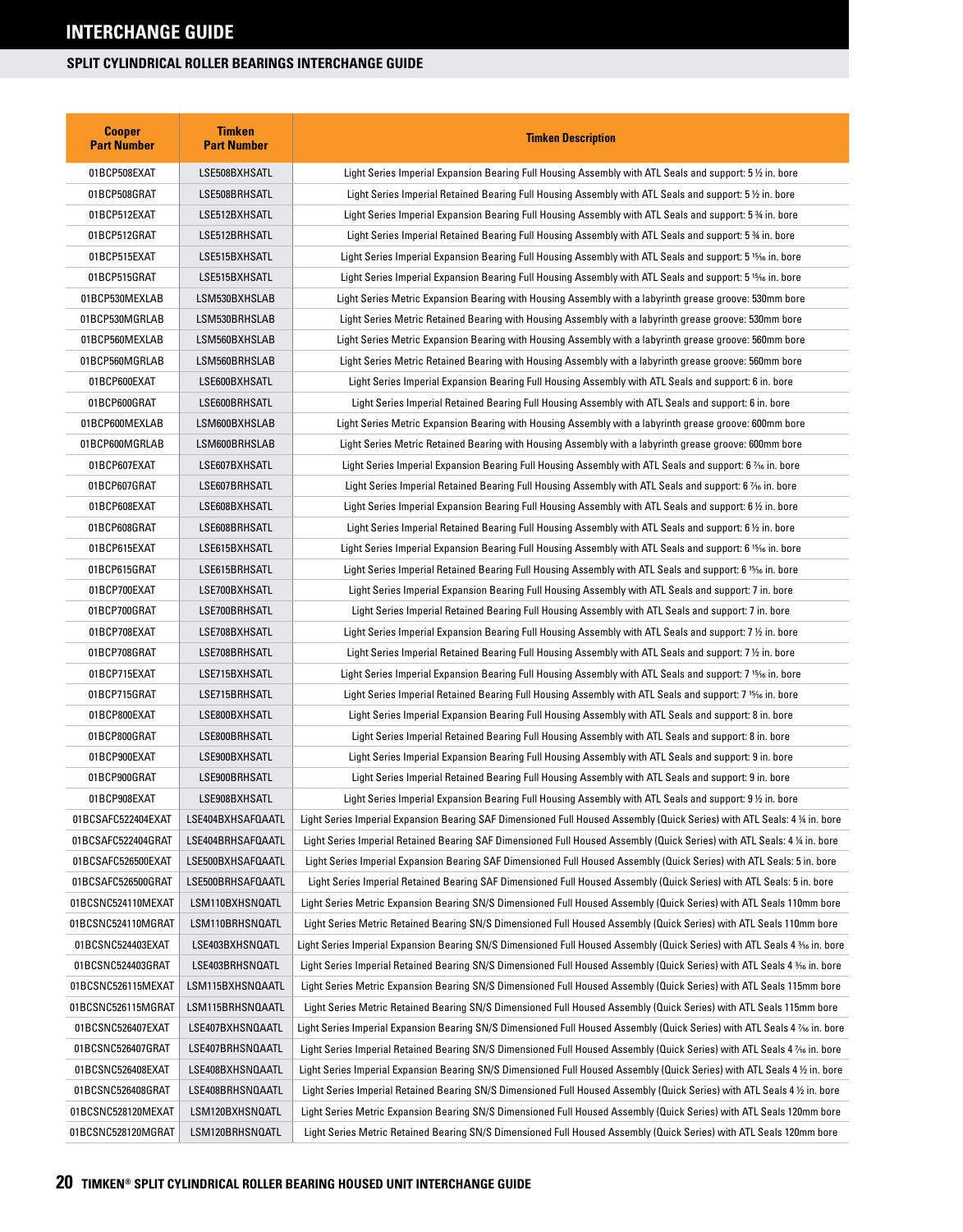| <b>Cooper</b><br><b>Part Number</b> | <b>Timken</b><br><b>Part Number</b> | <b>Timken Description</b>                                                                                                  |
|-------------------------------------|-------------------------------------|----------------------------------------------------------------------------------------------------------------------------|
| 01BCSNC528125MEXAT                  | LSM125BXHSNQATL                     | Light Series Metric Expansion Bearing SN/S Dimensioned Full Housed Assembly (Quick Series) with ATL Seals 125mm bore       |
| 01BCSNC528125MGRAT                  | LSM125BRHSNQATL                     | Light Series Metric Retained Bearing SN/S Dimensioned Full Housed Assembly (Quick Series) with ATL Seals 125mm bore        |
| 01BCSNC528415EXAT                   | LSE415BXHSNQATL                     | Light Series Imperial Expansion Bearing SN/S Dimensioned Full Housed Assembly (Quick Series) with ATL Seals 4 15% in. bore |
| 01BCSNC528415GRAT                   | LSE415BRHSNQATL                     | Light Series Imperial Retained Bearing SN/S Dimensioned Full Housed Assembly (Quick Series) with ATL Seals 4 1% in. bore   |
| 01BCSNC528500EXAT                   | LSE500BXHSNQATL                     | Light Series Imperial Expansion Bearing SN/S Dimensioned Full Housed Assembly (Quick Series) with ATL Seals 5 in. bore     |
| 01BCSNC528500GRAT                   | LSE500BRHSNQATL                     | Light Series Imperial Retained Bearing SN/S Dimensioned Full Housed Assembly (Quick Series) with ATL Seals 5 in. bore      |
| 01BCSNC530135MEXAT                  | LSM135BXHSNQATL                     | Light Series Metric Expansion Bearing SN/S Dimensioned Full Housed Assembly (Quick Series) with ATL Seals 135mm bore       |
| 01BCSNC530135MGRAT                  | LSM135BRHSNQATL                     | Light Series Metric Retained Bearing SN/S Dimensioned Full Housed Assembly (Quick Series) with ATL Seals 135mm bore        |
| 01BCSNC530503EXAT                   | LSE503BXHSNQATL                     | Light Series Imperial Expansion Bearing SN/S Dimensioned Full Housed Assembly (Quick Series) with ATL Seals 5 ¾ in. bore   |
| 01BCSNC530503GRAT                   | LSE503BRHSNQATL                     | Light Series Imperial Retained Bearing SN/S Dimensioned Full Housed Assembly (Quick Series) with ATL Seals 5 % in. bore    |
| 01BCSNC532140MEXAT                  | LSM140BXHSNQAATL                    | Light Series Metric Expansion Bearing SN/S Dimensioned Full Housed Assembly (Quick Series) with ATL Seals 140mm bore       |
| 01BCSNC532140MGRAT                  | LSM140BRHSNQAATL                    | Light Series Metric Retained Bearing SN/S Dimensioned Full Housed Assembly (Quick Series) with ATL Seals 140mm bore        |
| 01BCSNC532507EXAT                   | LSE507BXHSNQAATL                    | Light Series Imperial Expansion Bearing SN/S Dimensioned Full Housed Assembly (Quick Series) with ATL Seals 5 % in. bore   |
| 01BCSNC532507GRAT                   | LSE507BRHSNQAATL                    | Light Series Imperial Retained Bearing SN/S Dimensioned Full Housed Assembly (Quick Series) with ATL Seals 5 % in. bore    |
| 01BCSNC532508EXAT                   | LSE508BXHSNQAATL                    | Light Series Imperial Expansion Bearing SN/S Dimensioned Full Housed Assembly (Quick Series) with ATL Seals 5 ½ in. bore   |
| 01BCSNC532508GRAT                   | LSE508BRHSNQAATL                    | Light Series Imperial Retained Bearing SN/S Dimensioned Full Housed Assembly (Quick Series) with ATL Seals 5 % in. bore    |
| 01C10EX                             | LS10HXTL                            | Light Series Housing configured for a Expansion Bearing and ATL Seals                                                      |
| 01C10GR                             | LS10HRTL                            | Light Series Housing configured for a Retained Bearing and ATL Seals                                                       |
| 01C11GR                             | LS11HRTL                            | Light Series Housing configured for a Retained Bearing and ATL Seals                                                       |
| 01C12GR                             | LS12HRTL                            | Light Series Housing configured for a Retained Bearing and ATL Seals                                                       |
| 01C1300GR                           | <b>LSE1300HR</b>                    | Light Series Imperial Retained Housing: 13 in. bore                                                                        |
| 01C13GR                             | LS13HRTL                            | Light Series Housing configured for a Retained Bearing and ATL Seals                                                       |
| 01C1400GR                           | LSE1400HR                           | Light Series Imperial Retained Housing: 14 in. bore                                                                        |
| 01C14GR                             | LS14HRTL                            | Light Series Housing configured for a Retained Bearing and ATL Seals                                                       |
| 01C1500GR                           | <b>LSE1500HR</b>                    | Light Series Imperial Retained Housing: 15 in. bore                                                                        |
| 01C15GR                             | LS15HRTL                            | Light Series Housing configured for a Retained Bearing and ATL Seals                                                       |
| 01C1600GR                           | <b>LSE1600HR</b>                    | Light Series Imperial Retained Housing: 16 in. bore                                                                        |
| 01C16GR                             | LS16HRTL                            | Light Series Housing configured for a Retained Bearing and ATL Seals                                                       |
| 01C1700GR                           | <b>LSE1700HR</b>                    | Light Series Imperial Retained Housing: 17 in. bore                                                                        |
| 01C17GR                             | LS17HRTL                            | Light Series Housing configured for a Retained Bearing and ATL Seals                                                       |
| 01C1800GR                           | <b>LSE1800HR</b>                    | Light Series Imperial Retained Housing: 18 in. bore                                                                        |
| 01C18GR                             | LS18HRTL                            | Light Series Housing configured for a Retained Bearing and ATL Seals                                                       |
| 01C1900GR                           | LSE1900HR                           | Light Series Imperial Retained Housing: 19 in. bore                                                                        |
| 01C19GR                             | LS19HRTL                            | Light Series Housing configured for a Retained Bearing and ATL Seals                                                       |
| 01C1EX                              | LS1HXTL                             | Light Series Housing configured for a Expansion Bearing and ATL Seals                                                      |
| 01C1GR                              | LS1HRTL                             | Light Series Housing configured for a Retained Bearing and ATL Seals                                                       |
| 01C2000GR                           | LSE2000HR                           | Light Series Imperial Retained Housing: 20 in. bore                                                                        |
| 01C2100GR                           | LSE2100HR                           | Light Series Imperial Retained Housing: 21 in. bore                                                                        |
| 01C2200GR                           | LSE2200HR                           | Light Series Imperial Retained Housing: 22 in. bore                                                                        |
| 01C2300GR                           | LSE2300HR                           | Light Series Imperial Retained Housing: 23 in. bore                                                                        |
| 01C2400GR                           | LSE2400HR                           | Light Series Imperial Retained Housing: 24 in. bore                                                                        |
| 01C2EX                              | LS2HXTL                             | Light Series Housing configured for a Expansion Bearing and ATL Seals                                                      |
| 01C2GR                              | LS2HRTL                             | Light Series Housing configured for a Retained Bearing and ATL Seals                                                       |
| 01C320MGR                           | LSM320HR                            | Light Series Metric Retained Housing: 320mm bore                                                                           |
| 01C340MGR                           | LSM340HR                            | Light Series Metric Retained Housing: 340mm bore                                                                           |
| 01C360MGR                           | LSM360HR                            | Light Series Metric Retained Housing: 360mm bore                                                                           |
| 01C380MGR                           | LSM380HR                            | Light Series Metric Retained Housing: 380mm bore                                                                           |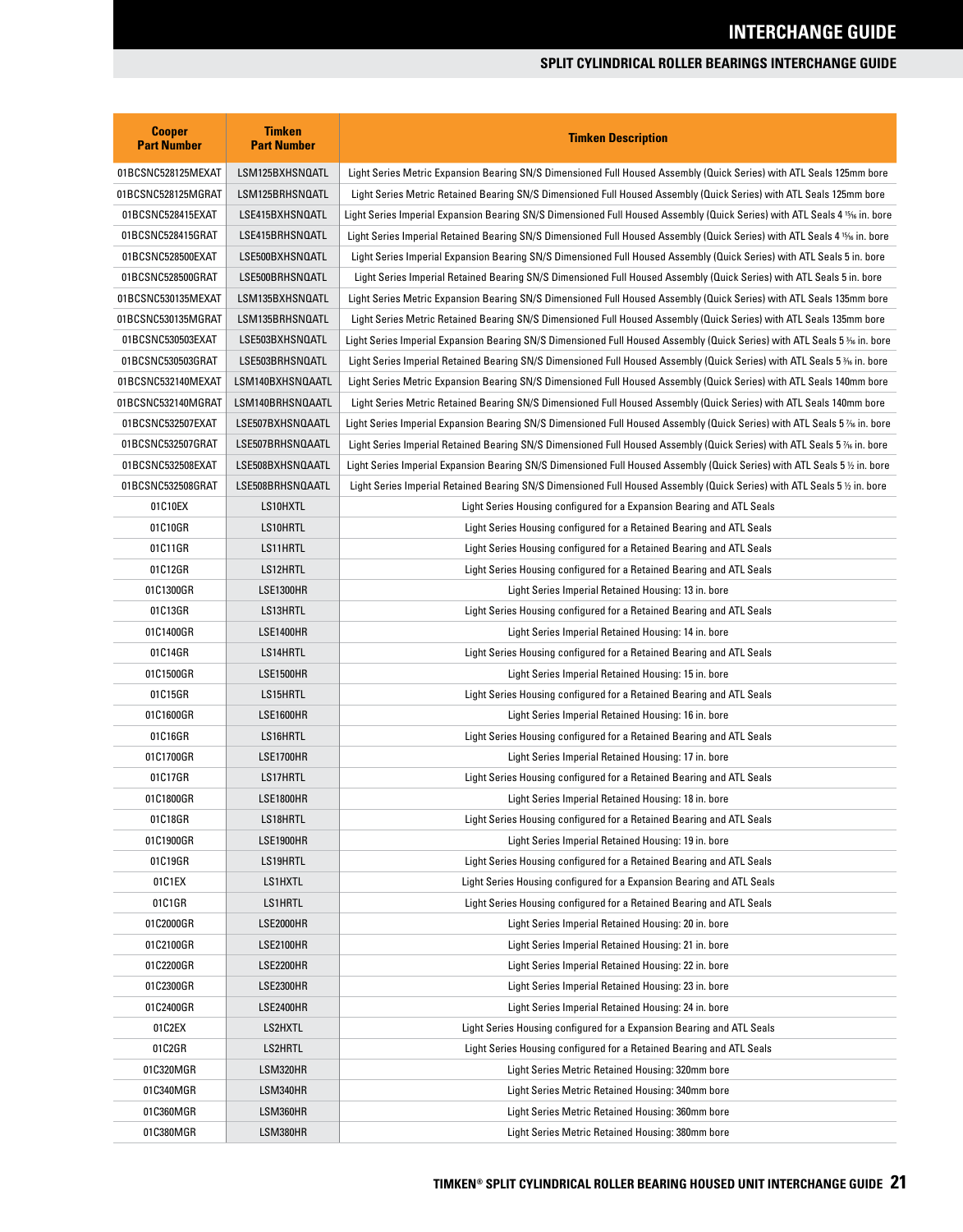| <b>Cooper</b><br><b>Part Number</b> | <b>Timken</b><br><b>Part Number</b> | <b>Timken Description</b>                                             |
|-------------------------------------|-------------------------------------|-----------------------------------------------------------------------|
| 01C3EX                              | LS3HXTL                             | Light Series Housing configured for a Expansion Bearing and ATL Seals |
| 01C3GR                              | LS3HRTL                             | Light Series Housing configured for a Retained Bearing and ATL Seals  |
| 01C400MGR                           | LSM400HR                            | Light Series Metric Retained Housing: 400mm bore                      |
| 01C420MGR                           | LSM420HR                            | Light Series Metric Retained Housing: 420mm bore                      |
| 01C440MGR                           | LSM440HR                            | Light Series Metric Retained Housing: 440mm bore                      |
| 01C460MGR                           | LSM460HR                            | Light Series Metric Retained Housing: 460mm bore                      |
| 01C480MGR                           | LSM480HR                            | Light Series Metric Retained Housing: 480mm bore                      |
| 01C4EX                              | LS4HXTL                             | Light Series Housing configured for a Expansion Bearing and ATL Seals |
| 01C4GR                              | LS4HRTL                             | Light Series Housing configured for a Retained Bearing and ATL Seals  |
| 01C500MGR                           | LSM500HR                            | Light Series Metric Retained Housing: 500mm bore                      |
| 01C530MGR                           | LSM530HR                            | Light Series Metric Retained Housing: 530mm bore                      |
| 01C560MGR                           | LSM560HR                            | Light Series Metric Retained Housing: 560mm bore                      |
| 01C5EX                              | LS5HXTL                             | Light Series Housing configured for a Expansion Bearing and ATL Seals |
| 01C5GR                              | LS5HRTL                             | Light Series Housing configured for a Retained Bearing and ATL Seals  |
| 01C600MGR                           | LSM600HR                            | Light Series Metric Retained Housing: 600mm bore                      |
| 01C6EX                              | LS6HXTL                             | Light Series Housing configured for a Expansion Bearing and ATL Seals |
| 01C6GR                              | LS6HRTL                             | Light Series Housing configured for a Retained Bearing and ATL Seals  |
| 01C7EX                              | LS7HXTL                             | Light Series Housing configured for a Expansion Bearing and ATL Seals |
| 01C7GR                              | LS7HRTL                             | Light Series Housing configured for a Retained Bearing and ATL Seals  |
| 01C8EX                              | LS8HXTL                             | Light Series Housing configured for a Expansion Bearing and ATL Seals |
| 01C8GR                              | LS8HRTL                             | Light Series Housing configured for a Retained Bearing and ATL Seals  |
| 01C9EX                              | LS9HXTL                             | Light Series Housing configured for a Expansion Bearing and ATL Seals |
| 01C9GR                              | LS9HRTL                             | Light Series Housing configured for a Retained Bearing and ATL Seals  |
| 01EB1000EX                          | <b>LSE1000BX</b>                    | Light Series Imperial Expansion Bearing: 10 in. bore                  |
| 01EB1000GR                          | <b>LSE1000BR</b>                    | Light Series Imperial Retained Bearing: 10 in. bore                   |
| 01EB100MEX                          | LSM100BX                            | Light Series Metric Expansion Bearing: 100mm bore                     |
| 01EB100MGR                          | LSM100BR                            | Light Series Metric Retained Bearing: 100mm bore                      |
| 01EB105MEX                          | LSM105BX                            | Light Series Metric Expansion Bearing: 105mm bore                     |
| 01EB105MGR                          | LSM105BR                            | Light Series Metric Retained Bearing: 105mm bore                      |
| 01EB1100EX                          | <b>LSE1100BX</b>                    | Light Series Imperial Expansion Bearing: 11 in. bore                  |
| 01EB1100GR                          | <b>LSE1100BR</b>                    | Light Series Imperial Retained Bearing: 11 in. bore                   |
| 01EB111EX                           | LSE111BX                            | Light Series Imperial Expansion Bearing: 1 1/16 in. bore              |
| 01EB111GR                           | LSE111BR                            | Light Series Imperial Retained Bearing: 1 1/6 in. bore                |
| 01EB112EX                           | LSE112BX                            | Light Series Imperial Expansion Bearing: 1 1/8 in. bore               |
| 01EB112GR                           | LSE112BR                            | Light Series Imperial Retained Bearing: 1 % in. bore                  |
| 01EB115EX                           | LSE115BX                            | Light Series Imperial Expansion Bearing: 1 % in. bore                 |
| 01EB115GR                           | <b>LSE115BR</b>                     | Light Series Imperial Retained Bearing: 1 % in. bore                  |
| 01EB1200EX                          | <b>LSE1200BX</b>                    | Light Series Imperial Expansion Bearing: 12 in. bore                  |
| 01EB1200GR                          | <b>LSE1200BR</b>                    | Light Series Imperial Retained Bearing: 12 in. bore                   |
| 01EB160MEX                          | LSM160BX                            | Light Series Metric Expansion Bearing: 160mm bore                     |
| 01EB160MGR                          | LSM160BR                            | Light Series Metric Retained Bearing: 160mm bore                      |
| 01EB170MEX                          | LSM170BX                            | Light Series Metric Expansion Bearing: 170mm bore                     |
| 01EB170MGR                          | LSM170BR                            | Light Series Metric Retained Bearing: 170mm bore                      |
| 01EB180MEX                          | LSM180BX                            | Light Series Metric Expansion Bearing: 180mm bore                     |
| 01EB180MGR                          | LSM180BR                            | Light Series Metric Retained Bearing: 180mm bore                      |
| 01EB190MEX                          | LSM190BX                            | Light Series Metric Expansion Bearing: 190mm bore                     |
| 01EB190MGR                          | LSM190BR                            | Light Series Metric Retained Bearing: 190mm bore                      |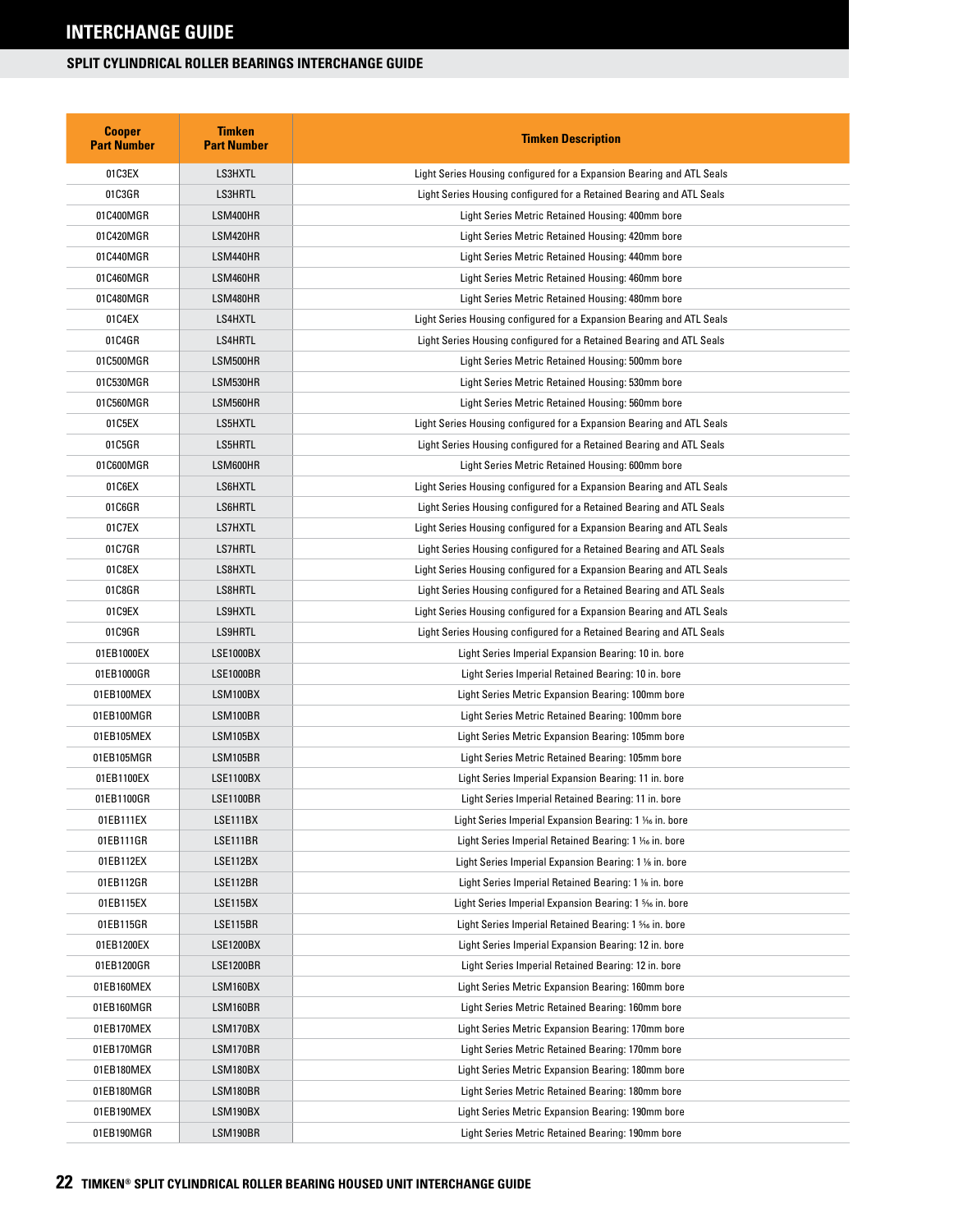| <b>Cooper</b><br><b>Part Number</b> | <b>Timken</b><br><b>Part Number</b> | <b>Timken Description</b>                                                         |
|-------------------------------------|-------------------------------------|-----------------------------------------------------------------------------------|
| 01EB200EX                           | LSE200BX                            | Light Series Imperial Expansion Bearing: 2 in. bore                               |
| 01EB200GR                           | LSE200BR                            | Light Series Imperial Retained Bearing: 2 in. bore                                |
| 01EB200MEX                          | LSM200BX                            | Light Series Metric Expansion Bearing: 200mm bore                                 |
| 01EB200MGR                          | LSM200BR                            | Light Series Metric Retained Bearing: 200mm bore                                  |
| 01EB203EX                           | LSE203BX                            | Light Series Imperial Expansion Bearing: 2 <sup>3</sup> % in. bore                |
| 01EB203GR                           | LSE203BR                            | Light Series Imperial Retained Bearing: 2 3/6 in. bore                            |
| 01EB204EX                           | LSE204BX                            | Light Series Imperial Expansion Bearing: 2 % in. bore                             |
| 01EB204GR                           | LSE204BR                            | Light Series Imperial Retained Bearing: 2 % in. bore                              |
| 01EB207EX                           | LSE207BX                            | Light Series Imperial Expansion Bearing: 2 1/6 in. bore                           |
| 01EB207GR                           | LSE207BR                            | Light Series Imperial Retained Bearing: 2 % in. bore                              |
| 01EB208EX                           | LSE208BX                            | Light Series Imperial Expansion Bearing: 2 1/2 in. bore                           |
| 01EB208GR                           | LSE208BR                            | Light Series Imperial Retained Bearing: 2 1/2 in. bore                            |
| 01EB211EX                           | LSE211BX                            | Light Series Imperial Expansion Bearing: 2 1/16 in. bore                          |
| 01EB211GR                           | LSE211BR                            | Light Series Imperial Retained Bearing: 2 1/16 in. bore                           |
| 01EB212EX                           | LSE212BX                            | Light Series Imperial Expansion Bearing: 2 % in. bore                             |
| 01EB212GR                           | LSE212BR                            | Light Series Imperial Retained Bearing: 2 % in. bore                              |
| 01EB215EX                           | LSE215BX                            | Light Series Imperial Expansion Bearing: 2 % in. bore                             |
| 01EB215GR                           | LSE215BR                            | Light Series Imperial Retained Bearing: 2 % in. bore                              |
| 01EB220MEX                          | LSM220BX                            | Light Series Metric Expansion Bearing: 220mm bore                                 |
| 01EB220MGR                          | LSM220BR                            | Light Series Metric Retained Bearing: 220mm bore                                  |
| 01EB240MEX                          | LSM240BX                            | Light Series Metric Expansion Bearing: 240mm bore                                 |
| 01EB240MGR                          | LSM240BR                            | Light Series Metric Retained Bearing: 240mm bore                                  |
| 01EB260MEX                          | LSM260BX                            | Light Series Metric Expansion Bearing: 260mm bore                                 |
| 01EB260MGR                          | LSM260BR                            | Light Series Metric Retained Bearing: 260mm bore                                  |
| 01EB280MEX                          | LSM280BX                            | Light Series Metric Expansion Bearing: 280mm bore                                 |
| 01EB280MGR                          | LSM280BR                            | Light Series Metric Retained Bearing: 280mm bore                                  |
| 01EB300EX                           | LSE300BX                            | Light Series Imperial Expansion Bearing: 3 in. bore                               |
| 01EB300GR                           | LSE300BR                            | Light Series Imperial Retained Bearing: 3 in. bore                                |
| 01EB300MEX                          | LSM300BX                            | Light Series Metric Expansion Bearing: 300mm bore                                 |
| 01EB300MGR                          | LSM300BR                            | Light Series Metric Retained Bearing: 300mm bore                                  |
| 01EB303EX                           | LSE303BX                            | Light Series Imperial Expansion Bearing: 3 3/6 in. bore                           |
| 01EB303GR                           | LSE303BR                            | Light Series Imperial Retained Bearing: 3 % in. bore                              |
| 01EB304EX                           | LSE304BX                            | Light Series Imperial Expansion Bearing: 3 ¼ in. bore                             |
| 01EB304GR                           | LSE304BR                            | Light Series Imperial Retained Bearing: 3 ¼ in. bore                              |
| 01EB307EX                           | LSE307BX                            | Light Series Imperial Expansion Bearing: 3 % in. bore                             |
| 01EB307GR                           | LSE307BR                            | Light Series Imperial Retained Bearing: 3 % in. bore                              |
| 01EB308EX                           | LSE308BX                            | Light Series Imperial Expansion Bearing: 3 ½ in. bore                             |
| 01EB308GR                           | LSE308BR                            | Light Series Imperial Retained Bearing: 3 1/2 in. bore                            |
| 01EB311EX                           | LSE311BX                            | Light Series Imperial Expansion Bearing: 3 <sup>1</sup> 1/ <sub>16</sub> in. bore |
| 01EB311EX                           | LSE311BX                            | Light Series Imperial Expansion Bearing: 3 11/6 in. bore                          |
| 01EB311GR                           | LSE311BR                            | Light Series Imperial Retained Bearing: 3 <sup>11</sup> /16 in. bore              |
| 01EB311GR                           | LSE311BR                            | Light Series Imperial Retained Bearing: 3 11/16 in. bore                          |
| 01EB312EX                           | LSE312BX                            | Light Series Imperial Expansion Bearing: 3 % in. bore                             |
| 01EB312GR                           | LSE312BR                            | Light Series Imperial Retained Bearing: 3 % in. bore                              |
| 01EB315EX                           | LSE315BX                            | Light Series Imperial Expansion Bearing: 3 % in. bore                             |
| 01EB315GR                           | LSE315BR                            | Light Series Imperial Retained Bearing: 3 % in. bore                              |
| 01EB400EX                           | LSE400BX                            | Light Series Imperial Expansion Bearing: 4 in. bore                               |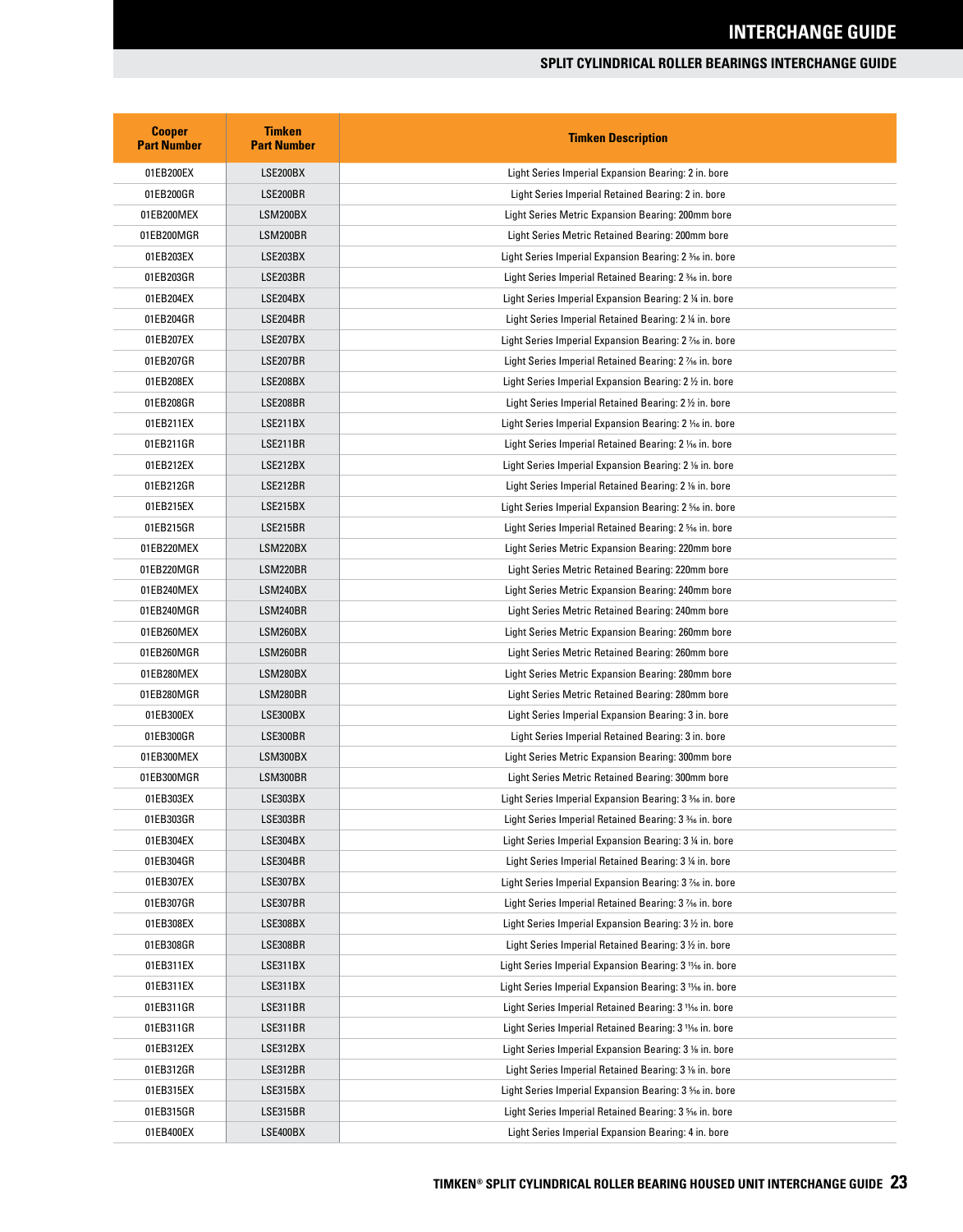| <b>Cooper</b><br><b>Part Number</b> | <b>Timken</b><br><b>Part Number</b> | <b>Timken Description</b>                                                                   |
|-------------------------------------|-------------------------------------|---------------------------------------------------------------------------------------------|
| 01EB400GR                           | LSE400BR                            | Light Series Imperial Retained Bearing: 4 in. bore                                          |
| 01EB45MEX                           | LSM45BX                             | Light Series Metric Expansion Bearing: 45mm bore                                            |
| 01EB45MGR                           | LSM45BR                             | Light Series Metric Retained Bearing: 45mm bore                                             |
| 01EB50MEX                           | LSM50BX                             | Light Series Metric Expansion Bearing: 50mm bore                                            |
| 01EB50MGR                           | LSM50BR                             | Light Series Metric Retained Bearing: 50mm bore                                             |
| 01EB607EX                           | LSE607BX                            | Light Series Imperial Expansion Bearing: 6 1/6 in. bore                                     |
| 01EB607GR                           | LSE607BR                            | Light Series Imperial Retained Bearing: 6 % in. bore                                        |
| 01EB608EX                           | LSE608BX                            | Light Series Imperial Expansion Bearing: 6 1/2 in. bore                                     |
| 01EB608GR                           | LSE608BR                            | Light Series Imperial Retained Bearing: 6 1/2 in. bore                                      |
| 01EB60MEX                           | LSM60BX                             | Light Series Metric Expansion Bearing: 60mm bore                                            |
| 01EB60MGR                           | LSM60BR                             | Light Series Metric Retained Bearing: 60mm bore                                             |
| 01EB615EX                           | LSE615BX                            | Light Series Imperial Expansion Bearing: 6 <sup>15</sup> % in. bore                         |
| 01EB615GR                           | LSE615BR                            | Light Series Imperial Retained Bearing: 6 <sup>15</sup> % in. bore                          |
| 01EB65MEX                           | LSM65BX                             | Light Series Metric Expansion Bearing: 65mm bore                                            |
| 01EB65MGR                           | LSM65BR                             | Light Series Metric Retained Bearing: 65mm bore                                             |
| 01EB700EX                           | LSE700BX                            | Light Series Imperial Expansion Bearing: 7 in. bore                                         |
| 01EB700GR                           | LSE700BR                            | Light Series Imperial Retained Bearing: 7 in. bore                                          |
| 01EB708EX                           | LSE708BX                            | Light Series Imperial Expansion Bearing: 7 % in. bore                                       |
| 01EB708GR                           | LSE708BR                            | Light Series Imperial Retained Bearing: 7 1/2 in. bore                                      |
| 01EB70MEX                           | LSM70BX                             | Light Series Metric Expansion Bearing: 70mm bore                                            |
| 01EB70MGR                           | LSM70BR                             | Light Series Metric Retained Bearing: 70mm bore                                             |
| 01EB715EX                           | LSE715BX                            | Light Series Imperial Expansion Bearing: 7 <sup>15</sup> % in. bore                         |
| 01EB715GR                           | LSE715BR                            | Light Series Imperial Retained Bearing: 7 <sup>15</sup> % in. bore                          |
| 01EB75MEX                           | LSM75BX                             | Light Series Metric Expansion Bearing: 75mm bore                                            |
| 01EB75MGR                           | LSM75BR                             | Light Series Metric Retained Bearing: 75mm bore                                             |
| 01EB800EX                           | LSE800BX                            | Light Series Imperial Expansion Bearing: 8 in. bore                                         |
| 01EB800GR                           | LSE800BR                            | Light Series Imperial Retained Bearing: 8 in. bore                                          |
| 01EB80MEX                           | LSM80BX                             | Light Series Metric Expansion Bearing: 80mm bore                                            |
| 01EB80MGR                           | LSM80BR                             | Light Series Metric Retained Bearing: 80mm bore                                             |
| 01EB85MEX                           | LSM85BX                             | Light Series Metric Expansion Bearing: 85mm bore                                            |
| 01EB85MGR                           | LSM85BR                             | Light Series Metric Retained Bearing: 85mm bore                                             |
| 01EB900EX                           | LSE900BX                            | Light Series Imperial Expansion Bearing: 9 in. bore                                         |
| 01EB900GR                           | LSE900BR                            | Light Series Imperial Retained Bearing: 9 in. bore                                          |
| 01EB90MEX                           | LSM90BX                             | Light Series Metric Expansion Bearing: 90mm bore                                            |
| 01EB90MGR                           | LSM90BR                             | Light Series Metric Retained Bearing: 90mm bore                                             |
| 01EBC1000EXAT                       | LSE1000BXHATL                       | Light Series Imperial Expansion Bearing with Housing Assembly and ATL Seals: 10 in. bore    |
| 01EBC1000GRAT                       | LSE1000BRHATL                       | Light Series Imperial Retained Bearing with Housing Assembly and ATL Seals: 10 in. Bore     |
| 01EBC100MEXAT                       | LSM100BXHATL                        | Light Series Metric Expansion Bearing with Housing Assembly and ATL Seals: 100mm bore       |
| 01EBC100MGRAT                       | LSM100BRHATL                        | Light Series Metric Retained Bearing with Housing Assembly and ATL Seals: 100mm bore        |
| 01EBC105MEXAT                       | LSM105BXHATL                        | Light Series Metric Expansion Bearing with Housing Assembly and ATL Seals: 105mm bore       |
| 01EBC105MGRAT                       | LSM105BRHATL                        | Light Series Metric Retained Bearing with Housing Assembly and ATL Seals: 105mm bore        |
| 01EBC1100EXAT                       | LSE1100BXHATL                       | Light Series Imperial Expansion Bearing with Housing Assembly and ATL Seals: 11 in. bore    |
| 01EBC1100GRAT                       | LSE1100BRHATL                       | Light Series Imperial Retained Bearing with Housing Assembly and ATL Seals: 11 in. bore     |
| 01EBC111EXAT                        | LSE111BXHATL                        | Light Series Imperial Expansion Bearing with Housing Assembly and ATL Seals: 1 1¼6 in. bore |
| 01EBC111GRAT                        | LSE111BRHATL                        | Light Series Imperial Retained Bearing with Housing Assembly and ATL Seals: 1 1/16 in. bore |
| 01EBC112EXAT                        | LSE112BXHATL                        | Light Series Imperial Expansion Bearing with Housing Assembly and ATL Seals: 1 % in. bore   |
| 01EBC112GRAT                        | LSE112BRHATL                        | Light Series Imperial Retained Bearing with Housing Assembly and ATL Seals: 1 34 in. Bore   |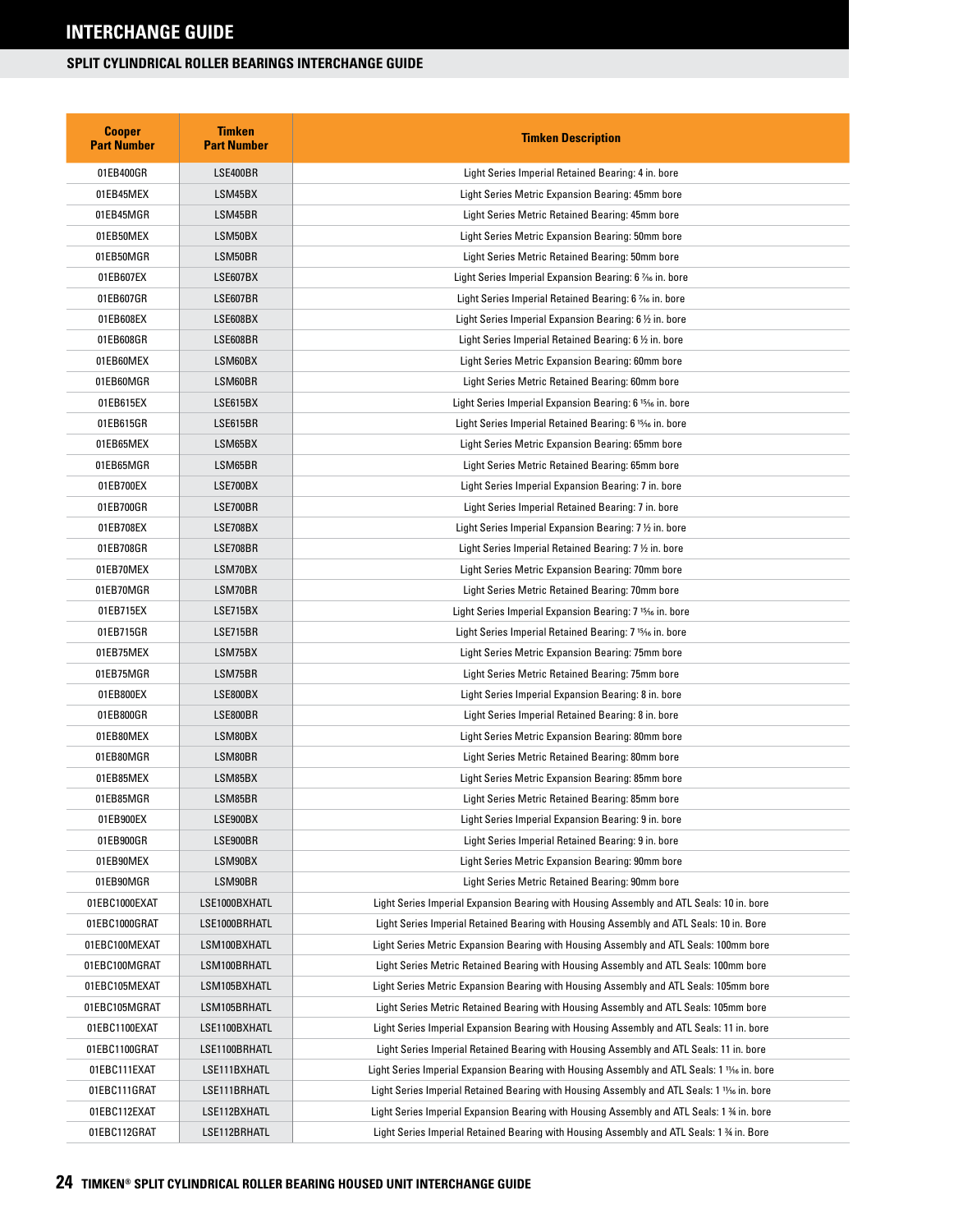| <b>Cooper</b><br><b>Part Number</b> | <b>Timken</b><br><b>Part Number</b> | <b>Timken Description</b>                                                                                |
|-------------------------------------|-------------------------------------|----------------------------------------------------------------------------------------------------------|
| 01EBC115EXAT                        | LSE115BXHATL                        | Light Series Imperial Expansion Bearing with Housing Assembly and ATL Seals: 1 15/16 in. bore            |
| 01EBC115GRAT                        | LSE115BRHATL                        | Light Series Imperial Retained Bearing with Housing Assembly and ATL Seals: 1 15% in. bore               |
| 01EBC1200EXAT                       | LSE1200BXHATL                       | Light Series Imperial Expansion Bearing with Housing Assembly and ATL Seals: 12 in. bore                 |
| 01EBC1200GRAT                       | LSE1200BRHATL                       | Light Series Imperial Retained Bearing with Housing Assembly and ATL Seals: 12 in. bore                  |
| 01EBC160MEXAT                       | LSM160BXHATL                        | Light Series Metric Expansion Bearing with Housing Assembly and ATL Seals: 160mm bore                    |
| 01EBC160MGRAT                       | LSM160BRHATL                        | Light Series Metric Retained Bearing with Housing Assembly and ATL Seals: 160mm bore                     |
| 01EBC170MEXAT                       | LSM170BXHATL                        | Light Series Metric Expansion Bearing with Housing Assembly and ATL Seals: 170mm bore                    |
| 01EBC170MGRAT                       | LSM170BRHATL                        | Light Series Metric Retained Bearing with Housing Assembly and ATL Seals: 170mm bore                     |
| 01EBC180MEXAT                       | LSM180BXHATL                        | Light Series Metric Expansion Bearing with Housing Assembly and ATL Seals: 180mm bore                    |
| 01EBC180MGRAT                       | LSM180BRHATL                        | Light Series Metric Retained Bearing with Housing Assembly and ATL Seals: 180mm bore                     |
| 01EBC190MEXAT                       | LSM190BXHATL                        | Light Series Metric Expansion Bearing with Housing Assembly and ATL Seals: 190mm bore                    |
| 01EBC190MGRAT                       | LSM190BRHATL                        | Light Series Metric Retained Bearing with Housing Assembly and ATL Seals: 190mm bore                     |
| 01EBC200EXAT                        | LSE200BXHATL                        | Light Series Imperial Expansion Bearing with Housing Assembly and ATL Seals: 2 in. bore                  |
| 01EBC200GRAT                        | LSE200BRHATL                        | Light Series Imperial Retained Bearing with Housing Assembly and ATL Seals: 2 in. bore                   |
| 01EBC200MEXAT                       | LSM200BXHATL                        | Light Series Metric Expansion Bearing with Housing Assembly and ATL Seals: 200mm bore                    |
| 01EBC200MGRAT                       | LSM200BRHATL                        | Light Series Metric Retained Bearing with Housing Assembly and ATL Seals: 200mm bore                     |
| 01EBC203EXAT                        | LSE203BXHATL                        | Light Series Imperial Expansion Bearing with Housing Assembly and ATL Seals: 2 3/6 in. bore              |
| 01EBC203GRAT                        | LSE203BRHATL                        | Light Series Imperial Retained Bearing with Housing Assembly and ATL Seals: 2 3/6 in. bore               |
| 01EBC204EXAT                        | LSE204BXHATL                        | Light Series Imperial Expansion Bearing with Housing Assembly and ATL Seals: 2 ¼ in. bore                |
| 01EBC204GRAT                        | LSE204BRHATL                        | Light Series Imperial Retained Bearing with Housing Assembly and ATL Seals: 2 ¼ in. bore                 |
| 01EBC207EXAT                        | LSE207BXHATL                        | Light Series Imperial Expansion Bearing with Housing Assembly and ATL Seals: 2 % in. bore                |
| 01EBC207GRAT                        | LSE207BRHATL                        | Light Series Imperial Retained Bearing with Housing Assembly and ATL Seals: 2 % in. bore                 |
| 01EBC208EXAT                        | LSE208BXHATL                        | Light Series Imperial Expansion Bearing with Housing Assembly and ATL Seals: 2 $\%$ in. bore             |
| 01EBC208GRAT                        | LSE208BRHATL                        | Light Series Imperial Retained Bearing with Housing Assembly and ATL Seals: 2 1/2 in. bore               |
| 01EBC211EXAT                        | LSE211BXHATL                        | Light Series Imperial Expansion Bearing with Housing Assembly and ATL Seals: 2 11/16 in. bore            |
| 01EBC211GRAT                        | LSE211BRHATL                        | Light Series Imperial Retained Bearing with Housing Assembly and ATL Seals: 2 11/6 in. bore              |
| 01EBC212EXAT                        | LSE212BXHATL                        | Light Series Imperial Expansion Bearing with Housing Assembly and ATL Seals: 2 ¾ in. bore                |
| 01EBC212GRAT                        | LSE212BRHATL                        | Light Series Imperial Retained Bearing with Housing Assembly and ATL Seals: 2 34 in. bore                |
| 01EBC215EXAT                        | LSE215BXHATL                        | Light Series Imperial Expansion Bearing with Housing Assembly and ATL Seals: 2 <sup>15</sup> /6 in. bore |
| 01EBC215GRAT                        | LSE215BRHATL                        | Light Series Imperial Retained Bearing with Housing Assembly and ATL Seals: 2 15% in. bore               |
| 01EBC220MEXAT                       | LSM220BXHATL                        | Light Series Metric Expansion Bearing with Housing Assembly and ATL Seals: 220mm bore                    |
| 01EBC220MGRAT                       | LSM220BRHATL                        | Light Series Metric Retained Bearing with Housing Assembly and ATL Seals: 220mm bore                     |
| 01EBC240MEXAT                       | LSM240BXHATL                        | Light Series Metric Expansion Bearing with Housing Assembly and ATL Seals: 240mm bore                    |
| 01EBC240MGRAT                       | LSM240BRHATL                        | Light Series Metric Retained Bearing with Housing Assembly and ATL Seals: 240mm bore                     |
| 01EBC260MEXAT                       | LSM260BXHATL                        | Light Series Metric Expansion Bearing with Housing Assembly and ATL Seals: 260mm bore                    |
| 01EBC260MGRAT                       | LSM260BRHATL                        | Light Series Metric Retained Bearing with Housing Assembly and ATL Seals: 260mm bore                     |
| 01EBC280MEXAT                       | LSM280BXHATL                        | Light Series Metric Expansion Bearing with Housing Assembly and ATL Seals: 280mm bore                    |
| 01EBC280MGRAT                       | LSM280BRHATL                        | Light Series Metric Retained Bearing with Housing Assembly and ATL Seals: 280mm bore                     |
| 01EBC300EXAT                        | LSE300BXHATL                        | Light Series Imperial Expansion Bearing with Housing Assembly and ATL Seals: 3 in. bore                  |
| 01EBC300GRAT                        | LSE300BRHATL                        | Light Series Imperial Retained Bearing with Housing Assembly and ATL Seals: 3 in. bore                   |
| 01EBC300MEXAT                       | LSM300BXHATL                        | Light Series Metric Expansion Bearing with Housing Assembly and ATL Seals: 300mm bore                    |
| 01EBC300MGRAT                       | LSM300BRHATL                        | Light Series Metric Retained Bearing with Housing Assembly and ATL Seals: 300mm bore                     |
| 01EBC303EXAT                        | LSE303BXHATL                        | Light Series Imperial Expansion Bearing with Housing Assembly and ATL Seals: 3 36 in. bore               |
| 01EBC303GRAT                        | LSE303BRHATL                        | Light Series Imperial Retained Bearing with Housing Assembly and ATL Seals: 3 3/16 in. bore              |
| 01EBC304EXAT                        | LSE304BXHATL                        | Light Series Imperial Expansion Bearing with Housing Assembly and ATL Seals: 3 ¼ in. bore                |
| 01EBC304GRAT                        | LSE304BRHATL                        | Light Series Imperial Retained Bearing with Housing Assembly and ATL Seals: 3 ¼ in. bore                 |
| 01EBC307EXAT                        | LSE307BXHATL                        | Light Series Imperial Expansion Bearing with Housing Assembly and ATL Seals: 3 % in. bore                |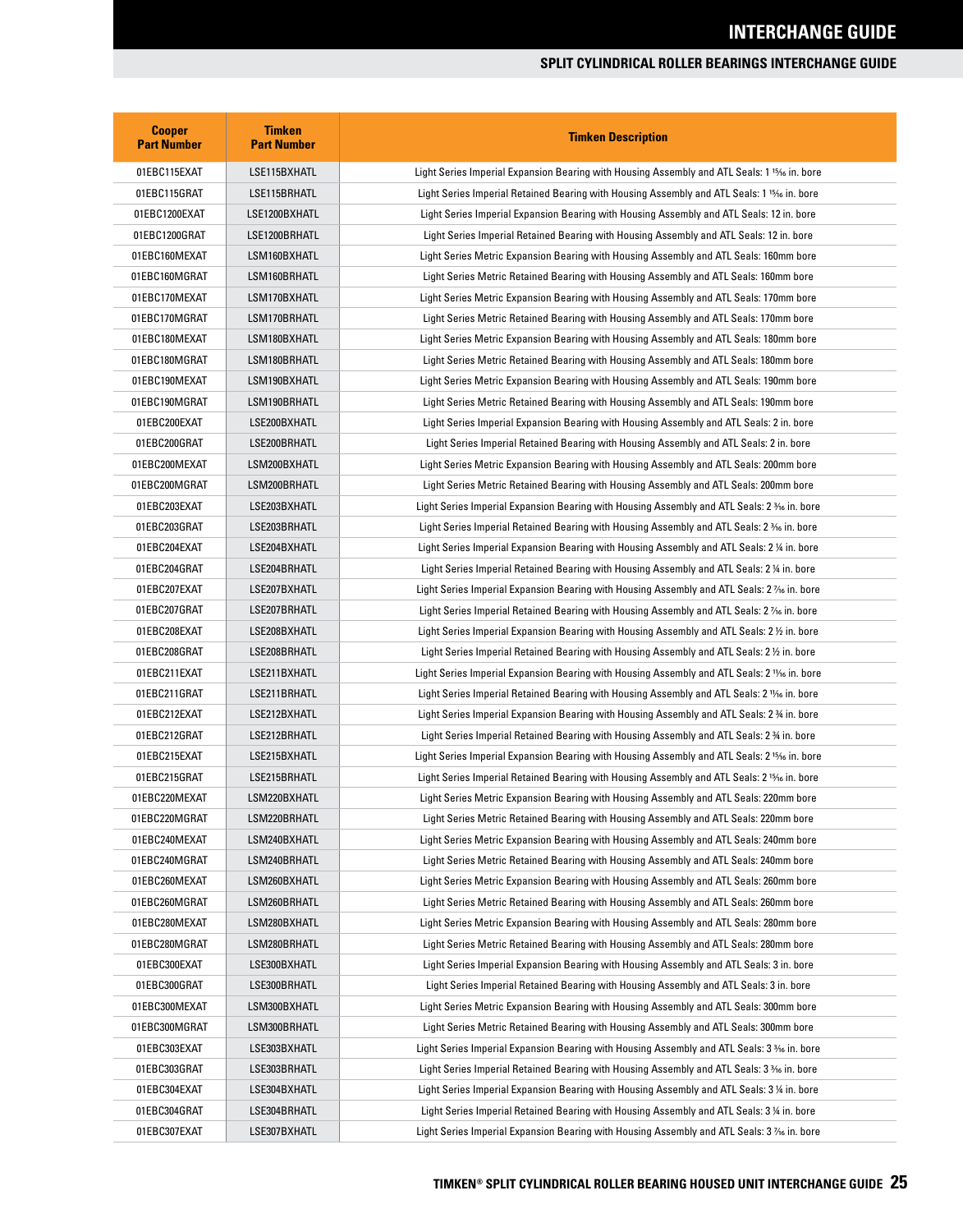| <b>Cooper</b><br><b>Part Number</b> | <b>Timken</b><br><b>Part Number</b> | <b>Timken Description</b>                                                                               |
|-------------------------------------|-------------------------------------|---------------------------------------------------------------------------------------------------------|
| 01EBC307GRAT                        | LSE307BRHATL                        | Light Series Imperial Retained Bearing with Housing Assembly and ATL Seals: 3 $\%$ in. bore             |
| 01EBC308EXAT                        | LSE308BXHATL                        | Light Series Imperial Expansion Bearing with Housing Assembly and ATL Seals: $3\%$ in. bore             |
| 01EBC308GRAT                        | LSE308BRHATL                        | Light Series Imperial Retained Bearing with Housing Assembly and ATL Seals: 3 1/2 in. bore              |
| 01EBC311EXAT                        | LSE311BXHATL                        | Light Series Imperial Expansion Bearing with Housing Assembly and ATL Seals: 3 11/6 in. bore            |
| 01EBC311GRAT                        | LSE311BRHATL                        | Light Series Imperial Retained Bearing with Housing Assembly and ATL Seals: 3 11/6 in. bore             |
| 01EBC312EXAT                        | LSE312BXHATL                        | Light Series Imperial Expansion Bearing with Housing Assembly and ATL Seals: 3 34 in. bore              |
| 01EBC312GRAT                        | LSE312BRHATL                        | Light Series Imperial Retained Bearing with Housing Assembly and ATL Seals: 3 34 in. bore               |
| 01EBC315EXAT                        | LSE315BXHATL                        | Light Series Imperial Expansion Bearing with Housing Assembly and ATL Seals: 3 11/16 in. bore           |
| 01EBC315GRAT                        | LSE315BRHATL                        | Light Series Imperial Retained Bearing with Housing Assembly and ATL Seals: 3 1% in. bore               |
| 01EBC400EXAT                        | LSE400BXHATL                        | Light Series Imperial Expansion Bearing with Housing Assembly and ATL Seals: 4 in. bore                 |
| 01EBC400GRAT                        | LSE400BRHATL                        | Light Series Imperial Retained Bearing with Housing Assembly and ATL Seals: 4 in. bore                  |
| 01EBC45MEXAT                        | LSM45BXHATL                         | Light Series Metric Expansion Bearing with Housing Assembly and ATL Seals: 45mm bore                    |
| 01EBC45MGRAT                        | LSM45BRHATL                         | Light Series Metric Retained Bearing with Housing Assembly and ATL Seals: 45mm bore                     |
| 01EBC50MEXAT                        | LSM50BXHATL                         | Light Series Metric Expansion Bearing with Housing Assembly and ATL Seals: 50mm bore                    |
| 01EBC50MGRAT                        | LSM50BRHATL                         | Light Series Metric Retained Bearing with Housing Assembly and ATL Seals: 50mm bore                     |
| 01EBC55MEXAT                        | LSM55BXHATL                         | Light Series Metric Expansion Bearing with Housing Assembly and ATL Seals: 55mm bore                    |
| 01EBC55MGRAT                        | LSM55BRHATL                         | Light Series Metric Retained Bearing with Housing Assembly and ATL Seals: 55mm bore                     |
| 01EBC607EXAT                        | LSE607BXHATL                        | Light Series Imperial Expansion Bearing with Housing Assembly and ATL Seals: 6 % in. bore               |
| 01EBC607GRAT                        | LSE607BRHATL                        | Light Series Imperial Retained Bearing with Housing Assembly and ATL Seals: 6 % in. bore                |
| 01EBC608EXAT                        | LSE608BXHATL                        | Light Series Imperial Expansion Bearing with Housing Assembly and ATL Seals: 6 $\frac{1}{2}$ in. bore   |
| 01EBC608GRAT                        | LSE608BRHATL                        | Light Series Imperial Retained Bearing with Housing Assembly and ATL Seals: 6 $\frac{1}{2}$ in. bore    |
| 01EBC60MEXAT                        | LSM60BXHATL                         | Light Series Metric Expansion Bearing with Housing Assembly and ATL Seals: 60mm bore                    |
| 01EBC60MGRAT                        | LSM60BRHATL                         | Light Series Metric Retained Bearing with Housing Assembly and ATL Seals: 60mm bore                     |
| 01EBC615EXAT                        | LSE615BXHATL                        | Light Series Imperial Expansion Bearing with Housing Assembly and ATL Seals: 6 1546 in. bore            |
| 01EBC615GRAT                        | LSE615BRHATL                        | Light Series Imperial Retained Bearing with Housing Assembly and ATL Seals: 6 15/6 in. bore             |
| 01EBC65MEXAT                        | LSM65BXHATL                         | Light Series Metric Expansion Bearing with Housing Assembly and ATL Seals: 65mm bore                    |
| 01EBC65MGRAT                        | LSM65BRHATL                         | Light Series Metric Retained Bearing with Housing Assembly and ATL Seals: 65mm bore                     |
| 01EBC700EXAT                        | LSE700BXHATL                        | Light Series Imperial Expansion Bearing with Housing Assembly and ATL Seals: 7 in. bore                 |
| 01EBC700GRAT                        | LSE700BRHATL                        | Light Series Imperial Retained Bearing with Housing Assembly and ATL Seals: 7 in. bore                  |
| 01EBC708EXAT                        | LSE708BXHATL                        | Light Series Imperial Expansion Bearing with Housing Assembly and ATL Seals: 7 $\%$ in. bore            |
| 01EBC708GRAT                        | LSE708BRHATL                        | Light Series Imperial Retained Bearing with Housing Assembly and ATL Seals: 7 % in. bore                |
| 01EBC70MEXAT                        | LSM70BXHATL                         | Light Series Metric Expansion Bearing with Housing Assembly and ATL Seals: 70mm bore                    |
| 01EBC70MGRAT                        | LSM70BRHATL                         | Light Series Metric Retained Bearing with Housing Assembly and ATL Seals: 70mm bore                     |
| 01EBC715EXAT                        | LSE715BXHATL                        | Light Series Imperial Expansion Bearing with Housing Assembly and ATL Seals: 7 15% in. bore             |
| 01EBC715GRAT                        | LSE715BRHATL                        | Light Series Imperial Retained Bearing with Housing Assembly and ATL Seals: 7 <sup>15</sup> /6 in. bore |
| 01EBC75MEXAT                        | LSM75BXHATL                         | Light Series Metric Expansion Bearing with Housing Assembly and ATL Seals: 75mm bore                    |
| 01EBC75MGRAT                        | LSM75BRHATL                         | Light Series Metric Retained Bearing with Housing Assembly and ATL Seals: 75mm bore                     |
| 01EBC800EXAT                        | LSE800BXHATL                        | Light Series Imperial Expansion Bearing with Housing Assembly and ATL Seals: 8 in. bore                 |
| 01EBC800GRAT                        | LSE800BRHATL                        | Light Series Imperial Retained Bearing with Housing Assembly and ATL Seals: 8 in. bore                  |
| 01EBC80MEXAT                        | LSM80BXHATL                         | Light Series Metric Expansion Bearing with Housing Assembly and ATL Seals: 80mm bore                    |
| 01EBC80MGRAT                        | LSM80BRHATL                         | Light Series Metric Retained Bearing with Housing Assembly and ATL Seals: 80mm bore                     |
| 01EBC85MEXAT                        | LSM85BXHATL                         | Light Series Metric Expansion Bearing with Housing Assembly and ATL Seals: 85mm bore                    |
| 01EBC85MGRAT                        | LSM85BRHATL                         | Light Series Metric Retained Bearing with Housing Assembly and ATL Seals: 85mm bore                     |
| 01EBC900EXAT                        | LSE900BXHATL                        | Light Series Imperial Expansion Bearing with Housing Assembly and ATL Seals: 9 in. bore                 |
| 01EBC900GRAT                        | LSE900BRHATL                        | Light Series Imperial Retained Bearing with Housing Assembly and ATL Seals: 9 in. bore                  |
| 01EBC908EXAT                        | LSE908BXHATL                        | Light Series Imperial Expansion Bearing with Housing Assembly and ATL Seals: 9 1/2 in. bore             |
| 01EBC90MEXAT                        | LSM90BXHATL                         | Light Series Metric Expansion Bearing with Housing Assembly and ATL Seals: 90mm bore                    |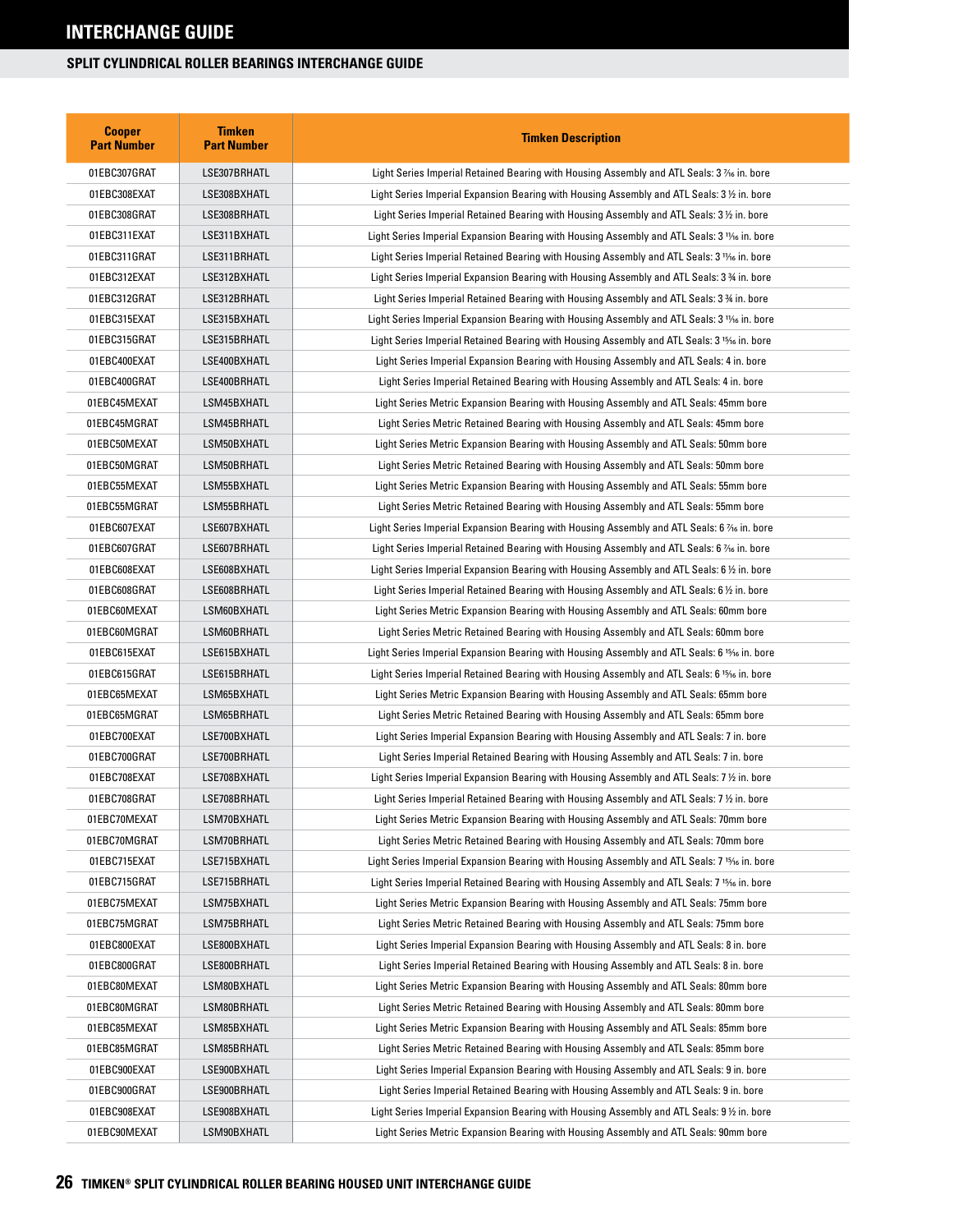| <b>Cooper</b><br><b>Part Number</b> | <b>Timken</b><br><b>Part Number</b> | <b>Timken Description</b>                                                                              |
|-------------------------------------|-------------------------------------|--------------------------------------------------------------------------------------------------------|
| 01EBC90MGRAT                        | LSM90BRHATL                         | Light Series Metric Retained Bearing with Housing Assembly and ATL Seals: 90mm bore                    |
| 01EBCDF111EXAT                      | LSE111BXHDFATL                      | Light Series Imperial Expansion Bearing Square Flange Full Assembly with ATL Seals: 9 in. bore         |
| 01EBCDF111GRAT                      | LSE111BRHDFATL                      | Light Series Imperial Retained Bearing Square Flange Full Assembly with ATL Seals: 9 in. bore          |
| 01EBCDF112EXAT                      | LSE112BXHDFATL                      | Light Series Imperial Expansion Bearing Square Flange Full Assembly with ATL Seals: 9 ½ in. bore       |
| 01EBCDF112GRAT                      | LSE112BRHDFATL                      | Light Series Imperial Expansion Bearing Square Flange Full Assembly with ATL Seals: 10 in. bore        |
| 01EBCDF115EXAT                      | LSE115BXHDFATL                      | Light Series Imperial Retained Bearing Square Flange Full Assembly with ATL Seals: 10 in. bore         |
| 01EBCDF115GRAT                      | LSE115BRHDFATL                      | Light Series Imperial Expansion Bearing Square Flange Full Assembly with ATL Seals: 1 3/6 in. bore     |
| 01EBCDF200EXAT                      | LSE200BXHDFATL                      | Light Series Imperial Retained Bearing Square Flange Full Assembly with ATL Seals: 1 3% in. bore       |
| 01EBCDF200GRAT                      | LSE200BRHDFATL                      | Light Series Imperial Expansion Bearing Square Flange Full Assembly with ATL Seals: 1 % in. bore       |
| 01EBCDF203EXAT                      | LSE203BXHDFATL                      | Light Series Imperial Retained Bearing Square Flange Full Assembly with ATL Seals: 1 1/4 in. bore      |
| 01EBCDF203GRAT                      | LSE203BRHDFATL                      | Light Series Imperial Expansion Bearing Square Flange Full Assembly with ATL Seals: 1 % in. bore       |
| 01EBCDF204EXAT                      | LSE204BXHDFATL                      | Light Series Imperial Retained Bearing Square Flange Full Assembly with ATL Seals: 1 % in. bore        |
| 01EBCDF204GRAT                      | LSE204BRHDFATL                      | Light Series Imperial Expansion Bearing Square Flange Full Assembly with ATL Seals: 1 1/2 in. bore     |
| 01EBCDF207EXAT                      | LSE207BXHDFATL                      | Light Series Imperial Retained Bearing Square Flange Full Assembly with ATL Seals: 1 1/2 in. bore      |
| 01EBCDF207GRAT                      | LSE207BRHDFATL                      | Light Series Imperial Expansion Bearing Square Flange Full Assembly with ATL Seals: 11 in. bore        |
| 01EBCDF208EXAT                      | LSE208BXHDFATL                      | Light Series Imperial Retained Bearing Square Flange Full Assembly with ATL Seals: 11 in. bore         |
| 01EBCDF208GRAT                      | LSE208BRHDFATL                      | Light Series Metric Expansion Bearing Square Flange Full Assembly with ATL Seals: 110mm bore           |
| 01EBCDF211EXAT                      | LSE211BXHDFATL                      | Light Series Metric Retained Bearing Square Flange Full Assembly with ATL Seals: 110mm bore            |
| 01EBCDF211GRAT                      | LSE211BRHDFATL                      | Light Series Metric Expansion Bearing Square Flange Full Assembly with ATL Seals: 115mm bore           |
| 01EBCDF212EXAT                      | LSE212BXHDFATL                      | Light Series Metric Retained Bearing Square Flange Full Assembly with ATL Seals: 115mm bore            |
| 01EBCDF212GRAT                      | LSE212BRHDFATL                      | Light Series Imperial Expansion Bearing Square Flange Full Assembly with ATL Seals: 12 in. bore        |
| 01EBCDF215EXAT                      | LSE215BXHDFATL                      | Light Series Imperial Retained Bearing Square Flange Full Assembly with ATL Seals: 12 in. bore         |
| 01EBCDF215GRAT                      | LSE215BRHDFATL                      | Light Series Metric Expansion Bearing Square Flange Full Assembly with ATL Seals: 120mm bore           |
| 01EBCDF300EXAT                      | LSE300BXHDFATL                      | Light Series Metric Retained Bearing Square Flange Full Assembly with ATL Seals: 120mm bore            |
| 01EBCDF300GRAT                      | LSE300BRHDFATL                      | Light Series Metric Expansion Bearing Square Flange Full Assembly with ATL Seals: 125mm bore           |
| 01EBCDF45MEXAT                      | LSM45BXHDFATL                       | Light Series Metric Retained Bearing Square Flange Full Assembly with ATL Seals: 125mm bore            |
| 01EBCDF45MGRAT                      | LSM45BRHDFATL                       | Light Series Metric Expansion Bearing Square Flange Full Assembly with ATL Seals: 130mm bore           |
| 01EBCDF50MEXAT                      | LSM50BXHDFATL                       | Light Series Metric Retained Bearing Square Flange Full Assembly with ATL Seals: 130mm bore            |
| 01EBCDF50MGRAT                      | LSM50BRHDFATL                       | Light Series Metric Expansion Bearing Square Flange Full Assembly with ATL Seals: 135mm bore           |
| 01EBCDF60MEXAT                      | LSM60BXHDFATL                       | Light Series Metric Retained Bearing Square Flange Full Assembly with ATL Seals: 135mm bore            |
| 01EBCDF60MGRAT                      | LSM60BRHDFATL                       | Light Series Metric Expansion Bearing Square Flange Full Assembly with ATL Seals: 140mm bore           |
| 01EBCDF65MEXAT                      | LSM65BXHDFATL                       | Light Series Metric Retained Bearing Square Flange Full Assembly with ATL Seals: 140mm bore            |
| 01EBCDF65MGRAT                      | LSM65BRHDFATL                       | Light Series Metric Expansion Bearing Square Flange Full Assembly with ATL Seals: 150mm bore           |
| 01EBCDF70MEXAT                      | LSM70BXHDFATL                       | Light Series Metric Retained Bearing Square Flange Full Assembly with ATL Seals: 150mm bore            |
| 01EBCDF70MGRAT                      | LSM70BRHDFATL                       | Light Series Metric Expansion Bearing Square Flange Full Assembly with ATL Seals: 155mm bore           |
| 01EBCDF75MEXAT                      | LSM75BXHDFATL                       | Light Series Metric Retained Bearing Square Flange Full Assembly with ATL Seals: 155mm bore            |
| 01EBCDF75MGRAT                      | LSM75BRHDFATL                       | Light Series Metric Expansion Bearing Square Flange Full Assembly with ATL Seals: 160mm bore           |
| 01EBCF1000EXAT                      | LSE1000BXHFATL                      | Light Series Imperial Expansion Bearing with Housing with Flange Assembly and ATL Seals: 10 in. bore   |
| 01EBCF1000GRAT                      | LSE1000BRHFATL                      | Light Series Imperial Retained Bearing with Housing with Flange Assembly and ATL Seals: 10 in. bore    |
| 01EBCF100MEXAT                      | LSM100BXHFATL                       | Light Series Metric Expansion Bearing with Housing with Flange Assembly and ATL Seals: 100mm bore      |
| 01EBCF100MGRAT                      | LSM100BRHFATL                       | Light Series Metric Retained Bearing with Housing with Flange Assembly and ATL Seals: 100mm bore       |
| 01EBCF105MEXAT                      | LSM105BXHFATL                       | Light Series Metric Expansion Bearing with Housing with Flange Assembly and ATL Seals: 105mm bore      |
| 01EBCF105MGRAT                      | LSM105BRHFATL                       | Light Series Metric Retained Bearing with Housing with Flange Assembly and ATL Seals: 105mm bore       |
| 01EBCF1100EXAT                      | LSE1100BXHFATL                      | Light Series Imperial Expansion Bearing with Housing with Flange Assembly and ATL Seals: 11 in. bore   |
| 01EBCF1100GRAT                      | LSE1100BRHFATL                      | Light Series Imperial Retained Bearing with Housing with Flange Assembly and ATL Seals: 11 in. bore    |
| 01EBCF111EXAT                       | LSE111BXHFATL                       | Light Series Imperial Expansion Bearing with Housing with Flange Assembly and ATL Seals: 1 1% in. bore |
| 01EBCF111GRAT                       | LSE111BRHFATL                       | Light Series Imperial Retained Bearing with Housing with Flange Assembly and ATL Seals: 1 1% in. bore  |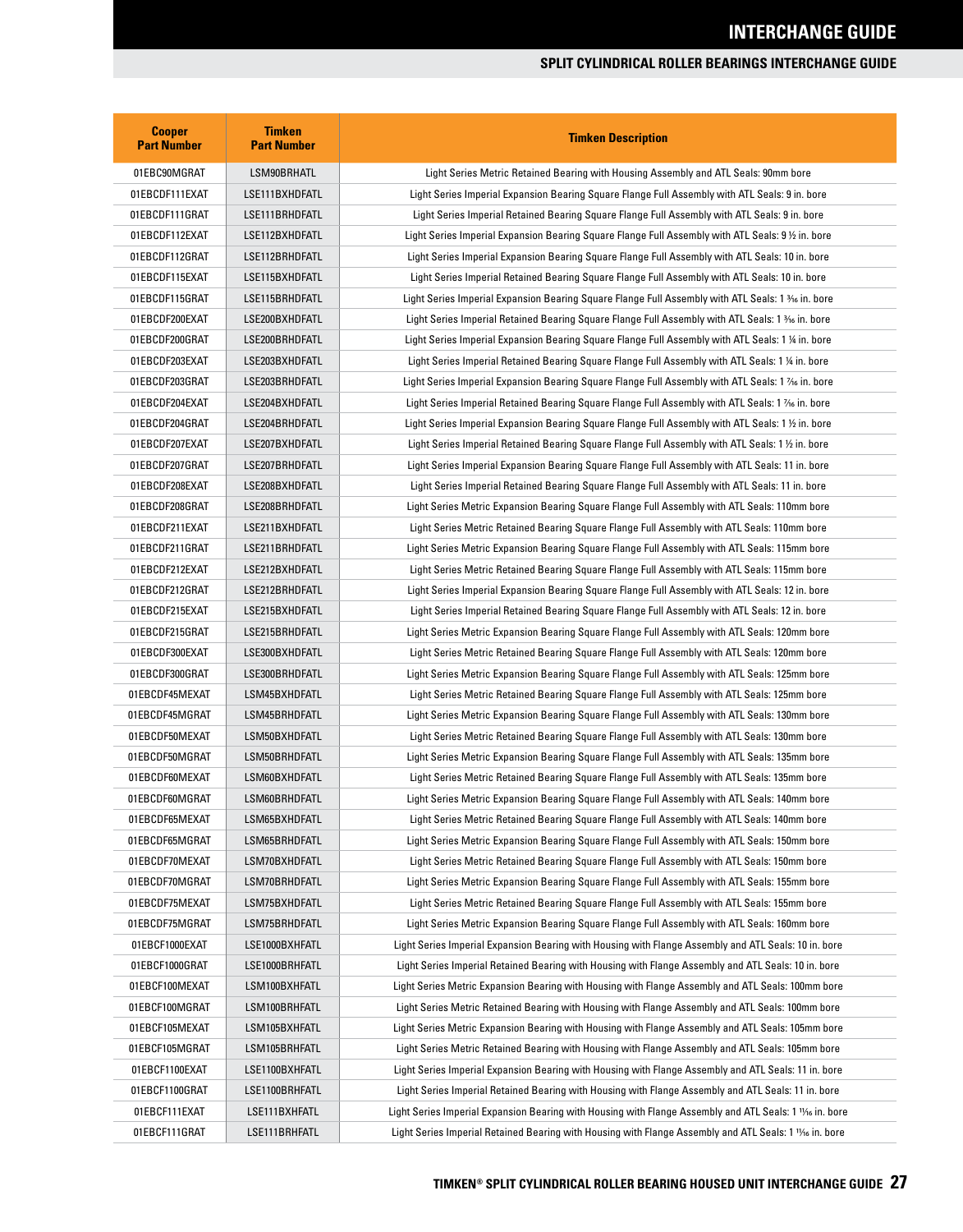| <b>Cooper</b><br><b>Part Number</b> | <b>Timken</b><br><b>Part Number</b> | <b>Timken Description</b>                                                                                         |
|-------------------------------------|-------------------------------------|-------------------------------------------------------------------------------------------------------------------|
| 01EBCF112EXAT                       | LSE112BXHFATL                       | Light Series Imperial Expansion Bearing with Housing with Flange Assembly and ATL Seals: 1 % in. bore             |
| 01EBCF112GRAT                       | LSE112BRHFATL                       | Light Series Imperial Retained Bearing with Housing with Flange Assembly and ATL Seals: 1 % in. bore              |
| 01EBCF115EXAT                       | LSE115BXHFATL                       | Light Series Imperial Expansion Bearing with Housing with Flange Assembly and ATL Seals: 1 15/16 in. bore         |
| 01EBCF115GRAT                       | LSE115BRHFATL                       | Light Series Imperial Retained Bearing with Housing with Flange Assembly and ATL Seals: 1 1546 in. bore           |
| 01EBCF1200EXAT                      | LSE1200BXHFATL                      | Light Series Imperial Expansion Bearing with Housing with Flange Assembly and ATL Seals: 12 in. bore              |
| 01EBCF1200GRAT                      | LSE1200BRHFATL                      | Light Series Imperial Retained Bearing with Housing with Flange Assembly and ATL Seals: 12 in. bore               |
| 01EBCF160MEXAT                      | LSM160BXHFATL                       | Light Series Metric Expansion Bearing with Housing with Flange Assembly and ATL Seals: 160mm bore                 |
| 01EBCF160MGRAT                      | LSM160BRHFATL                       | Light Series Metric Retained Bearing with Housing with Flange Assembly and ATL Seals: 160mm bore                  |
| 01EBCF170MEXAT                      | LSM170BXHFATL                       | Light Series Metric Expansion Bearing with Housing with Flange Assembly and ATL Seals: 170mm bore                 |
| 01EBCF170MGRAT                      | LSM170BRHFATL                       | Light Series Metric Retained Bearing with Housing with Flange Assembly and ATL Seals: 170mm bore                  |
| 01EBCF180MEXAT                      | LSM180BXHFATL                       | Light Series Metric Expansion Bearing with Housing with Flange Assembly and ATL Seals: 180mm bore                 |
| 01EBCF180MGRAT                      | LSM180BRHFATL                       | Light Series Metric Retained Bearing with Housing with Flange Assembly and ATL Seals: 180mm bore                  |
| 01EBCF190MEXAT                      | LSM190BXHFATL                       | Light Series Metric Expansion Bearing with Housing with Flange Assembly and ATL Seals: 190mm bore                 |
| 01EBCF190MGRAT                      | LSM190BRHFATL                       | Light Series Metric Retained Bearing with Housing with Flange Assembly and ATL Seals: 190mm bore                  |
| 01EBCF200EXAT                       | LSE200BXHFATL                       | Light Series Imperial Expansion Bearing with Housing with Flange Assembly and ATL Seals: 2 in. bore               |
| 01EBCF200GRAT                       | LSE200BRHFATL                       | Light Series Imperial Retained Bearing with Housing with Flange Assembly and ATL Seals: 2 in. bore                |
| 01EBCF200MEXAT                      | LSM200BXHFATL                       | Light Series Metric Expansion Bearing with Housing with Flange Assembly and ATL Seals: 200mm bore                 |
| 01EBCF200MGRAT                      | LSM200BRHFATL                       | Light Series Metric Retained Bearing with Housing with Flange Assembly and ATL Seals: 200mm bore                  |
| 01EBCF203EXAT                       | LSE203BXHFATL                       | Light Series Imperial Expansion Bearing with Housing with Flange Assembly and ATL Seals: 2 3/6 in. bore           |
| 01EBCF203GRAT                       | LSE203BRHFATL                       | Light Series Imperial Retained Bearing with Housing with Flange Assembly and ATL Seals: 2 <sup>3</sup> % in. bore |
| 01EBCF204EXAT                       | LSE204BXHFATL                       | Light Series Imperial Expansion Bearing with Housing with Flange Assembly and ATL Seals: 2 ¼ in. bore             |
| 01EBCF204GRAT                       | LSE204BRHFATL                       | Light Series Imperial Retained Bearing with Housing with Flange Assembly and ATL Seals: 2 ¼ in. bore              |
| 01EBCF207EXAT                       | LSE207BXHFATL                       | Light Series Imperial Expansion Bearing with Housing with Flange Assembly and ATL Seals: 2 % in. bore             |
| 01EBCF207GRAT                       | LSE207BRHFATL                       | Light Series Imperial Retained Bearing with Housing with Flange Assembly and ATL Seals: 2 % in. bore              |
| 01EBCF208EXAT                       | LSE208BXHFATL                       | Light Series Imperial Expansion Bearing with Housing with Flange Assembly and ATL Seals: 2 1/2 in. bore           |
| 01EBCF208GRAT                       | LSE208BRHFATL                       | Light Series Imperial Retained Bearing with Housing with Flange Assembly and ATL Seals: 2 1/2 in. bore            |
| 01EBCF211EXAT                       | LSE211BXHFATL                       | Light Series Imperial Expansion Bearing with Housing with Flange Assembly and ATL Seals: 2 11% in. bore           |
| 01EBCF211GRAT                       | LSE211BRHFATL                       | Light Series Imperial Retained Bearing with Housing with Flange Assembly and ATL Seals: 2 11/6 in. bore           |
| 01EBCF212EXAT                       | LSE212BXHFATL                       | Light Series Imperial Expansion Bearing with Housing with Flange Assembly and ATL Seals: 2 % in. bore             |
| 01EBCF212GRAT                       | LSE212BRHFATL                       | Light Series Imperial Retained Bearing with Housing with Flange Assembly and ATL Seals: 2 % in. bore              |
| 01EBCF215EXAT                       | LSE215BXHFATL                       | Light Series Imperial Expansion Bearing with Housing with Flange Assembly and ATL Seals: 2 15% in. bore           |
| 01EBCF215GRAT                       | LSE215BRHFATL                       | Light Series Imperial Retained Bearing with Housing with Flange Assembly and ATL Seals: 2 15% in. bore            |
| 01EBCF220MEXAT                      | LSM220BXHFATL                       | Light Series Metric Expansion Bearing with Housing with Flange Assembly and ATL Seals: 220mm bore                 |
| 01EBCF220MGRAT                      | LSM220BRHFATL                       | Light Series Metric Retained Bearing with Housing with Flange Assembly and ATL Seals: 220mm bore                  |
| 01EBCF240MEXAT                      | LSM240BXHFATL                       | Light Series Metric Expansion Bearing with Housing with Flange Assembly and ATL Seals: 240mm bore                 |
| 01EBCF240MGRAT                      | LSM240BRHFATL                       | Light Series Metric Retained Bearing with Housing with Flange Assembly and ATL Seals: 240mm bore                  |
| 01EBCF260MEXAT                      | LSM260BXHFATL                       | Light Series Metric Expansion Bearing with Housing with Flange Assembly and ATL Seals: 260mm bore                 |
| 01EBCF260MGRAT                      | LSM260BRHFATL                       | Light Series Metric Retained Bearing with Housing with Flange Assembly and ATL Seals: 260mm bore                  |
| 01EBCF280MEXAT                      | LSM280BXHFATL                       | Light Series Metric Expansion Bearing with Housing with Flange Assembly and ATL Seals: 280mm bore                 |
| 01EBCF280MGRAT                      | LSM280BRHFATL                       | Light Series Metric Retained Bearing with Housing with Flange Assembly and ATL Seals: 280mm bore                  |
| 01EBCF300EXAT                       | LSE300BXHFATL                       | Light Series Imperial Expansion Bearing with Housing with Flange Assembly and ATL Seals: 3 in. bore               |
| 01EBCF300GRAT                       | LSE300BRHFATL                       | Light Series Imperial Retained Bearing with Housing with Flange Assembly and ATL Seals: 3 in. bore                |
| 01EBCF300MEXAT                      | LSM300BXHFATL                       | Light Series Metric Expansion Bearing with Housing with Flange Assembly and ATL Seals: 300mm bore                 |
| 01EBCF300MGRAT                      | LSM300BRHFATL                       | Light Series Metric Retained Bearing with Housing with Flange Assembly and ATL Seals: 300mm bore                  |
| 01EBCF303EXAT                       | LSE303BXHFATL                       | Light Series Imperial Expansion Bearing with Housing with Flange Assembly and ATL Seals: 3 3/6 in. bore           |
| 01EBCF303GRAT                       | LSE303BRHFATL                       | Light Series Imperial Retained Bearing with Housing with Flange Assembly and ATL Seals: 3 3/16 in. bore           |
| 01EBCF304EXAT                       | LSE304BXHFATL                       | Light Series Imperial Expansion Bearing with Housing with Flange Assembly and ATL Seals: 3 1⁄4 in. bore           |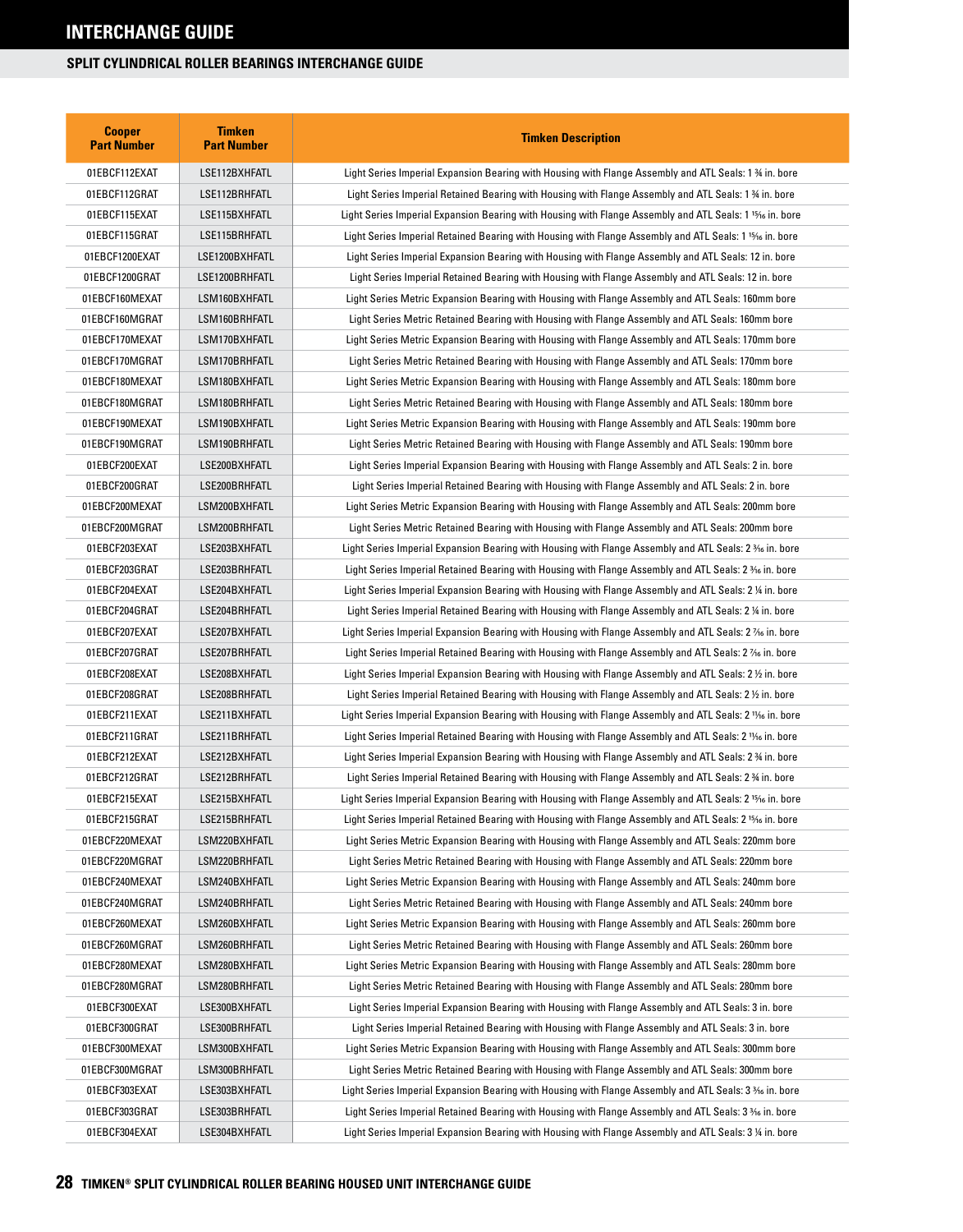| <b>Cooper</b><br><b>Part Number</b> | <b>Timken</b><br><b>Part Number</b> | <b>Timken Description</b>                                                                                               |
|-------------------------------------|-------------------------------------|-------------------------------------------------------------------------------------------------------------------------|
| 01EBCF304GRAT                       | LSE304BRHFATL                       | Light Series Imperial Retained Bearing with Housing with Flange Assembly and ATL Seals: 3 1/4 in. bore                  |
| 01EBCF307EXAT                       | LSE307BXHFATL                       | Light Series Imperial Expansion Bearing with Housing with Flange Assembly and ATL Seals: 3 % in. bore                   |
| 01EBCF307GRAT                       | LSE307BRHFATL                       | Light Series Imperial Retained Bearing with Housing with Flange Assembly and ATL Seals: 3 % in. bore                    |
| 01EBCF308EXAT                       | LSE308BXHFATL                       | Light Series Imperial Expansion Bearing with Housing with Flange Assembly and ATL Seals: 3 1/2 in. bore                 |
| 01EBCF308GRAT                       | LSE308BRHFATL                       | Light Series Imperial Retained Bearing with Housing with Flange Assembly and ATL Seals: 3 1/2 in. bore                  |
| 01EBCF311EXAT                       | LSE311BXHFATL                       | Light Series Imperial Expansion Bearing with Housing with Flange Assembly and ATL Seals: 3 11/6 in. bore                |
| 01EBCF311GRAT                       | LSE311BRHFATL                       | Light Series Imperial Retained Bearing with Housing with Flange Assembly and ATL Seals: 3 11/6 in. bore                 |
| 01EBCF312EXAT                       | LSE312BXHFATL                       | Light Series Imperial Expansion Bearing with Housing with Flange Assembly and ATL Seals: 3 % in. bore                   |
| 01EBCF312GRAT                       | LSE312BRHFATL                       | Light Series Imperial Retained Bearing with Housing with Flange Assembly and ATL Seals: 3 % in. bore                    |
| 01EBCF315EXAT                       | LSE315BXHFATL                       | Light Series Imperial Expansion Bearing with Housing with Flange Assembly and ATL Seals: 3 <sup>15</sup> /6 in. bore    |
| 01EBCF315GRAT                       | LSE315BRHFATL                       | Light Series Imperial Retained Bearing with Housing with Flange Assembly and ATL Seals: 3 1546 in. bore                 |
| 01EBCF400EXAT                       | LSE400BXHFATL                       | Light Series Imperial Expansion Bearing with Housing with Flange Assembly and ATL Seals: 4 in. bore                     |
| 01EBCF400GRAT                       | LSE400BRHFATL                       | Light Series Imperial Retained Bearing with Housing with Flange Assembly and ATL Seals: 4 in. bore                      |
| 01EBCF45MEXAT                       | LSM45BXHFATL                        | Light Series Metric Expansion Bearing with Housing with Flange Assembly and ATL Seals: 45mm bore                        |
| 01EBCF45MGRAT                       | LSM45BRHFATL                        | Light Series Metric Retained Bearing with Housing with Flange Assembly and ATL Seals: 45mm bore                         |
| 01EBCF50MEXAT                       | LSM50BXHFATL                        | Light Series Metric Expansion Bearing with Housing with Flange Assembly and ATL Seals: 50mm bore                        |
| 01EBCF50MGRAT                       | LSM50BRHFATL                        | Light Series Metric Retained Bearing with Housing with Flange Assembly and ATL Seals: 50mm bore                         |
| 01EBCF607EXAT                       | LSE607BXHFATL                       | Light Series Imperial Expansion Bearing with Housing with Flange Assembly and ATL Seals: 6 % in. bore                   |
| 01EBCF607GRAT                       | LSE607BRHFATL                       | Light Series Imperial Retained Bearing with Housing with Flange Assembly and ATL Seals: 6 % in. bore                    |
| 01EBCF608EXAT                       | LSE608BXHFATL                       | Light Series Imperial Expansion Bearing with Housing with Flange Assembly and ATL Seals: 6 % in. bore                   |
| 01EBCF608GRAT                       | LSE608BRHFATL                       | Light Series Imperial Retained Bearing with Housing with Flange Assembly and ATL Seals: 6 $\frac{1}{2}$ in. bore        |
| 01EBCF60MEXAT                       | LSM60BXHFATL                        | Light Series Metric Expansion Bearing with Housing with Flange Assembly and ATL Seals: 60mm bore                        |
| 01EBCF60MGRAT                       | LSM60BRHFATL                        | Light Series Metric Retained Bearing with Housing with Flange Assembly and ATL Seals: 60mm bore                         |
| 01EBCF615EXAT                       | LSE615BXHFATL                       | Light Series Imperial Expansion Bearing with Housing with Flange Assembly and ATL Seals: 6 15/16 in. bore               |
| 01EBCF615GRAT                       | LSE615BRHFATL                       | Light Series Imperial Retained Bearing with Housing with Flange Assembly and ATL Seals: 6 15% in. bore                  |
| 01EBCF65MEXAT                       | LSM65BXHFATL                        | Light Series Metric Expansion Bearing with Housing with Flange Assembly and ATL Seals: 65mm bore                        |
| 01EBCF65MGRAT                       | LSM65BRHFATL                        | Light Series Metric Retained Bearing with Housing with Flange Assembly and ATL Seals: 65mm bore                         |
| 01EBCF700EXAT                       | LSE700BXHFATL                       | Light Series Imperial Expansion Bearing with Housing with Flange Assembly and ATL Seals: 7 in. bore                     |
| 01EBCF700GRAT                       | LSE700BRHFATL                       | Light Series Imperial Retained Bearing with Housing with Flange Assembly and ATL Seals: 7 in. bore                      |
| 01EBCF70MEXAT                       | LSM70BXHFATL                        | Light Series Metric Expansion Bearing with Housing with Flange Assembly and ATL Seals: 70mm bore                        |
| 01EBCF70MGRAT                       | LSM70BRHFATL                        | Light Series Metric Retained Bearing with Housing with Flange Assembly and ATL Seals: 70mm bore                         |
| 01EBCF715EXAT                       | LSE715BXHFATL                       | Light Series Imperial Expansion Bearing with Housing with Flange Assembly and ATL Seals: 7 15% in. bore                 |
| 01EBCF715GRAT                       | LSE715BRHFATL                       | Light Series Imperial Retained Bearing with Housing with Flange Assembly and ATL Seals: 7 15/16 in. bore                |
| 01EBCF75MEXAT                       | LSM75BXHFATL                        | Light Series Metric Expansion Bearing with Housing with Flange Assembly and ATL Seals: 75mm bore                        |
| 01EBCF75MGRAT                       | LSM75BRHFATL                        | Light Series Metric Retained Bearing with Housing with Flange Assembly and ATL Seals: 75mm bore                         |
| 01EBCF800EXAT                       | LSE800BXHFATL                       | Light Series Imperial Expansion Bearing with Housing with Flange Assembly and ATL Seals: 8 in. bore                     |
| 01EBCF800GRAT                       | LSE800BRHFATL                       | Light Series Imperial Retained Bearing with Housing with Flange Assembly and ATL Seals: 8 in. bore                      |
| 01EBCF80MEXAT                       | LSM80BXHFATL                        | Light Series Metric Expansion Bearing with Housing with Flange Assembly and ATL Seals: 80mm bore                        |
| 01EBCF80MGRAT                       | LSM80BRHFATL                        | Light Series Metric Retained Bearing with Housing with Flange Assembly and ATL Seals: 80mm bore                         |
| 01EBCF85MEXAT                       | LSM85BXHFATL                        | Light Series Metric Expansion Bearing with Housing with Flange Assembly and ATL Seals: 85mm bore                        |
| 01EBCF85MGRAT                       | LSM85BRHFATL                        | Light Series Metric Retained Bearing with Housing with Flange Assembly and ATL Seals: 85mm bore                         |
| 01EBCF900EXAT                       | LSE900BXHFATL                       | Light Series Imperial Expansion Bearing with Housing with Flange Assembly and ATL Seals: 9 in. bore                     |
| 01EBCF900GRAT                       | LSE900BRHFATL                       | Light Series Imperial Retained Bearing with Housing with Flange Assembly and ATL Seals: 9 in. bore                      |
| 01EBCF90MEXAT                       | LSM90BXHFATL                        | Light Series Metric Expansion Bearing with Housing with Flange Assembly and ATL Seals: 90mm bore                        |
| 01EBCF90MGRAT                       | LSM90BRHFATL                        | Light Series Metric Retained Bearing with Housing with Flange Assembly and ATL Seals: 90mm bore                         |
| 01EBCFSAFC517308EXAT                | LSE308BXHSAFQAATL                   | Light Series Imperial Expansion Bearing SAF Dimensioned Full Housed Assembly (Quick Series) with ATL Seals: 3½ in. bore |
| 01EBCFSAFC51780MEXAT                | LSM80BXHSAFQAATL                    | Light Series Metric Expansion Bearing SAF Dimensioned Full Housed Assembly (Quick Series) with ATL Seals: 80mm bore     |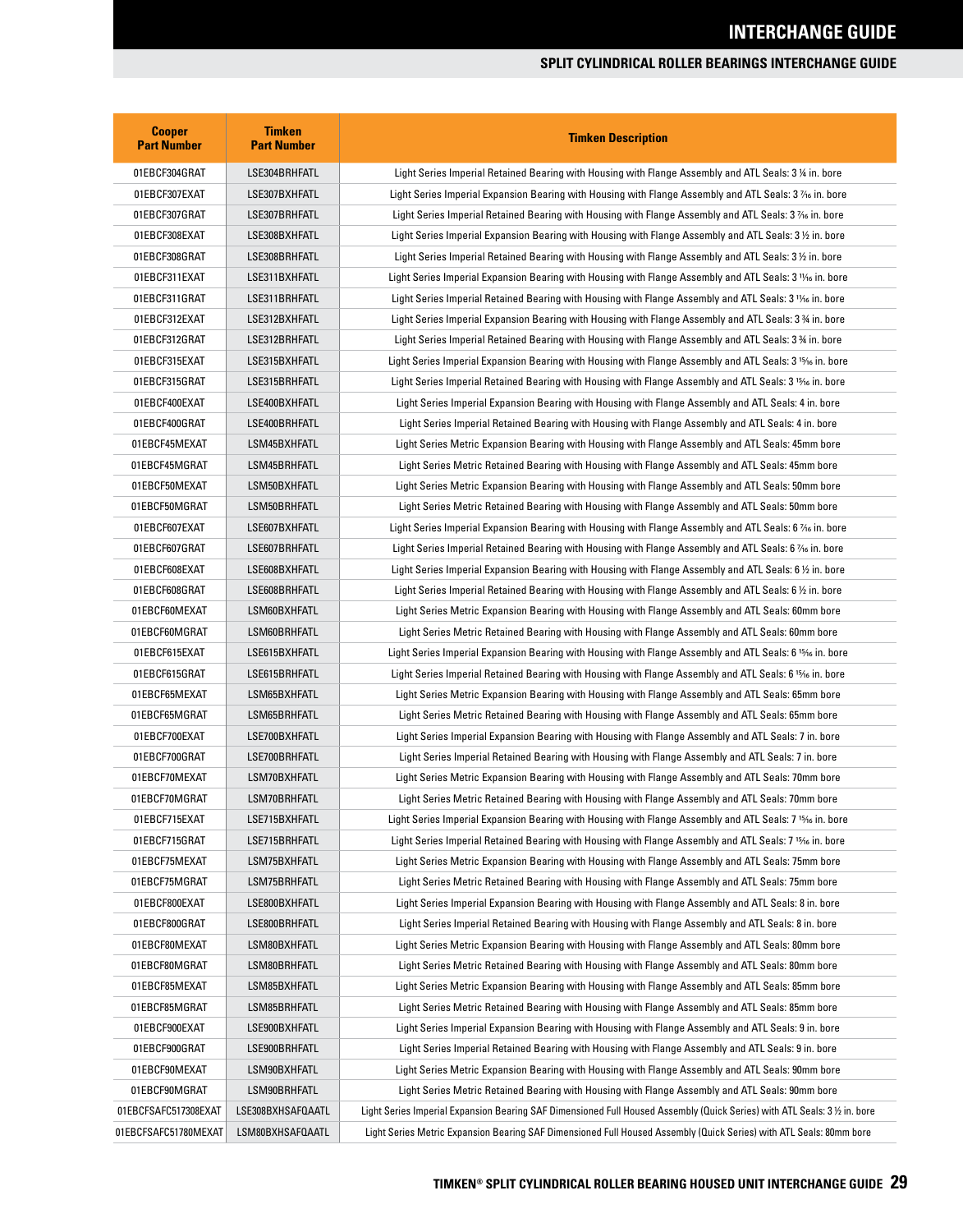| <b>Cooper</b><br><b>Part Number</b> | Timken<br><b>Part Number</b> | <b>Timken Description</b>                                                                                                    |
|-------------------------------------|------------------------------|------------------------------------------------------------------------------------------------------------------------------|
| 01EBCFSAFC51785MEXAT                | LSM85BXHSAFQAATL             | Light Series Metric Expansion Bearing SAF Dimensioned Full Housed Assembly (Quick Series) with ATL Seals: 85mm bore          |
| 01EBCFSAFC51785MGRAT                | LSM85BRHSAFQAATL             | Light Series Metric Retained Bearing SAF Dimensioned Full Housed Assembly (Quick Series) with ATL Seals: 85mm bore           |
| 01EBCFSAFC520315EXAT                | LSE315BXHSAFQAATL            | Light Series Imperial Expansion Bearing SAF Dimensioned Full Housed Assembly (Quick Series) with ATL Seals: 3 15⁄16 in. bore |
| 01EBCFSAFC520315GRAT                | LSE315BRHSAFQAATL            | Light Series Imperial Retained Bearing SAF Dimensioned Full Housed Assembly (Quick Series) with ATL Seals: 3 15⁄16 in. bore  |
| 01EBCFSAFC520400EXAT                | LSE400BXHSAFQAATL            | Light Series Imperial Expansion Bearing SAF Dimensioned Full Housed Assembly (Quick Series) with ATL Seals: 4 in. bore       |
| 01EBCFSAFC520400GRAT                | LSE400BRHSAFQAATL            | Light Series Imperial Retained Bearing SAF Dimensioned Full Housed Assembly (Quick Series) with ATL Seals: 4 in. bore        |
| 01EBCP1000EXAT                      | LSE1000BXHSATL               | Light Series Imperial Expansion Bearing Full Housing Assembly with ATL Seals and support: 10 in. bore                        |
| 01EBCP1000GRAT                      | LSE1000BRHSATL               | Light Series Imperial Retained Bearing Full Housing Assembly with ATL Seals and support: 10 in. bore                         |
| 01EBCP100MEXAT                      | LSM100BXHSATL                | Light Series Metric Expansion Bearing Full Housing Assembly with ATL Seals and support: 100mm bore                           |
| 01EBCP100MEXAT                      | LSM100BXHSATL                | Light Series Metric Expansion Bearing Full Housing Assembly with ATL Seals and support: 100mm bore                           |
| 01EBCP100MGRAT                      | LSM100BRHSATL                | Light Series Metric Retained Bearing Full Housing Assembly with ATL Seals and support: 100mm bore                            |
| 01EBCP100MGRAT                      | LSM100BRHSATL                | Light Series Metric Retained Bearing Full Housing Assembly with ATL Seals and support: 100mm bore                            |
| 01EBCP105MEXAT                      | LSM105BXHSATL                | Light Series Metric Expansion Bearing Full Housing Assembly with ATL Seals and support: 105mm bore                           |
| 01EBCP105MEXAT                      | LSM105BXHSATL                | Light Series Metric Expansion Bearing Full Housing Assembly with ATL Seals and support: 105mm bore                           |
| 01EBCP105MGRAT                      | LSM105BRHSATL                | Light Series Metric Retained Bearing Full Housing Assembly with ATL Seals and support: 105mm bore                            |
| 01EBCP105MGRAT                      | LSM105BRHSATL                | Light Series Metric Retained Bearing Full Housing Assembly with ATL Seals and support: 105mm bore                            |
| 01EBCP1100EXAT                      | LSE1100BXHSATL               | Light Series Imperial Expansion Bearing Full Housing Assembly with ATL Seals and support: 11 in. bore                        |
| 01EBCP1100GRAT                      | LSE1100BRHSATL               | Light Series Imperial Retained Bearing Full Housing Assembly with ATL Seals and support: 11 in. bore                         |
| 01EBCP111EXAT                       | LSE111BXHSATL                | Light Series Imperial Expansion Bearing Full Housing Assembly with ATL Seals and support: 1 1% in. bore                      |
| 01EBCP111GRAT                       | LSE111BRHSATL                | Light Series Imperial Retained Bearing Full Housing Assembly with ATL Seals and support: 1 11/16 in. bore                    |
| 01EBCP112EXAT                       | LSE112BXHSATL                | Light Series Imperial Expansion Bearing Full Housing Assembly with ATL Seals and support: 1 ¾ in. bore                       |
| 01EBCP112GRAT                       | LSE112BRHSATL                | Light Series Imperial Retained Bearing Full Housing Assembly with ATL Seals and support: 1 % in. bore                        |
| 01EBCP115EXAT                       | LSE115BXHSATL                | Light Series Imperial Expansion Bearing Full Housing Assembly with ATL Seals and support: 1 15% in. bore                     |
| 01EBCP115GRAT                       | LSE115BRHSATL                | Light Series Imperial Retained Bearing Full Housing Assembly with ATL Seals and support: 1 15% in. bore                      |
| 01EBCP1200EXAT                      | LSE1200BXHSATL               | Light Series Imperial Expansion Bearing Full Housing Assembly with ATL Seals and support: 12 in. bore                        |
| 01EBCP1200GRAT                      | LSE1200BRHSATL               | Light Series Imperial Retained Bearing Full Housing Assembly with ATL Seals and support: 12 in. bore                         |
| 01EBCP160MEXAT                      | LSM160BXHSATL                | Light Series Metric Expansion Bearing Full Housing Assembly with ATL Seals and support: 160mm bore                           |
| 01EBCP160MGRAT                      | LSM160BRHSATL                | Light Series Metric Retained Bearing Full Housing Assembly with ATL Seals and support: 160mm bore                            |
| 01EBCP170MEXAT                      | LSM170BXHSATL                | Light Series Metric Expansion Bearing Full Housing Assembly with ATL Seals and support: 170mm bore                           |
| 01EBCP170MGRAT                      | LSM170BRHSATL                | Light Series Metric Retained Bearing Full Housing Assembly with ATL Seals and support: 170mm bore                            |
| 01EBCP180MEXAT                      | LSM180BXHSATL                | Light Series Metric Expansion Bearing Full Housing Assembly with ATL Seals and support: 180mm bore                           |
| 01EBCP180MGRAT                      | LSM180BRHSATL                | Light Series Metric Retained Bearing Full Housing Assembly with ATL Seals and support: 180mm bore                            |
| 01EBCP190MEXAT                      | LSM190BXHSATL                | Light Series Metric Expansion Bearing Full Housing Assembly with ATL Seals and support: 190mm bore                           |
| 01EBCP190MGRAT                      | LSM190BRHSATL                | Light Series Metric Retained Bearing Full Housing Assembly with ATL Seals and support: 190mm bore                            |
| 01EBCP200EXAT                       | LSE200BXHSATL                | Light Series Imperial Expansion Bearing Full Housing Assembly with ATL Seals and support: 2 in. bore                         |
| 01EBCP200GRAT                       | LSE200BRHSATL                | Light Series Imperial Retained Bearing Full Housing Assembly with ATL Seals and support: 2 in. bore                          |
| 01EBCP200MEXAT                      | LSM200BXHSATL                | Light Series Metric Expansion Bearing Full Housing Assembly with ATL Seals and support: 200mm bore                           |
| 01EBCP200MGRAT                      | LSM200BRHSATL                | Light Series Metric Retained Bearing Full Housing Assembly with ATL Seals and support: 200mm bore                            |
| 01EBCP203EXAT                       | LSE203BXHSATL                | Light Series Imperial Expansion Bearing Full Housing Assembly with ATL Seals and support: 2 % in. bore                       |
| 01EBCP203GRAT                       | LSE203BRHSATL                | Light Series Imperial Retained Bearing Full Housing Assembly with ATL Seals and support: 2 % in. bore                        |
| 01EBCP204EXAT                       | LSE204BXHSATL                | Light Series Imperial Expansion Bearing Full Housing Assembly with ATL Seals and support: 2 ¼ in. bore                       |
| 01EBCP204GRAT                       | LSE204BRHSATL                | Light Series Imperial Retained Bearing Full Housing Assembly with ATL Seals and support: 2 ¼ in. bore                        |
| 01EBCP207EXAT                       | LSE207BXHSATL                | Light Series Imperial Expansion Bearing Full Housing Assembly with ATL Seals and support: 2 % in. bore                       |
| 01EBCP207GRAT                       | LSE207BRHSATL                | Light Series Imperial Retained Bearing Full Housing Assembly with ATL Seals and support: 2 % in. bore                        |
| 01EBCP208EXAT                       | LSE208BXHSATL                | Light Series Imperial Expansion Bearing Full Housing Assembly with ATL Seals and support: 2 ½ in. bore                       |
| 01EBCP208GRAT                       | LSE208BRHSATL                | Light Series Imperial Retained Bearing Full Housing Assembly with ATL Seals and support: 2 $\frac{1}{2}$ in. bore            |
| 01EBCP211EXAT                       | LSE211BXHSATL                | Light Series Imperial Expansion Bearing Full Housing Assembly with ATL Seals and support: 2 1% in. bore                      |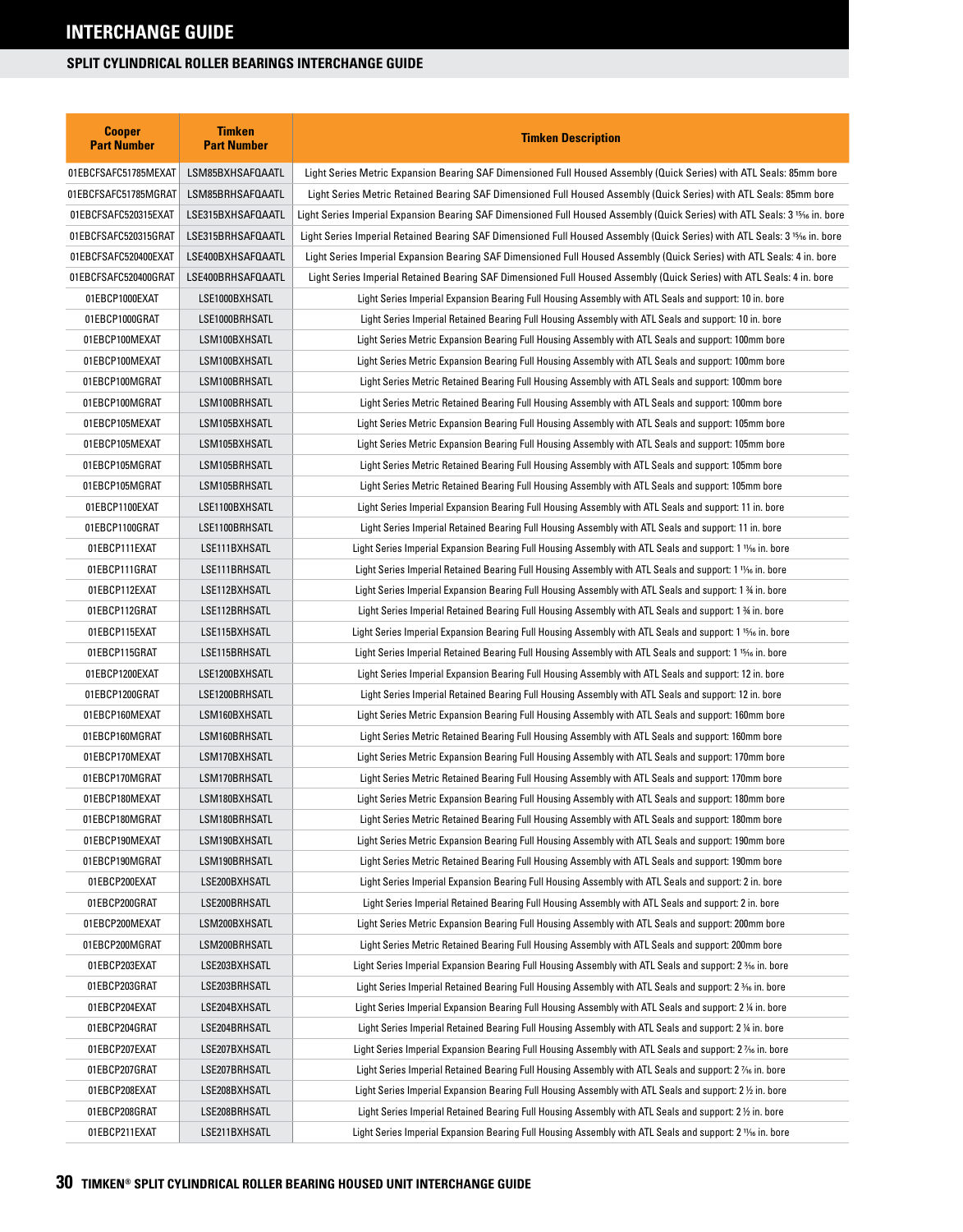| <b>Cooper</b><br><b>Part Number</b> | <b>Timken</b><br><b>Part Number</b> | <b>Timken Description</b>                                                                                            |
|-------------------------------------|-------------------------------------|----------------------------------------------------------------------------------------------------------------------|
| 01EBCP211GRAT                       | LSE211BRHSATL                       | Light Series Imperial Retained Bearing Full Housing Assembly with ATL Seals and support: 2 11/6 in. bore             |
| 01EBCP212EXAT                       | LSE212BXHSATL                       | Light Series Imperial Expansion Bearing Full Housing Assembly with ATL Seals and support: 2 % in. bore               |
| 01EBCP212GRAT                       | LSE212BRHSATL                       | Light Series Imperial Retained Bearing Full Housing Assembly with ATL Seals and support: 2 % in. bore                |
| 01EBCP215EXAT                       | LSE215BXHSATL                       | Light Series Imperial Expansion Bearing Full Housing Assembly with ATL Seals and support: 2 15% in. bore             |
| 01EBCP215EXAT                       | LSE215BXHSATL                       | Light Series Imperial Expansion Bearing Full Housing Assembly with ATL Seals and support: 2 15% in. bore             |
| 01EBCP215GRAT                       | LSE215BRHSATL                       | Light Series Imperial Retained Bearing Full Housing Assembly with ATL Seals and support: 2 15% in. bore              |
| 01EBCP215GRAT                       | LSE215BRHSATL                       | Light Series Imperial Retained Bearing Full Housing Assembly with ATL Seals and support: 2 15% in. bore              |
| 01EBCP220MEXAT                      | LSM220BXHSATL                       | Light Series Metric Expansion Bearing Full Housing Assembly with ATL Seals and support: 220mm bore                   |
| 01EBCP220MGRAT                      | LSM220BRHSATL                       | Light Series Metric Retained Bearing Full Housing Assembly with ATL Seals and support: 220mm bore                    |
| 01EBCP240MEXAT                      | LSM240BXHSATL                       | Light Series Metric Expansion Bearing Full Housing Assembly with ATL Seals and support: 240mm bore                   |
| 01EBCP240MGRAT                      | LSM240BRHSATL                       | Light Series Metric Retained Bearing Full Housing Assembly with ATL Seals and support: 240mm bore                    |
| 01EBCP260MEXAT                      | LSM260BXHSATL                       | Light Series Metric Expansion Bearing Full Housing Assembly with ATL Seals and support: 260mm bore                   |
| 01EBCP260MGRAT                      | LSM260BRHSATL                       | Light Series Metric Retained Bearing Full Housing Assembly with ATL Seals and support: 260mm bore                    |
| 01EBCP280MEXAT                      | LSM280BXHSATL                       | Light Series Metric Expansion Bearing Full Housing Assembly with ATL Seals and support: 280mm bore                   |
| 01EBCP280MGRAT                      | LSM280BRHSATL                       | Light Series Metric Retained Bearing Full Housing Assembly with ATL Seals and support: 280mm bore                    |
| 01EBCP300EXAT                       | LSE300BXHSATL                       | Light Series Imperial Expansion Bearing Full Housing Assembly with ATL Seals and support: 3 in. bore                 |
| 01EBCP300GRAT                       | LSE300BRHSATL                       | Light Series Imperial Retained Bearing Full Housing Assembly with ATL Seals and support: 3 in. bore                  |
| 01EBCP300MEXAT                      | LSM300BXHSATL                       | Light Series Metric Expansion Bearing Full Housing Assembly with ATL Seals and support: 300mm bore                   |
| 01EBCP300MGRAT                      | LSM300BRHSATL                       | Light Series Metric Retained Bearing Full Housing Assembly with ATL Seals and support: 300mm bore                    |
| 01EBCP303EXAT                       | LSE303BXHSATL                       | Light Series Imperial Expansion Bearing Full Housing Assembly with ATL Seals and support: 3 3/6 in. bore             |
| 01EBCP303EXAT                       | LSE303BXHSATL                       | Light Series Imperial Expansion Bearing Full Housing Assembly with ATL Seals and support: 3 3/6 in. bore             |
| 01EBCP303GRAT                       | LSE303BRHSATL                       | Light Series Imperial Retained Bearing Full Housing Assembly with ATL Seals and support: 3 366 in. bore              |
| 01EBCP303GRAT                       | LSE303BRHSATL                       | Light Series Imperial Retained Bearing Full Housing Assembly with ATL Seals and support: 3 3% in. bore               |
| 01EBCP304EXAT                       | LSE304BXHSATL                       | Light Series Imperial Expansion Bearing Full Housing Assembly with ATL Seals and support: 3 1/4 in. bore             |
| 01EBCP304EXAT                       | LSE304BXHSATL                       | Light Series Imperial Expansion Bearing Full Housing Assembly with ATL Seals and support: 3 1/4 in. bore             |
| 01EBCP304GRAT                       | LSE304BRHSATL                       | Light Series Imperial Retained Bearing Full Housing Assembly with ATL Seals and support: 3 1/4 in. bore              |
| 01EBCP304GRAT                       | LSE304BRHSATL                       | Light Series Imperial Retained Bearing Full Housing Assembly with ATL Seals and support: 3 ¼ in. bore                |
| 01EBCP307EXAT                       | LSE307BXHSATL                       | Light Series Imperial Expansion Bearing Full Housing Assembly with ATL Seals and support: 3 % in. bore               |
| 01EBCP307EXAT                       | LSE307BXHSATL                       | Light Series Imperial Expansion Bearing Full Housing Assembly with ATL Seals and support: 3 % in. bore               |
| 01EBCP307GRAT                       | LSE307BRHSATL                       | Light Series Imperial Retained Bearing Full Housing Assembly with ATL Seals and support: 3 % in. bore                |
| 01EBCP307GRAT                       | LSE307BRHSATL                       | Light Series Imperial Retained Bearing Full Housing Assembly with ATL Seals and support: 3 % in. bore                |
| 01EBCP308EXAT                       | LSE308BXHSATL                       | Light Series Imperial Expansion Bearing Full Housing Assembly with ATL Seals and support: 3 1/2 in. bore             |
| 01EBCP308EXAT                       | LSE308BXHSATL                       | Light Series Imperial Expansion Bearing Full Housing Assembly with ATL Seals and support: 3 $\frac{1}{2}$ in. bore   |
| 01EBCP308GRAT                       | LSE308BRHSATL                       | Light Series Imperial Retained Bearing Full Housing Assembly with ATL Seals and support: 3 1/2 in. bore              |
| 01EBCP308GRAT                       | LSE308BRHSATL                       | Light Series Imperial Retained Bearing Full Housing Assembly with ATL Seals and support: 3 1/2 in. bore              |
| 01EBCP311EXAT                       | LSE311BXHSATL                       | Light Series Imperial Expansion Bearing Full Housing Assembly with ATL Seals and support: 3 11/6 in. bore            |
| 01EBCP311EXAT                       | LSE311BXHSATL                       | Light Series Imperial Expansion Bearing Full Housing Assembly with ATL Seals and support: 3 11/6 in. bore            |
| 01EBCP311GRAT                       | LSE311BRHSATL                       | Light Series Imperial Retained Bearing Full Housing Assembly with ATL Seals and support: 3 11/6 in. bore             |
| 01EBCP311GRAT                       | LSE311BRHSATL                       | Light Series Imperial Retained Bearing Full Housing Assembly with ATL Seals and support: 3 11/6 in. bore             |
| 01EBCP312EXAT                       | LSE312BXHSATL                       | Light Series Imperial Expansion Bearing Full Housing Assembly with ATL Seals and support: 3 % in. bore               |
| 01EBCP312EXAT                       | LSE312BXHSATL                       | Light Series Imperial Expansion Bearing Full Housing Assembly with ATL Seals and support: 3 % in. bore               |
| 01EBCP312GRAT                       | LSE312BRHSATL                       | Light Series Imperial Retained Bearing Full Housing Assembly with ATL Seals and support: 3 % in. bore                |
| 01EBCP312GRAT                       | LSE312BRHSATL                       | Light Series Imperial Retained Bearing Full Housing Assembly with ATL Seals and support: 3 % in. bore                |
| 01EBCP315EXAT                       | LSE315BXHSATL                       | Light Series Imperial Expansion Bearing Full Housing Assembly with ATL Seals and support: 3 15% in. bore             |
| 01EBCP315EXAT                       | LSE315BXHSATL                       | Light Series Imperial Expansion Bearing Full Housing Assembly with ATL Seals and support: 3 15% in. bore             |
| 01EBCP315GRAT                       | LSE315BRHSATL                       | Light Series Imperial Retained Bearing Full Housing Assembly with ATL Seals and support: 3 <sup>15</sup> /6 in. bore |
| 01EBCP315GRAT                       | LSE315BRHSATL                       | Light Series Imperial Retained Bearing Full Housing Assembly with ATL Seals and support: 3 <sup>15</sup> /6 in. bore |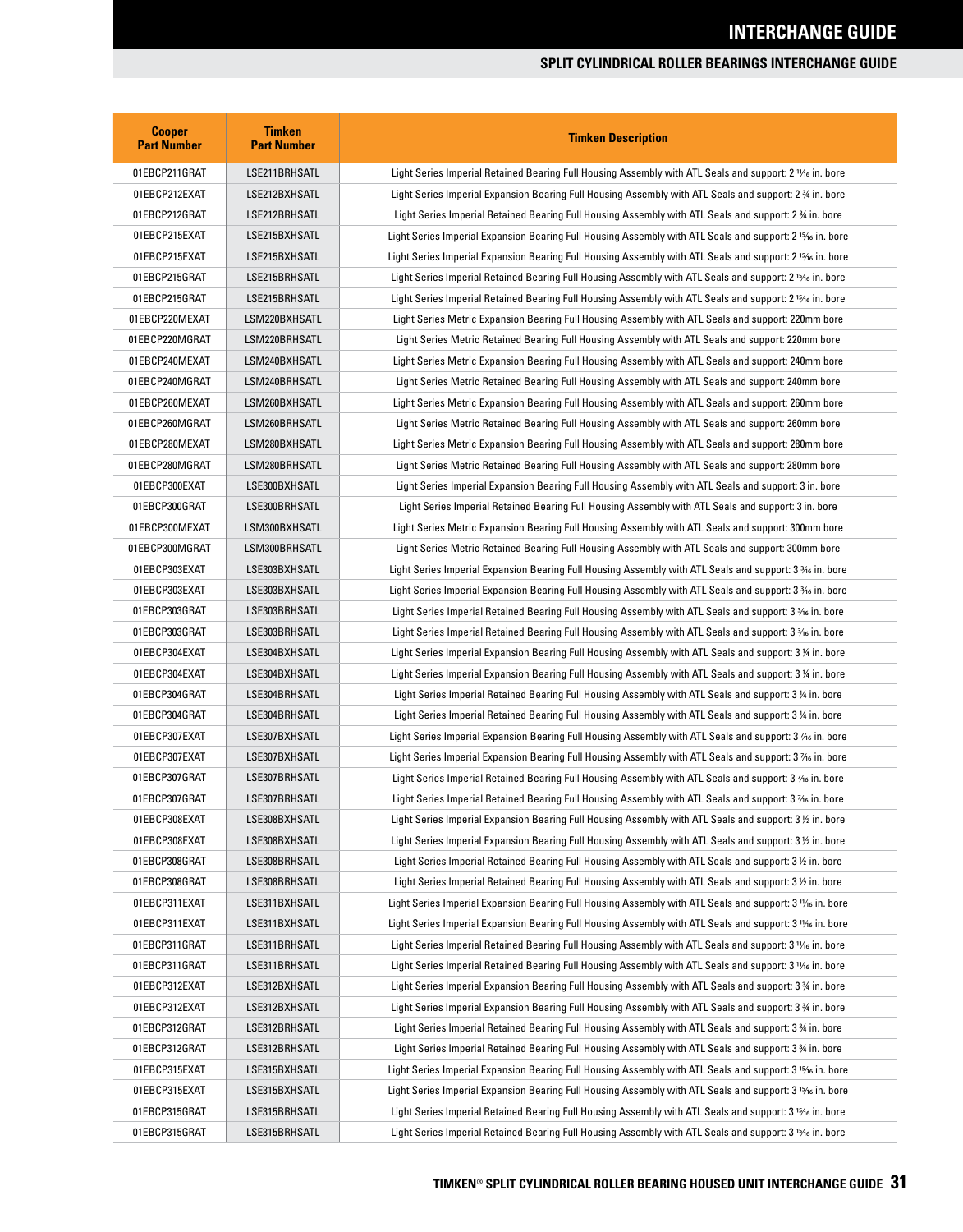| <b>Cooper</b><br><b>Part Number</b> | <b>Timken</b><br><b>Part Number</b> | <b>Timken Description</b>                                                                                                  |
|-------------------------------------|-------------------------------------|----------------------------------------------------------------------------------------------------------------------------|
| 01EBCP400EXAT                       | LSE400BXHSATL                       | Light Series Imperial Expansion Bearing Full Housing Assembly with ATL Seals and support: 4 in. bore                       |
| 01EBCP400EXAT                       | LSE400BXHSATL                       | Light Series Imperial Expansion Bearing Full Housing Assembly with ATL Seals and support: 4 in. bore                       |
| 01EBCP400GRAT                       | LSE400BRHSATL                       | Light Series Imperial Retained Bearing Full Housing Assembly with ATL Seals and support: 4 in. bore                        |
| 01EBCP400GRAT                       | LSE400BRHSATL                       | Light Series Imperial Retained Bearing Full Housing Assembly with ATL Seals and support: 4 in. bore                        |
| 01EBCP45MEXAT                       | LSM45BXHSATL                        | Light Series Metric Expansion Bearing Full Housing Assembly with ATL Seals and support: 45mm bore                          |
| 01EBCP45MGRAT                       | LSM45BRHSATL                        | Light Series Metric Retained Bearing Full Housing Assembly with ATL Seals and support: 45mm bore                           |
| 01EBCP50MEXAT                       | LSM50BXHSATL                        | Light Series Metric Expansion Bearing Full Housing Assembly with ATL Seals and support: 50mm bore                          |
| 01EBCP50MGRAT                       | LSM50BRHSATL                        | Light Series Metric Retained Bearing Full Housing Assembly with ATL Seals and support: 50mm bore                           |
| 01EBCP607EXAT                       | LSE607BXHSATL                       | Light Series Imperial Expansion Bearing Full Housing Assembly with ATL Seals and support: 6 % in. bore                     |
| 01EBCP607GRAT                       | LSE607BRHSATL                       | Light Series Imperial Retained Bearing Full Housing Assembly with ATL Seals and support: 6 % in. bore                      |
| 01EBCP608EXAT                       | LSE608BXHSATL                       | Light Series Imperial Expansion Bearing Full Housing Assembly with ATL Seals and support: 6 $\%$ in. bore                  |
| 01EBCP608GRAT                       | LSE608BRHSATL                       | Light Series Imperial Retained Bearing Full Housing Assembly with ATL Seals and support: 6 1/2 in. bore                    |
| 01EBCP60MEXAT                       | LSM60BXHSATL                        | Light Series Metric Expansion Bearing Full Housing Assembly with ATL Seals and support: 60mm bore                          |
| 01EBCP60MGRAT                       | LSM60BRHSATL                        | Light Series Metric Retained Bearing Full Housing Assembly with ATL Seals and support: 60mm bore                           |
| 01EBCP615EXAT                       | LSE615BXHSATL                       | Light Series Imperial Expansion Bearing Full Housing Assembly with ATL Seals and support: 6 15⁄16 in. bore                 |
| 01EBCP615GRAT                       | LSE615BRHSATL                       | Light Series Imperial Retained Bearing Full Housing Assembly with ATL Seals and support: 6 15⁄16 in. bore                  |
| 01EBCP65MEXAT                       | LSM65BXHSATL                        | Light Series Metric Expansion Bearing Full Housing Assembly with ATL Seals and support: 65mm bore                          |
| 01EBCP65MGRAT                       | LSM65BRHSATL                        | Light Series Metric Retained Bearing Full Housing Assembly with ATL Seals and support: 65mm bore                           |
| 01EBCP700EXAT                       | LSE700BXHSATL                       | Light Series Imperial Expansion Bearing Full Housing Assembly with ATL Seals and support: 7 in. bore                       |
| 01EBCP700GRAT                       | LSE700BRHSATL                       | Light Series Imperial Retained Bearing Full Housing Assembly with ATL Seals and support: 7 in. bore                        |
| 01EBCP70MEXAT                       | LSM70BXHSATL                        | Light Series Metric Expansion Bearing Full Housing Assembly with ATL Seals and support: 70mm bore                          |
| 01EBCP70MGRAT                       | LSM70BRHSATL                        | Light Series Metric Retained Bearing Full Housing Assembly with ATL Seals and support: 70mm bore                           |
| 01EBCP715EXAT                       | LSE715BXHSATL                       | Light Series Imperial Expansion Bearing Full Housing Assembly with ATL Seals and support: 7 15⁄16 in. bore                 |
| 01EBCP715GRAT                       | LSE715BRHSATL                       | Light Series Imperial Retained Bearing Full Housing Assembly with ATL Seals and support: 7 قاءة 1.5 kin. bore              |
| 01EBCP75MEXAT                       | LSM75BXHSATL                        | Light Series Metric Expansion Bearing Full Housing Assembly with ATL Seals and support: 75mm bore                          |
| 01EBCP75MGRAT                       | LSM75BRHSATL                        | Light Series Metric Retained Bearing Full Housing Assembly with ATL Seals and support: 75mm bore                           |
| 01EBCP800EXAT                       | LSE800BXHSATL                       | Light Series Imperial Expansion Bearing Full Housing Assembly with ATL Seals and support: 8 in. bore                       |
| 01EBCP800GRAT                       | LSE800BRHSATL                       | Light Series Imperial Retained Bearing Full Housing Assembly with ATL Seals and support: 8 in. bore                        |
| 01EBCP80MEXAT                       | LSM80BXHSATL                        | Light Series Metric Expansion Bearing Full Housing Assembly with ATL Seals and support: 80mm bore                          |
| 01EBCP80MEXAT                       | LSM80BXHSATL                        | Light Series Metric Expansion Bearing Full Housing Assembly with ATL Seals and support: 80mm bore                          |
| 01EBCP80MGRAT                       | LSM80BRHSATL                        | Light Series Metric Retained Bearing Full Housing Assembly with ATL Seals and support: 80mm bore                           |
| 01EBCP80MGRAT                       | LSM80BRHSATL                        | Light Series Metric Retained Bearing Full Housing Assembly with ATL Seals and support: 80mm bore                           |
| 01EBCP85MEXAT                       | LSM85BXHSATL                        | Light Series Metric Expansion Bearing Full Housing Assembly with ATL Seals and support: 85mm bore                          |
| 01EBCP85MEXAT                       | LSM85BXHSATL                        | Light Series Metric Expansion Bearing Full Housing Assembly with ATL Seals and support: 85mm bore                          |
| 01EBCP85MGRAT                       | LSM85BRHSATL                        | Light Series Metric Retained Bearing Full Housing Assembly with ATL Seals and support: 85mm bore                           |
| 01EBCP85MGRAT                       | LSM85BRHSATL                        | Light Series Metric Retained Bearing Full Housing Assembly with ATL Seals and support: 85mm bore                           |
| 01EBCP900EXAT                       | LSE900BXHSATL                       | Light Series Imperial Expansion Bearing Full Housing Assembly with ATL Seals and support: 9 in. bore                       |
| 01EBCP900GRAT                       | LSE900BRHSATL                       | Light Series Imperial Retained Bearing Full Housing Assembly with ATL Seals and support: 9 in. bore                        |
| 01EBCP908EXAT                       | LSE908BXHSATL                       | Light Series Imperial Expansion Bearing Full Housing Assembly with ATL Seals and support: 9 ½ in. bore                     |
| 01EBCP908GRAT                       | LSE908BRHSATL                       | Light Series Imperial Retained Bearing Full Housing Assembly with ATL Seals and support: 9 1/2 in. bore                    |
| 01EBCP90MEXAT                       | LSM90BXHSATL                        | Light Series Metric Expansion Bearing Full Housing Assembly with ATL Seals and support: 90mm bore                          |
| 01EBCP90MEXAT                       | LSM90BXHSATL                        | Light Series Metric Expansion Bearing Full Housing Assembly with ATL Seals and support: 90mm bore                          |
| 01EBCP90MGRAT                       | LSM90BRHSATL                        | Light Series Metric Retained Bearing Full Housing Assembly with ATL Seals and support: 90mm bore                           |
| 01EBCP90MGRAT                       | LSM90BRHSATL                        | Light Series Metric Retained Bearing Full Housing Assembly with ATL Seals and support: 90mm bore                           |
| 01EBCSAFC511111EXAT                 | LSE111BXHSAFQAATL                   | Light Series Imperial Expansion Bearing SAF Dimensioned Full Housed Assembly (Quick Series) with ATL Seals: 1 1% in. bore  |
| 01EBCSAFC511111GRAT                 | LSE111BRHSAFQAATL                   | Light Series Imperial Retained Bearing SAF Dimensioned Full Housed Assembly (Quick Series) with ATL Seals: 1 11/6 in. bore |
| 01EBCSAFC511112EXAT                 | LSE112BXHSAFQAATL                   | Light Series Imperial Expansion Bearing SAF Dimensioned Full Housed Assembly (Quick Series) with ATL Seals: 1 % in. bore   |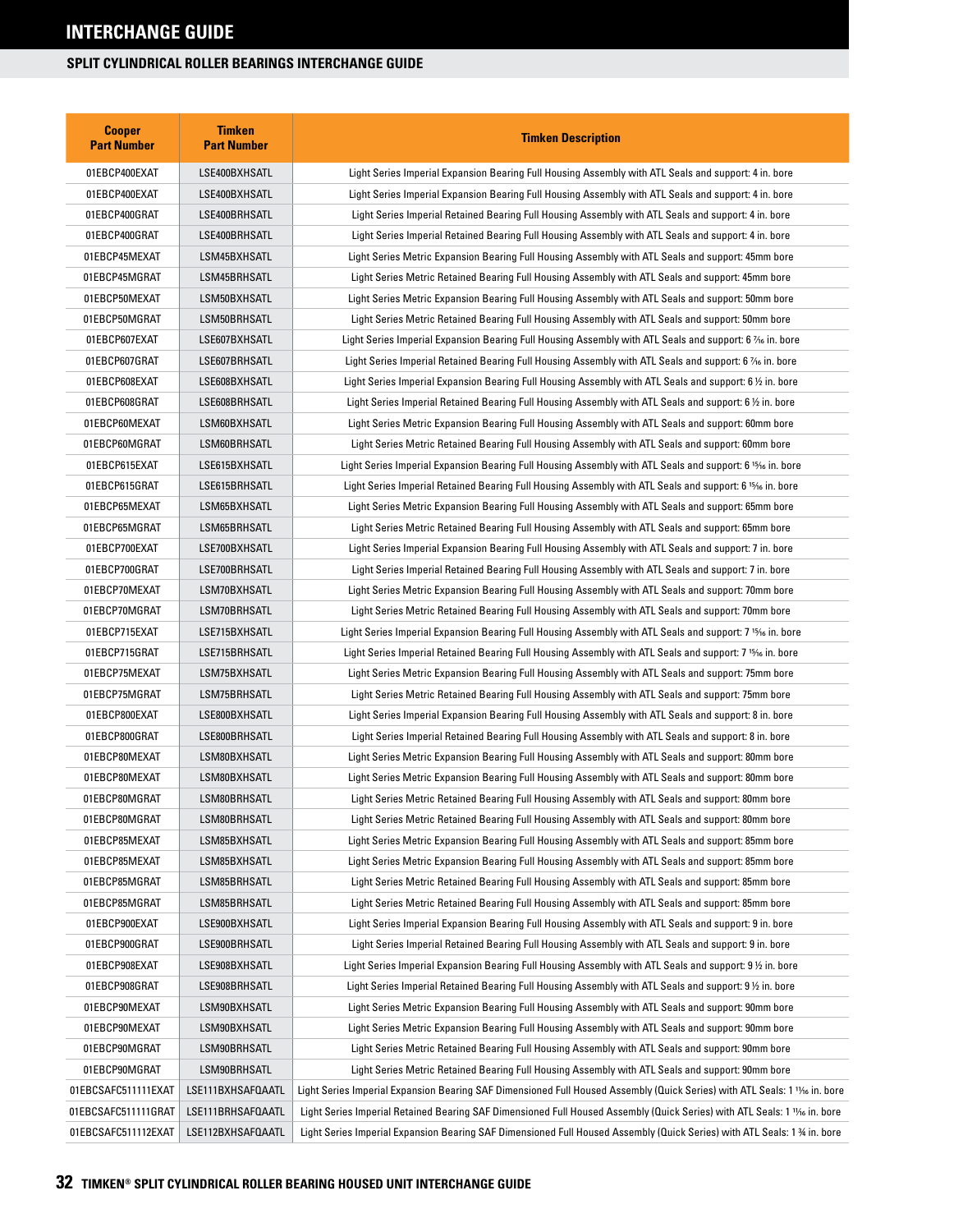| <b>Cooper</b><br><b>Part Number</b> | <b>Timken</b><br><b>Part Number</b> | <b>Timken Description</b>                                                                                                   |
|-------------------------------------|-------------------------------------|-----------------------------------------------------------------------------------------------------------------------------|
| 01EBCSAFC511112GRAT                 | LSE112BRHSAFQAATL                   | Light Series Imperial Retained Bearing SAF Dimensioned Full Housed Assembly (Quick Series) with ATL Seals: 1 % in. bore     |
| 01EBCSAFC511115EXAT                 | LSE115BXHSAFQAATL                   | Light Series Imperial Expansion Bearing SAF Dimensioned Full Housed Assembly (Quick Series) with ATL Seals: 1 15% in. bore  |
| 01EBCSAFC511115GRAT                 | LSE115BRHSAFQAATL                   | Light Series Imperial Retained Bearing SAF Dimensioned Full Housed Assembly (Quick Series) with ATL Seals: 1 1566 in. bore  |
| 01EBCSAFC511200EXAT                 | LSE200BXHSAFQAATL                   | Light Series Imperial Expansion Bearing SAF Dimensioned Full Housed Assembly (Quick Series) with ATL Seals: 2 in. bore      |
| 01EBCSAFC511200GRAT                 | LSE200BRHSAFQAATL                   | Light Series Imperial Retained Bearing SAF Dimensioned Full Housed Assembly (Quick Series) with ATL Seals: 2 in. bore       |
| 01EBCSAFC51145MEXAT                 | LSM45BXHSAFQAATL                    | Light Series Metric Expansion Bearing SAF Dimensioned Full Housed Assembly (Quick Series) with ATL Seals: 45mm bore         |
| 01EBCSAFC51145MGRAT                 | LSM45BRHSAFQAATL                    | Light Series Metric Retained Bearing SAF Dimensioned Full Housed Assembly (Quick Series) with ATL Seals: 45mm bore          |
| 01EBCSAFC51150MEXAT                 | LSM50BXHSAFQAATL                    | Light Series Metric Expansion Bearing SAF Dimensioned Full Housed Assembly (Quick Series) with ATL Seals: 50mm bore         |
| 01EBCSAFC51150MGRAT                 | LSM50BRHSAFQAATL                    | Light Series Metric Retained Bearing SAF Dimensioned Full Housed Assembly (Quick Series) with ATL Seals: 50mm bore          |
| 01EBCSAFC513203EXAT                 | LSE203BXHSAFQATL                    | Light Series Imperial Expansion Bearing SAF Dimensioned Full Housed Assembly (Quick Series) with ATL Seals: 2 366 in. bore  |
| 01EBCSAFC513203GRAT                 | LSE203BRHSAFQATL                    | Light Series Imperial Retained Bearing SAF Dimensioned Full Housed Assembly (Quick Series) with ATL Seals: 2 366 in. bore   |
| 01EBCSAFC513204EXAT                 | LSE204BXHSAFQATL                    | Light Series Imperial Expansion Bearing SAF Dimensioned Full Housed Assembly (Quick Series) with ATL Seals: 2 ¾ in. bore    |
| 01EBCSAFC513204GRAT                 | LSE204BRHSAFQATL                    | Light Series Imperial Retained Bearing SAF Dimensioned Full Housed Assembly (Quick Series) with ATL Seals: 2 ¼ in. bore     |
| 01EBCSAFC513207EXAT                 | LSE207BXHSAFQATL                    | Light Series Imperial Expansion Bearing SAF Dimensioned Full Housed Assembly (Quick Series) with ATL Seals: 2 % in. bore    |
| 01EBCSAFC513207GRAT                 | LSE207BRHSAFQATL                    | Light Series Imperial Retained Bearing SAF Dimensioned Full Housed Assembly (Quick Series) with ATL Seals: 2 % in. bore     |
| 01EBCSAFC513208EXAT                 | LSE208BXHSAFQATL                    | Light Series Imperial Expansion Bearing SAF Dimensioned Full Housed Assembly (Quick Series) with ATL Seals: 2½ in. bore     |
| 01EBCSAFC513208GRAT                 | LSE208BRHSAFQATL                    | Light Series Imperial Retained Bearing SAF Dimensioned Full Housed Assembly (Quick Series) with ATL Seals: 2 ½ in. bore     |
| 01EBCSAFC51360MEXAT                 | LSM60BXHSAFQATL                     | Light Series Metric Expansion Bearing SAF Dimensioned Full Housed Assembly (Quick Series) with ATL Seals: 60mm bore         |
| 01EBCSAFC51360MGRAT                 | LSM60BRHSAFQATL                     | Light Series Metric Retained Bearing SAF Dimensioned Full Housed Assembly (Quick Series) with ATL Seals: 60mm bore          |
| 01EBCSAFC51365MEXAT                 | LSM65BXHSAFQATL                     | Light Series Metric Expansion Bearing SAF Dimensioned Full Housed Assembly (Quick Series) with ATL Seals: 65mm bore         |
| 01EBCSAFC51365MGRAT                 | LSM65BRHSAFQATL                     | Light Series Metric Retained Bearing SAF Dimensioned Full Housed Assembly (Quick Series) with ATL Seals: 65mm bore          |
| 01EBCSAFC515203EXAT                 | LSE203BXHSAFQAATL                   | Light Series Imperial Expansion Bearing SAF Dimensioned Full Housed Assembly (Quick Series) with ATL Seals: 2 ¾ in. bore    |
| 01EBCSAFC515203GRAT                 | LSE203BRHSAFQAATL                   | Light Series Imperial Retained Bearing SAF Dimensioned Full Housed Assembly (Quick Series) with ATL Seals: 2 366 in. bore   |
| 01EBCSAFC515204EXAT                 | LSE204BXHSAFQAATL                   | Light Series Imperial Expansion Bearing SAF Dimensioned Full Housed Assembly (Quick Series) with ATL Seals: 2 ¼ in. bore    |
| 01EBCSAFC515204GRAT                 | LSE204BRHSAFQAATL                   | Light Series Imperial Retained Bearing SAF Dimensioned Full Housed Assembly (Quick Series) with ATL Seals: 2 ¼ in. bore     |
| 01EBCSAFC515207EXAT                 | LSE207BXHSAFQAATL                   | Light Series Imperial Expansion Bearing SAF Dimensioned Full Housed Assembly (Quick Series) with ATL Seals: 2 % in. bore    |
| 01EBCSAFC515207GRAT                 | LSE207BRHSAFQAATL                   | Light Series Imperial Retained Bearing SAF Dimensioned Full Housed Assembly (Quick Series) with ATL Seals: 2 % in. bore     |
| 01EBCSAFC515208EXAT                 | LSE208BXHSAFQAATL                   | Light Series Imperial Expansion Bearing SAF Dimensioned Full Housed Assembly (Quick Series) with ATL Seals: 2½ in. bore     |
| 01EBCSAFC515208GRAT                 | LSE208BRHSAFQAATL                   | Light Series Imperial Retained Bearing SAF Dimensioned Full Housed Assembly (Quick Series) with ATL Seals: 2 ½ in. bore     |
| 01EBCSAFC51560MEXAT                 | LSM60BXHSAFQAATL                    | Light Series Metric Expansion Bearing SAF Dimensioned Full Housed Assembly (Quick Series) with ATL Seals: 60mm bore         |
| 01EBCSAFC51560MGRAT                 | LSM60BRHSAFQAATL                    | Light Series Metric Retained Bearing SAF Dimensioned Full Housed Assembly (Quick Series) with ATL Seals: 60mm bore          |
| 01EBCSAFC51565MEXAT                 | LSM65BXHSAFQAATL                    | Light Series Metric Expansion Bearing SAF Dimensioned Full Housed Assembly (Quick Series) with ATL Seals: 65mm bore         |
| 01EBCSAFC51565MGRAT                 | LSM65BRHSAFQAATL                    | Light Series Metric Retained Bearing SAF Dimensioned Full Housed Assembly (Quick Series) with ATL Seals: 65mm bore          |
| 01EBCSAFC516211EXAT                 | LSE211BXHSAFQAATL                   | Light Series Imperial Expansion Bearing SAF Dimensioned Full Housed Assembly (Quick Series) with ATL Seals: 2 1½ in. bore   |
| 01EBCSAFC516211GRAT                 | LSE211BRHSAFQAATL                   | Light Series Imperial Retained Bearing SAF Dimensioned Full Housed Assembly (Quick Series) with ATL Seals: 2 1½ in. bore    |
| 01EBCSAFC516212EXAT                 | LSE212BXHSAFQAATL                   | Light Series Imperial Expansion Bearing SAF Dimensioned Full Housed Assembly (Quick Series) with ATL Seals: 2 % in. bore    |
| 01EBCSAFC516212GRAT                 | LSE212BRHSAFQAATL                   | Light Series Imperial Retained Bearing SAF Dimensioned Full Housed Assembly (Quick Series) with ATL Seals: 2 % in. bore     |
| 01EBCSAFC516215EXAT                 | LSE215BXHSAFQAATL                   | Light Series Imperial Expansion Bearing SAF Dimensioned Full Housed Assembly (Quick Series) with ATL Seals: 2 15/6 in. bore |
| 01EBCSAFC516215GRAT                 | LSE215BRHSAFQAATL                   | Light Series Imperial Retained Bearing SAF Dimensioned Full Housed Assembly (Quick Series) with ATL Seals: 2 15⁄16 in. bore |
| 01EBCSAFC516300EXAT                 | LSE300BXHSAFQAATL                   | Light Series Imperial Expansion Bearing SAF Dimensioned Full Housed Assembly (Quick Series) with ATL Seals: 3 in. bore      |
| 01EBCSAFC516300GRAT                 | LSE300BRHSAFQAATL                   | Light Series Imperial Retained Bearing SAF Dimensioned Full Housed Assembly (Quick Series) with ATL Seals: 3 in. bore       |
| 01EBCSAFC51670MEXAT                 | LSM70BXHSAFQAATL                    | Light Series Metric Expansion Bearing SAF Dimensioned Full Housed Assembly (Quick Series) with ATL Seals: 70mm bore         |
| 01EBCSAFC51670MGRAT                 | LSM70BRHSAFQAATL                    | Light Series Metric Retained Bearing SAF Dimensioned Full Housed Assembly (Quick Series) with ATL Seals: 70mm bore          |
| 01EBCSAFC51675MEXAT                 | LSM75BXHSAFQAATL                    | Light Series Metric Expansion Bearing SAF Dimensioned Full Housed Assembly (Quick Series) with ATL Seals: 75mm bore         |
| 01EBCSAFC51675MGRAT                 | LSM75BRHSAFQAATL                    | Light Series Metric Retained Bearing SAF Dimensioned Full Housed Assembly (Quick Series) with ATL Seals: 75mm bore          |
| 01EBCSAFC517211EXAT                 | LSE211BXHSAFQATL                    | Light Series Imperial Expansion Bearing SAF Dimensioned Full Housed Assembly (Quick Series) with ATL Seals: 2 1½ in. bore   |
| 01EBCSAFC517211GRAT                 | LSE211BRHSAFQATL                    | Light Series Imperial Retained Bearing SAF Dimensioned Full Housed Assembly (Quick Series) with ATL Seals: 2 1% in. bore    |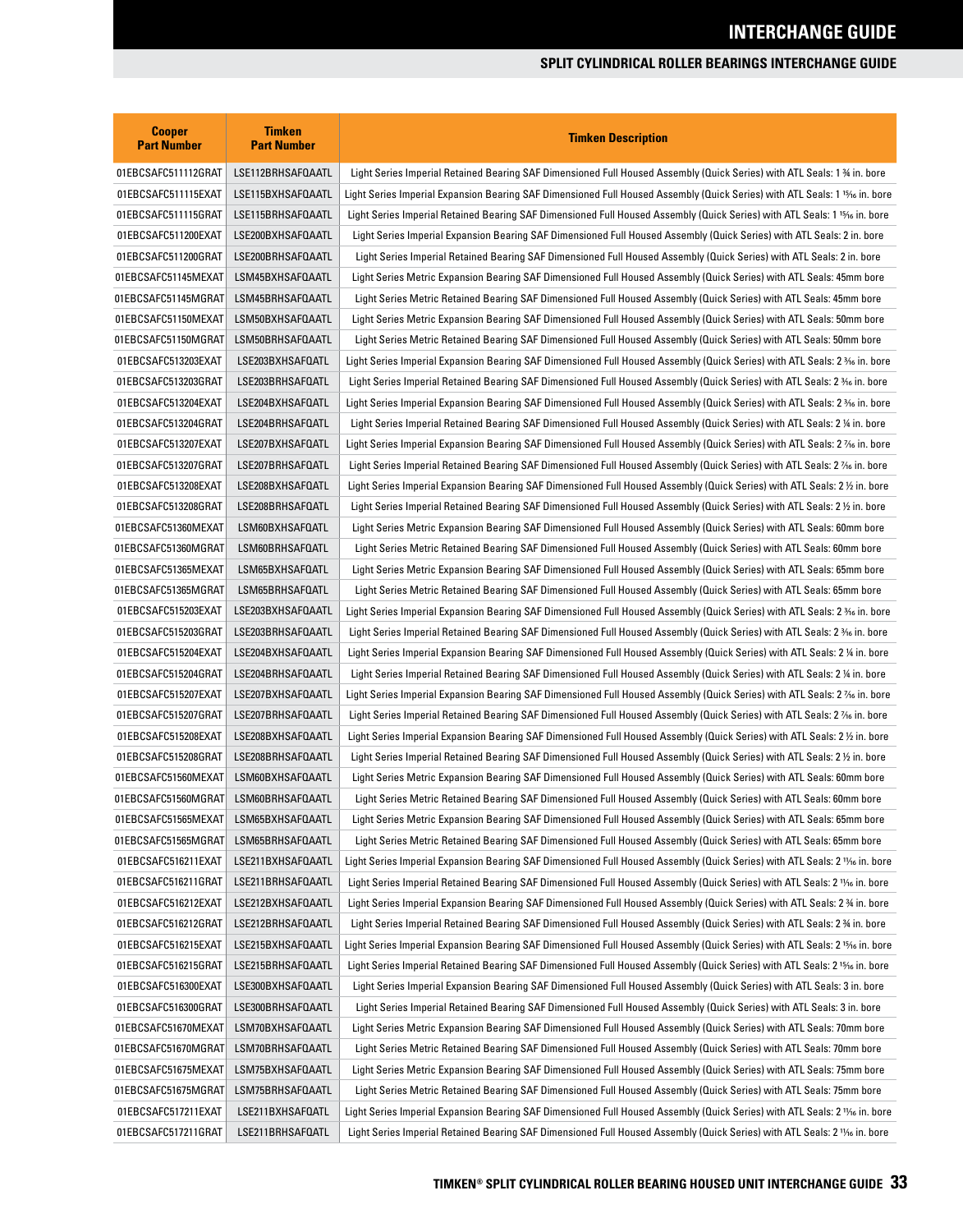| <b>Cooper</b><br><b>Part Number</b> | <b>Timken</b><br><b>Part Number</b> | <b>Timken Description</b>                                                                                                   |
|-------------------------------------|-------------------------------------|-----------------------------------------------------------------------------------------------------------------------------|
| 01EBCSAFC517212EXAT                 | LSE212BXHSAFQATL                    | Light Series Imperial Expansion Bearing SAF Dimensioned Full Housed Assembly (Quick Series) with ATL Seals: 2 ¾ in. bore    |
| 01EBCSAFC517212GRAT                 | LSE212BRHSAFQATL                    | Light Series Imperial Retained Bearing SAF Dimensioned Full Housed Assembly (Quick Series) with ATL Seals: 2 34 in. bore    |
| 01EBCSAFC517215EXAT                 | LSE215BXHSAFQATL                    | Light Series Imperial Expansion Bearing SAF Dimensioned Full Housed Assembly (Quick Series) with ATL Seals: 2 15/6 in. bore |
| 01EBCSAFC517215GRAT                 | LSE215BRHSAFQATL                    | Light Series Imperial Retained Bearing SAF Dimensioned Full Housed Assembly (Quick Series) with ATL Seals: 2 15/6 in. bore  |
| 01EBCSAFC517300EXAT                 | LSE300BXHSAFQATL                    | Light Series Imperial Expansion Bearing SAF Dimensioned Full Housed Assembly (Quick Series) with ATL Seals: 3 in. bore      |
| 01EBCSAFC517300GRAT                 | LSE300BRHSAFQATL                    | Light Series Imperial Retained Bearing SAF Dimensioned Full Housed Assembly (Quick Series) with ATL Seals: 3 in. bore       |
| 01EBCSAFC51770MEXAT                 | LSM70BXHSAFQATL                     | Light Series Metric Expansion Bearing SAF Dimensioned Full Housed Assembly (Quick Series) with ATL Seals: 70mm bore         |
| 01EBCSAFC51770MGRAT                 | LSM70BRHSAFQATL                     | Light Series Metric Retained Bearing SAF Dimensioned Full Housed Assembly (Quick Series) with ATL Seals: 70mm bore          |
| 01EBCSAFC51775MEXAT                 | LSM75BXHSAFQATL                     | Light Series Metric Expansion Bearing SAF Dimensioned Full Housed Assembly (Quick Series) with ATL Seals: 75mm bore         |
| 01EBCSAFC51775MGRAT                 | LSM75BRHSAFQATL                     | Light Series Metric Retained Bearing SAF Dimensioned Full Housed Assembly (Quick Series) with ATL Seals: 75mm bore          |
| 01EBCSAFC518303EXAT                 | LSE303BXHSAFQBATL                   | Light Series Imperial Expansion Bearing SAF Dimensioned Full Housed Assembly (Quick Series) with ATL Seals: 3 % in. bore    |
| 01EBCSAFC518303GRAT                 | LSE303BRHSAFQBATL                   | Light Series Imperial Retained Bearing SAF Dimensioned Full Housed Assembly (Quick Series) with ATL Seals: 3 366 in. bore   |
| 01EBCSAFC518304EXAT                 | LSE304BXHSAFQBATL                   | Light Series Imperial Expansion Bearing SAF Dimensioned Full Housed Assembly (Quick Series) with ATL Seals: 3 ¼ in. bore    |
| 01EBCSAFC518304GRAT                 | LSE304BRHSAFQBATL                   | Light Series Imperial Retained Bearing SAF Dimensioned Full Housed Assembly (Quick Series) with ATL Seals: 3 ¼ in. bore     |
| 01EBCSAFC518307EXAT                 | LSE307BXHSAFQBATL                   | Light Series Imperial Expansion Bearing SAF Dimensioned Full Housed Assembly (Quick Series) with ATL Seals: 3 % in. bore    |
| 01EBCSAFC518307GRAT                 | LSE307BRHSAFQBATL                   | Light Series Imperial Retained Bearing SAF Dimensioned Full Housed Assembly (Quick Series) with ATL Seals: 3 % in. bore     |
| 01EBCSAFC518308EXAT                 | LSE308BXHSAFQBATL                   | Light Series Imperial Expansion Bearing SAF Dimensioned Full Housed Assembly (Quick Series) with ATL Seals: 3 ½ in. bore    |
| 01EBCSAFC518308GRAT                 | LSE308BRHSAFQBATL                   | Light Series Imperial Retained Bearing SAF Dimensioned Full Housed Assembly (Quick Series) with ATL Seals: 3 ½ in. bore     |
| 01EBCSAFC51880MEXAT                 | LSM80BXHSAFQBATL                    | Light Series Metric Expansion Bearing SAF Dimensioned Full Housed Assembly (Quick Series) with ATL Seals: 80mm bore         |
| 01EBCSAFC51880MGRAT                 | LSM80BRHSAFQBATL                    | Light Series Metric Retained Bearing SAF Dimensioned Full Housed Assembly (Quick Series) with ATL Seals: 80mm bore          |
| 01EBCSAFC51885MEXAT                 | LSM85BXHSAFQBATL                    | Light Series Metric Expansion Bearing SAF Dimensioned Full Housed Assembly (Quick Series) with ATL Seals: 85mm bore         |
| 01EBCSAFC51885MGRAT                 | LSM85BRHSAFQBATL                    | Light Series Metric Retained Bearing SAF Dimensioned Full Housed Assembly (Quick Series) with ATL Seals: 85mm bore          |
| 01EBCSAFC51890MEXAT                 | LSM90BXHSAFQBATL                    | Light Series Metric Expansion Bearing SAF Dimensioned Full Housed Assembly (Quick Series) with ATL Seals: 90mm bore         |
| 01EBCSAFC51890MGRAT                 | LSM90BRHSAFQBATL                    | Light Series Metric Retained Bearing SAF Dimensioned Full Housed Assembly (Quick Series) with ATL Seals: 90mm bore          |
| 01EBCSAFC520303EXAT                 | LSE303BXHSAFQATL                    | Light Series Imperial Expansion Bearing SAF Dimensioned Full Housed Assembly (Quick Series) with ATL Seals: 3 % in. bore    |
| 01EBCSAFC520303GRAT                 | LSE303BRHSAFQATL                    | Light Series Imperial Retained Bearing SAF Dimensioned Full Housed Assembly (Quick Series) with ATL Seals: 3 36 in. bore    |
| 01EBCSAFC520304EXAT                 | LSE304BXHSAFQATL                    | Light Series Imperial Expansion Bearing SAF Dimensioned Full Housed Assembly (Quick Series) with ATL Seals: 3 ¼ in. bore    |
| 01EBCSAFC520304GRAT                 | LSE304BRHSAFQATL                    | Light Series Imperial Retained Bearing SAF Dimensioned Full Housed Assembly (Quick Series) with ATL Seals: 3 ¼ in. bore     |
| 01EBCSAFC520307EXAT                 | LSE307BXHSAFQATL                    | Light Series Imperial Expansion Bearing SAF Dimensioned Full Housed Assembly (Quick Series) with ATL Seals: 3 % in. bore    |
| 01EBCSAFC520307GRAT                 | LSE307BRHSAFQATL                    | Light Series Imperial Retained Bearing SAF Dimensioned Full Housed Assembly (Quick Series) with ATL Seals: 3 % in. bore     |
| 01EBCSAFC520308EXAT                 | LSE308BXHSAFQATL                    | Light Series Imperial Expansion Bearing SAF Dimensioned Full Housed Assembly (Quick Series) with ATL Seals: 3 ½ in. bore    |
| 01EBCSAFC520308GRAT                 | LSE308BRHSAFQATL                    | Light Series Imperial Retained Bearing SAF Dimensioned Full Housed Assembly (Quick Series) with ATL Seals: 3 1/2 in. bore   |
| 01EBCSAFC52080MEXAT                 | LSM80BXHSAFQATL                     | Light Series Metric Expansion Bearing SAF Dimensioned Full Housed Assembly (Quick Series) with ATL Seals: 80mm bore         |
| 01EBCSAFC52080MGRAT                 | LSM80BRHSAFQATL                     | Light Series Metric Retained Bearing SAF Dimensioned Full Housed Assembly (Quick Series) with ATL Seals: 80mm bore          |
| 01EBCSAFC52085MEXAT                 | LSM85BXHSAFQATL                     | Light Series Metric Expansion Bearing SAF Dimensioned Full Housed Assembly (Quick Series) with ATL Seals: 85mm bore         |
| 01EBCSAFC52085MGRAT                 | LSM85BRHSAFQATL                     | Light Series Metric Retained Bearing SAF Dimensioned Full Housed Assembly (Quick Series) with ATL Seals: 85mm bore          |
| 01EBCSAFC52090MEXAT                 | LSM90BXHSAFQATL                     | Light Series Metric Expansion Bearing SAF Dimensioned Full Housed Assembly (Quick Series) with ATL Seals: 90mm bore         |
| 01EBCSAFC52090MGRAT                 | LSM90BRHSAFQATL                     | Light Series Metric Retained Bearing SAF Dimensioned Full Housed Assembly (Quick Series) with ATL Seals: 90mm bore          |
| 01EBCSNC513203EXAT                  | LSE203BXHSNQATL                     | Light Series Imperial Expansion Bearing SN/S Dimensioned Full Housed Assembly (Quick Series) with ATL Seals 2 ¾ in. bore    |
| 01EBCSNC513203GRAT                  | LSE203BRHSNQATL                     | Light Series Imperial Retained Bearing SN/S Dimensioned Full Housed Assembly (Quick Series) with ATL Seals 2 ¾ in. bore     |
| 01EBCSNC513204EXAT                  | LSE204BXHSNQATL                     | Light Series Imperial Expansion Bearing SN/S Dimensioned Full Housed Assembly (Quick Series) with ATL Seals 2 ¼ in. bore    |
| 01EBCSNC513204GRAT                  | LSE204BRHSNQATL                     | Light Series Imperial Retained Bearing SN/S Dimensioned Full Housed Assembly (Quick Series) with ATL Seals 2 ¼ in. bore     |
| 01EBCSNC51360MEXAT                  | LSM60BXHSNQATL                      | Light Series Metric Expansion Bearing SN/S Dimensioned Full Housed Assembly (Quick Series) with ATL Seals 60mm bore         |
| 01EBCSNC51360MGRAT                  | LSM60BRHSNQATL                      | Light Series Metric Retained Bearing SN/S Dimensioned Full Housed Assembly (Quick Series) with ATL Seals 60mm bore          |
| 01EBCSNC515207EXAT                  | LSE207BXHSNQAATL                    | Light Series Imperial Expansion Bearing SN/S Dimensioned Full Housed Assembly (Quick Series) with ATL Seals 2 % in. bore    |
| 01EBCSNC515207GRAT                  | LSE207BRHSNQAATL                    | Light Series Imperial Retained Bearing SN/S Dimensioned Full Housed Assembly (Quick Series) with ATL Seals 2 % in. bore     |
| 01EBCSNC515208EXAT                  | LSE208BXHSNQAATL                    | Light Series Imperial Expansion Bearing SN/S Dimensioned Full Housed Assembly (Quick Series) with ATL Seals 2½ in. bore     |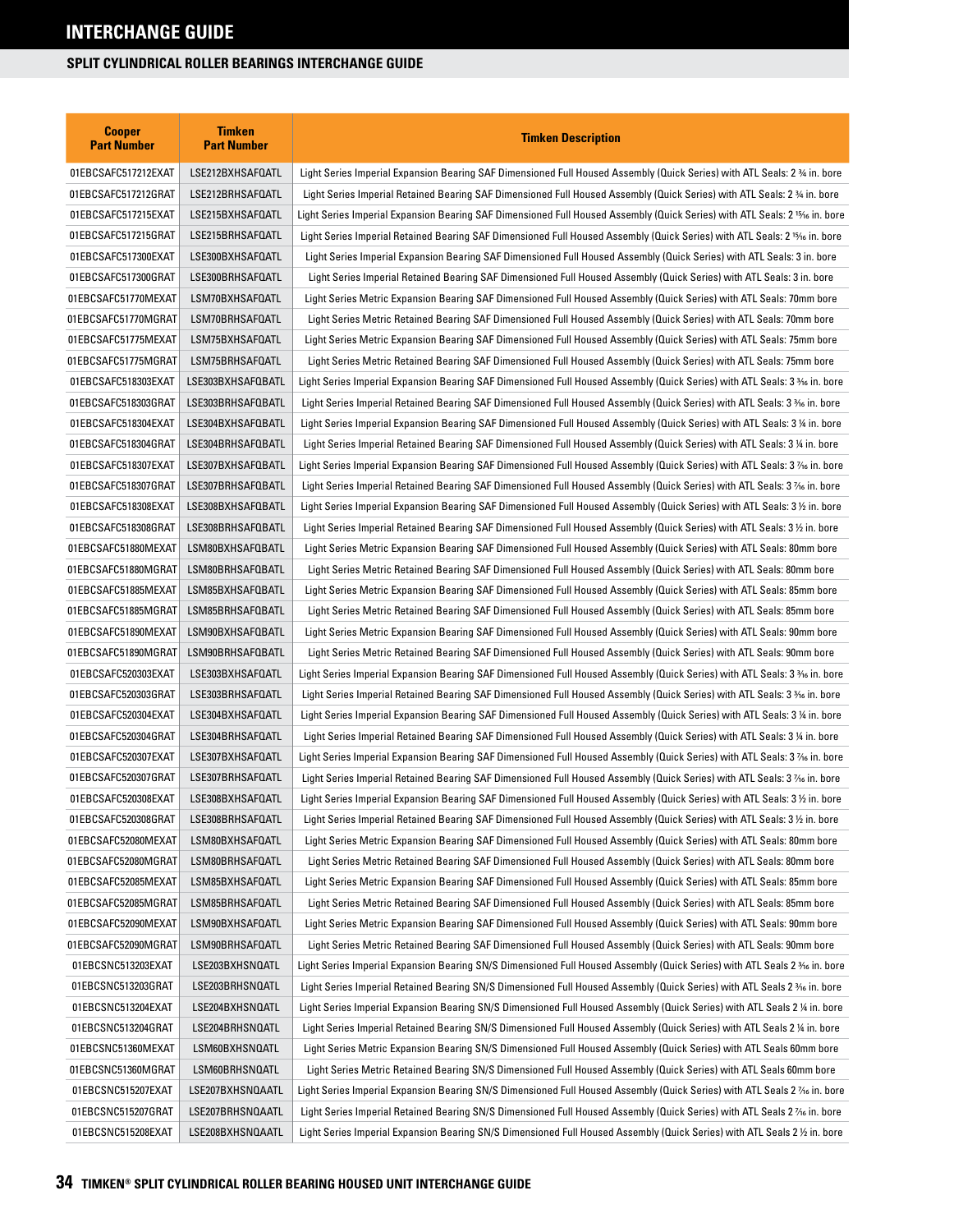| <b>Cooper</b><br><b>Part Number</b> | <b>Timken</b><br><b>Part Number</b> | <b>Timken Description</b>                                                                                                              |
|-------------------------------------|-------------------------------------|----------------------------------------------------------------------------------------------------------------------------------------|
| 01EBCSNC515208GRAT                  | LSE208BRHSNQAATL                    | Light Series Imperial Retained Bearing SN/S Dimensioned Full Housed Assembly (Quick Series) with ATL Seals 2 ½ in. bore                |
| 01EBCSNC51565MEXAT                  | LSM65BXHSNQAATL                     | Light Series Metric Expansion Bearing SN/S Dimensioned Full Housed Assembly (Quick Series) with ATL Seals 65mm bore                    |
| 01EBCSNC51565MGRAT                  | LSM65BRHSNQAATL                     | Light Series Metric Retained Bearing SN/S Dimensioned Full Housed Assembly (Quick Series) with ATL Seals 65mm bore                     |
| 01EBCSNC516211EXAT                  | LSE211BXHSNQATL                     | Light Series Imperial Expansion Bearing SN/S Dimensioned Full Housed Assembly (Quick Series) with ATL Seals 2 1¼ in. bore              |
| 01EBCSNC516211GRAT                  | LSE211BRHSNQATL                     | Light Series Imperial Retained Bearing SN/S Dimensioned Full Housed Assembly (Quick Series) with ATL Seals 2 1% in. bore               |
| 01EBCSNC516212EXAT                  | LSE212BXHSNQATL                     | Light Series Imperial Expansion Bearing SN/S Dimensioned Full Housed Assembly (Quick Series) with ATL Seals 2 % in. bore               |
| 01EBCSNC516212GRAT                  | LSE212BRHSNQATL                     | Light Series Imperial Retained Bearing SN/S Dimensioned Full Housed Assembly (Quick Series) with ATL Seals 2 % in. bore                |
| 01EBCSNC51670MEXAT                  | LSM70BXHSNQATL                      | Light Series Metric Expansion Bearing SN/S Dimensioned Full Housed Assembly (Quick Series) with ATL Seals 70mm bore                    |
| 01EBCSNC51670MGRAT                  | LSM70BRHSNQATL                      | Light Series Metric Retained Bearing SN/S Dimensioned Full Housed Assembly (Quick Series) with ATL Seals 70mm bore                     |
| 01EBCSNC517215EXAT                  | LSE215BXHSNQATL                     | Light Series Imperial Expansion Bearing SN/S Dimensioned Full Housed Assembly (Quick Series) with ATL Seals 2 15/6 in. bore            |
| 01EBCSNC517215GRAT                  | LSE215BRHSNQATL                     | Light Series Imperial Retained Bearing SN/S Dimensioned Full Housed Assembly (Quick Series) with ATL Seals 2 1566 in. bore             |
| 01EBCSNC517300EXAT                  | LSE300BXHSNQATL                     | Light Series Imperial Expansion Bearing SN/S Dimensioned Full Housed Assembly (Quick Series) with ATL Seals 3 in. bore                 |
| 01EBCSNC517300GRAT                  | LSE300BRHSNQATL                     | Light Series Imperial Retained Bearing SN/S Dimensioned Full Housed Assembly (Quick Series) with ATL Seals 3 in. bore                  |
| 01EBCSNC518303EXAT                  | LSE303BXHSNQATL                     | Light Series Imperial Expansion Bearing SN/S Dimensioned Full Housed Assembly (Quick Series) with ATL Seals 3 36 in. bore              |
| 01EBCSNC518303GRAT                  | LSE303BRHSNQATL                     | Light Series Imperial Retained Bearing SN/S Dimensioned Full Housed Assembly (Quick Series) with ATL Seals 3 366 in. bore              |
| 01EBCSNC518304EXAT                  | LSE304BXHSNQATL                     | Light Series Imperial Expansion Bearing SN/S Dimensioned Full Housed Assembly (Quick Series) with ATL Seals 3 ¼ in. bore               |
| 01EBCSNC518304GRAT                  | LSE304BRHSNQATL                     | Light Series Imperial Retained Bearing SN/S Dimensioned Full Housed Assembly (Quick Series) with ATL Seals 3 1/4 in. bore              |
| 01EBCSNC518307EXAT                  | LSE307BXHSNQATL                     | Light Series Imperial Expansion Bearing SN/S Dimensioned Full Housed Assembly (Quick Series) with ATL Seals 3 % in. bore               |
| 01EBCSNC518307GRAT                  | LSE307BRHSNQATL                     | Light Series Imperial Retained Bearing SN/S Dimensioned Full Housed Assembly (Quick Series) with ATL Seals 3 % in. bore                |
| 01EBCSNC51880MEXAT                  | LSM80BXHSNQATL                      | Light Series Metric Expansion Bearing SN/S Dimensioned Full Housed Assembly (Quick Series) with ATL Seals 80mm bore                    |
| 01EBCSNC51880MGRAT                  | LSM80BRHSNQATL                      | Light Series Metric Retained Bearing SN/S Dimensioned Full Housed Assembly (Quick Series) with ATL Seals 80mm bore                     |
| 01EBCSNC51980MEXAT                  | LSM80BXHSNQAATL                     | Light Series Metric Expansion Bearing SN/S Dimensioned Full Housed Assembly (Quick Series) with ATL Seals 80mm bore                    |
| 01EBCSNC51980MGRAT                  | LSM80BRHSNQAATL                     | Light Series Metric Retained Bearing SN/S Dimensioned Full Housed Assembly (Quick Series) with ATL Seals 80mm bore                     |
| 01EBCSNC51985MEXAT                  | LSM85BXHSNQAATL                     | Light Series Metric Expansion Bearing SN/S Dimensioned Full Housed Assembly (Quick Series) with ATL Seals 85mm bore                    |
| 01EBCSNC51985MGRAT                  | LSM85BRHSNQAATL                     | Light Series Metric Retained Bearing SN/S Dimensioned Full Housed Assembly (Quick Series) with ATL Seals 85mm bore                     |
| 01EBCSNC520307EXAT                  | LSE307BXHSNQBATL                    | Light Series Imperial Expansion Bearing SN/S Dimensioned Full Housed Assembly (Quick Series) with ATL Seals 3 % in. bore               |
| 01EBCSNC520307GRAT                  | LSE307BRHSNQBATL                    | Light Series Imperial Retained Bearing SN/S Dimensioned Full Housed Assembly (Quick Series) with ATL Seals 3 % in. bore                |
| 01EBCSNC520308EXAT                  | LSE308BXHSNQBATL                    | Light Series Imperial Expansion Bearing SN/S Dimensioned Full Housed Assembly (Quick Series) with ATL Seals 3½ in. bore                |
| 01EBCSNC520308GRAT                  | LSE308BRHSNQBATL                    | Light Series Imperial Retained Bearing SN/S Dimensioned Full Housed Assembly (Quick Series) with ATL Seals 3 1/2 in. bore              |
| 01EBCSNC52085MEXAT                  | LSM85BXHSNQBATL                     | Light Series Metric Expansion Bearing SN/S Dimensioned Full Housed Assembly (Quick Series) with ATL Seals 85mm bore                    |
| 01EBCSNC52085MGRAT                  | LSM85BRHSNQBATL                     | Light Series Metric Retained Bearing SN/S Dimensioned Full Housed Assembly (Quick Series) with ATL Seals 85mm bore                     |
| 01EBCSNC52090MEXAT                  | LSM90BXHSNQBATL                     | Light Series Metric Expansion Bearing SN/S Dimensioned Full Housed Assembly (Quick Series) with ATL Seals 90mm bore                    |
| 01EBCSNC52090MGRAT                  | LSM90BRHSNQBATL                     | Light Series Metric Retained Bearing SN/S Dimensioned Full Housed Assembly (Quick Series) with ATL Seals 90mm bore                     |
| 01EBCSNC522100MEXAT                 | LSM100BXHSNQATL                     | Light Series Metric Expansion Bearing SN/S Dimensioned Full Housed Assembly (Quick Series) with ATL Seals 100mm bore                   |
| 01EBCSNC522100MGRAT                 | LSM100BRHSNQATL                     | Light Series Metric Retained Bearing SN/S Dimensioned Full Housed Assembly (Quick Series) with ATL Seals 100mm bore                    |
| 01EBCSNC522315EXAT                  | LSE315BXHSNQATL                     | Light Series Imperial Expansion Bearing SN/S Dimensioned Full Housed Assembly (Quick Series) with ATL Seals 3 1546 in. bore            |
| 01EBCSNC522315GRAT                  | LSE315BRHSNQATL                     | Light Series Imperial Retained Bearing SN/S Dimensioned Full Housed Assembly (Quick Series) with ATL Seals 3 <sup>15</sup> /6 in. bore |
| 01EBCSNC522400EXAT                  | LSE400BXHSNQATL                     | Light Series Imperial Expansion Bearing SN/S Dimensioned Full Housed Assembly (Quick Series) with ATL Seals 4 in. bore                 |
| 01EBCSNC522400GRAT                  | LSE400BRHSNQATL                     | Light Series Imperial Retained Bearing SN/S Dimensioned Full Housed Assembly (Quick Series) with ATL Seals 4 in. bore                  |
| 02B1000EX                           | <b>MSE1000BX</b>                    | Medium Series Imperial Expansion Bearing: 10 in. bore                                                                                  |
| 02B1000GR                           | MSE1000BR                           | Medium Series Imperial Retained Bearing: 10 in. bore                                                                                   |
| 02B100MEX                           | MSM100BX                            | Medium Series Metric Expansion Bearing: 100mm bore                                                                                     |
| 02B100MGR                           | MSM100BR                            | Medium Series Metric Retained Bearing: 100mm bore                                                                                      |
| 02B105MEX                           | MSM105BX                            | Medium Series Metric Expansion Bearing: 105mm bore                                                                                     |
| 02B105MGR                           | MSM105BR                            | Medium Series Metric Retained Bearing: 105mm bore                                                                                      |
| 02B1100EX                           | <b>MSE1100BX</b>                    | Medium Series Imperial Expansion Bearing: 11 in. bore                                                                                  |
| 02B1100GR                           | MSE1100BR                           | Medium Series Imperial Retained Bearing: 11 in. bore                                                                                   |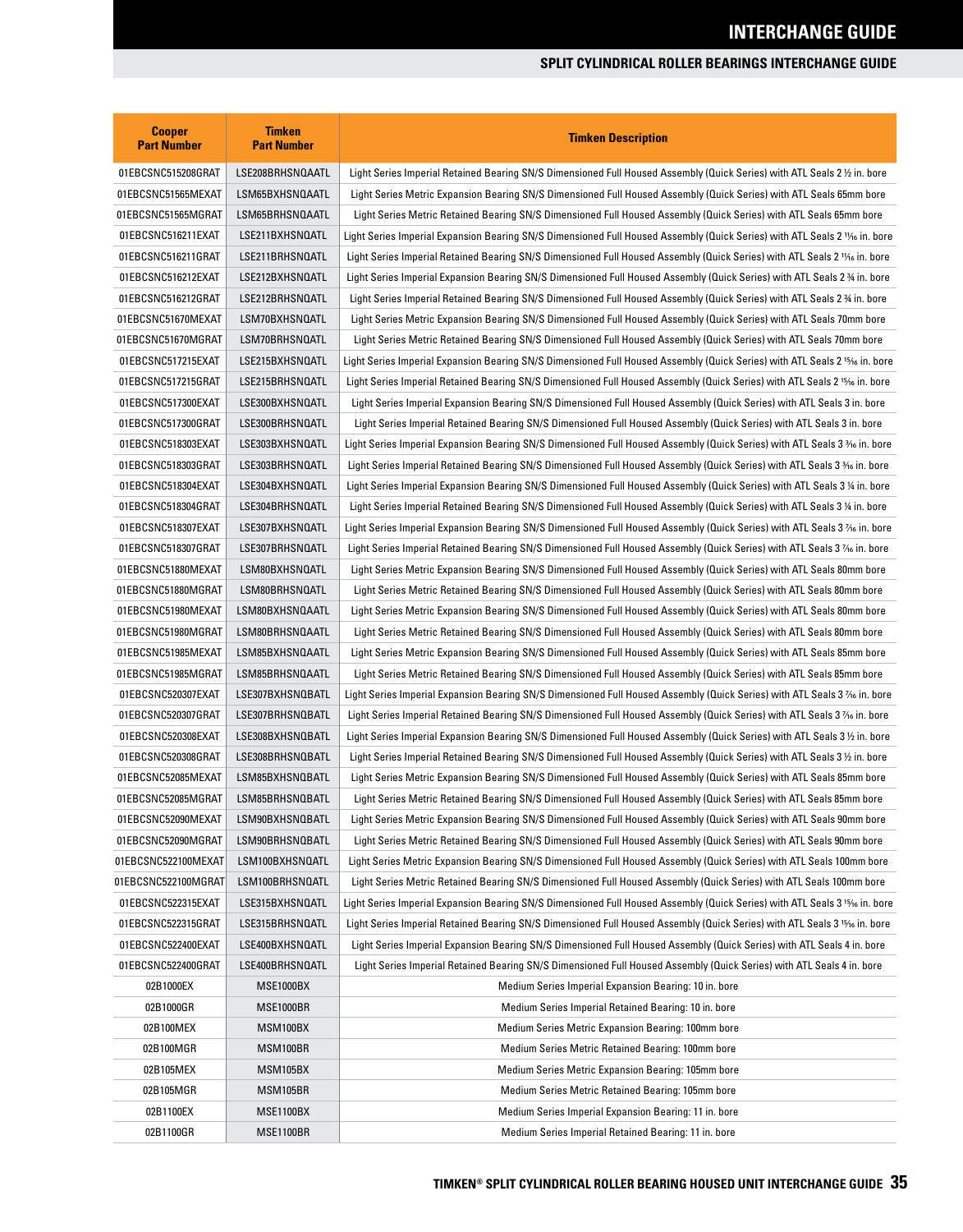| <b>Cooper</b><br><b>Part Number</b> | <b>Timken</b><br><b>Part Number</b> | <b>Timken Description</b>                                             |
|-------------------------------------|-------------------------------------|-----------------------------------------------------------------------|
| 02B110MEX                           | MSM110BX                            | Medium Series Metric Expansion Bearing: 110mm bore                    |
| 02B110MGR                           | MSM110BR                            | Medium Series Metric Retained Bearing: 110mm bore                     |
| 02B115EX                            | MSE115BX                            | Medium Series Imperial Expansion Bearing: 1 15⁄16 in. bore            |
| 02B115GR                            | MSE115BR                            | Medium Series Imperial Retained Bearing: 1 <sup>15</sup> /16 in. bore |
| 02B115MEX                           | MSM115BX                            | Medium Series Metric Expansion Bearing: 115mm bore                    |
| 02B115MGR                           | MSM115BR                            | Medium Series Metric Retained Bearing: 115mm bore                     |
| 02B1200EX                           | <b>MSE1200BX</b>                    | Medium Series Imperial Expansion Bearing: 12 in. bore                 |
| 02B1200GR                           | <b>MSE1200BR</b>                    | Medium Series Imperial Retained Bearing: 12 in. bore                  |
| 02B120MEX                           | MSM120BX                            | Medium Series Metric Expansion Bearing: 120mm bore                    |
| 02B120MGR                           | MSM120BR                            | Medium Series Metric Retained Bearing: 120mm bore                     |
| 02B125MEX                           | MSM125BX                            | Medium Series Metric Expansion Bearing: 125mm bore                    |
| 02B125MGR                           | MSM125BR                            | Medium Series Metric Retained Bearing: 125mm bore                     |
| 02B1300EX                           | <b>MSE1300BX</b>                    | Medium Series Imperial Expansion Bearing: 13 in. bore                 |
| 02B1300GR                           | MSE1300BR                           | Medium Series Imperial Retained Bearing: 13 in. bore                  |
| 02B130MEX                           | MSM130BX                            | Medium Series Metric Expansion Bearing: 130mm bore                    |
| 02B130MGR                           | MSM130BR                            | Medium Series Metric Retained Bearing: 130mm bore                     |
| 02B1400EX                           | <b>MSE1400BX</b>                    | Medium Series Imperial Expansion Bearing: 14 in. bore                 |
| 02B1400GR                           | <b>MSE1400BR</b>                    | Medium Series Imperial Retained Bearing: 14 in. bore                  |
| 02B140MEX                           | MSM140BX                            | Medium Series Metric Expansion Bearing: 140mm bore                    |
| 02B140MGR                           | MSM140BR                            | Medium Series Metric Retained Bearing: 140mm bore                     |
| 02B145MEX                           | MSM145BX                            | Medium Series Metric Expansion Bearing: 145mm bore                    |
| 02B145MGR                           | MSM145BR                            | Medium Series Metric Retained Bearing: 145mm bore                     |
| 02B1500EX                           | <b>MSE1500BX</b>                    | Medium Series Imperial Expansion Bearing: 15 in. bore                 |
| 02B1500EX                           | <b>MSE1500BX</b>                    | Medium Series Imperial Expansion Bearing: 15 in. bore                 |
| 02B1500GR                           | <b>MSE1500BR</b>                    | Medium Series Imperial Retained Bearing: 15 in. bore                  |
| 02B150MEX                           | MSM150BX                            | Medium Series Metric Expansion Bearing: 150mm bore                    |
| 02B150MGR                           | MSM150BR                            | Medium Series Metric Retained Bearing: 150mm bore                     |
| 02B155MEX                           | MSM155BX                            | Medium Series Metric Expansion Bearing: 155mm bore                    |
| 02B155MGR                           | MSM155BR                            | Medium Series Metric Retained Bearing: 155mm bore                     |
| 02B1600EX                           | MSE1600BX                           | Medium Series Imperial Expansion Bearing: 16 in. bore                 |
| 02B1600GR                           | MSE1600BR                           | Medium Series Imperial Retained Bearing: 16 in. bore                  |
| 02B160MEX                           | MSM160BX                            | Medium Series Metric Expansion Bearing: 160mm bore                    |
| 02B160MGR                           | MSM160BR                            | Medium Series Metric Retained Bearing: 160mm bore                     |
| 02B1700EX                           | <b>MSE1700BX</b>                    | Medium Series Imperial Expansion Bearing: 17 in. bore                 |
| 02B1700GR                           | <b>MSE1700BR</b>                    | Medium Series Imperial Retained Bearing: 17 in. bore                  |
| 02B170MEX                           | MSM170BX                            | Medium Series Metric Expansion Bearing: 170mm bore                    |
| 02B170MGR                           | MSM170BR                            | Medium Series Metric Retained Bearing: 170mm bore                     |
| 02B1800EX                           | <b>MSE1800BX</b>                    | Medium Series Imperial Expansion Bearing: 18 in. bore                 |
| 02B1800GR                           | MSE1800BR                           | Medium Series Imperial Retained Bearing: 18 in. bore                  |
| 02B180MEX                           | MSM180BX                            | Medium Series Metric Expansion Bearing: 180mm bore                    |
| 02B180MGR                           | MSM180BR                            | Medium Series Metric Retained Bearing: 180mm bore                     |
| 02B1900EX                           | <b>MSE1900BX</b>                    | Medium Series Imperial Expansion Bearing: 19 in. bore                 |
| 02B1900GR                           | MSE1900BR                           | Medium Series Imperial Retained Bearing: 19 in. bore                  |
| 02B190MEX                           | MSM190BX                            | Medium Series Metric Expansion Bearing: 190mm bore                    |
| 02B190MGR                           | MSM190BR                            | Medium Series Metric Retained Bearing: 190mm bore                     |
| 02B2000EX                           | MSE2000BX                           | Medium Series Imperial Expansion Bearing: 20 in. bore                 |
| 02B2000GR                           | MSE2000BR                           | Medium Series Imperial Retained Bearing: 20 in. bore                  |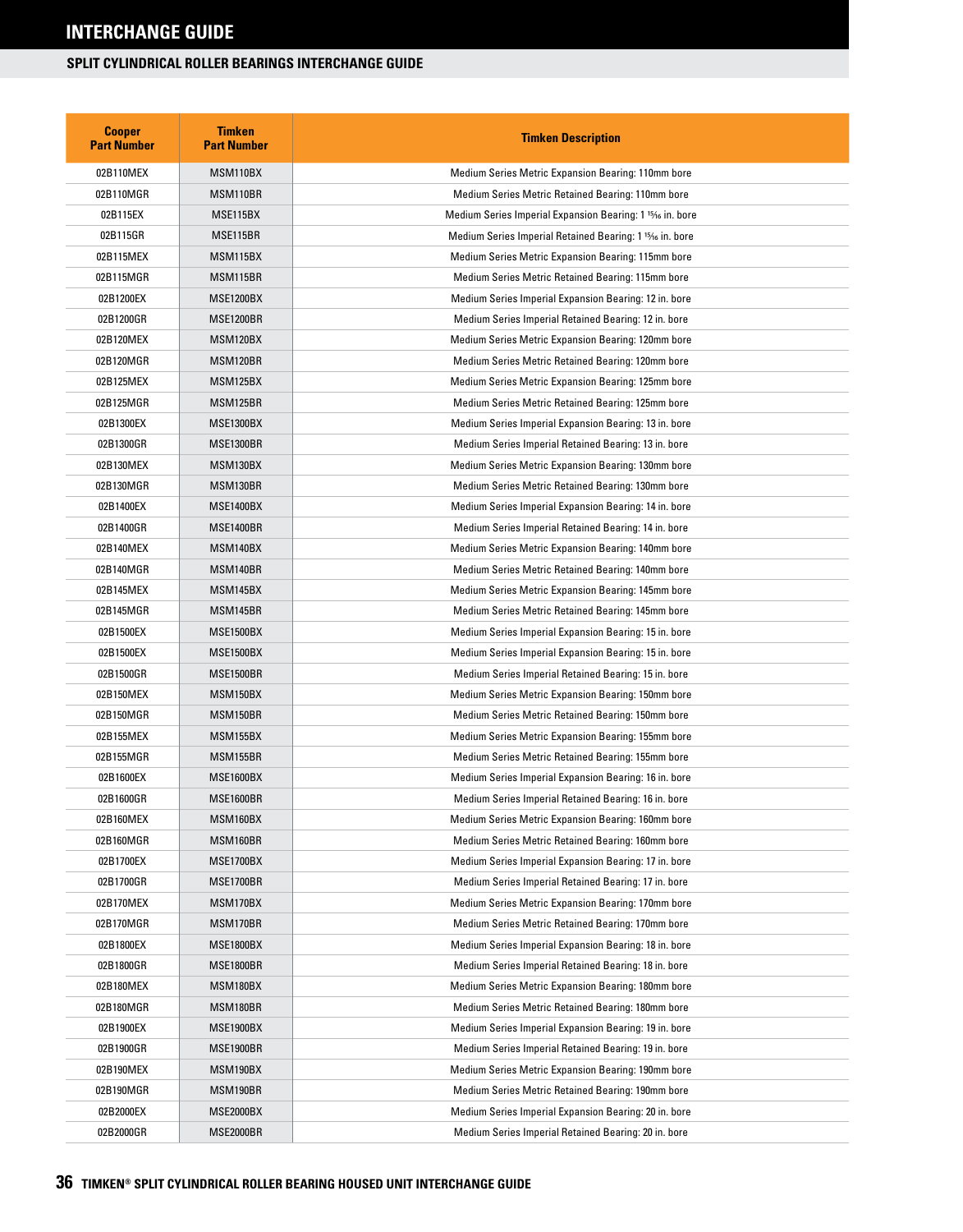| <b>Cooper</b><br><b>Part Number</b> | <b>Timken</b><br><b>Part Number</b> | <b>Timken Description</b>                                                        |
|-------------------------------------|-------------------------------------|----------------------------------------------------------------------------------|
| 02B200EX                            | MSE200BX                            | Medium Series Imperial Expansion Bearing: 2 in. bore                             |
| 02B200GR                            | MSE200BR                            | Medium Series Imperial Retained Bearing: 2 in. bore                              |
| 02B200MEX                           | MSM200BX                            | Medium Series Metric Expansion Bearing: 200mm bore                               |
| 02B200MGR                           | MSM200BR                            | Medium Series Metric Retained Bearing: 200mm bore                                |
| 02B203EX                            | MSE203BX                            | Medium Series Imperial Expansion Bearing: 2 <sup>3</sup> / <sub>6</sub> in. bore |
| 02B203GR                            | MSE203BR                            | Medium Series Imperial Retained Bearing: 2 <sup>3</sup> % in. bore               |
| 02B204EX                            | MSE204BX                            | Medium Series Imperial Expansion Bearing: 2 ¼ in. bore                           |
| 02B204GR                            | MSE204BR                            | Medium Series Imperial Retained Bearing: 2 ¼ in. bore                            |
| 02B207EX                            | MSE207BX                            | Medium Series Imperial Expansion Bearing: 2 1/16 in. bore                        |
| 02B207GR                            | MSE207BR                            | Medium Series Imperial Retained Bearing: 2 % in. bore                            |
| 02B208EX                            | MSE208BX                            | Medium Series Imperial Expansion Bearing: 2 1/2 in. bore                         |
| 02B208GR                            | MSE208BR                            | Medium Series Imperial Retained Bearing: 2 1/2 in. bore                          |
| 02B2100EX                           | MSE2100BX                           | Medium Series Imperial Expansion Bearing: 21 in. bore                            |
| 02B2100GR                           | MSE2100BR                           | Medium Series Imperial Retained Bearing: 21 in. bore                             |
| 02B211EX                            | MSE211BX                            | Medium Series Imperial Expansion Bearing: 2 <sup>11</sup> /16 in. bore           |
| 02B211GR                            | MSE211BR                            | Medium Series Imperial Retained Bearing: 2 11/16 in. bore                        |
| 02B212EX                            | MSE212BX                            | Medium Series Imperial Expansion Bearing: 2 34 in. bore                          |
| 02B212GR                            | MSE212BR                            | Medium Series Imperial Retained Bearing: 2 34 in. bore                           |
| 02B215EX                            | MSE215BX                            | Medium Series Imperial Expansion Bearing: 2 <sup>15</sup> /16 in. bore           |
| 02B215GR                            | MSE215BR                            | Medium Series Imperial Retained Bearing: 2 <sup>15</sup> / <sub>6</sub> in. bore |
| 02B2200EX                           | <b>MSE2200BX</b>                    | Medium Series Imperial Expansion Bearing: 22 in. bore                            |
| 02B2200GR                           | MSE2200BR                           | Medium Series Imperial Retained Bearing: 22 in. bore                             |
| 02B220MEX                           | MSM220BX                            | Medium Series Metric Expansion Bearing: 220mm Bore                               |
| 02B220MGR                           | MSM220BR                            | Medium Series Metric Retained Bearing: 220mm Bore                                |
| 02B2300EX                           | <b>MSE2300BX</b>                    | Medium Series Imperial Expansion Bearing: 23 in. bore                            |
| 02B2300GR                           | MSE2300BR                           | Medium Series Imperial Retained Bearing: 23 in. bore                             |
| 02B2400EX                           | MSE2400BX                           | Medium Series Imperial Expansion Bearing: 24 in. bore                            |
| 02B2400GR                           | MSE2400BR                           | Medium Series Imperial Retained Bearing: 24 in. bore                             |
| 02B240MEX                           | MSM240BX                            | Medium Series Metric Expansion Bearing: 240mm bore                               |
| 02B240MGR                           | MSM240BR                            | Medium Series Metric Retained Bearing: 240mm Bore                                |
| 02B260MEX                           | MSM260BX                            | Medium Series Metric Expansion Bearing: 260mm Bore                               |
| 02B260MGR                           | MSM260BR                            | Medium Series Metric Retained Bearing: 260mm Bore                                |
| 02B280MEX                           | MSM280BX                            | Medium Series Metric Expansion Bearing: 280mm Bore                               |
| 02B280MGR                           | MSM280BR                            | Medium Series Metric Retained Bearing: 280mm Bore                                |
| 02B300EX                            | MSE300BX                            | Medium Series Imperial Expansion Bearing: 3 in. bore                             |
| 02B300GR                            | MSE300BR                            | Medium Series Imperial Retained Bearing: 3 in. bore                              |
| 02B300MEX                           | MSM300BX                            | Medium Series Metric Expansion Bearing: 300mm Bore                               |
| 02B300MGR                           | MSM300BR                            | Medium Series Metric Retained Bearing: 300mm Bore                                |
| 02B303EX                            | MSE303BX                            | Medium Series Imperial Expansion Bearing: 3 3/6 in. bore                         |
| 02B303GR                            | MSE303BR                            | Medium Series Imperial Retained Bearing: 3 <sup>3</sup> % in. bore               |
| 02B304EX                            | MSE304BX                            | Medium Series Imperial Expansion Bearing: 3 ¼ in. bore                           |
| 02B304GR                            | MSE304BR                            | Medium Series Imperial Retained Bearing: 3 ¼ in. bore                            |
| 02B307EX                            | MSE307BX                            | Medium Series Imperial Expansion Bearing: 3 % in. bore                           |
| 02B307GR                            | MSE307BR                            | Medium Series Imperial Retained Bearing: 3 1/16 in. bore                         |
| 02B308EX                            | MSE308BX                            | Medium Series Imperial Expansion Bearing: 3 1/2 in. bore                         |
| 02B308GR                            | MSE308BR                            | Medium Series Imperial Retained Bearing: 3 1/2 in. bore                          |
| 02B311EX                            | MSE311BX                            | Medium Series Imperial Expansion Bearing: 3 <sup>11</sup> % in. bore             |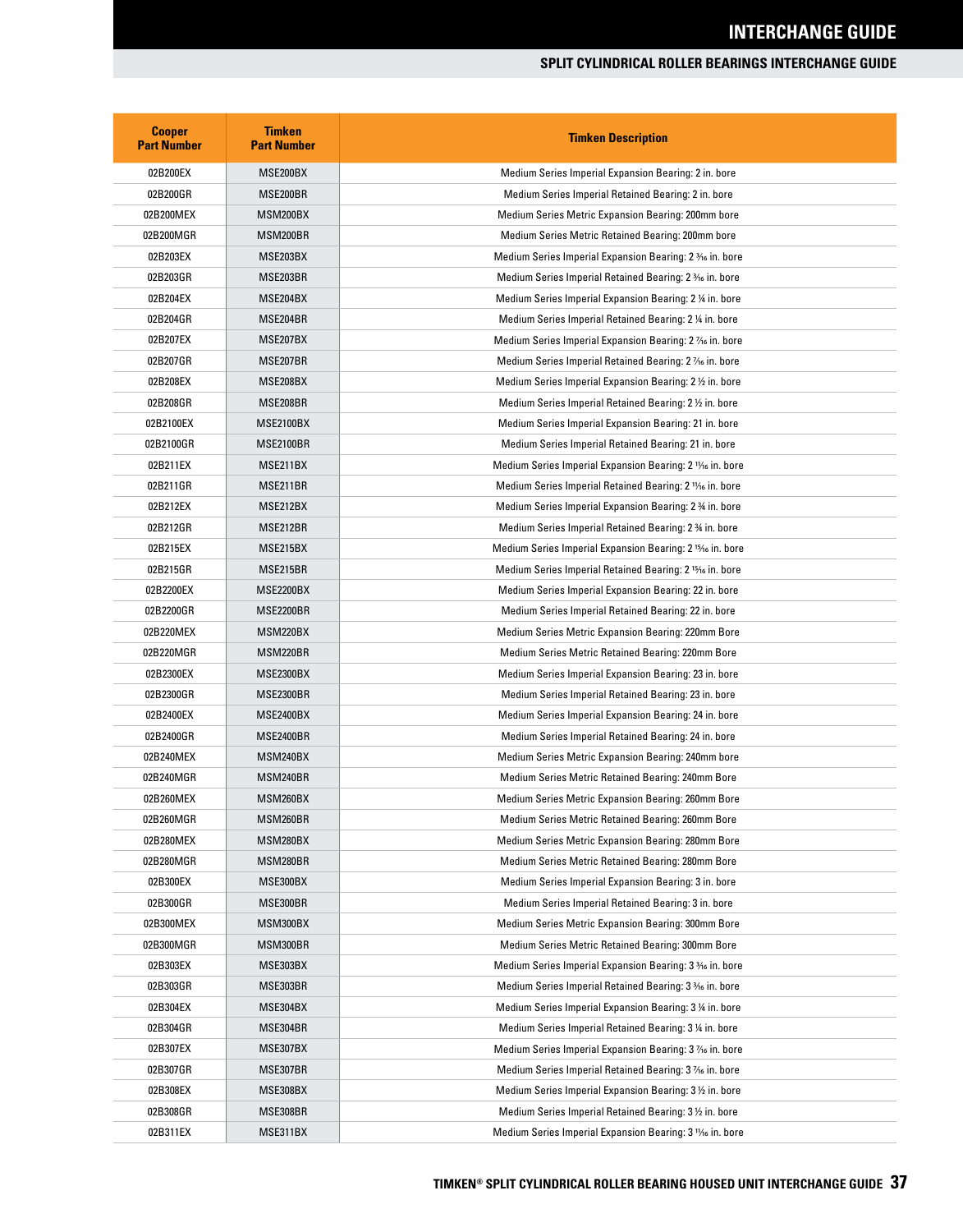| <b>Cooper</b><br><b>Part Number</b> | <b>Timken</b><br><b>Part Number</b> | <b>Timken Description</b>                                              |
|-------------------------------------|-------------------------------------|------------------------------------------------------------------------|
| 02B311GR                            | MSE311BR                            | Medium Series Imperial Retained Bearing: 3 <sup>11</sup> /16 in. bore  |
| 02B312EX                            | MSE312BX                            | Medium Series Imperial Expansion Bearing: 3 34 in. bore                |
| 02B312GR                            | MSE312BR                            | Medium Series Imperial Retained Bearing: 3 34 in. bore                 |
| 02B315EX                            | MSE315BX                            | Medium Series Imperial Expansion Bearing: 3 <sup>15</sup> /6 in. bore  |
| 02B315GR                            | MSE315BR                            | Medium Series Imperial Retained Bearing: 3 <sup>15</sup> % in. bore    |
| 02B320MEX                           | MSM320BX                            | Medium Series Metric Expansion Bearing: 320mm bore                     |
| 02B320MGR                           | MSM320BR                            | Medium Series Metric Retained Bearing: 320mm bore                      |
| 02B340MEX                           | MSM340BX                            | Medium Series Metric Expansion Bearing: 340mm bore                     |
| 02B340MGR                           | MSM340BR                            | Medium Series Metric Retained Bearing: 340mm bore                      |
| 02B360MEX                           | MSM360BX                            | Medium Series Metric Expansion Bearing: 360mm bore                     |
| 02B360MGR                           | MSM360BR                            | Medium Series Metric Retained Bearing: 360mm bore                      |
| 02B380MEX                           | MSM380BX                            | Medium Series Metric Expansion Bearing: 380mm bore                     |
| 02B380MGR                           | MSM380BR                            | Medium Series Metric Retained Bearing: 380mm bore                      |
| 02B400EX                            | MSE400BX                            | Medium Series Imperial Expansion Bearing: 4 in. bore                   |
| 02B400GR                            | MSE400BR                            | Medium Series Imperial Retained Bearing: 4 in. bore                    |
| 02B400MEX                           | MSM400BX                            | Medium Series Metric Expansion Bearing: 400mm bore                     |
| 02B400MGR                           | MSM400BR                            | Medium Series Metric Retained Bearing: 400mm bore                      |
| 02B403EX                            | MSE403BX                            | Medium Series Imperial Expansion Bearing: 4 3/6 in. bore               |
| 02B403GR                            | MSE403BR                            | Medium Series Imperial Retained Bearing: 4 % in. bore                  |
| 02B404EX                            | MSE404BX                            | Medium Series Imperial Expansion Bearing: 4 ¼ in. bore                 |
| 02B404GR                            | MSE404BR                            | Medium Series Imperial Retained Bearing: 4 ¼ in. bore                  |
| 02B407EX                            | MSE407BX                            | Medium Series Imperial Expansion Bearing: 4 % in. bore                 |
| 02B407GR                            | MSE407BR                            | Medium Series Imperial Retained Bearing: 4 % in. bore                  |
| 02B408EX                            | MSE408BX                            | Medium Series Imperial Expansion Bearing: 4 ½ in. bore                 |
| 02B408GR                            | MSE408BR                            | Medium Series Imperial Retained Bearing: 4 1/2 in. bore                |
| 02B411EX                            | MSE411BX                            | Medium Series Imperial Expansion Bearing: 4 11/16 in. bore             |
| 02B411GR                            | MSE411BR                            | Medium Series Imperial Retained Bearing: 4 1% in. bore                 |
| 02B412EX                            | MSE412BX                            | Medium Series Imperial Expansion Bearing: 4 34 in. bore                |
| 02B412GR                            | MSE412BR                            | Medium Series Imperial Retained Bearing: 4 34 in. bore                 |
| 02B415EX                            | MSE415BX                            | Medium Series Imperial Expansion Bearing: 4 <sup>15</sup> /16 in. bore |
| 02B415GR                            | MSE415BR                            | Medium Series Imperial Retained Bearing: 4 <sup>15</sup> % in. bore    |
| 02B420MEX                           | MSM420BX                            | Medium Series Metric Expansion Bearing: 420mm bore                     |
| 02B420MGR                           | MSM420BR                            | Medium Series Metric Retained Bearing: 420mm bore                      |
| 02B440MEX                           | MSM440BX                            | Medium Series Metric Expansion Bearing: 440mm bore                     |
| 02B440MGR                           | MSM440BR                            | Medium Series Metric Retained Bearing: 440mm bore                      |
| 02B460MEX                           | MSM460BX                            | Medium Series Metric Expansion Bearing: 460mm bore                     |
| 02B460MGR                           | MSM460BR                            | Medium Series Metric Retained Bearing: 460mm bore                      |
| 02B480MEX                           | MSM480BX                            | Medium Series Metric Expansion Bearing: 480mm bore                     |
| 02B480MGR                           | MSM480BR                            | Medium Series Metric Retained Bearing: 480mm bore                      |
| 02B500EX                            | MSE500BX                            | Medium Series Imperial Expansion Bearing: 5 in. bore                   |
| 02B500GR                            | MSE500BR                            | Medium Series Imperial Retained Bearing: 5 in. bore                    |
| 02B500MEX                           | MSM500BX                            | Medium Series Metric Expansion Bearing: 500mm bore                     |
| 02B500MGR                           | MSM500BR                            | Medium Series Metric Retained Bearing: 500mm bore                      |
| 02B503EX                            | MSE503BX                            | Medium Series Imperial Expansion Bearing: 5 3/16 in. bore              |
| 02B503GR                            | MSE503BR                            | Medium Series Imperial Retained Bearing: 5 % in. bore                  |
| 02B507EX                            | MSE507BX                            | Medium Series Imperial Expansion Bearing: 5 1/16 in. bore              |
| 02B507GR                            | MSE507BR                            | Medium Series Imperial Retained Bearing: 5 % in. bore                  |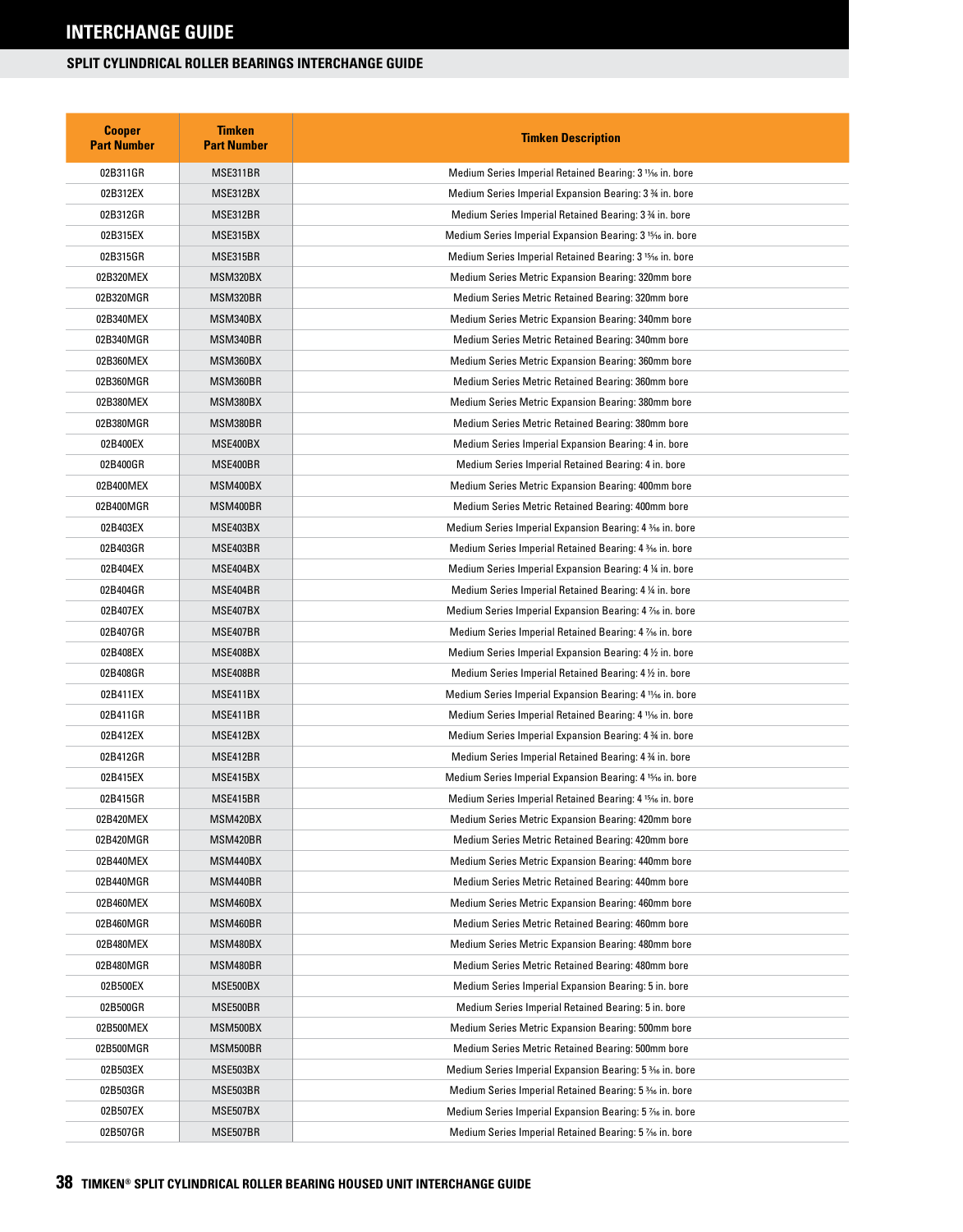| <b>Cooper</b><br><b>Part Number</b> | <b>Timken</b><br><b>Part Number</b> | <b>Timken Description</b>                                              |
|-------------------------------------|-------------------------------------|------------------------------------------------------------------------|
| 02B508EX                            | MSE508BX                            | Medium Series Imperial Expansion Bearing: 5 % in. bore                 |
| 02B508GR                            | MSE508BR                            | Medium Series Imperial Retained Bearing: 5 1/2 in. bore                |
| 02B50MEX                            | MSM50BX                             | Medium Series Metric Expansion Bearing: 50mm bore                      |
| 02B50MGR                            | MSM50BR                             | Medium Series Metric Retained Bearing: 50mm bore                       |
| 02B512EX                            | MSE512BX                            | Medium Series Imperial Expansion Bearing: 5 % in. bore                 |
| 02B512GR                            | MSE512BR                            | Medium Series Imperial Retained Bearing: 5 % in. bore                  |
| 02B515EX                            | MSE515BX                            | Medium Series Imperial Expansion Bearing: 5 <sup>15</sup> /16 in. bore |
| 02B515GR                            | MSE515BR                            | Medium Series Imperial Retained Bearing: 5 15/16 in. bore              |
| 02B530MEX                           | MSM530BX                            | Medium Series Metric Expansion Bearing: 530mm bore                     |
| 02B530MGR                           | MSM530BR                            | Medium Series Metric Retained Bearing: 530mm bore                      |
| 02B560MEX                           | MSM560BX                            | Medium Series Metric Expansion Bearing: 560mm bore                     |
| 02B560MGR                           | MSM560BR                            | Medium Series Metric Retained Bearing: 56mm bore                       |
| 02B600EX                            | MSE600BX                            | Medium Series Imperial Expansion Bearing: 6 in. bore                   |
| 02B600GR                            | MSE600BR                            | Medium Series Imperial Retained Bearing: 6 in. bore                    |
| 02B600MEX                           | MSM600BX                            | Medium Series Metric Expansion Bearing: 600mm bore                     |
| 02B600MGR                           | MSM600BR                            | Medium Series Metric Retained Bearing: 600mm bore                      |
| 02B607EX                            | MSE607BX                            | Medium Series Imperial Expansion Bearing: 6 % in. bore                 |
| 02B607GR                            | MSE607BR                            | Medium Series Imperial Retained Bearing: 6 1/16 in. bore               |
| 02B608EX                            | MSE608BX                            | Medium Series Imperial Expansion Bearing: 6 ½ in. bore                 |
| 02B608GR                            | MSE608BR                            | Medium Series Imperial Retained Bearing: 6 1/2 in. bore                |
| 02B60MEX                            | MSM60BX                             | Medium Series Metric Expansion Bearing: 60mm bore                      |
| 02B60MGR                            | MSM60BR                             | Medium Series Metric Retained Bearing: 60mm bore                       |
| 02B615EX                            | MSE615BX                            | Medium Series Imperial Expansion Bearing: 6 <sup>15</sup> /16 in. bore |
| 02B615GR                            | MSE615BR                            | Medium Series Imperial Retained Bearing: 6 15⁄16 in. bore              |
| 02B65MEX                            | MSM65BX                             | Medium Series Metric Expansion Bearing: 65mm bore                      |
| 02B65MGR                            | MSM65BR                             | Medium Series Metric Retained Bearing: 65mm bore                       |
| 02B700EX                            | MSE700BX                            | Medium Series Imperial Expansion Bearing: 7 in. bore                   |
| 02B700GR                            | MSE700BR                            | Medium Series Imperial Retained Bearing: 7 in. bore                    |
| 02B708EX                            | MSE708BX                            | Medium Series Imperial Expansion Bearing: 7 1/2 in. bore               |
| 02B708GR                            | MSE708BR                            | Medium Series Imperial Retained Bearing: 7 1/2 in. bore                |
| 02B70MEX                            | MSM70BX                             | Medium Series Metric Expansion Bearing: 70mm bore                      |
| 02B70MGR                            | MSM70BR                             | Medium Series Metric Retained Bearing: 70mm bore                       |
| 02B715EX                            | MSE715BX                            | Medium Series Imperial Expansion Bearing: 7 <sup>15</sup> /16 in. bore |
| 02B715GR                            | MSE715BR                            | Medium Series Imperial Retained Bearing: 7 <sup>15</sup> /16 in. bore  |
| 02B75MEX                            | MSM75BX                             | Medium Series Metric Expansion Bearing: 75mm bore                      |
| 02B75MGR                            | MSM75BR                             | Medium Series Metric Retained Bearing: 75mm bore                       |
| 02B800EX                            | MSE800BX                            | Medium Series Imperial Expansion Bearing: 8 in. bore                   |
| 02B800GR                            | MSE800BR                            | Medium Series Imperial Retained Bearing: 8 in. bore                    |
| 02B808EX                            | MSE808BX                            | Medium Series Imperial Expansion Bearing: 8 1/2 in. bore               |
| 02B808GR                            | MSE808BR                            | Medium Series Imperial Retained Bearing: 8 1/2 in. bore                |
| 02B80MEX                            | MSM80BX                             | Medium Series Metric Expansion Bearing: 80mm bore                      |
| 02B80MGR                            | MSM80BR                             | Medium Series Metric Retained Bearing: 80mm bore                       |
| 02B85MEX                            | MSM85BX                             | Medium Series Metric Expansion Bearing: 85mm bore                      |
| 02B85MGR                            | MSM85BR                             | Medium Series Metric Retained Bearing: 85mm bore                       |
| 02B900EX                            | MSE900BX                            | Medium Series Imperial Expansion Bearing: 9 in. bore                   |
| 02B900GR                            | MSE900BR                            | Medium Series Imperial Retained Bearing: 9 in. bore                    |
| 02B90MEX                            | MSM90BX                             | Medium Series Metric Expansion Bearing: 90mm bore                      |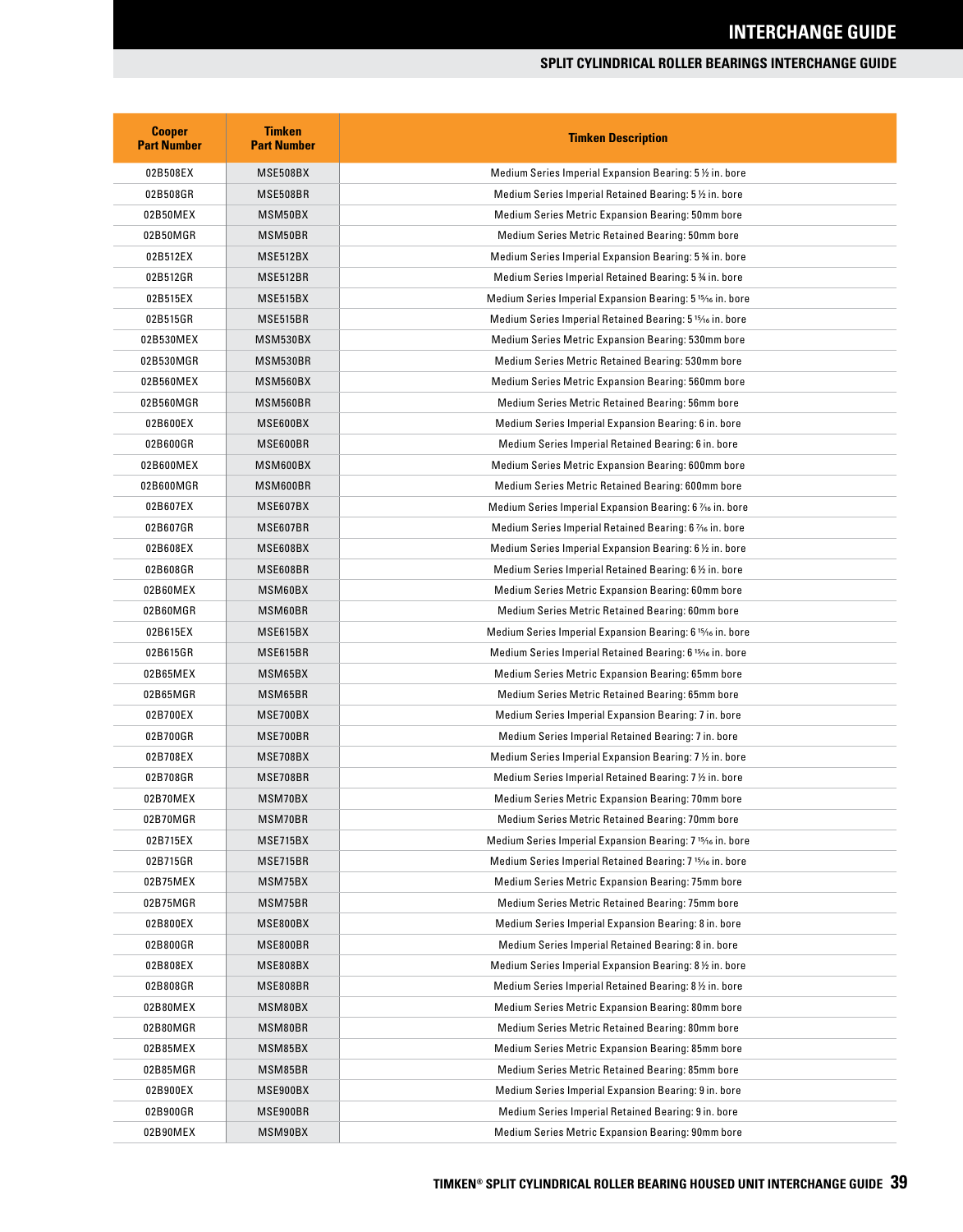| <b>Cooper</b><br><b>Part Number</b> | <b>Timken</b><br><b>Part Number</b> | <b>Timken Description</b>                                                                                  |
|-------------------------------------|-------------------------------------|------------------------------------------------------------------------------------------------------------|
| 02B90MGR                            | MSM90BR                             | Medium Series Metric Retained Bearing: 90mm bore                                                           |
| 02BC1000EXAT                        | MSE1000BXHATL                       | Medium Series Imperial Expansion Bearing with Housing Assembly and ATL Seals: 10 in. bore                  |
| 02BC1000GRAT                        | MSE1000BRHATL                       | Medium Series Imperial Retained Bearing with Housing Assembly and ATL Seals: 10 in. bore                   |
| 02BC100MEXAT                        | MSM100BXHATL                        | Medium Series Metric Expansion Bearing with Housing Assembly and ATL Seals: 100mm bore                     |
| 02BC100MGRAT                        | MSM100BRHATL                        | Medium Series Metric Retained Bearing with Housing Assembly and ATL Seals: 100mm bore                      |
| 02BC105MGRAT                        | MSM105BXHATL                        | Medium Series Metric Expansion Bearing with Housing Assembly and ATL Seals: 105mm bore                     |
| 02BC1100EXAT                        | MSE1100BXHATL                       | Medium Series Imperial Expansion Bearing with Housing Assembly and ATL Seals: 11 in. bore                  |
| 02BC1100GRAT                        | MSE1100BRHATL                       | Medium Series Imperial Retained Bearing with Housing Assembly and ATL Seals: 11 in. bore                   |
| 02BC110MEXAT                        | MSM110BXHATL                        | Medium Series Metric Expansion Bearing with Housing Assembly and ATL Seals: 110mm bore                     |
| 02BC110MGRAT                        | MSM110BRHATL                        | Medium Series Metric Retained Bearing with Housing Assembly and ATL Seals: 110mm bore                      |
| 02BC115EXAT                         | MSE115BXHATL                        | Medium Series Imperial Expansion Bearing with Housing Assembly and ATL Seals: 1 15/6 in. bore              |
| 02BC115GRAT                         | MSE115BRHATL                        | Medium Series Imperial Retained Bearing with Housing Assembly and ATL Seals: 1 15% in. bore                |
| 02BC115MEXAT                        | MSM115BXHATL                        | Medium Series Metric Expansion Bearing with Housing Assembly and ATL Seals: 115mm bore                     |
| 02BC115MGRAT                        | MSM115BRHATL                        | Medium Series Metric Retained Bearing with Housing Assembly and ATL Seals: 115mm bore                      |
| 02BC1200EXAT                        | MSE1200BXHATL                       | Medium Series Imperial Expansion Bearing with Housing Assembly and ATL Seals: 12 in. bore                  |
| 02BC1200GRAT                        | MSE1200BRHATL                       | Medium Series Imperial Retained Bearing with Housing Assembly and ATL Seals: 12 in. bore                   |
| 02BC120MEXAT                        | MSM120BXHATL                        | Medium Series Metric Expansion Bearing with Housing Assembly and ATL Seals: 120mm bore                     |
| 02BC120MGRAT                        | MSM120BRHATL                        | Medium Series Metric Retained Bearing with Housing Assembly and ATL Seals: 120mm bore                      |
| 02BC125MEXAT                        | MSM125BXHATL                        | Medium Series Metric Expansion Bearing with Housing Assembly and ATL Seals: 125mm bore                     |
| 02BC125MGRAT                        | MSM125BRHATL                        | Medium Series Metric Retained Bearing with Housing Assembly and ATL Seals: 125mm bore                      |
| 02BC1300EXAT                        | MSE1300BXHATL                       | Medium Series Imperial Expansion Bearing with Housing Assembly and ATL Seals: 13 in. bore                  |
| 02BC1300EXLAB                       | MSE1300BXHLAB                       | Medium Series Imperial Expansion Bearing with Housing Assembly with a labyrinth grease groove: 13 in. bore |
| 02BC1300GRAT                        | MSE1300BRHATL                       | Medium Series Imperial Retained Bearing with Housing Assembly and ATL Seals: 13 in. bore                   |
| 02BC1300GRLAB                       | MSE1300BRHLAB                       | Medium Series Imperial Retained Bearing with Housing Assembly with a labyrinth grease groove: 13 in. bore  |
| 02BC130MEXAT                        | MSM130BXHATL                        | Medium Series Metric Expansion Bearing with Housing Assembly and ATL Seals: 130mm bore                     |
| 02BC130MGRAT                        | MSM130BRHATL                        | Medium Series Metric Retained Bearing with Housing Assembly and ATL Seals: 130mm bore                      |
| 02BC1400EXLAB                       | MSE1400BXHLAB                       | Medium Series Imperial Expansion Bearing with Housing Assembly with a labyrinth grease groove: 14 in. bore |
| 02BC1400GRLAB                       | MSE1400BRHLAB                       | Medium Series Imperial Retained Bearing with Housing Assembly with a labyrinth grease groove: 14 in. bore  |
| 02BC140MEXAT                        | MSM140BXHATL                        | Medium Series Metric Expansion Bearing with Housing Assembly and ATL Seals: 140mm bore                     |
| 02BC140MGRAT                        | MSM140BRHATL                        | Medium Series Metric Retained Bearing with Housing Assembly and ATL Seals: 140mm bore                      |
| 02BC145MEXAT                        | MSM145BXHATL                        | Medium Series Metric Expansion Bearing with Housing Assembly and ATL Seals: 145mm bore                     |
| 02BC145MGRAT                        | MSM145BRHATL                        | Medium Series Metric Retained Bearing with Housing Assembly and ATL Seals: 145mm bore                      |
| 02BC1500EXLAB                       | MSE1500BXHLAB                       | Medium Series Imperial Expansion Bearing with Housing Assembly with a labyrinth grease groove: 15 in. bore |
| 02BC1500GRLAB                       | MSE1500BRHLAB                       | Medium Series Imperial Retained Bearing with Housing Assembly with a labyrinth grease groove: 15 in. bore  |
| 02BC150MEXAT                        | MSM150BXHATL                        | Medium Series Metric Expansion Bearing with Housing Assembly and ATL Seals: 150mm bore                     |
| 02BC150MGRAT                        | MSM150BRHATL                        | Medium Series Metric Retained Bearing with Housing Assembly and ATL Seals: 150mm bore                      |
| 02BC155MEXAT                        | MSM155BXHATL                        | Medium Series Metric Expansion Bearing with Housing Assembly and ATL Seals: 155mm bore                     |
| 02BC155MGRAT                        | MSM155BRHATL                        | Medium Series Metric Retained Bearing with Housing Assembly and ATL Seals: 155mm bore                      |
| 02BC1600EXLAB                       | MSE1600BXHLAB                       | Medium Series Imperial Expansion Bearing with Housing Assembly with a labyrinth grease groove: 16 in. bore |
| 02BC1600GRLAB                       | MSE1600BRHLAB                       | Medium Series Imperial Retained Bearing with Housing Assembly with a labyrinth grease groove: 16 in. bore  |
| 02BC160MEXAT                        | MSM160BXHATL                        | Medium Series Metric Expansion Bearing with Housing Assembly and ATL Seals: 160mm bore                     |
| 02BC160MGRAT                        | MSM160BRHATL                        | Medium Series Metric Retained Bearing with Housing Assembly and ATL Seals: 160mm bore                      |
| 02BC1700EXLAB                       | MSE1700BXHLAB                       | Medium Series Imperial Expansion Bearing with Housing Assembly with a labyrinth grease groove: 17 in. bore |
| 02BC1700GRLAB                       | MSE1700BRHLAB                       | Medium Series Imperial Retained Bearing with Housing Assembly with a labyrinth grease groove: 17 in. bore  |
| 02BC170MEXAT                        | MSM170BXHATL                        | Medium Series Metric Expansion Bearing with Housing Assembly and ATL Seals: 170mm bore                     |
| 02BC170MGRAT                        | MSM170BRHATL                        | Medium Series Metric Retained Bearing with Housing Assembly and ATL Seals: 170mm bore                      |
| 02BC1800EXLAB                       | MSE1800BXHLAB                       | Medium Series Imperial Expansion Bearing with Housing Assembly with a labyrinth grease groove: 18 in. bore |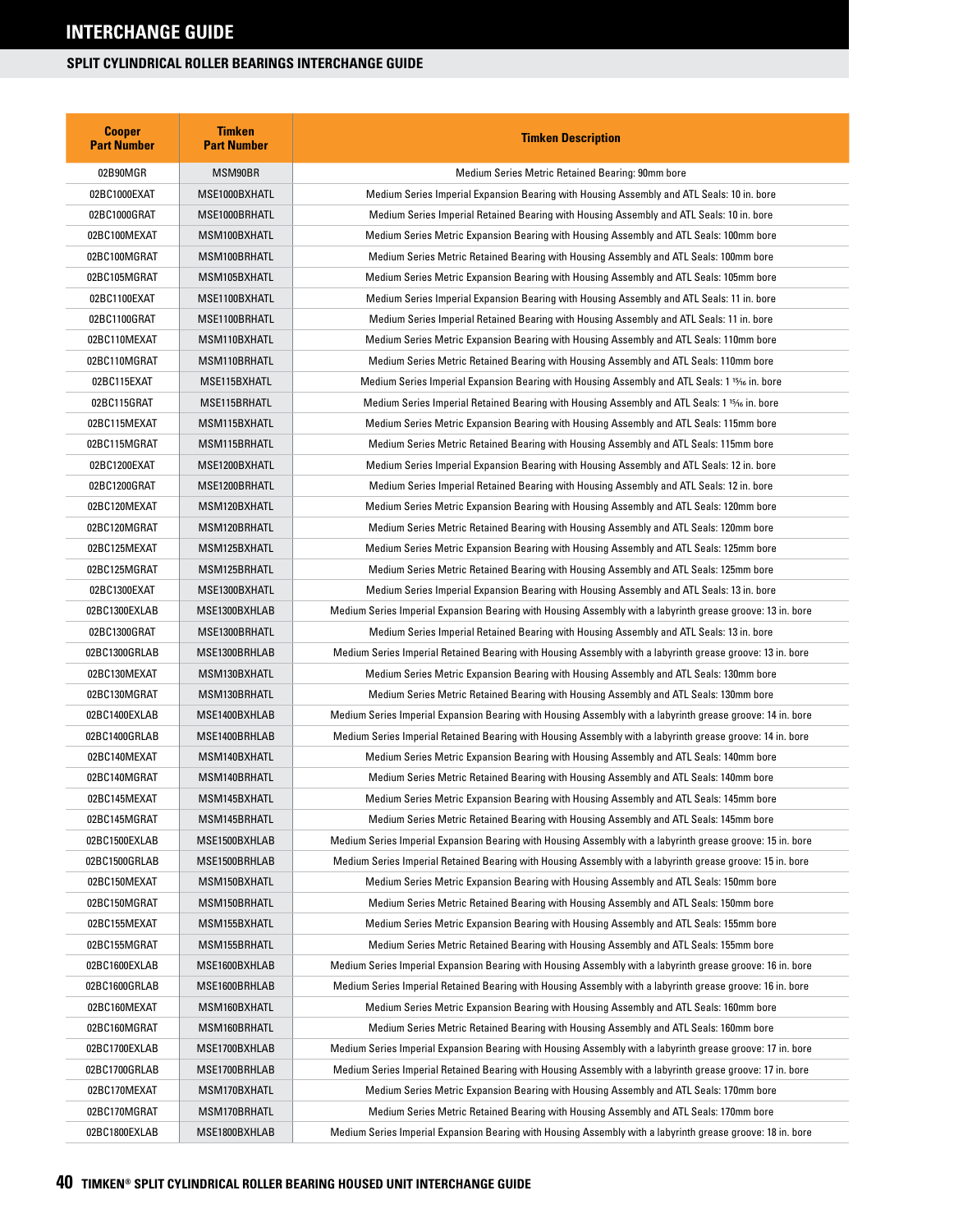| <b>Cooper</b><br><b>Part Number</b> | <b>Timken</b><br><b>Part Number</b> | <b>Timken Description</b>                                                                                                                                                       |
|-------------------------------------|-------------------------------------|---------------------------------------------------------------------------------------------------------------------------------------------------------------------------------|
| 02BC1800GRLAB                       | MSE1800BRHATL                       | Medium Series Imperial Retained Bearing with Housing Assembly and ATL Seals: 18 in. bore                                                                                        |
| 02BC180MEXAT                        | MSM180BXHATL                        | Medium Series Metric Expansion Bearing with Housing Assembly and ATL Seals: 180mm bore                                                                                          |
| 02BC180MGRAT                        | MSM180BRHATL                        | Medium Series Metric Retained Bearing with Housing Assembly and ATL Seals: 180mm bore                                                                                           |
| 02BC1900EXLAB                       | MSE1900BXHLAB                       | Medium Series Imperial Expansion Bearing with Housing Assembly with a labyrinth grease groove: 19 in. bore                                                                      |
| 02BC1900GRLAB                       | MSE1900BRHLAB                       | Medium Series Imperial Retained Bearing with Housing Assembly with a labyrinth grease groove: 19 in. bore                                                                       |
| 02BC190MEXAT                        | MSM190BXHATL                        | Medium Series Metric Expansion Bearing with Housing Assembly and ATL Seals: 190mm bore                                                                                          |
| 02BC190MGRAT                        | MSM190BRHATL                        | Medium Series Metric Retained Bearing with Housing Assembly and ATL Seals: 190mm bore                                                                                           |
| 02BC2000EXLAB                       | MSE2000BXHLAB                       | Medium Series Imperial Expansion Bearing with Housing Assembly with a labyrinth grease groove: 20 in. bore                                                                      |
| 02BC2000GRLAB                       | MSE2000BRHLAB                       | Medium Series Imperial Retained Bearing with Housing Assembly with a labyrinth grease groove: 20 in. bore                                                                       |
| 02BC200EXAT                         | MSE200BXHATL                        | Medium Series Imperial Expansion Bearing with Housing Assembly and ATL Seals: 2 in. bore                                                                                        |
| 02BC200GRAT                         | MSE200BRHATL                        | Medium Series Imperial Retained Bearing with Housing Assembly and ATL Seals: 2 in. bore                                                                                         |
| 02BC200MEXAT                        | MSM200BXHATL                        | Medium Series Metric Expansion Bearing with Housing Assembly and ATL Seals: 200mm bore                                                                                          |
| 02BC200MGRAT                        | MSM200BRHATL                        | Medium Series Metric Retained Bearing with Housing Assembly and ATL Seals: 200mm bore                                                                                           |
| 02BC203EXAT                         | MSE203BXHATL                        | Medium Series Imperial Expansion Bearing with Housing Assembly and ATL Seals: 2 ¾ in. bore                                                                                      |
| 02BC203GRAT                         | MSE203BRHATL                        | Medium Series Imperial Retained Bearing with Housing Assembly and ATL Seals: 2 36 in. bore                                                                                      |
| 02BC204EXAT                         | MSE204BXHATL                        | Medium Series Imperial Expansion Bearing with Housing Assembly and ATL Seals: 2 ¼ in. bore                                                                                      |
| 02BC204GRAT                         | MSE204BRHATL                        | Medium Series Imperial Retained Bearing with Housing Assembly and ATL Seals: 2 ¼ in. bore                                                                                       |
| 02BC207EXAT                         | MSE207BXHATL                        | Medium Series Imperial Expansion Bearing with Housing Assembly and ATL Seals: 2 % in. bore                                                                                      |
| 02BC207GRAT                         | MSE207BRHATL                        | Medium Series Imperial Retained Bearing with Housing Assembly and ATL Seals: 2 1% in. bore                                                                                      |
| 02BC208EXAT                         | MSE208BXHATL                        | Medium Series Imperial Expansion Bearing with Housing Assembly and ATL Seals: 2 1/2 in. bore                                                                                    |
| 02BC208GRAT                         | MSE208BRHATL                        | Medium Series Imperial Retained Bearing with Housing Assembly and ATL Seals: 2 1/2 in. bore                                                                                     |
| 02BC2100EXLAB                       | MSE2100BXHLAB                       | Medium Series Imperial Expansion Bearing with Housing Assembly with a labyrinth grease groove: 21 in. bore                                                                      |
| 02BC2100GRLAB                       | MSE2100BRHLAB                       | Medium Series Imperial Retained Bearing with Housing Assembly with a labyrinth grease groove: 21 in. bore                                                                       |
| 02BC211EXAT                         | MSE211BXHATL                        | Medium Series Imperial Expansion Bearing with Housing Assembly and ATL Seals: 2 ملاية الملكة Medium Series Imperial Expansion Bearing with Housing Assembly and ATL Seals: 2    |
| 02BC211GRAT                         | MSE211BRHATL                        | Medium Series Imperial Retained Bearing with Housing Assembly and ATL Seals: 2 11/6 in. bore                                                                                    |
| 02BC212EXAT                         | MSE212BXHATL                        | Medium Series Imperial Expansion Bearing with Housing Assembly and ATL Seals: 2 % in. bore                                                                                      |
| 02BC212GRAT                         | MSE212BRHATL                        | Medium Series Imperial Retained Bearing with Housing Assembly and ATL Seals: 2 34 in. bore                                                                                      |
| 02BC215EXAT                         | MSE215BXHATL                        | Medium Series Imperial Expansion Bearing with Housing Assembly and ATL Seals: 2 1546 in. bore                                                                                   |
| 02BC215GRAT                         | MSE215BRHATL                        | Medium Series Imperial Retained Bearing with Housing Assembly and ATL Seals: 2 <sup>15</sup> /6 in. bore                                                                        |
| 02BC2200EXLAB                       | MSE2200BXHLAB                       | Medium Series Imperial Expansion Bearing with Housing Assembly with a labyrinth grease groove: 22 in. bore                                                                      |
| 02BC2200GRLAB                       | MSE2200BRHLAB                       | Medium Series Imperial Retained Bearing with Housing Assembly with a labyrinth grease groove: 22 in. bore                                                                       |
| 02BC220MEXAT                        | MSM220BXHATL                        | Medium Series Metric Expansion Bearing with Housing Assembly and ATL Seals: 220mm bore                                                                                          |
| 02BC220MGRAT                        | MSM220BRHATL                        | Medium Series Metric Retained Bearing with Housing Assembly and ATL Seals: 220mm bore                                                                                           |
| 02BC2300EXLAB                       | MSE2300BXHLAB                       | Medium Series Imperial Expansion Bearing with Housing Assembly with a labyrinth grease groove: 23 in. bore                                                                      |
| 02BC2300GRLAB                       | MSE2300BRHLAB                       | Medium Series Imperial Retained Bearing with Housing Assembly with a labyrinth grease groove: 23 in. bore                                                                       |
| 02BC2400EXLAB                       | MSE2400BXHLAB                       | Medium Series Imperial Expansion Bearing with Housing Assembly with a labyrinth grease groove: 24 in. bore                                                                      |
| 02BC2400GRLAB                       | MSE2400BRHLAB                       | Medium Series Imperial Retained Bearing with Housing Assembly with a labyrinth grease groove: 24 in. bore                                                                       |
|                                     |                                     |                                                                                                                                                                                 |
| 02BC240MEXAT                        | MSM240BXHATL                        | Medium Series Metric Expansion Bearing with Housing Assembly and ATL Seals: 240mm bore                                                                                          |
| 02BC240MGRAT                        | MSM240BRHATL                        | Medium Series Metric Retained Bearing with Housing Assembly and ATL Seals: 240mm bore                                                                                           |
| 02BC260MEXAT                        | MSM260BXHATL                        | Medium Series Metric Expansion Bearing with Housing Assembly and ATL Seals: 260mm bore<br>Medium Series Metric Retained Bearing with Housing Assembly and ATL Seals: 260mm bore |
| 02BC260MGRAT                        | MSM260BRHATL                        |                                                                                                                                                                                 |
| 02BC280MEXAT                        | MSM280BXHATL                        | Medium Series Metric Expansion Bearing with Housing Assembly and ATL Seals: 280mm bore                                                                                          |
| 02BC280MGRAT                        | MSM280BRHATL                        | Medium Series Metric Retained Bearing with Housing Assembly and ATL Seals: 280mm bore                                                                                           |
| 02BC300EXAT                         | MSE300BXHATL                        | Medium Series Imperial Expansion Bearing with Housing Assembly and ATL Seals: 3 in. bore                                                                                        |
| 02BC300GRAT                         | MSE300BRHATL                        | Medium Series Imperial Retained Bearing with Housing Assembly and ATL Seals: 3 in. bore                                                                                         |
| 02BC300MEXAT                        | MSM300BXHATL                        | Medium Series Metric Expansion Bearing with Housing Assembly and ATL Seals: 300mm bore                                                                                          |
| 02BC300MGRAT                        | MSM300BRHATL                        | Medium Series Metric Retained Bearing with Housing Assembly and ATL Seals: 300mm bore                                                                                           |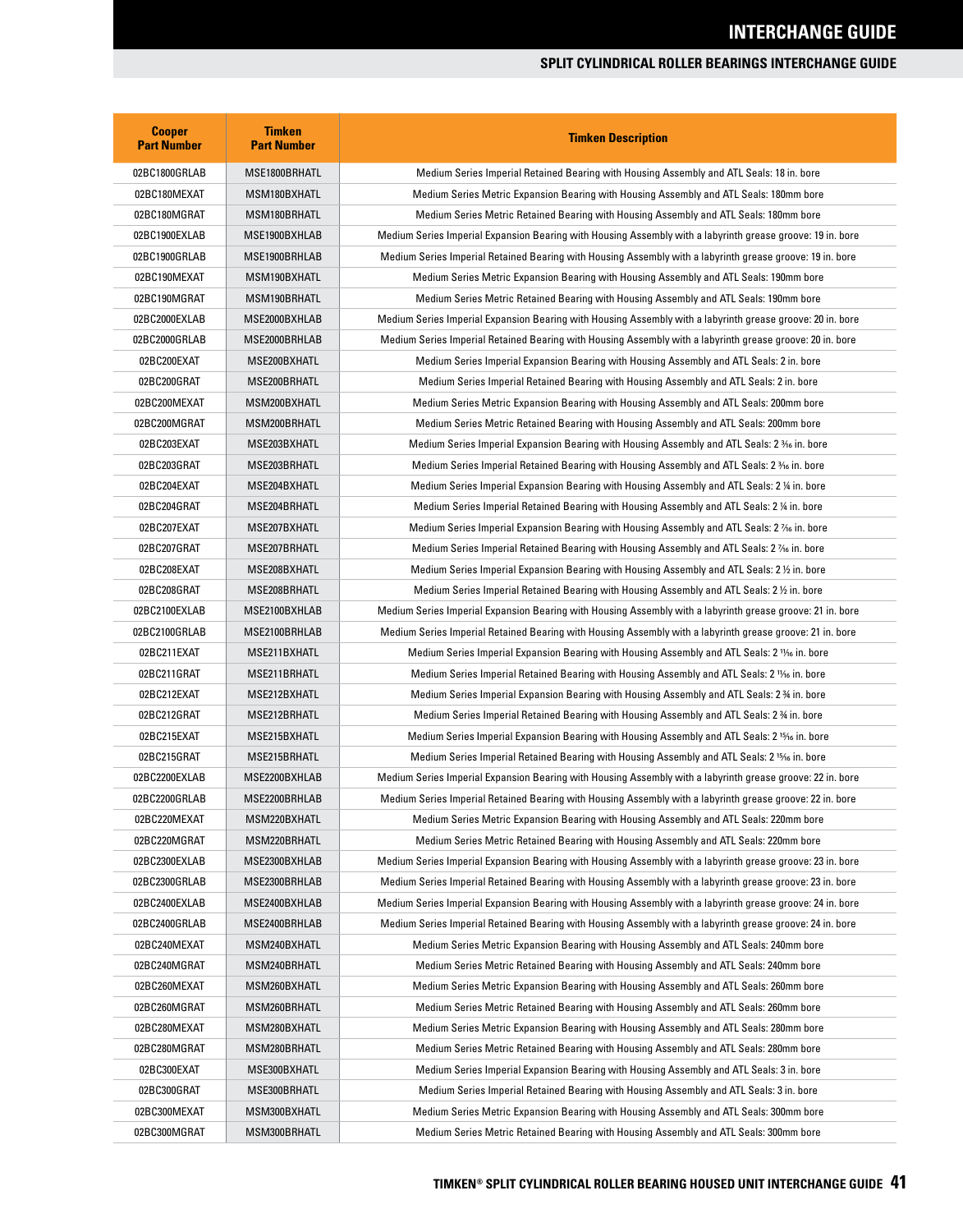| <b>Cooper</b><br><b>Part Number</b> | <b>Timken</b><br><b>Part Number</b> | <b>Timken Description</b>                                                                                 |
|-------------------------------------|-------------------------------------|-----------------------------------------------------------------------------------------------------------|
| 02BC303EXAT                         | MSE303BXHATL                        | Medium Series Imperial Expansion Bearing with Housing Assembly and ATL Seals: 3 <sup>3</sup> % in. bore   |
| 02BC303GRAT                         | MSE303BRHATL                        | Medium Series Imperial Retained Bearing with Housing Assembly and ATL Seals: 3 36 in. bore                |
| 02BC304EXAT                         | MSE304BXHATL                        | Medium Series Imperial Expansion Bearing with Housing Assembly and ATL Seals: 3 ¼ in. bore                |
| 02BC304GRAT                         | MSE304BRHATL                        | Medium Series Imperial Retained Bearing with Housing Assembly and ATL Seals: 3 ¼ in. bore                 |
| 02BC307EXAT                         | MSE307BXHATL                        | Medium Series Imperial Expansion Bearing with Housing Assembly and ATL Seals: 3 1/16 in. bore             |
| 02BC307GRAT                         | MSE307BRHATL                        | Medium Series Imperial Retained Bearing with Housing Assembly and ATL Seals: 3 1⁄16 in. bore              |
| 02BC308EXAT                         | MSE308BXHATL                        | Medium Series Imperial Expansion Bearing with Housing Assembly and ATL Seals: 3 $\%$ in. bore             |
| 02BC308GRAT                         | MSE308BRHATL                        | Medium Series Imperial Retained Bearing with Housing Assembly and ATL Seals: 3 1/2 in. bore               |
| 02BC311EXAT                         | MSE311BXHATL                        | Medium Series Imperial Expansion Bearing with Housing Assembly and ATL Seals: 3 11/6 in. bore             |
| 02BC311GRAT                         | MSE311BRHATL                        | Medium Series Imperial Retained Bearing with Housing Assembly and ATL Seals: 3 11/16 in. bore             |
| 02BC312EXAT                         | MSE312BXHATL                        | Medium Series Imperial Expansion Bearing with Housing Assembly and ATL Seals: 3 34 in. bore               |
| 02BC312GRAT                         | MSE312BRHATL                        | Medium Series Imperial Retained Bearing with Housing Assembly and ATL Seals: 3 34 in. bore                |
| 02BC315EXAT                         | MSE315BXHATL                        | Medium Series Imperial Expansion Bearing with Housing Assembly and ATL Seals: 3 <sup>15</sup> /6 in. bore |
| 02BC315GRAT                         | MSE315BRHATL                        | Medium Series Imperial Retained Bearing with Housing Assembly and ATL Seals: 3 15% in. bore               |
| 02BC320MEXLAB                       | MSM320BXHLAB                        | Medium Series Metric Expansion Bearing with Housing Assembly with a labyrinth grease groove: 320mm bore   |
| 02BC320MGRLAB                       | MSM320BRHLAB                        | Medium Series Metric Retained Bearing with Housing Assembly with a labyrinth grease groove: 320mm bore    |
| 02BC340MEXLAB                       | MSM340BXHLAB                        | Medium Series Metric Expansion Bearing with Housing Assembly with a labyrinth grease groove: 340mm bore   |
| 02BC340MGRLAB                       | MSM340BRHLAB                        | Medium Series Metric Retained Bearing with Housing Assembly with a labyrinth grease groove: 340mm bore    |
| 02BC360MEXLAB                       | MSM360BXHLAB                        | Medium Series Metric Expansion Bearing with Housing Assembly with a labyrinth grease groove: 360mm bore   |
| 02BC360MGRLAB                       | MSM360BRHLAB                        | Medium Series Metric Retained Bearing with Housing Assembly with a labyrinth grease groove: 360mm bore    |
| 02BC380MEXLAB                       | MSM380BXHLAB                        | Medium Series Metric Expansion Bearing with Housing Assembly with a labyrinth grease groove: 380mm bore   |
| 02BC380MGRLAB                       | MSM380BRHLAB                        | Medium Series Metric Retained Bearing with Housing Assembly with a labyrinth grease groove: 380mm bore    |
| 02BC400EXAT                         | MSE400BXHATL                        | Medium Series Imperial Expansion Bearing with Housing Assembly and ATL Seals: 4 in. bore                  |
| 02BC400GRAT                         | MSE400BRHATL                        | Medium Series Imperial Retained Bearing with Housing Assembly and ATL Seals: 4 in. bore                   |
| 02BC400MEXLAB                       | MSM400BXHLAB                        | Medium Series Metric Expansion Bearing with Housing Assembly with a labyrinth grease groove: 400mm bore   |
| 02BC400MGRLAB                       | MSM400BRHLAB                        | Medium Series Metric Retained Bearing with Housing Assembly with a labyrinth grease groove: 400mm bore    |
| 02BC403EXAT                         | MSE403BXHATL                        | Medium Series Imperial Expansion Bearing with Housing Assembly and ATL Seals: 4 3% in. bore               |
| 02BC403GRAT                         | MSE403BRHATL                        | Medium Series Imperial Retained Bearing with Housing Assembly and ATL Seals: 4 3⁄16 in. bore              |
| 02BC407EXAT                         | MSE407BXHATL                        | Medium Series Imperial Expansion Bearing with Housing Assembly and ATL Seals: 4 % in. bore                |
| 02BC407GRAT                         | MSE407BRHATL                        | Medium Series Imperial Retained Bearing with Housing Assembly and ATL Seals: 4 1⁄16 in. bore              |
| 02BC408EXAT                         | MSE408BXHATL                        | Medium Series Imperial Expansion Bearing with Housing Assembly and ATL Seals: 4 1/2 in. bore              |
| 02BC408GRAT                         | MSE408BRHATL                        | Medium Series Imperial Retained Bearing with Housing Assembly and ATL Seals: 4 1/2 in. bore               |
| 02BC411EXAT                         | MSE411BXHATL                        | Medium Series Imperial Expansion Bearing with Housing Assembly and ATL Seals: 4 11/6 in. bore             |
| 02BC411GRAT                         | MSE411BRHATL                        | Medium Series Imperial Retained Bearing with Housing Assembly and ATL Seals: 4 11/16 in. bore             |
| 02BC412EXAT                         | MSE412BXHATL                        | Medium Series Imperial Expansion Bearing with Housing Assembly and ATL Seals: 4 34 in. bore               |
| 02BC412GRAT                         | MSE412BRHATL                        | Medium Series Imperial Retained Bearing with Housing Assembly and ATL Seals: 4 % in. bore                 |
| 02BC415EXAT                         | MSE415BXHATL                        | Medium Series Imperial Expansion Bearing with Housing Assembly and ATL Seals: 4 15% in. bore              |
| 02BC415GRAT                         | MSE415BRHATL                        | Medium Series Imperial Retained Bearing with Housing Assembly and ATL Seals: 4 <sup>15</sup> /16 in. bore |
| 02BC420MEXLAB                       | MSM420BXHLAB                        | Medium Series Metric Expansion Bearing with Housing Assembly with a labyrinth grease groove: 420mm bore   |
| 02BC420MGRLAB                       | MSM420BRHLAB                        | Medium Series Metric Retained Bearing with Housing Assembly with a labyrinth grease groove: 420mm bore    |
| 02BC440MEXLAB                       | MSM440BXHLAB                        | Medium Series Metric Expansion Bearing with Housing Assembly with a labyrinth grease groove: 440mm bore   |
| 02BC440MGRLAB                       | MSM440BRHLAB                        | Medium Series Metric Retained Bearing with Housing Assembly with a labyrinth grease groove: 440mm bore    |
| 02BC460MEXLAB                       | MSM460BXHLAB                        | Medium Series Metric Expansion Bearing with Housing Assembly with a labyrinth grease groove: 460mm bore   |
| 02BC460MGRLAB                       | MSM460BRHLAB                        | Medium Series Metric Retained Bearing with Housing Assembly with a labyrinth grease groove: 460mm bore    |
| 02BC480MEXLAB                       | MSM480BXHLAB                        | Medium Series Metric Expansion Bearing with Housing Assembly with a labyrinth grease groove: 480mm bore   |
| 02BC480MGRLAB                       | MSM480BRHLAB                        | Medium Series Metric Retained Bearing with Housing Assembly with a labyrinth grease groove: 480mm bore    |
| 02BC500EXAT                         | MSE500BXHATL                        | Medium Series Imperial Expansion Bearing with Housing Assembly and ATL Seals: 5 in. bore                  |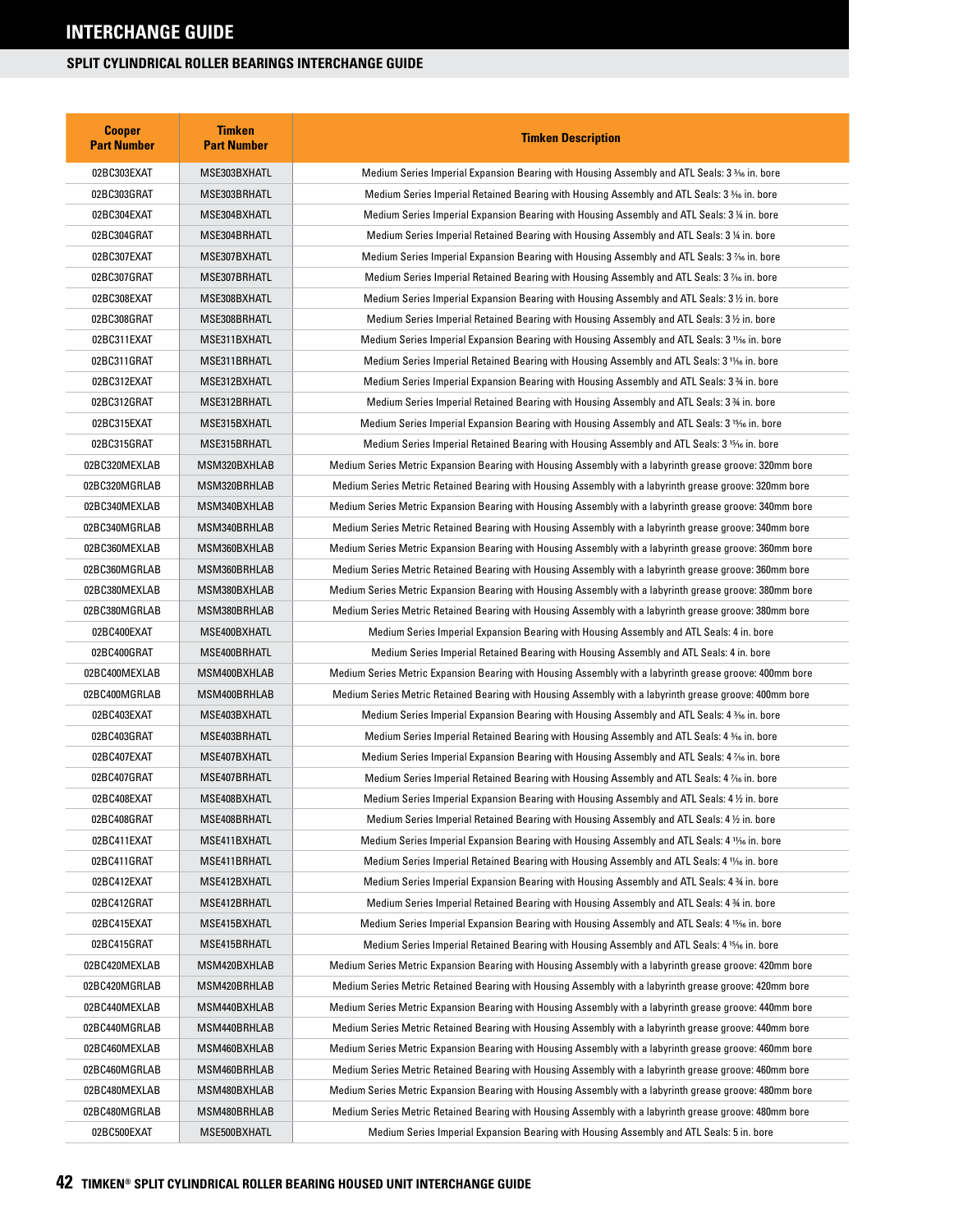| <b>Cooper</b><br><b>Part Number</b> | <b>Timken</b><br><b>Part Number</b> | <b>Timken Description</b>                                                                                            |
|-------------------------------------|-------------------------------------|----------------------------------------------------------------------------------------------------------------------|
| 02BC500GRAT                         | MSE500BRHATL                        | Medium Series Imperial Retained Bearing with Housing Assembly and ATL Seals: 5 in. bore                              |
| 02BC500MEXLAB                       | MSM500BXHLAB                        | Medium Series Metric Expansion Bearing with Housing Assembly with a labyrinth grease groove: 500mm bore              |
| 02BC500MGRLAB                       | MSM500BRHLAB                        | Medium Series Metric Retained Bearing with Housing Assembly with a labyrinth grease groove: 500mm bore               |
| 02BC503EXAT                         | MSE503BXHATL                        | Medium Series Imperial Expansion Bearing with Housing Assembly and ATL Seals: 5 % in. bore                           |
| 02BC503GRAT                         | MSE503BRHATL                        | Medium Series Imperial Retained Bearing with Housing Assembly and ATL Seals: 5 36 in. bore                           |
| 02BC507EXAT                         | MSE507BXHATL                        | Medium Series Imperial Expansion Bearing with Housing Assembly and ATL Seals: 5 % in. bore                           |
| 02BC507GRAT                         | MSE507BRHATL                        | Medium Series Imperial Retained Bearing with Housing Assembly and ATL Seals: 5 % in. bore                            |
| 02BC508EXAT                         | MSE508BXHATL                        | Medium Series Imperial Expansion Bearing with Housing Assembly and ATL Seals: 5 $\%$ in. bore                        |
| 02BC508GRAT                         | MSE508BRHATL                        | Medium Series Imperial Retained Bearing with Housing Assembly and ATL Seals: 5 ½ in. bore                            |
| 02BC50MEXAT                         | MSM50BXHATL                         | Medium Series Metric Expansion Bearing with Housing Assembly and ATL Seals: 50mm bore                                |
| 02BC50MGRAT                         | MSM50BRHATL                         | Medium Series Metric Retained Bearing with Housing Assembly and ATL Seals: 50mm bore                                 |
| 02BC512EXAT                         | MSE512BXHATL                        | Medium Series Imperial Expansion Bearing with Housing Assembly and ATL Seals: 5 ¾ in. bore                           |
| 02BC512GRAT                         | MSE512BRHATL                        | Medium Series Imperial Retained Bearing with Housing Assembly and ATL Seals: 5 % in. bore                            |
| 02BC515EXAT                         | MSE515BXHATL                        | Medium Series Imperial Expansion Bearing with Housing Assembly and ATL Seals: 5 15⁄16 in. bore                       |
| 02BC515GRAT                         | MSE515BRHATL                        | Medium Series Imperial Retained Bearing with Housing Assembly and ATL Seals: 5 1546 in. bore                         |
| 02BC530MEXLAB                       | MSM530BXHLAB                        | Medium Series Metric Expansion Bearing with Housing Assembly with a labyrinth grease groove: 530mm bore              |
| 02BC530MGRLAB                       | MSM530BRHLAB                        | Medium Series Metric Retained Bearing with Housing Assembly with a labyrinth grease groove: 530mm bore               |
| 02BC560MEXLAB                       | MSM560BXHLAB                        | Medium Series Metric Expansion Bearing with Housing Assembly with a labyrinth grease groove: 560mm bore              |
| 02BC560MGRLAB                       | MSM560BRHLAB                        | Medium Series Metric Retained Bearing with Housing Assembly with a labyrinth grease groove: 560mm bore               |
| 02BC600EXAT                         | MSE600BXHATL                        | Medium Series Imperial Expansion Bearing with Housing Assembly and ATL Seals: 6 in. bore                             |
| 02BC600GRAT                         | MSE600BRHATL                        | Medium Series Imperial Retained Bearing with Housing Assembly and ATL Seals: 6 in. bore                              |
| 02BC600MEXLAB                       | MSM600BXHLAB                        | Medium Series Metric Expansion Bearing with Housing Assembly with a labyrinth grease groove: 600mm bore              |
| 02BC600MGRLAB                       | MSM600BRHLAB                        | Medium Series Metric Retained Bearing with Housing Assembly with a labyrinth grease groove: 600mm bore               |
| 02BC607EXAT                         | MSE607BXHATL                        | Medium Series Imperial Expansion Bearing with Housing Assembly and ATL Seals: 6 % in. bore                           |
| 02BC607GRAT                         | MSE607BRHATL                        | Medium Series Imperial Retained Bearing with Housing Assembly and ATL Seals: 6 1% in. bore                           |
| 02BC608EXAT                         | MSE608BXHATL                        | Medium Series Imperial Expansion Bearing with Housing Assembly and ATL Seals: 6 $\%$ in. bore                        |
| 02BC608GRAT                         | MSE608BRHATL                        | Medium Series Imperial Retained Bearing with Housing Assembly and ATL Seals: 6 $\frac{1}{2}$ in. bore                |
| 02BC60MEXAT                         | MSM60BXHATL                         | Medium Series Metric Expansion Bearing with Housing Assembly and ATL Seals: 60mm bore                                |
| 02BC60MGRAT                         | MSM60BRHATL                         | Medium Series Metric Retained Bearing with Housing Assembly and ATL Seals: 60mm bore                                 |
| 02BC615EXAT                         | MSE615BXHATL                        | Medium Series Imperial Expansion Bearing with Housing Assembly and ATL Seals: 6 15/16 in. bore                       |
| 02BC615GRAT                         | MSE615BRHATL                        | Medium Series Imperial Retained Bearing with Housing Assembly and ATL Seals: 6 <sup>15</sup> / <sub>6</sub> in. bore |
| 02BC65MEXAT                         | MSM65BXHATL                         | Medium Series Metric Expansion Bearing with Housing Assembly and ATL Seals: 65mm bore                                |
| 02BC65MGRAT                         | MSM65BRHATL                         | Medium Series Metric Retained Bearing with Housing Assembly and ATL Seals: 65mm bore                                 |
| 02BC700EXAT                         | MSE700BXHATL                        | Medium Series Imperial Expansion Bearing with Housing Assembly and ATL Seals: 7 in. bore                             |
| 02BC700GRAT                         | MSE700BRHATL                        | Medium Series Imperial Retained Bearing with Housing Assembly and ATL Seals: 7 in. bore                              |
| 02BC708EXAT                         | MSE708BXHATL                        | Medium Series Imperial Expansion Bearing with Housing Assembly and ATL Seals: 7 1/2 in. bore                         |
| 02BC708GRAT                         | MSE708BRHATL                        | Medium Series Imperial Retained Bearing with Housing Assembly and ATL Seals: 7 $\%$ in. bore                         |
| 02BC70MEXAT                         | MSM70BXHATL                         | Medium Series Metric Expansion Bearing with Housing Assembly and ATL Seals: 70mm bore                                |
| 02BC70MGRAT                         | MSM70BRHATL                         | Medium Series Metric Retained Bearing with Housing Assembly and ATL Seals: 70mm bore                                 |
| 02BC715EXAT                         | MSE715BXHATL                        | Medium Series Imperial Expansion Bearing with Housing Assembly and ATL Seals: 7 <sup>15</sup> /6 in. bore            |
| 02BC715GRAT                         | MSE715BRHATL                        | Medium Series Imperial Retained Bearing with Housing Assembly and ATL Seals: 7 <sup>15</sup> /16 in. bore            |
| 02BC75MEXAT                         | MSM75BXHATL                         | Medium Series Metric Expansion Bearing with Housing Assembly and ATL Seals: 75mm bore                                |
| 02BC75MGRAT                         | MSM75BRHATL                         | Medium Series Metric Retained Bearing with Housing Assembly and ATL Seals: 75mm bore                                 |
| 02BC800EXAT                         | MSE800BXHATL                        | Medium Series Imperial Expansion Bearing with Housing Assembly and ATL Seals: 8 in. bore                             |
| 02BC800GRAT                         | MSE800BRHATL                        | Medium Series Imperial Retained Bearing with Housing Assembly and ATL Seals: 8 in. bore                              |
| 02BC80MEXAT                         | MSM80BXHATL                         | Medium Series Metric Expansion Bearing with Housing Assembly and ATL Seals: 80mm bore                                |
| 02BC80MGRAT                         | MSM80BRHATL                         | Medium Series Metric Retained Bearing with Housing Assembly and ATL Seals: 80mm bore                                 |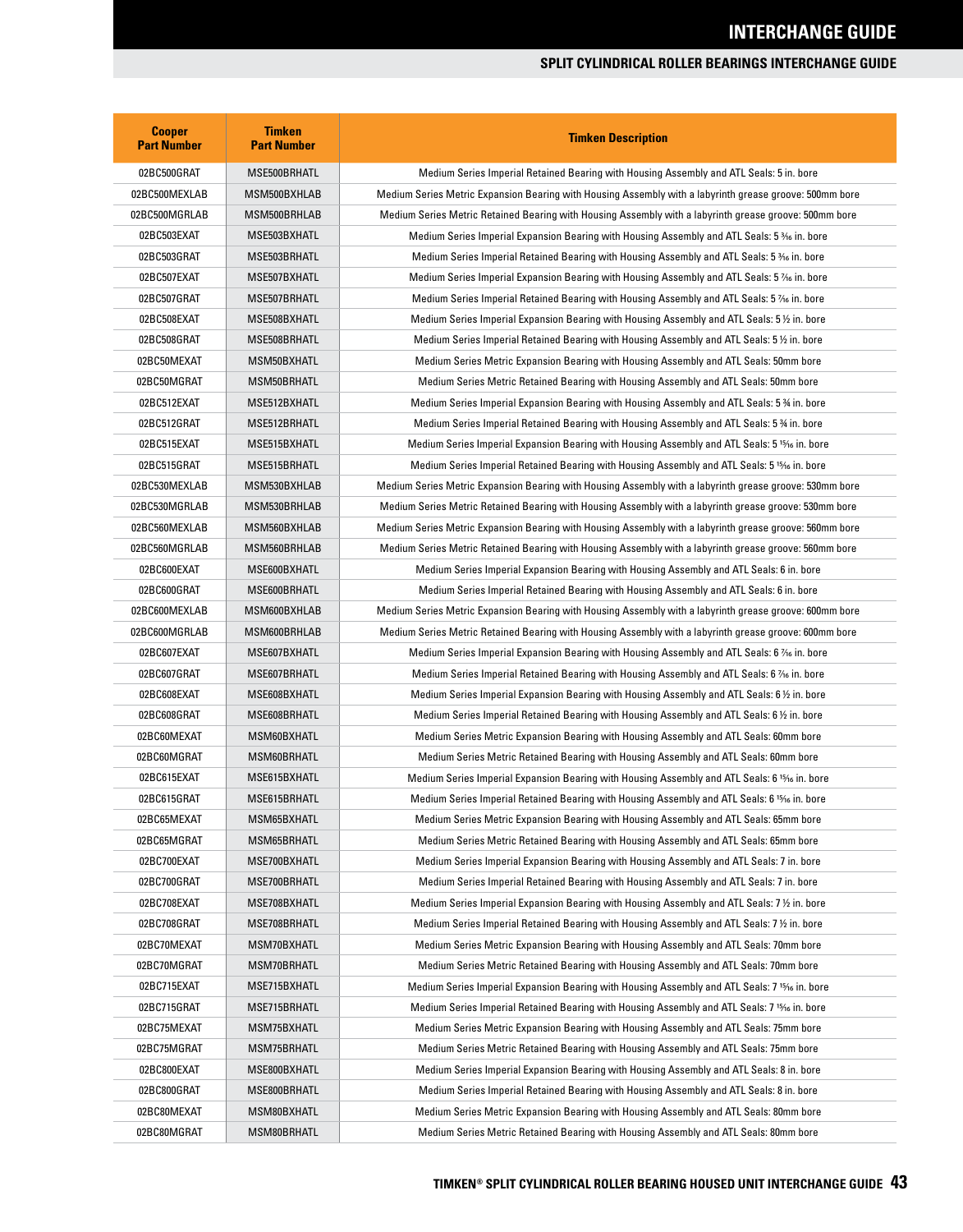| <b>Cooper</b><br><b>Part Number</b> | <b>Timken</b><br><b>Part Number</b> | <b>Timken Description</b>                                                                                |
|-------------------------------------|-------------------------------------|----------------------------------------------------------------------------------------------------------|
| 02BC85MEXAT                         | MSM85BXHATL                         | Medium Series Metric Expansion Bearing with Housing Assembly and ATL Seals: 85mm bore                    |
| 02BC85MGRAT                         | MSM85BRHATL                         | Medium Series Metric Retained Bearing with Housing Assembly and ATL Seals: 85mm bore                     |
| 02BC900EXAT                         | MSE900BXHATL                        | Medium Series Imperial Expansion Bearing with Housing Assembly and ATL Seals: 9 in. bore                 |
| 02BC900GRAT                         | MSE900BRHATL                        | Medium Series Imperial Retained Bearing with Housing Assembly and ATL Seals: 9 in. bore                  |
| 02BC90MEXAT                         | MSM90BXHATL                         | Medium Series Metric Expansion Bearing with Housing Assembly and ATL Seals: 90mm bore                    |
| 02BC90MGRAT                         | MSM90BRHATL                         | Medium Series Metric Retained Bearing with Housing Assembly and ATL Seals: 90mm bore                     |
| 02BCF1000EXAT                       | MSE1000BXHFATL                      | Medium Series Imperial Expansion Bearing with Housing with Flange Assembly and ATL Seals: 10 in. bore    |
| 02BCF1000GRAT                       | MSE1000BRHFATL                      | Medium Series Imperial Retained Bearing with Housing with Flange Assembly and ATL Seals: 10 in. bore     |
| 02BCF100MEXAT                       | MSM100BXHFATL                       | Medium Series Metric Expansion Bearing with Housing with Flange Assembly and ATL Seals: 100mm bore       |
| 02BCF100MGRAT                       | MSM100BRHFATL                       | Medium Series Metric Retained Bearing with Housing with Flange Assembly and ATL Seals: 100mm bore        |
| 02BCF105MEXAT                       | MSM105BXHFATL                       | Medium Series Metric Expansion Bearing with Housing with Flange Assembly and ATL Seals: 105mm bore       |
| 02BCF105MGRAT                       | MSM105BRHFATL                       | Medium Series Metric Retained Bearing with Housing with Flange Assembly and ATL Seals: 105mm bore        |
| 02BCF1100EXAT                       | MSE1100BXHFATL                      | Medium Series Imperial Expansion Bearing with Housing with Flange Assembly and ATL Seals: 11 in. bore    |
| 02BCF1100GRAT                       | MSE1100BRHFATL                      | Medium Series Imperial Retained Bearing with Housing with Flange Assembly and ATL Seals: 11 in. bore     |
| 02BCF110MEXAT                       | MSM110BXHFATL                       | Medium Series Metric Expansion Bearing with Housing with Flange Assembly and ATL Seals: 110mm bore       |
| 02BCF110MGRAT                       | MSM110BRHFATL                       | Medium Series Metric Retained Bearing with Housing with Flange Assembly and ATL Seals: 110mm bore        |
| 02BCF115EXAT                        | MSE115BXHFATL                       | Medium Series Imperial Expansion Bearing with Housing with Flange Assembly and ATL Seals: 1 15% in. bore |
| 02BCF115GRAT                        | MSE115BRHFATL                       | Medium Series Imperial Retained Bearing with Housing with Flange Assembly and ATL Seals: 1 15% in. bore  |
| 02BCF115MEXAT                       | MSM115BXHFATL                       | Medium Series Metric Expansion Bearing with Housing with Flange Assembly and ATL Seals: 115mm bore       |
| 02BCF115MGRAT                       | MSM115BRHFATL                       | Medium Series Metric Retained Bearing with Housing with Flange Assembly and ATL Seals: 115mm bore        |
| 02BCF1200EXAT                       | MSE1200BXHFATL                      | Medium Series Imperial Expansion Bearing with Housing with Flange Assembly and ATL Seals: 12 in. bore    |
| 02BCF1200GRAT                       | MSE1200BRHFATL                      | Medium Series Imperial Retained Bearing with Housing with Flange Assembly and ATL Seals: 12 in. bore     |
| 02BCF120MEXAT                       | MSM120BXHFATL                       | Medium Series Metric Expansion Bearing with Housing with Flange Assembly and ATL Seals: 120mm bore       |
| 02BCF120MGRAT                       | MSM120BRHFATL                       | Medium Series Metric Retained Bearing with Housing with Flange Assembly and ATL Seals: 120mm bore        |
| 02BCF125MEXAT                       | MSM125BXHFATL                       | Medium Series Metric Expansion Bearing with Housing with Flange Assembly and ATL Seals: 125mm bore       |
| 02BCF125MGRAT                       | MSM125BRHFATL                       | Medium Series Metric Retained Bearing with Housing with Flange Assembly and ATL Seals: 125mm bore        |
| 02BCF130MEXAT                       | MSM130BXHFATL                       | Medium Series Metric Expansion Bearing with Housing with Flange Assembly and ATL Seals: 130mm bore       |
| 02BCF130MGRAT                       | MSM130BRHFATL                       | Medium Series Metric Retained Bearing with Housing with Flange Assembly and ATL Seals: 130mm bore        |
| 02BCF140MEXAT                       | MSM140BXHFATL                       | Medium Series Metric Expansion Bearing with Housing with Flange Assembly and ATL Seals: 140mm bore       |
| 02BCF140MGRAT                       | MSM140BRHFATL                       | Medium Series Metric Retained Bearing with Housing with Flange Assembly and ATL Seals: 140mm bore        |
| 02BCF150MEXAT                       | MSM150BXHFATL                       | Medium Series Metric Expansion Bearing with Housing with Flange Assembly and ATL Seals: 150mm bore       |
| 02BCF150MGRAT                       | MSM150BRHFATL                       | Medium Series Metric Retained Bearing with Housing with Flange Assembly and ATL Seals: 150mm bore        |
| 02BCF155MEXAT                       | MSM155BXHFATL                       | Medium Series Metric Expansion Bearing with Housing with Flange Assembly and ATL Seals: 155mm bore       |
| 02BCF155MGRAT                       | MSM155BRHFATL                       | Medium Series Metric Retained Bearing with Housing with Flange Assembly and ATL Seals: 155mm bore        |
| 02BCF160MEXAT                       | MSM160BXHFATL                       | Medium Series Metric Expansion Bearing with Housing with Flange Assembly and ATL Seals: 160mm bore       |
| 02BCF160MGRAT                       | MSM160BRHFATL                       | Medium Series Metric Retained Bearing with Housing with Flange Assembly and ATL Seals: 160mm bore        |
| 02BCF170MEXAT                       | MSM170BXHFATL                       | Medium Series Metric Expansion Bearing with Housing with Flange Assembly and ATL Seals: 170mm bore       |
| 02BCF170MGRAT                       | MSM170BRHFATL                       | Medium Series Metric Retained Bearing with Housing with Flange Assembly and ATL Seals: 170mm bore        |
| 02BCF180MEXAT                       | MSM180BXHFATL                       | Medium Series Metric Expansion Bearing with Housing with Flange Assembly and ATL Seals: 180mm bore       |
| 02BCF180MGRAT                       | MSM180BRHFATL                       | Medium Series Metric Retained Bearing with Housing with Flange Assembly and ATL Seals: 180mm bore        |
| 02BCF190MEXAT                       | MSM190BXHFATL                       | Medium Series Metric Expansion Bearing with Housing with Flange Assembly and ATL Seals: 190mm bore       |
| 02BCF190MGRAT                       | MSM190BRHFATL                       | Medium Series Metric Retained Bearing with Housing with Flange Assembly and ATL Seals: 190mm bore        |
| 02BCF200EXAT                        | MSE200BXHFATL                       | Medium Series Imperial Expansion Bearing with Housing with Flange Assembly and ATL Seals: 2 in. bore     |
| 02BCF200GRAT                        | MSE200BRHFATL                       | Medium Series Imperial Retained Bearing with Housing with Flange Assembly and ATL Seals: 2 in. bore      |
| 02BCF200MEXAT                       | MSM200BXHFATL                       | Medium Series Metric Expansion Bearing with Housing with Flange Assembly and ATL Seals: 200mm bore       |
| 02BCF200MGRAT                       | MSM200BRHFATL                       | Medium Series Metric Retained Bearing with Housing with Flange Assembly and ATL Seals: 200mm bore        |
| 02BCF203EXAT                        | MSE203BXHFATL                       | Medium Series Imperial Expansion Bearing with Housing with Flange Assembly and ATL Seals: 2 346 in. bore |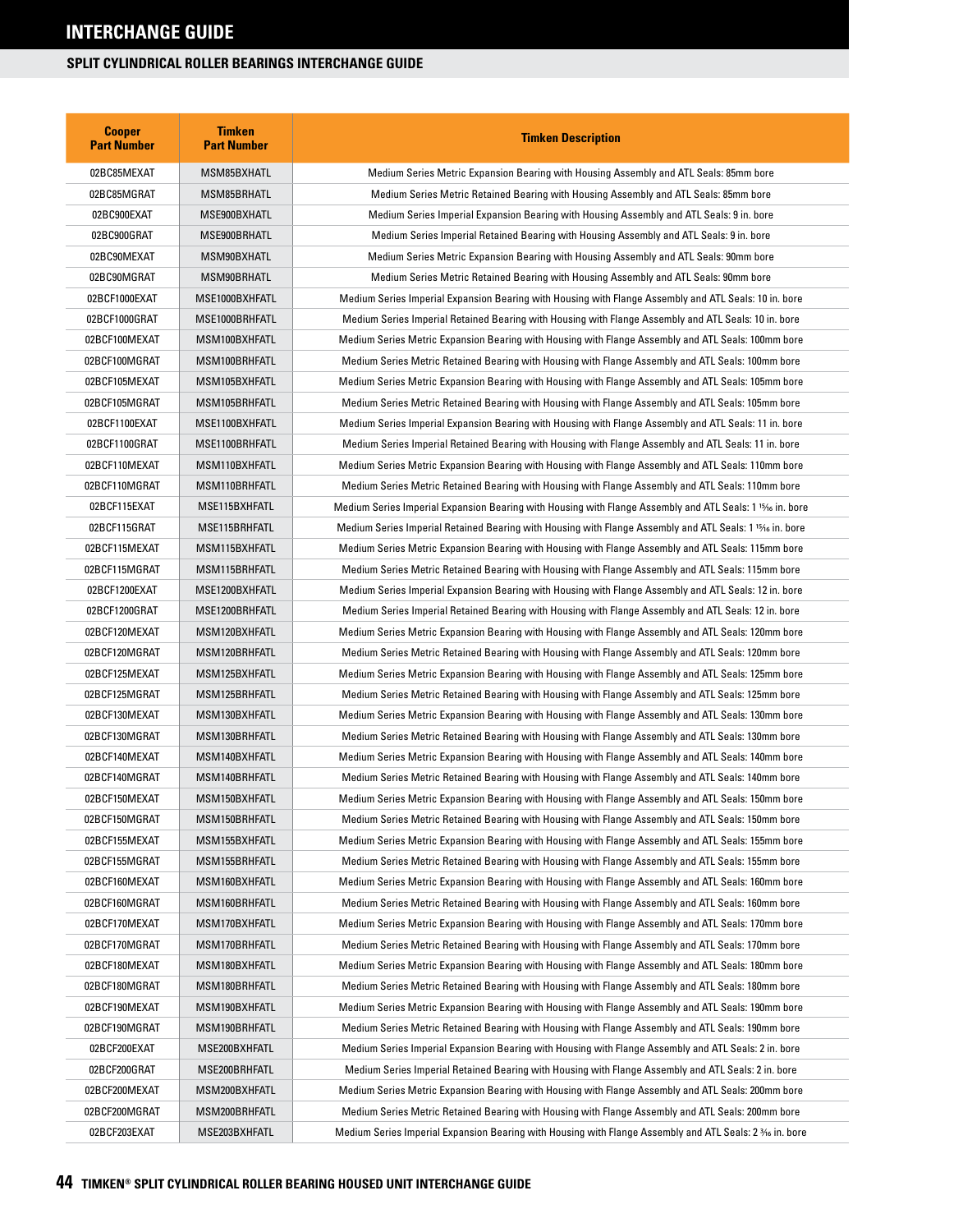| <b>Cooper</b><br><b>Part Number</b> | <b>Timken</b><br><b>Part Number</b> | <b>Timken Description</b>                                                                                             |
|-------------------------------------|-------------------------------------|-----------------------------------------------------------------------------------------------------------------------|
| 02BCF203GRAT                        | MSE203BRHFATL                       | Medium Series Imperial Retained Bearing with Housing with Flange Assembly and ATL Seals: 2 <sup>3</sup> % in. bore    |
| 02BCF204EXAT                        | MSE204BXHFATL                       | Medium Series Imperial Expansion Bearing with Housing with Flange Assembly and ATL Seals: 2 ¼ in. bore                |
| 02BCF204GRAT                        | MSE204BRHFATL                       | Medium Series Imperial Retained Bearing with Housing with Flange Assembly and ATL Seals: 2 1/4 in. bore               |
| 02BCF207EXAT                        | MSE207BXHFATL                       | Medium Series Imperial Expansion Bearing with Housing with Flange Assembly and ATL Seals: 2 1⁄16 in. bore             |
| 02BCF207GRAT                        | MSE207BRHFATL                       | Medium Series Imperial Retained Bearing with Housing with Flange Assembly and ATL Seals: 2 % in. bore                 |
| 02BCF208EXAT                        | MSE208BXHFATL                       | Medium Series Imperial Expansion Bearing with Housing with Flange Assembly and ATL Seals: 2 1/2 in. bore              |
| 02BCF208GRAT                        | MSE208BRHFATL                       | Medium Series Imperial Retained Bearing with Housing with Flange Assembly and ATL Seals: 2 ½ in. bore                 |
| 02BCF211EXAT                        | MSE211BXHFATL                       | Medium Series Imperial Expansion Bearing with Housing with Flange Assembly and ATL Seals: 2 11/6 in. bore             |
| 02BCF211GRAT                        | MSE211BRHFATL                       | Medium Series Imperial Retained Bearing with Housing with Flange Assembly and ATL Seals: 2 11/6 in. bore              |
| 02BCF212EXAT                        | MSE212BXHFATL                       | Medium Series Imperial Expansion Bearing with Housing with Flange Assembly and ATL Seals: 2 % in. bore                |
| 02BCF212GRAT                        | MSE212BRHFATL                       | Medium Series Imperial Retained Bearing with Housing with Flange Assembly and ATL Seals: 2 % in. bore                 |
| 02BCF215EXAT                        | MSE215BXHFATL                       | Medium Series Imperial Expansion Bearing with Housing with Flange Assembly and ATL Seals: 2 <sup>15</sup> /6 in. bore |
| 02BCF215GRAT                        | MSE215BRHFATL                       | Medium Series Imperial Retained Bearing with Housing with Flange Assembly and ATL Seals: 2 15% in. bore               |
| 02BCF220MEXAT                       | MSM220BXHFATL                       | Medium Series Metric Expansion Bearing with Housing with Flange Assembly and ATL Seals: 220mm bore                    |
| 02BCF220MGRAT                       | MSM220BRHFATL                       | Medium Series Metric Retained Bearing with Housing with Flange Assembly and ATL Seals: 220mm bore                     |
| 02BCF240MEXAT                       | MSM240BXHFATL                       | Medium Series Metric Expansion Bearing with Housing with Flange Assembly and ATL Seals: 240mm bore                    |
| 02BCF240MGRAT                       | MSM240BRHFATL                       | Medium Series Metric Retained Bearing with Housing with Flange Assembly and ATL Seals: 240mm bore                     |
| 02BCF260MEXAT                       | MSM260BXHFATL                       | Medium Series Metric Expansion Bearing with Housing with Flange Assembly and ATL Seals: 260mm bore                    |
| 02BCF260MGRAT                       | MSM260BRHFATL                       | Medium Series Metric Retained Bearing with Housing with Flange Assembly and ATL Seals: 260mm bore                     |
| 02BCF280MEXAT                       | MSM280BXHFATL                       | Medium Series Metric Expansion Bearing with Housing with Flange Assembly and ATL Seals: 280mm bore                    |
| 02BCF280MGRAT                       | MSM280BRHFATL                       | Medium Series Metric Retained Bearing with Housing with Flange Assembly and ATL Seals: 280mm bore                     |
| 02BCF300EXAT                        | MSE300BXHFATL                       | Medium Series Imperial Expansion Bearing with Housing with Flange Assembly and ATL Seals: 3 in. bore                  |
| 02BCF300GRAT                        | MSE300BRHFATL                       | Medium Series Imperial Retained Bearing with Housing with Flange Assembly and ATL Seals: 3 in. bore                   |
| 02BCF300MEXAT                       | MSM300BXHFATL                       | Medium Series Metric Expansion Bearing with Housing with Flange Assembly and ATL Seals: 300mm bore                    |
| 02BCF300MGRAT                       | MSM300BRHFATL                       | Medium Series Metric Retained Bearing with Housing with Flange Assembly and ATL Seals: 300mm bore                     |
| 02BCF303EXAT                        | MSE303BXHFATL                       | Medium Series Imperial Expansion Bearing with Housing with Flange Assembly and ATL Seals: 3 <sup>3</sup> % in. bore   |
| 02BCF303GRAT                        | MSE303BRHFATL                       | Medium Series Imperial Retained Bearing with Housing with Flange Assembly and ATL Seals: 3 % in. bore                 |
| 02BCF304EXAT                        | MSE304BXHFATL                       | Medium Series Imperial Expansion Bearing with Housing with Flange Assembly and ATL Seals: 3 1/4 in. bore              |
| 02BCF304GRAT                        | MSE304BRHFATL                       | Medium Series Imperial Retained Bearing with Housing with Flange Assembly and ATL Seals: 3 1/4 in. bore               |
| 02BCF307EXAT                        | MSE307BXHFATL                       | Medium Series Imperial Expansion Bearing with Housing with Flange Assembly and ATL Seals: 3 % in. bore                |
| 02BCF307GRAT                        | MSE307BRHFATL                       | Medium Series Imperial Retained Bearing with Housing with Flange Assembly and ATL Seals: 3 % in. bore                 |
| 02BCF308EXAT                        | MSE308BXHFATL                       | Medium Series Imperial Expansion Bearing with Housing with Flange Assembly and ATL Seals: 3 1/2 in. bore              |
| 02BCF308GRAT                        | MSE308BRHFATL                       | Medium Series Imperial Retained Bearing with Housing with Flange Assembly and ATL Seals: 3 1/2 in. bore               |
| 02BCF311EXAT                        | MSE311BXHFATL                       | Medium Series Imperial Expansion Bearing with Housing with Flange Assembly and ATL Seals: 3 11/6 in. bore             |
| 02BCF311GRAT                        | MSE311BRHFATL                       | Medium Series Imperial Retained Bearing with Housing with Flange Assembly and ATL Seals: 3 11/6 in. bore              |
| 02BCF312EXAT                        | MSE312BXHFATL                       | Medium Series Imperial Expansion Bearing with Housing with Flange Assembly and ATL Seals: 3 % in. bore                |
| 02BCF312GRAT                        | MSE312BRHFATL                       | Medium Series Imperial Retained Bearing with Housing with Flange Assembly and ATL Seals: 3 % in. bore                 |
| 02BCF315EXAT                        | MSE315BXHFATL                       | Medium Series Imperial Expansion Bearing with Housing with Flange Assembly and ATL Seals: 3 <sup>15</sup> /6 in. bore |
| 02BCF315GRAT                        | MSE315BRHFATL                       | Medium Series Imperial Retained Bearing with Housing with Flange Assembly and ATL Seals: 3 <sup>15</sup> /6 in. bore  |
| 02BCF400EXAT                        | MSE400BXHFATL                       | Medium Series Imperial Expansion Bearing with Housing with Flange Assembly and ATL Seals: 4 in. bore                  |
| 02BCF400GRAT                        | MSE400BRHFATL                       | Medium Series Imperial Retained Bearing with Housing with Flange Assembly and ATL Seals: 4 in. bore                   |
| 02BCF403EXAT                        | MSE403BXHFATL                       | Medium Series Imperial Expansion Bearing with Housing with Flange Assembly and ATL Seals: 4 36 in. bore               |
| 02BCF403GRAT                        | MSE403BRHFATL                       | Medium Series Imperial Retained Bearing with Housing with Flange Assembly and ATL Seals: 4 3⁄16 in. bore              |
| 02BCF407EXAT                        | MSE407BXHFATL                       | Medium Series Imperial Expansion Bearing with Housing with Flange Assembly and ATL Seals: 4 % in. bore                |
| 02BCF407GRAT                        | MSE407BRHFATL                       | Medium Series Imperial Retained Bearing with Housing with Flange Assembly and ATL Seals: 4 1⁄16 in. bore              |
| 02BCF408EXAT                        | MSE408BXHFATL                       | Medium Series Imperial Expansion Bearing with Housing with Flange Assembly and ATL Seals: 4 1/2 in. bore              |
| 02BCF408GRAT                        | MSE408BRHFATL                       | Medium Series Imperial Retained Bearing with Housing with Flange Assembly and ATL Seals: 4 1/2 in. bore               |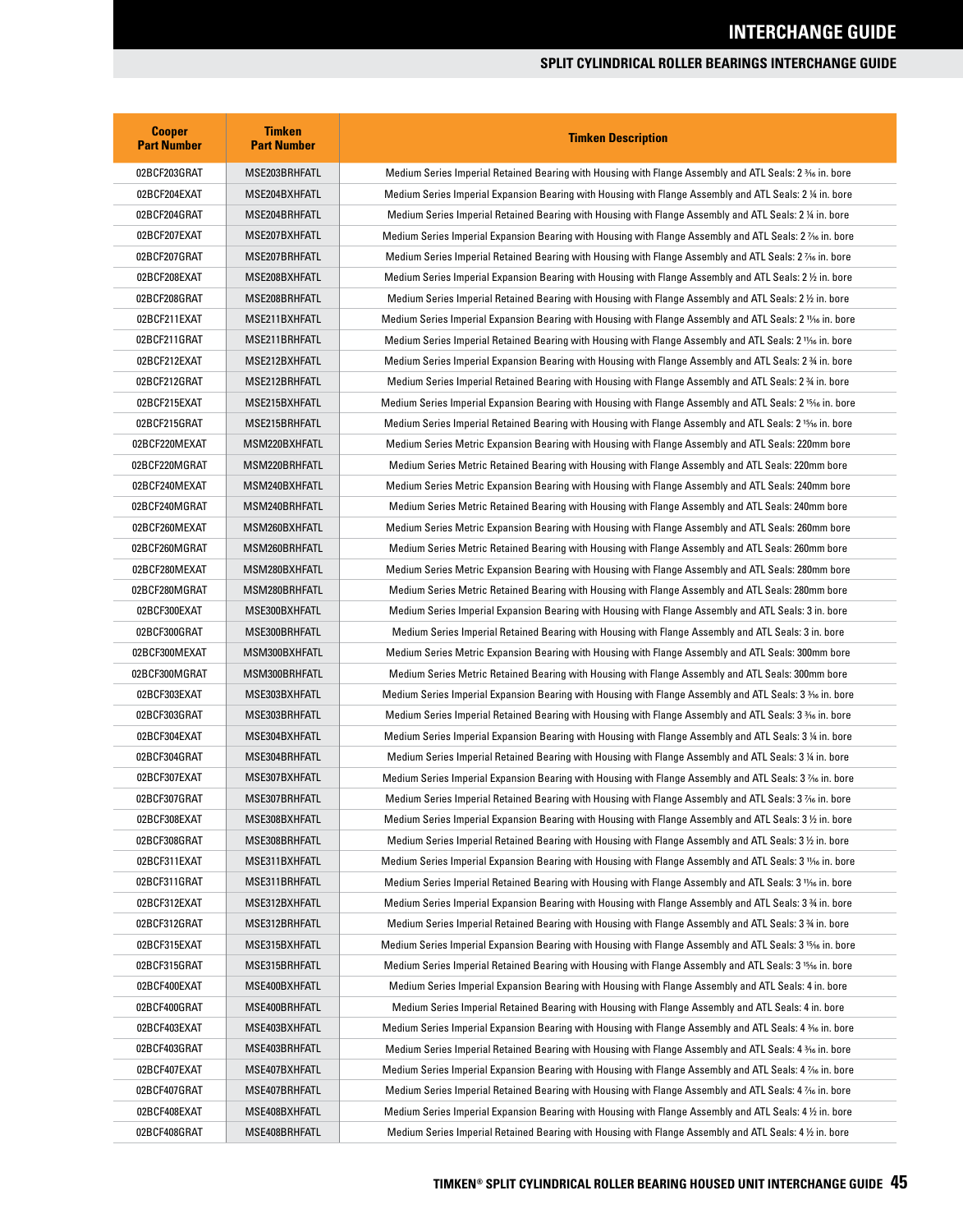| <b>Cooper</b><br><b>Part Number</b> | <b>Timken</b><br><b>Part Number</b> | <b>Timken Description</b>                                                                                                   |
|-------------------------------------|-------------------------------------|-----------------------------------------------------------------------------------------------------------------------------|
| 02BCF415EXAT                        | MSE415BXHFATL                       | Medium Series Imperial Expansion Bearing with Housing with Flange Assembly and ATL Seals: 4 15/6 in. bore                   |
| 02BCF415GRAT                        | MSE415BRHFATL                       | Medium Series Imperial Retained Bearing with Housing with Flange Assembly and ATL Seals: 4 15% in. bore                     |
| 02BCF500EXAT                        | MSE500BXHFATL                       | Medium Series Imperial Expansion Bearing with Housing with Flange Assembly and ATL Seals: 5 in. bore                        |
| 02BCF500GRAT                        | MSE500BRHFATL                       | Medium Series Imperial Retained Bearing with Housing with Flange Assembly and ATL Seals: 5 in. bore                         |
| 02BCF503EXAT                        | MSE503BXHFATL                       | Medium Series Imperial Expansion Bearing with Housing with Flange Assembly and ATL Seals: 5 <sup>3</sup> % in. bore         |
| 02BCF503GRAT                        | MSE503BRHFATL                       | Medium Series Imperial Retained Bearing with Housing with Flange Assembly and ATL Seals: 5 <sup>3</sup> % in. bore          |
| 02BCF507EXAT                        | MSE507BXHFATL                       | Medium Series Imperial Expansion Bearing with Housing with Flange Assembly and ATL Seals: 5 % in. bore                      |
| 02BCF507GRAT                        | MSE507BRHFATL                       | Medium Series Imperial Retained Bearing with Housing with Flange Assembly and ATL Seals: 5 % in. bore                       |
| 02BCF508EXAT                        | MSE508BXHFATL                       | Medium Series Imperial Expansion Bearing with Housing with Flange Assembly and ATL Seals: 5 $\%$ in. bore                   |
| 02BCF508GRAT                        | MSE508BRHFATL                       | Medium Series Imperial Retained Bearing with Housing with Flange Assembly and ATL Seals: 5 1/2 in. bore                     |
| 02BCF50MEXAT                        | MSM50BXHFATL                        | Medium Series Metric Expansion Bearing with Housing with Flange Assembly and ATL Seals: 50mm bore                           |
| 02BCF50MGRAT                        | MSM50BRHFATL                        | Medium Series Metric Retained Bearing with Housing with Flange Assembly and ATL Seals: 50mm bore                            |
| 02BCF515EXAT                        | MSE515BXHFATL                       | Medium Series Imperial Expansion Bearing with Housing with Flange Assembly and ATL Seals: 5 15/16 in. bore                  |
| 02BCF515GRAT                        | MSE515BRHFATL                       | Medium Series Imperial Retained Bearing with Housing with Flange Assembly and ATL Seals: 5 15% in. bore                     |
| 02BCF600EXAT                        | MSE600BXHFATL                       | Medium Series Imperial Expansion Bearing with Housing with Flange Assembly and ATL Seals: 6 in. bore                        |
| 02BCF600GRAT                        | MSE600BRHFATL                       | Medium Series Imperial Retained Bearing with Housing with Flange Assembly and ATL Seals: 6 in. bore                         |
| 02BCF607EXAT                        | MSE607BXHFATL                       | Medium Series Imperial Expansion Bearing with Housing with Flange Assembly and ATL Seals: 6 % in. bore                      |
| 02BCF607GRAT                        | MSE607BRHFATL                       | Medium Series Imperial Retained Bearing with Housing with Flange Assembly and ATL Seals: 6 % in. bore                       |
| 02BCF608EXAT                        | MSE608BXHFATL                       | Medium Series Imperial Expansion Bearing with Housing with Flange Assembly and ATL Seals: 6 1/2 in. bore                    |
| 02BCF608GRAT                        | MSE608BRHFATL                       | Medium Series Imperial Retained Bearing with Housing with Flange Assembly and ATL Seals: 6 1/2 in. bore                     |
| 02BCF60MEXAT                        | MSM60BXHFATL                        | Medium Series Metric Expansion Bearing with Housing with Flange Assembly and ATL Seals: 60mm bore                           |
| 02BCF60MGRAT                        | MSM60BRHFATL                        | Medium Series Metric Retained Bearing with Housing with Flange Assembly and ATL Seals: 60mm bore                            |
| 02BCF615EXAT                        | MSE615BXHFATL                       | Medium Series Imperial Expansion Bearing with Housing with Flange Assembly and ATL Seals: 6 15/16 in. bore                  |
| 02BCF615GRAT                        | MSE615BRHFATL                       | Medium Series Imperial Retained Bearing with Housing with Flange Assembly and ATL Seals: 6 15% in. bore                     |
| 02BCF65MEXAT                        | MSM65BXHFATL                        | Medium Series Metric Expansion Bearing with Housing with Flange Assembly and ATL Seals: 65mm bore                           |
| 02BCF65MGRAT                        | MSM65BRHFATL                        | Medium Series Metric Retained Bearing with Housing with Flange Assembly and ATL Seals: 65mm bore                            |
| 02BCF700EXAT                        | MSE700BXHFATL                       | Medium Series Imperial Expansion Bearing with Housing with Flange Assembly and ATL Seals: 7 in. bore                        |
| 02BCF700GRAT                        | MSE700BRHFATL                       | Medium Series Imperial Retained Bearing with Housing with Flange Assembly and ATL Seals: 7 in. bore                         |
| 02BCF70MEXAT                        | MSM70BXHFATL                        | Medium Series Metric Expansion Bearing with Housing with Flange Assembly and ATL Seals: 70mm bore                           |
| 02BCF70MGRAT                        | MSM70BRHFATL                        | Medium Series Metric Retained Bearing with Housing with Flange Assembly and ATL Seals: 70mm bore                            |
| 02BCF715EXAT                        | MSE715BXHFATL                       | Medium Series Imperial Expansion Bearing with Housing with Flange Assembly and ATL Seals: 7 15/6 in. bore                   |
| 02BCF715GRAT                        | MSE715BRHFATL                       | Medium Series Imperial Retained Bearing with Housing with Flange Assembly and ATL Seals: 7 15% in. bore                     |
| 02BCF75MEXAT                        | MSM75BXHFATL                        | Medium Series Metric Expansion Bearing with Housing with Flange Assembly and ATL Seals: 75mm bore                           |
| 02BCF75MGRAT                        | MSM75BRHFATL                        | Medium Series Metric Retained Bearing with Housing with Flange Assembly and ATL Seals: 75mm bore                            |
| 02BCF800EXAT                        | MSE800BXHFATL                       | Medium Series Imperial Expansion Bearing with Housing with Flange Assembly and ATL Seals: 8 in. bore                        |
| 02BCF800GRAT                        | MSE800BRHFATL                       | Medium Series Imperial Retained Bearing with Housing with Flange Assembly and ATL Seals: 8 in. bore                         |
| 02BCF80MEXAT                        | MSM80BXHFATL                        | Medium Series Metric Expansion Bearing with Housing with Flange Assembly and ATL Seals: 80mm bore                           |
| 02BCF80MGRAT                        | MSM80BRHFATL                        | Medium Series Metric Retained Bearing with Housing with Flange Assembly and ATL Seals: 80mm bore                            |
| 02BCF85MEXAT                        | MSM85BXHFATL                        | Medium Series Metric Expansion Bearing with Housing with Flange Assembly and ATL Seals: 85mm bore                           |
| 02BCF85MGRAT                        | MSM85BRHFATL                        | Medium Series Metric Retained Bearing with Housing with Flange Assembly and ATL Seals: 85mm bore                            |
| 02BCF900EXAT                        | MSE900BXHFATL                       | Medium Series Imperial Expansion Bearing with Housing with Flange Assembly and ATL Seals: 9 in. bore                        |
| 02BCF900GRAT                        | MSE900BRHFATL                       | Medium Series Imperial Retained Bearing with Housing with Flange Assembly and ATL Seals: 9 in. bore                         |
| 02BCF90MEXAT                        | MSM90BXHFATL                        | Medium Series Metric Expansion Bearing with Housing with Flange Assembly and ATL Seals: 90mm bore                           |
| 02BCF90MGRAT                        | MSM90BRHFATL                        | Medium Series Metric Retained Bearing with Housing with Flange Assembly and ATL Seals: 90mm bore                            |
| 02BCFSAFC517211EXAT                 | MSE211BXHSAFQAATL                   | Medium Series Imperial Expansion Bearing SAF Dimensioned Full Housed Assembly (Quick Series) with ATL Seals: 2 1½ in. bore  |
| 02BCFSAFC517211GRAT                 | MSE211BRHSAFQAATL                   | Medium Series Imperial Retained Bearing SAF Dimensioned Full Housed Assembly (Quick Series) with ATL Seals: 2 11/6 in. bore |
| 02BCFSAFC517212EXAT                 | MSE212BXHSAFQAATL                   | Medium Series Imperial Expansion Bearing SAF Dimensioned Full Housed Assembly (Quick Series) with ATL Seals: 2 % in. bore   |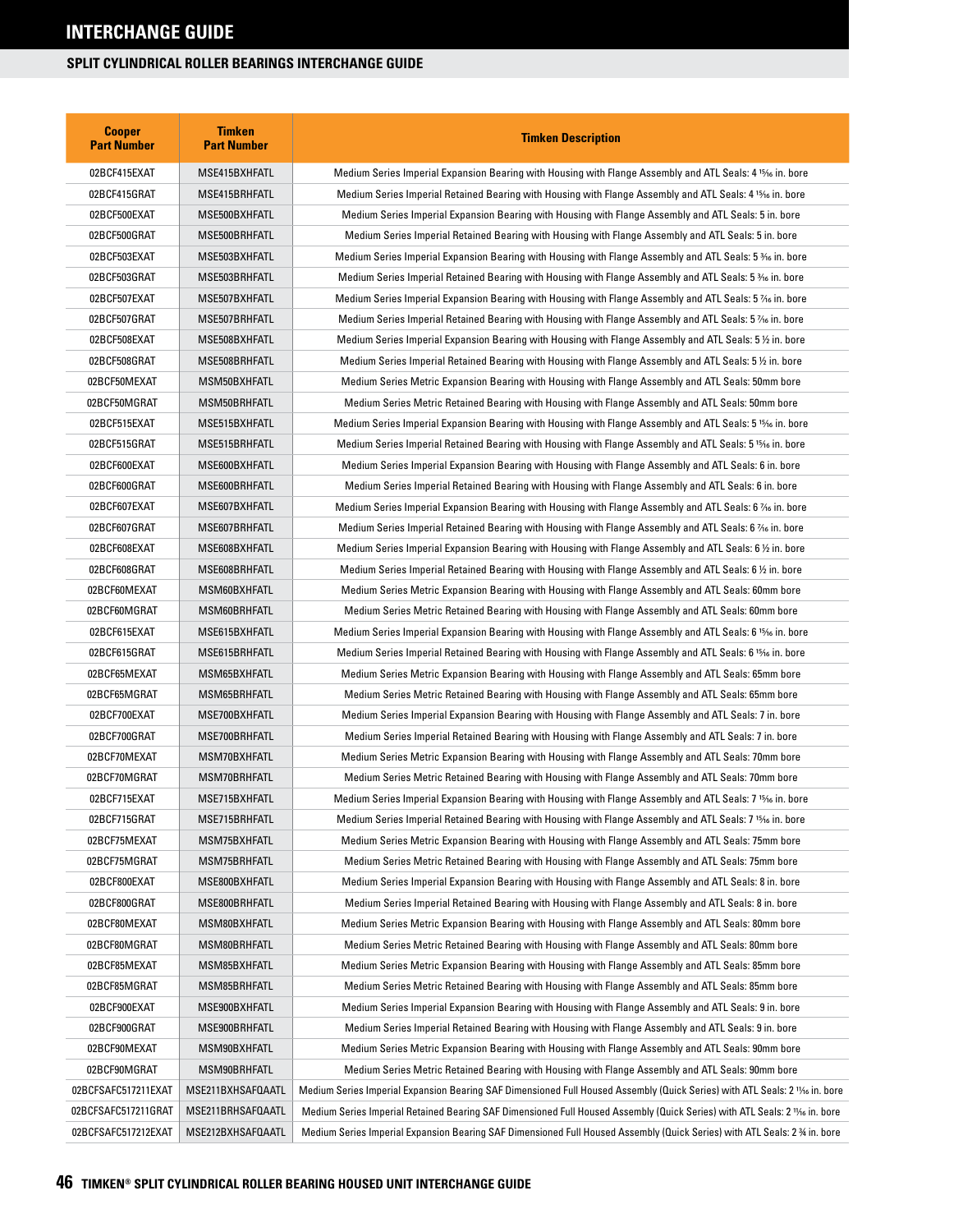| <b>Cooper</b><br><b>Part Number</b> | <b>Timken</b><br><b>Part Number</b> | <b>Timken Description</b>                                                                                                                |
|-------------------------------------|-------------------------------------|------------------------------------------------------------------------------------------------------------------------------------------|
| 02BCFSAFC517212GRAT                 | MSE212BRHSAFQAATL                   | Medium Series Imperial Retained Bearing SAF Dimensioned Full Housed Assembly (Quick Series) with ATL Seals: 2 % in. bore                 |
| 02BCFSAFC517215EXAT                 | MSE215BXHSAFQAATL                   | Medium Series Imperial Expansion Bearing SAF Dimensioned Full Housed Assembly (Quick Series) with ATL Seals: 2 <sup>15</sup> /6 in. bore |
| 02BCFSAFC517215GRAT                 | MSE215BRHSAFQAATL                   | Medium Series Imperial Retained Bearing SAF Dimensioned Full Housed Assembly (Quick Series) with ATL Seals: 2 <sup>15</sup> /6 in. bore  |
| 02BCFSAFC517300EXAT                 | MSE300BXHSAFQAATL                   | Medium Series Imperial Expansion Bearing SAF Dimensioned Full Housed Assembly (Quick Series) with ATL Seals: 3 in. bore                  |
| 02BCFSAFC517300GRAT                 | MSE300BRHSAFQAATL                   | Medium Series Imperial Retained Bearing SAF Dimensioned Full Housed Assembly (Quick Series) with ATL Seals: 3 in. bore                   |
| 02BCFSAFC51770MEXAT                 | MSM70BXHSAFQAATL                    | Medium Series Metric Expansion Bearing SAF Dimensioned Full Housed Assembly (Quick Series) with ATL Seals: 70mm bore                     |
| 02BCFSAFC51770MGRAT                 | MSM70BXHSAFQAATL                    | Medium Series Metric Expansion Bearing SAF Dimensioned Full Housed Assembly (Quick Series) with ATL Seals: 70mm bore                     |
| 02BCFSAFC51775MEXAT                 | MSM75BXHSAFQAATL                    | Medium Series Metric Expansion Bearing SAF Dimensioned Full Housed Assembly (Quick Series) with ATL Seals: 75mm bore                     |
| 02BCFSAFC51775MGRAT                 | MSM75BRHSAFQAATL                    | Medium Series Metric Retained Bearing SAF Dimensioned Full Housed Assembly (Quick Series) with ATL Seals: 75mm bore                      |
| 02BCFSAFC520303EXAT                 | MSE303BXHSAFQAATL                   | Medium Series Imperial Expansion Bearing SAF Dimensioned Full Housed Assembly (Quick Series) with ATL Seals: 3 ‰ in. bore                |
| 02BCFSAFC520303GRAT                 | MSE303BRHSAFQAATL                   | Medium Series Imperial Retained Bearing SAF Dimensioned Full Housed Assembly (Quick Series) with ATL Seals: 3 % in. bore                 |
| 02BCFSAFC520304EXAT                 | MSE304BXHSAFQAATL                   | Medium Series Imperial Expansion Bearing SAF Dimensioned Full Housed Assembly (Quick Series) with ATL Seals: 3 ¼ in. bore                |
| 02BCFSAFC520304GRAT                 | MSE304BRHFAFQAATL                   |                                                                                                                                          |
| 02BCFSAFC520307EXAT                 | MSE307BXHSAFQAATL                   | Medium Series Imperial Expansion Bearing SAF Dimensioned Full Housed Assembly (Quick Series) with ATL Seals: 3 % in. bore                |
| 02BCFSAFC520307GRAT                 | MSE307BRHSAFQAATL                   | Medium Series Imperial Retained Bearing SAF Dimensioned Full Housed Assembly (Quick Series) with ATL Seals: 3 % in. bore                 |
| 02BCFSAFC520308EXAT                 | MSE308BXHSAFQAATL                   | Medium Series Imperial Expansion Bearing SAF Dimensioned Full Housed Assembly (Quick Series) with ATL Seals: 3½ in. bore                 |
| 02BCFSAFC520308GRAT                 | MSE308BRHSAFQAATL                   | Medium Series Imperial Retained Bearing SAF Dimensioned Full Housed Assembly (Quick Series) with ATL Seals: 3 ½ in. bore                 |
| 02BCFSAFC52080MEXAT                 | MSM80BXHSAFQAATL                    | Medium Series Metric Expansion Bearing SAF Dimensioned Full Housed Assembly (Quick Series) with ATL Seals: 80mm bore                     |
| 02BCFSAFC52080MGRAT                 | MSM80BRHSAFQAATL                    | Medium Series Metric Retained Bearing SAF Dimensioned Full Housed Assembly (Quick Series) with ATL Seals: 80mm bore                      |
| 02BCFSAFC52085MEXAT                 | MSM85BXHSAFQAATL                    | Medium Series Metric Expansion Bearing SAF Dimensioned Full Housed Assembly (Quick Series) with ATL Seals: 85mm bore                     |
| 02BCFSAFC52085MGRAT                 | MSM85BRHSAFQAATL                    | Medium Series Metric Retained Bearing SAF Dimensioned Full Housed Assembly (Quick Series) with ATL Seals: 85mm bore                      |
| 02BCFSAFC52090MEXAT                 | MSM85BXHSAFQAATL                    | Medium Series Metric Expansion Bearing SAF Dimensioned Full Housed Assembly (Quick Series) with ATL Seals: 85mm bore                     |
| 02BCFSAFC52090MGRAT                 | MSM85BRHSAFQAATL                    | Medium Series Metric Retained Bearing SAF Dimensioned Full Housed Assembly (Quick Series) with ATL Seals: 85mm bore                      |
| 02BCP1000EXAT                       | MSE1000BXHSATL                      | Medium Series Imperial Expansion Bearing Full Housing Assembly with ATL Seals and support: 10 in. bore                                   |
| 02BCP1000GRAT                       | MSE1000BRHSATL                      | Medium Series Imperial Retained Bearing Full Housing Assembly with ATL Seals and support: 10 in. bore                                    |
| 02BCP100MEXAT                       | MSM100BXHSATL                       | Medium Series Metric Expansion Bearing Full Housing Assembly with ATL Seals and support: 100mm bore                                      |
| 02BCP100MEXAT                       | MSM100BXHSATL                       | Medium Series Metric Expansion Bearing Full Housing Assembly with ATL Seals and support: 100mm bore                                      |
| 02BCP100MGRAT                       | MSM100BRHSATL                       | Medium Series Metric Retained Bearing Full Housing Assembly with ATL Seals and support: 100mm bore                                       |
| 02BCP100MGRAT                       | MSM100BRHSATL                       | Medium Series Metric Retained Bearing Full Housing Assembly with ATL Seals and support: 100mm bore                                       |
| 02BCP105MEXAT                       | MSM105BXHSATL                       | Medium Series Metric Expansion Bearing Full Housing Assembly with ATL Seals and support: 105mm bore                                      |
| 02BCP105MEXAT                       | MSM105BXHSATL                       | Medium Series Metric Expansion Bearing Full Housing Assembly with ATL Seals and support: 105mm bore                                      |
| 02BCP105MGRAT                       | MSM105BRHSATL                       | Medium Series Metric Retained Bearing Full Housing Assembly with ATL Seals and support: 105mm bore                                       |
| 02BCP105MGRAT                       | MSM105BRHSATL                       | Medium Series Metric Retained Bearing Full Housing Assembly with ATL Seals and support: 105mm bore                                       |
| 02BCP1100EXAT                       | MSE1100BXHSATL                      | Medium Series Imperial Expansion Bearing Full Housing Assembly with ATL Seals and support: 11 in. bore                                   |
| 02BCP1100GRAT                       | MSE1100BRHSATL                      | Medium Series Imperial Retained Bearing Full Housing Assembly with ATL Seals and support: 11 in. bore                                    |
| 02BCP110MEXAT                       | MSM110BXHSATL                       | Medium Series Metric Expansion Bearing Full Housing Assembly with ATL Seals and support: 110mm bore                                      |
| 02BCP110MGRAT                       | MSM110BRHSATL                       | Medium Series Metric Retained Bearing Full Housing Assembly with ATL Seals and support: 110mm bore                                       |
| 02BCP115EXAT                        | MSE115BXHSATL                       | Medium Series Imperial Expansion Bearing Full Housing Assembly with ATL Seals and support: 1 15% in. bore                                |
| 02BCP115GRAT                        | MSE115BRHSATL                       | Medium Series Imperial Retained Bearing Full Housing Assembly with ATL Seals and support: 1 15% in. bore                                 |
| 02BCP115MEXAT                       | MSM115BXHSATL                       | Medium Series Metric Expansion Bearing Full Housing Assembly with ATL Seals and support: 115mm bore                                      |
| 02BCP115MGRAT                       | MSM115BRHSATL                       | Medium Series Metric Retained Bearing Full Housing Assembly with ATL Seals and support: 115mm bore                                       |
| 02BCP1200EXAT                       | MSE1200BXHSATL                      | Medium Series Imperial Expansion Bearing Full Housing Assembly with ATL Seals and support: 12 in. bore                                   |
| 02BCP1200GRAT                       | MSE1200BRHSATL                      | Medium Series Imperial Retained Bearing Full Housing Assembly with ATL Seals and support: 12 in. bore                                    |
| 02BCP120MEXAT                       | MSM120BXHSATL                       | Medium Series Metric Expansion Bearing Full Housing Assembly with ATL Seals and support: 120mm bore                                      |
| 02BCP120MGRAT                       | MSM120BRHSATL                       | Medium Series Metric Retained Bearing Full Housing Assembly with ATL Seals and support: 120mm bore                                       |
| 02BCP125MEXAT                       | MSM125BXHSATL                       | Medium Series Metric Expansion Bearing Full Housing Assembly with ATL Seals and support: 125mm bore                                      |
| 02BCP125MGRAT                       | MSM125BRHSATL                       | Medium Series Metric Retained Bearing Full Housing Assembly with ATL Seals and support: 125mm bore                                       |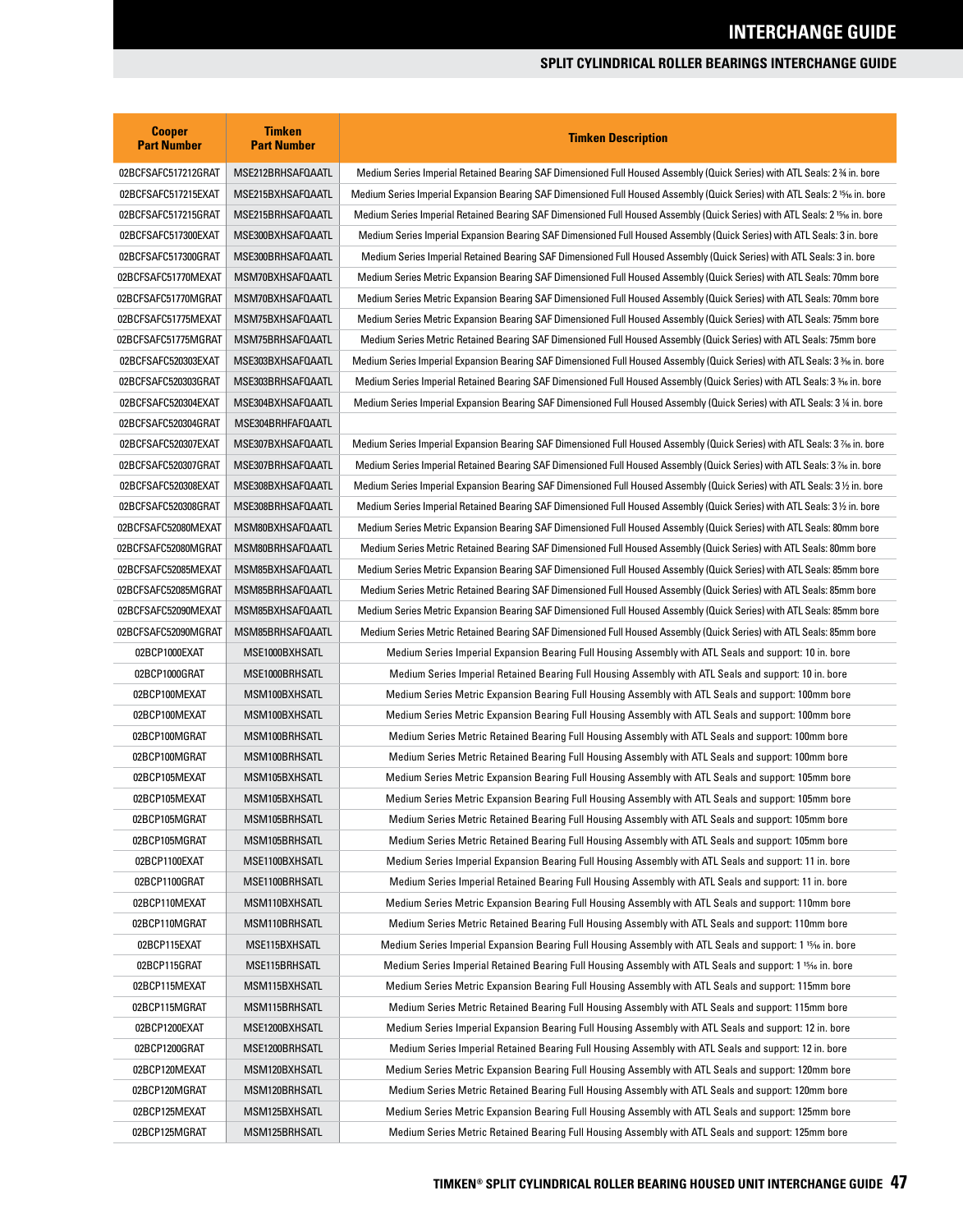| <b>Cooper</b><br><b>Part Number</b> | <b>Timken</b><br><b>Part Number</b> | <b>Timken Description</b>                                                                                  |
|-------------------------------------|-------------------------------------|------------------------------------------------------------------------------------------------------------|
| 02BCP1300EXAT                       | MSE1300BXHSATL                      | Medium Series Imperial Expansion Bearing Full Housing Assembly with ATL Seals and support: 13 in. bore     |
| 02BCP1300EXLAB                      | MSE1300BRHSLAB                      | Medium Series Imperial Retained Bearing with Housing Assembly with a labyrinth grease groove: 13 in. bore  |
| 02BCP1300GRAT                       | MSE1300BRHSATL                      | Medium Series Imperial Retained Bearing Full Housing Assembly with ATL Seals and support: 13 in. bore      |
| 02BCP1300GRLAB                      | MSE1300BRHSLAB                      | Medium Series Imperial Retained Bearing with Housing Assembly with a labyrinth grease groove: 13 in. bore  |
| 02BCP130MEXAT                       | MSM130BXHSATL                       | Medium Series Metric Expansion Bearing Full Housing Assembly with ATL Seals and support: 130mm bore        |
| 02BCP130MGRAT                       | MSM130BRHSATL                       | Medium Series Metric Retained Bearing Full Housing Assembly with ATL Seals and support: 130mm bore         |
| 02BCP1400EXAT                       | MSE1400BXHSATL                      | Medium Series Imperial Expansion Bearing Full Housing Assembly with ATL Seals and support: 14 in. bore     |
| 02BCP1400EXLAB                      | MSE1400BXHSLAB                      | Medium Series Imperial Expansion Bearing with Housing Assembly with a labyrinth grease groove: 14 in. bore |
| 02BCP1400GRAT                       | MSE1400BRHSATL                      | Medium Series Imperial Retained Bearing Full Housing Assembly with ATL Seals and support: 14 in. bore      |
| 02BCP1400GRLAB                      | MSE1400BXHSLAB                      | Medium Series Imperial Expansion Bearing with Housing Assembly with a labyrinth grease groove: 14 in. bore |
| 02BCP140MEXAT                       | MSM140BXHSATL                       | Medium Series Metric Expansion Bearing Full Housing Assembly with ATL Seals and support: 140mm bore        |
| 02BCP140MGRAT                       | MSM140BRHSATL                       | Medium Series Metric Retained Bearing Full Housing Assembly with ATL Seals and support: 140mm bore         |
| 02BCP145MEXAT                       | MSM145BXHSATL                       | Medium Series Metric Expansion Bearing Full Housing Assembly with ATL Seals and support: 145mm bore        |
| 02BCP145MGRAT                       | MSM145BRHSATL                       | Medium Series Metric Retained Bearing Full Housing Assembly with ATL Seals and support: 145mm bore         |
| 02BCP1500EXLAB                      | MSE1500BXHSLAB                      | Medium Series Imperial Expansion Bearing with Housing Assembly with a labyrinth grease groove: 15 in. bore |
| 02BCP1500GRLAB                      | MSE1500BRHSLAB                      | Medium Series Imperial Retained Bearing with Housing Assembly with a labyrinth grease groove: 15 in. bore  |
| 02BCP150MEXAT                       | MSM150BXHSATL                       | Medium Series Metric Expansion Bearing Full Housing Assembly with ATL Seals and support: 150mm bore        |
| 02BCP150MGRAT                       | MSM150BRHSATL                       | Medium Series Metric Retained Bearing Full Housing Assembly with ATL Seals and support: 150mm bore         |
| 02BCP155MEXAT                       | MSM155BXHSATL                       | Medium Series Metric Expansion Bearing Full Housing Assembly with ATL Seals and support: 155mm bore        |
| 02BCP155MGRAT                       | MSM155BRHSATL                       | Medium Series Metric Retained Bearing Full Housing Assembly with ATL Seals and support: 155mm bore         |
| 02BCP1600EXLAB                      | MSE1600BXHSLAB                      | Medium Series Imperial Expansion Bearing with Housing Assembly with a labyrinth grease groove: 16 in. bore |
| 02BCP1600GRLAB                      | MSE1600BRHSLAB                      | Medium Series Imperial Retained Bearing with Housing Assembly with a labyrinth grease groove: 16 in. bore  |
| 02BCP160MEXAT                       | MSM160BXHSATL                       | Medium Series Metric Expansion Bearing Full Housing Assembly with ATL Seals and support: 160mm bore        |
| 02BCP160MGRAT                       | MSM160BRHSATL                       | Medium Series Metric Retained Bearing Full Housing Assembly with ATL Seals and support: 160mm bore         |
| 02BCP1700EXLAB                      | MSE1700BXHSLAB                      | Medium Series Imperial Expansion Bearing with Housing Assembly with a labyrinth grease groove: 17 in. bore |
| 02BCP1700GRLAB                      | MSE1700BRHSLAB                      | Medium Series Imperial Retained Bearing with Housing Assembly with a labyrinth grease groove: 17 in. bore  |
| 02BCP170MEXAT                       | MSM170BXHSATL                       | Medium Series Metric Expansion Bearing Full Housing Assembly with ATL Seals and support: 170mm bore        |
| 02BCP170MGRAT                       | MSM170BRHSATL                       | Medium Series Metric Retained Bearing Full Housing Assembly with ATL Seals and support: 170mm bore         |
| 02BCP1800EXLAB                      | MSE1800BXHSLAB                      | Medium Series Imperial Expansion Bearing with Housing Assembly with a labyrinth grease groove: 18 in. bore |
| 02BCP1800GRLAB                      | MSE1800BRHSLAB                      | Medium Series Imperial Retained Bearing with Housing Assembly with a labyrinth grease groove: 18 in. bore  |
| 02BCP180MEXAT                       | MSM180BXHSATL                       | Medium Series Metric Expansion Bearing Full Housing Assembly with ATL Seals and support: 180mm bore        |
| 02BCP180MGRAT                       | MSM180BRHSATL                       | Medium Series Metric Retained Bearing Full Housing Assembly with ATL Seals and support: 180mm bore         |
| 02BCP1900EXLAB                      | MSE1900BXHSLAB                      | Medium Series Imperial Expansion Bearing with Housing Assembly with a labyrinth grease groove: 19 in. bore |
| 02BCP1900GRLAB                      | MSE1900BRHSLAB                      | Medium Series Imperial Retained Bearing with Housing Assembly with a labyrinth grease groove: 19 in. bore  |
| 02BCP190MEXAT                       | MSM190BXHSATL                       | Medium Series Metric Expansion Bearing Full Housing Assembly with ATL Seals and support: 190mm bore        |
| 02BCP190MGRAT                       | MSM190BRHSATL                       | Medium Series Metric Retained Bearing Full Housing Assembly with ATL Seals and support: 190mm bore         |
| 02BCP2000EXLAB                      | MSE2000BXHSLAB                      | Medium Series Imperial Expansion Bearing with Housing Assembly with a labyrinth grease groove: 20 in. bore |
| 02BCP2000GRLAB                      | MSE2000BRHSLAB                      | Medium Series Imperial Retained Bearing with Housing Assembly with a labyrinth grease groove: 20 in. bore  |
| 02BCP200EXAT                        | MSE200BXHSATL                       | Medium Series Imperial Expansion Bearing Full Housing Assembly with ATL Seals and support: 2 in. bore      |
| 02BCP200GRAT                        | MSE200BRHSATL                       | Medium Series Imperial Retained Bearing Full Housing Assembly with ATL Seals and support: 2 in. bore       |
| 02BCP200MEXAT                       | MSM200BXHSATL                       | Medium Series Metric Expansion Bearing Full Housing Assembly with ATL Seals and support: 200mm bore        |
| 02BCP200MGRAT                       | MSM200BRHSATL                       | Medium Series Metric Retained Bearing Full Housing Assembly with ATL Seals and support: 200mm bore         |
| 02BCP203EXAT                        | MSE203BXHSATL                       | Medium Series Imperial Expansion Bearing Full Housing Assembly with ATL Seals and support: 2 % in. bore    |
| 02BCP203GRAT                        | MSE203BRHSATL                       | Medium Series Imperial Retained Bearing Full Housing Assembly with ATL Seals and support: 2 % in. bore     |
| 02BCP204EXAT                        | MSE204BXHSATL                       | Medium Series Imperial Expansion Bearing Full Housing Assembly with ATL Seals and support: 2 ¼ in. bore    |
| 02BCP204GRAT                        | MSE204BRHSATL                       | Medium Series Imperial Retained Bearing Full Housing Assembly with ATL Seals and support: 2 ¼ in. bore     |
| 02BCP207EXAT                        | MSE207BXHSATL                       | Medium Series Imperial Expansion Bearing Full Housing Assembly with ATL Seals and support: 2 % in. bore    |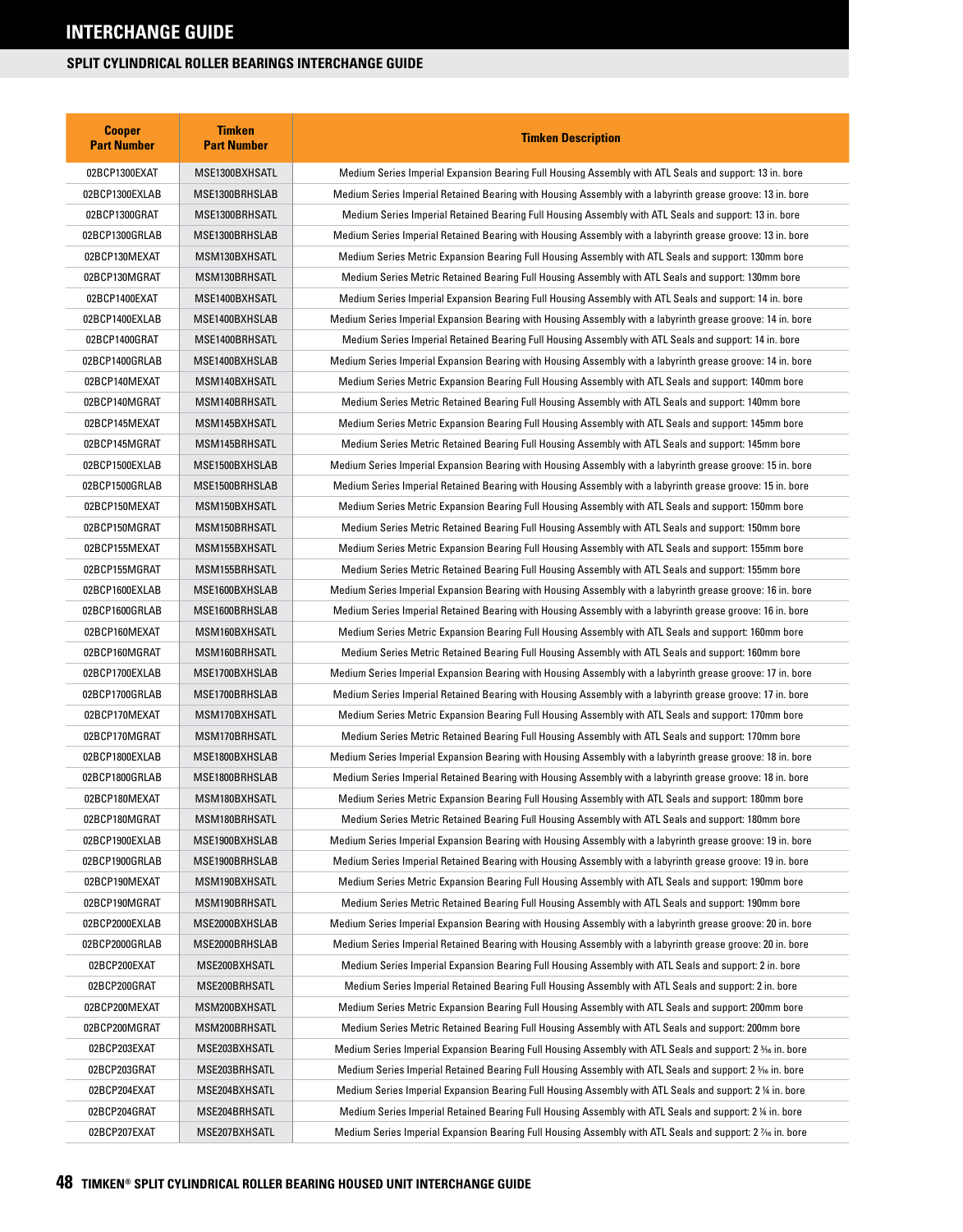| <b>Cooper</b><br><b>Part Number</b> | <b>Timken</b><br><b>Part Number</b> | <b>Timken Description</b>                                                                                              |
|-------------------------------------|-------------------------------------|------------------------------------------------------------------------------------------------------------------------|
| 02BCP207EXAT                        | MSE207BXHSATL                       | Medium Series Imperial Expansion Bearing Full Housing Assembly with ATL Seals and support: 2 % in. bore                |
| 02BCP207GRAT                        | MSE207BRHSATL                       | Medium Series Imperial Retained Bearing Full Housing Assembly with ATL Seals and support: 2 % in. bore                 |
| 02BCP207GRAT                        | MSE207BRHSATL                       | Medium Series Imperial Retained Bearing Full Housing Assembly with ATL Seals and support: 2 1⁄16 in. bore              |
| 02BCP208EXAT                        | MSE208BXHSATL                       | Medium Series Imperial Expansion Bearing Full Housing Assembly with ATL Seals and support: 2 1/2 in. bore              |
| 02BCP208GRAT                        | MSE208BRHSATL                       | Medium Series Imperial Retained Bearing Full Housing Assembly with ATL Seals and support: 2 $\%$ in. bore              |
| 02BCP2100EXLAB                      | MSE2100BXHSLAB                      | Medium Series Imperial Expansion Bearing with Housing Assembly with a labyrinth grease groove: 21 in. bore             |
| 02BCP2100GRLAB                      | MSE2100BRHSLAB                      | Medium Series Imperial Retained Bearing with Housing Assembly with a labyrinth grease groove: 21 in. bore              |
| 02BCP211EXAT                        | MSE211BXHSATL                       | Medium Series Imperial Expansion Bearing Full Housing Assembly with ATL Seals and support: 2 11/6 in. bore             |
| 02BCP211EXAT                        | MSE211BXHSATL                       | Medium Series Imperial Expansion Bearing Full Housing Assembly with ATL Seals and support: 2 11/16 in. bore            |
| 02BCP211GRAT                        | MSE211BRHSATL                       | Medium Series Imperial Retained Bearing Full Housing Assembly with ATL Seals and support: 2 11/6 in. bore              |
| 02BCP211GRAT                        | MSE211BRHSATL                       | Medium Series Imperial Retained Bearing Full Housing Assembly with ATL Seals and support: 2 11/6 in. bore              |
| 02BCP212EXAT                        | MSE212BXHSATL                       | Medium Series Imperial Expansion Bearing Full Housing Assembly with ATL Seals and support: 2 % in. bore                |
| 02BCP212EXAT                        | MSE212BXHSATL                       | Medium Series Imperial Expansion Bearing Full Housing Assembly with ATL Seals and support: 2 % in. bore                |
| 02BCP212GRAT                        | MSE212BRHSATL                       | Medium Series Imperial Retained Bearing Full Housing Assembly with ATL Seals and support: 2 % in. bore                 |
| 02BCP212GRAT                        | MSE212BRHSATL                       | Medium Series Imperial Retained Bearing Full Housing Assembly with ATL Seals and support: 2 % in. bore                 |
| 02BCP215EXAT                        | MSE215BXHSATL                       | Medium Series Imperial Expansion Bearing Full Housing Assembly with ATL Seals and support: 2 <sup>15</sup> /6 in. bore |
| 02BCP215EXAT                        | MSE215BXHSATL                       | Medium Series Imperial Expansion Bearing Full Housing Assembly with ATL Seals and support: 2 15% in. bore              |
| 02BCP215GRAT                        | MSE215BRHSATL                       | Medium Series Imperial Retained Bearing Full Housing Assembly with ATL Seals and support: 2 15% in. bore               |
| 02BCP215GRAT                        | MSE215BRHSATL                       | Medium Series Imperial Retained Bearing Full Housing Assembly with ATL Seals and support: 2 15% in. bore               |
| 02BCP2200EXLAB                      | MSE2200BXHSLAB                      | Medium Series Imperial Expansion Bearing with Housing Assembly with a labyrinth grease groove: 22 in. bore             |
| 02BCP2200GRLAB                      | MSE2200BRHSLAB                      | Medium Series Imperial Retained Bearing with Housing Assembly with a labyrinth grease groove: 22 in. bore              |
| 02BCP220MEXAT                       | MSM220BXHSATL                       | Medium Series Metric Expansion Bearing Full Housing Assembly with ATL Seals and support: 220mm bore                    |
| 02BCP220MGRAT                       | MSM220BRHSATL                       | Medium Series Metric Retained Bearing Full Housing Assembly with ATL Seals and support: 220mm bore                     |
| 02BCP2300EXLAB                      | MSE2300BXHSLAB                      | Medium Series Imperial Expansion Bearing with Housing Assembly with a labyrinth grease groove: 23 in. bore             |
| 02BCP2300GRLAB                      | MSE2300BRHSLAB                      | Medium Series Imperial Retained Bearing with Housing Assembly with a labyrinth grease groove: 23 in. bore              |
| 02BCP2400EXLAB                      | MSE2400BXHSLAB                      | Medium Series Imperial Expansion Bearing with Housing Assembly with a labyrinth grease groove: 24 in. bore             |
| 02BCP2400GRLAB                      | MSE2400BRHSLAB                      | Medium Series Imperial Retained Bearing with Housing Assembly with a labyrinth grease groove: 24 in. bore              |
| 02BCP240MEXAT                       | MSM240BXHSATL                       | Medium Series Metric Expansion Bearing Full Housing Assembly with ATL Seals and support: 240mm bore                    |
| 02BCP240MGRAT                       | MSM240BRHSATL                       | Medium Series Metric Retained Bearing Full Housing Assembly with ATL Seals and support: 240mm bore                     |
| 02BCP260MEXAT                       | MSM260BXHSATL                       | Medium Series Metric Expansion Bearing Full Housing Assembly with ATL Seals and support: 260mm bore                    |
| 02BCP260MGRAT                       | MSM260BRHSATL                       | Medium Series Metric Retained Bearing Full Housing Assembly with ATL Seals and support: 260mm bore                     |
| 02BCP280MEXAT                       | MSM280BXHSATL                       | Medium Series Metric Expansion Bearing Full Housing Assembly with ATL Seals and support: 280mm bore                    |
| 02BCP280MGRAT                       | MSM280BRHSATL                       | Medium Series Metric Retained Bearing Full Housing Assembly with ATL Seals and support: 280mm bore                     |
| 02BCP300EXAT                        | MSE300BXHSATL                       | Medium Series Imperial Expansion Bearing Full Housing Assembly with ATL Seals and support: 3 in. bore                  |
| 02BCP300EXAT                        | MSE300BXHSATL                       | Medium Series Imperial Expansion Bearing Full Housing Assembly with ATL Seals and support: 3 in. bore                  |
|                                     | MSE300BRHSATL                       |                                                                                                                        |
| 02BCP300GRAT<br>02BCP300GRAT        |                                     | Medium Series Imperial Retained Bearing Full Housing Assembly with ATL Seals and support: 3 in. bore                   |
|                                     | MSE300BRHSATL                       | Medium Series Imperial Retained Bearing Full Housing Assembly with ATL Seals and support: 3 in. bore                   |
| 02BCP300MEXAT                       | MSM300BXHSATL                       | Medium Series Metric Expansion Bearing Full Housing Assembly with ATL Seals and support: 300mm bore                    |
| 02BCP300MGRAT                       | MSM300BRHSATL                       | Medium Series Metric Retained Bearing Full Housing Assembly with ATL Seals and support: 300mm bore                     |
| 02BCP303EXAT                        | MSE303BXHSATL                       | Medium Series Imperial Expansion Bearing Full Housing Assembly with ATL Seals and support: 3 %6 in. bore               |
| 02BCP303EXAT                        | MSE303BXHSATL                       | Medium Series Imperial Expansion Bearing Full Housing Assembly with ATL Seals and support: 3 3/6 in. bore              |
| 02BCP303GRAT                        | MSE303BRHSATL                       | Medium Series Imperial Retained Bearing Full Housing Assembly with ATL Seals and support: 3 3% in. bore                |
| 02BCP303GRAT                        | MSE303BRHSATL                       | Medium Series Imperial Retained Bearing Full Housing Assembly with ATL Seals and support: 3 <sup>3</sup> % in. bore    |
| 02BCP304EXAT                        | MSE304BXHSATL                       | Medium Series Imperial Expansion Bearing Full Housing Assembly with ATL Seals and support: 3 1/4 in. bore              |
| 02BCP304EXAT                        | MSE304BXHSATL                       | Medium Series Imperial Expansion Bearing Full Housing Assembly with ATL Seals and support: 3 1/4 in. bore              |
| 02BCP304GRAT                        | MSE304BRHSATL                       | Medium Series Imperial Retained Bearing Full Housing Assembly with ATL Seals and support: 3 1/4 in. bore               |
| 02BCP304GRAT                        | MSE304BRHSATL                       | Medium Series Imperial Retained Bearing Full Housing Assembly with ATL Seals and support: 3 ¼ in. bore                 |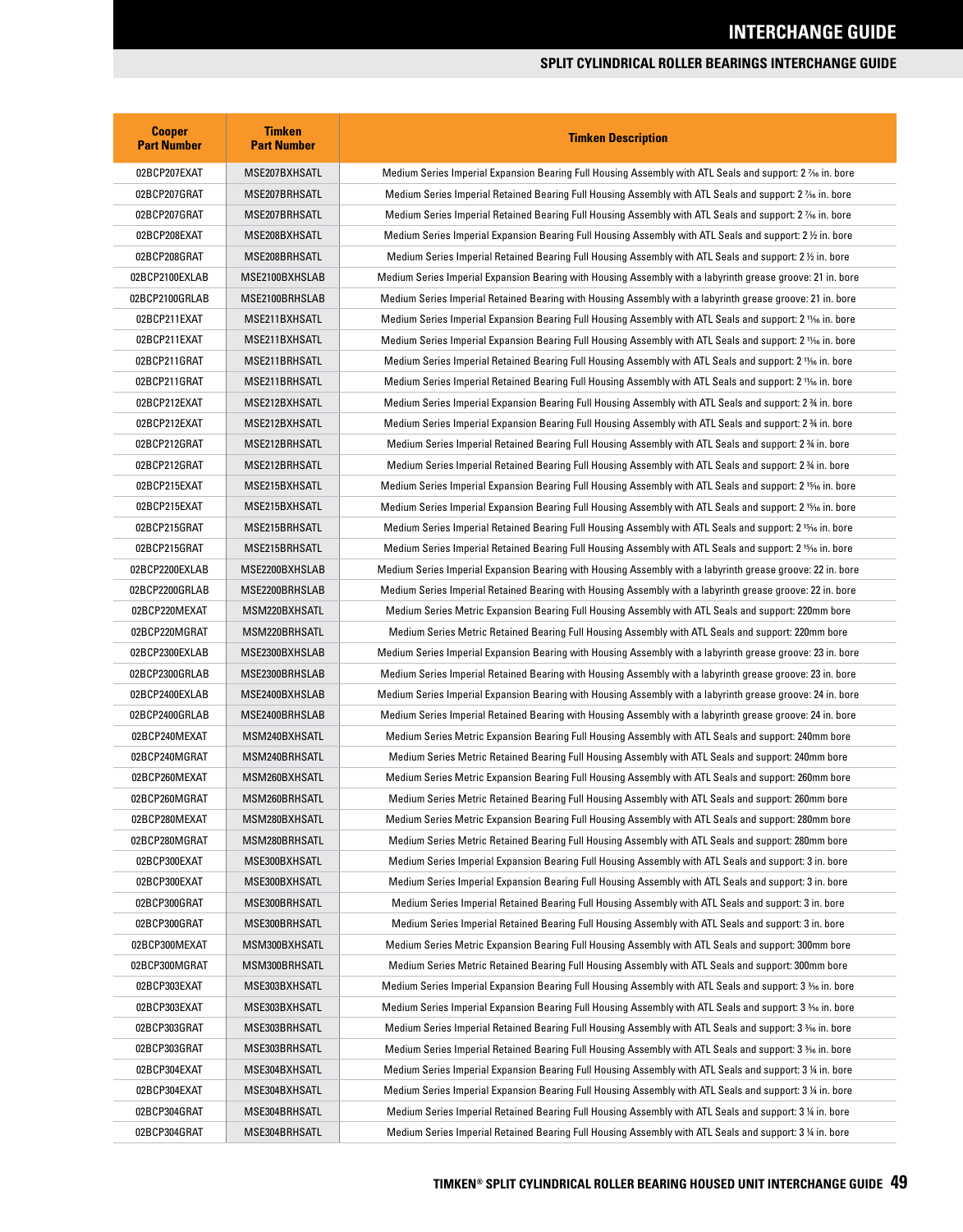| <b>Cooper</b><br><b>Part Number</b> | <b>Timken</b><br><b>Part Number</b> | <b>Timken Description</b>                                                                                             |
|-------------------------------------|-------------------------------------|-----------------------------------------------------------------------------------------------------------------------|
| 02BCP307EXAT                        | MSE307BXHSATL                       | Medium Series Imperial Expansion Bearing Full Housing Assembly with ATL Seals and support: 3 % in. bore               |
| 02BCP307EXAT                        | MSE307BXHSATL                       | Medium Series Imperial Expansion Bearing Full Housing Assembly with ATL Seals and support: 3 % in. bore               |
| 02BCP307GRAT                        | MSE307BRHSATL                       | Medium Series Imperial Retained Bearing Full Housing Assembly with ATL Seals and support: 3 % in. bore                |
| 02BCP307GRAT                        | MSE307BRHSATL                       | Medium Series Imperial Retained Bearing Full Housing Assembly with ATL Seals and support: 3 % in. bore                |
| 02BCP308EXAT                        | MSE308BXHSATL                       | Medium Series Imperial Expansion Bearing Full Housing Assembly with ATL Seals and support: 3 1/2 in. bore             |
| 02BCP308EXAT                        | MSE308BXHSATL                       | Medium Series Imperial Expansion Bearing Full Housing Assembly with ATL Seals and support: 3 $\%$ in. bore            |
| 02BCP308GRAT                        | MSE308BRHSATL                       | Medium Series Imperial Retained Bearing Full Housing Assembly with ATL Seals and support: 3 $\frac{1}{2}$ in. bore    |
| 02BCP308GRAT                        | MSE308BRHSATL                       | Medium Series Imperial Retained Bearing Full Housing Assembly with ATL Seals and support: 3 1/2 in. bore              |
| 02BCP311EXAT                        | MSE311BXHSATL                       | Medium Series Imperial Expansion Bearing Full Housing Assembly with ATL Seals and support: 3 11/6 in. bore            |
| 02BCP311EXAT                        | MSE311BXHSATL                       | Medium Series Imperial Expansion Bearing Full Housing Assembly with ATL Seals and support: 3 11/6 in. bore            |
| 02BCP311GRAT                        | MSE311BRHSATL                       | Medium Series Imperial Retained Bearing Full Housing Assembly with ATL Seals and support: 3 11% in. bore              |
| 02BCP311GRAT                        | MSE311BRHSATL                       | Medium Series Imperial Retained Bearing Full Housing Assembly with ATL Seals and support: 3 11/6 in. bore             |
| 02BCP312EXAT                        | MSE312BXHSATL                       | Medium Series Imperial Expansion Bearing Full Housing Assembly with ATL Seals and support: 3 % in. bore               |
| 02BCP312EXAT                        | MSE312BXHSATL                       | Medium Series Imperial Expansion Bearing Full Housing Assembly with ATL Seals and support: 3 % in. bore               |
| 02BCP312GRAT                        | MSE312BRHSATL                       | Medium Series Imperial Retained Bearing Full Housing Assembly with ATL Seals and support: 3 % in. bore                |
| 02BCP312GRAT                        | MSE312BRHSATL                       | Medium Series Imperial Retained Bearing Full Housing Assembly with ATL Seals and support: 3 % in. bore                |
| 02BCP315EXAT                        | MSE315BXHSATL                       | Medium Series Imperial Expansion Bearing Full Housing Assembly with ATL Seals and support: 3 15% in. bore             |
| 02BCP315EXAT                        | MSE315BXHSATL                       | Medium Series Imperial Expansion Bearing Full Housing Assembly with ATL Seals and support: 3 15% in. bore             |
| 02BCP315GRAT                        | MSE315BRHSATL                       | Medium Series Imperial Retained Bearing Full Housing Assembly with ATL Seals and support: 3 <sup>15</sup> /6 in. bore |
| 02BCP315GRAT                        | MSE315BRHSATL                       | Medium Series Imperial Retained Bearing Full Housing Assembly with ATL Seals and support: 3 <sup>15</sup> /6 in. bore |
| 02BCP320MEXAT                       | MSM320BXHSATL                       | Medium Series Metric Expansion Bearing Full Housing Assembly with ATL Seals and support: 320mm bore                   |
| 02BCP320MEXLAB                      | MSM320BXHSLAB                       | Medium Series Metric Expansion Bearing with Housing Assembly with a labyrinth grease groove: 320mm bore               |
| 02BCP320MGRAT                       | MSM320BRHSATL                       | Medium Series Metric Retained Bearing Full Housing Assembly with ATL Seals and support: 320mm bore                    |
| 02BCP320MGRLAB                      | MSM320BRHSLAB                       | Medium Series Metric Retained Bearing with Housing Assembly with a labyrinth grease groove: 320mm bore                |
| 02BCP340MEXLAB                      | MSM340BXHSLAB                       | Medium Series Metric Expansion Bearing with Housing Assembly with a labyrinth grease groove: 340mm bore               |
| 02BCP340MGRLAB                      | MSM340BRHSLAB                       | Medium Series Metric Retained Bearing with Housing Assembly with a labyrinth grease groove: 340mm bore                |
| 02BCP360MEXLAB                      | MSM360BXHSLAB                       | Medium Series Metric Expansion Bearing with Housing Assembly with a labyrinth grease groove: 360mm bore               |
| 02BCP360MGRLAB                      | MSM360BRHSLAB                       | Medium Series Metric Retained Bearing with Housing Assembly with a labyrinth grease groove: 360mm bore                |
| 02BCP380MEXLAB                      | MSM380BXHSLAB                       | Medium Series Metric Expansion Bearing with Housing Assembly with a labyrinth grease groove: 380mm bore               |
| 02BCP380MGRLAB                      | MSM380BRHSLAB                       | Medium Series Metric Retained Bearing with Housing Assembly with a labyrinth grease groove: 380mm bore                |
| 02BCP400EXAT                        | MSE400BXHSATL                       | Medium Series Imperial Expansion Bearing Full Housing Assembly with ATL Seals and support: 4 in. bore                 |
| 02BCP400EXAT                        | MSE400BXHSATL                       | Medium Series Imperial Expansion Bearing Full Housing Assembly with ATL Seals and support: 4 in. bore                 |
| 02BCP400GRAT                        | MSE400BRHSATL                       | Medium Series Imperial Retained Bearing Full Housing Assembly with ATL Seals and support: 4 in. bore                  |
| 02BCP400GRAT                        | MSE400BRHSATL                       | Medium Series Imperial Retained Bearing Full Housing Assembly with ATL Seals and support: 4 in. bore                  |
| 02BCP400MEXLAB                      | MSM400BXHSLAB                       | Medium Series Metric Expansion Bearing with Housing Assembly with a labyrinth grease groove: 400mm bore               |
| 02BCP400MGRLAB                      | MSM400BRHSLAB                       | Medium Series Metric Retained Bearing with Housing Assembly with a labyrinth grease groove: 400mm bore                |
| 02BCP403EXAT                        | MSE403BXHSATL                       | Medium Series Imperial Expansion Bearing Full Housing Assembly with ATL Seals and support: 4 % in. bore               |
| 02BCP403GRAT                        | MSE403BRHSATL                       | Medium Series Imperial Retained Bearing Full Housing Assembly with ATL Seals and support: 4 $\frac{3}{6}$ in. bore    |
| 02BCP404EXAT                        | MSE404BXHSATL                       | Medium Series Imperial Expansion Bearing Full Housing Assembly with ATL Seals and support: 4 1/4 in. bore             |
| 02BCP404GRAT                        | MSE404BRHSATL                       | Medium Series Imperial Retained Bearing Full Housing Assembly with ATL Seals and support: 4 1/4 in. bore              |
| 02BCP407EXAT                        | MSE407BXHSATL                       | Medium Series Imperial Expansion Bearing Full Housing Assembly with ATL Seals and support: 4 % in. bore               |
| 02BCP407GRAT                        | MSE407BRHSATL                       | Medium Series Imperial Retained Bearing Full Housing Assembly with ATL Seals and support: 4 1/16 in. bore             |
| 02BCP408EXAT                        | MSE408BXHSATL                       | Medium Series Imperial Expansion Bearing Full Housing Assembly with ATL Seals and support: 4 $\%$ in. bore            |
| 02BCP408GRAT                        | MSE408BRHSATL                       | Medium Series Imperial Retained Bearing Full Housing Assembly with ATL Seals and support: 4 1/2 in. bore              |
| 02BCP411GRAT                        | MSE411BXHSATL                       | Medium Series Imperial Expansion Bearing Full Housing Assembly with ATL Seals and support: 4 11% in. bore             |
| 02BCP415EXAT                        | MSE415BXHSATL                       | Medium Series Imperial Expansion Bearing Full Housing Assembly with ATL Seals and support: 4 15% in. bore             |
| 02BCP415GRAT                        | MSE415BRHSATL                       | Medium Series Imperial Retained Bearing Full Housing Assembly with ATL Seals and support: 4 15% in. bore              |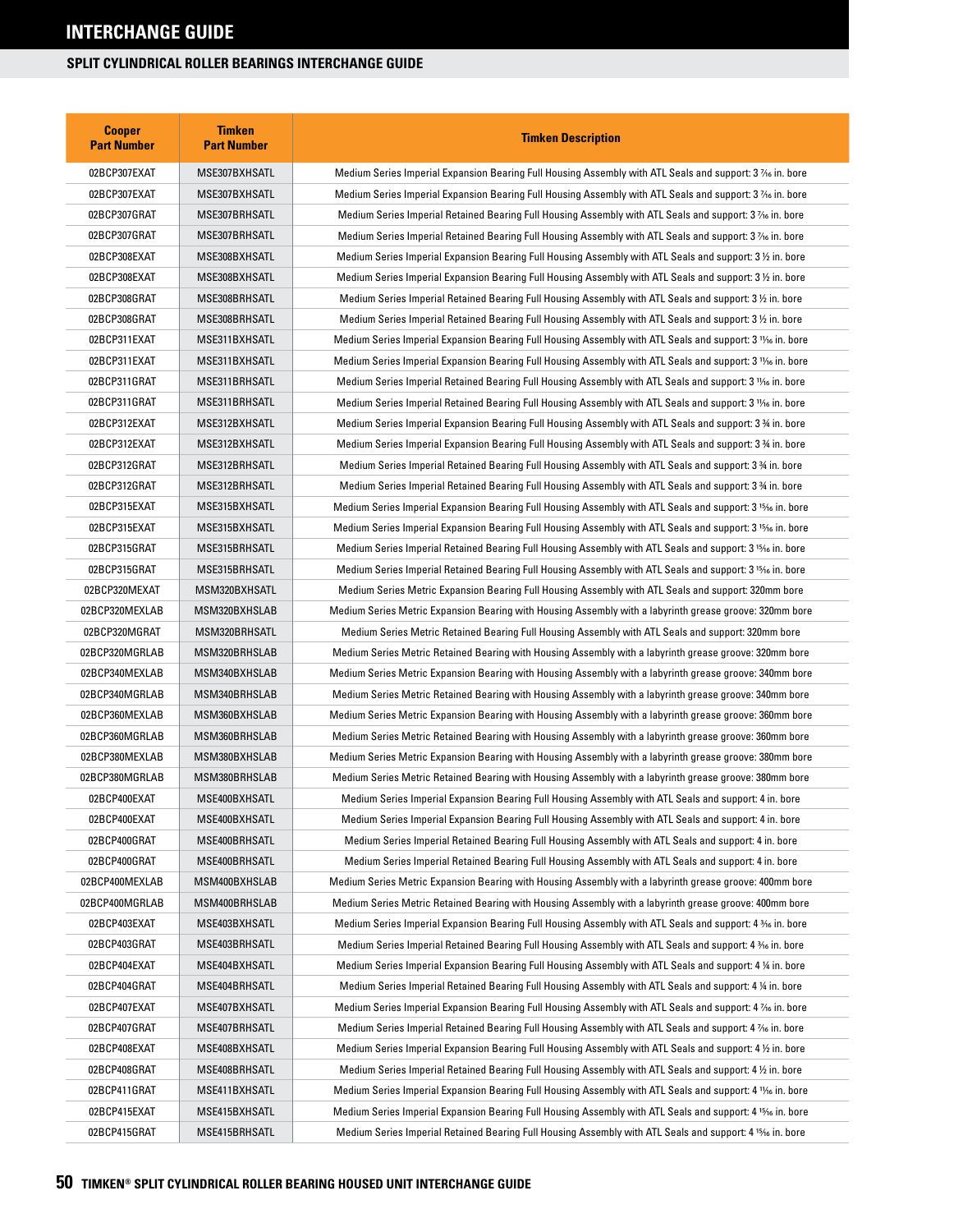| <b>Cooper</b><br><b>Part Number</b> | <b>Timken</b><br><b>Part Number</b> | <b>Timken Description</b>                                                                                   |
|-------------------------------------|-------------------------------------|-------------------------------------------------------------------------------------------------------------|
| 02BCP420MEXLAB                      | MSM420BXHSLAB                       | Medium Series Metric Expansion Bearing with Housing Assembly with a labyrinth grease groove: 420mm bore     |
| 02BCP420MGRLAB                      | MSM420BRHSLAB                       | Medium Series Metric Retained Bearing with Housing Assembly with a labyrinth grease groove: 420mm bore      |
| 02BCP440MEXLAB                      | MSM440BXHSLAB                       | Medium Series Metric Expansion Bearing with Housing Assembly with a labyrinth grease groove: 440mm bore     |
| 02BCP440MGRLAB                      | MSM440BRHSLAB                       | Medium Series Metric Retained Bearing with Housing Assembly with a labyrinth grease groove: 440mm bore      |
| 02BCP460MEXLAB                      | MSM460BXHSLAB                       | Medium Series Metric Expansion Bearing with Housing Assembly with a labyrinth grease groove: 460mm bore     |
| 02BCP460MGRLAB                      | MSM460BRHSLAB                       | Medium Series Metric Retained Bearing with Housing Assembly with a labyrinth grease groove: 460mm bore      |
| 02BCP480MEXLAB                      | MSM480BXHSLAB                       | Medium Series Metric Expansion Bearing with Housing Assembly with a labyrinth grease groove: 480mm bore     |
| 02BCP480MGRLAB                      | MSM480BRHSLAB                       | Medium Series Metric Retained Bearing with Housing Assembly with a labyrinth grease groove: 480mm bore      |
| 02BCP500EXAT                        | MSE500BXHSATL                       | Medium Series Imperial Expansion Bearing Full Housing Assembly with ATL Seals and support: 5 in. bore       |
| 02BCP500GRAT                        | MSE500BRHSATL                       | Medium Series Imperial Retained Bearing Full Housing Assembly with ATL Seals and support: 5 in. bore        |
| 02BCP500MEXLAB                      | MSM500BXHSLAB                       | Medium Series Metric Expansion Bearing with Housing Assembly with a labyrinth grease groove: 500mm bore     |
| 02BCP500MGRLAB                      | MSM500BRHSLAB                       | Medium Series Metric Retained Bearing with Housing Assembly with a labyrinth grease groove: 500mm bore      |
| 02BCP503EXAT                        | MSE503BXHSATL                       | Medium Series Imperial Expansion Bearing Full Housing Assembly with ATL Seals and support: 5 % in. bore     |
| 02BCP503GRAT                        | MSE503BRHSATL                       | Medium Series Imperial Retained Bearing Full Housing Assembly with ATL Seals and support: 5 % in. bore      |
| 02BCP507EXAT                        | MSE507BXHSATL                       | Medium Series Imperial Expansion Bearing Full Housing Assembly with ATL Seals and support: 5 % in. bore     |
| 02BCP507GRAT                        | MSE507BRHSATL                       | Medium Series Imperial Retained Bearing Full Housing Assembly with ATL Seals and support: 5 % in. bore      |
| 02BCP508EXAT                        | MSE508BXHSATL                       | Medium Series Imperial Expansion Bearing Full Housing Assembly with ATL Seals and support: 5 1/2 in. bore   |
| 02BCP508GRAT                        | MSE508BRHSATL                       | Medium Series Imperial Retained Bearing Full Housing Assembly with ATL Seals and support: 5 1/2 in. bore    |
| 02BCP50MEXAT                        | MSM50BXHSATL                        | Medium Series Metric Expansion Bearing Full Housing Assembly with ATL Seals and support: 50mm bore          |
| 02BCP50MGRAT                        | MSM50BRHSATL                        | Medium Series Metric Retained Bearing Full Housing Assembly with ATL Seals and support: 50mm bore           |
| 02BCP512EXAT                        | MSE512BXHSATL                       | Medium Series Imperial Expansion Bearing Full Housing Assembly with ATL Seals and support: 5 % in. bore     |
| 02BCP512GRAT                        | MSE512BRHSATL                       | Medium Series Imperial Retained Bearing Full Housing Assembly with ATL Seals and support: 5 % in. bore      |
| 02BCP515EXAT                        | MSE515BXHSATL                       | Medium Series Imperial Expansion Bearing Full Housing Assembly with ATL Seals and support: 5 15/16 in. bore |
| 02BCP515GRAT                        | MSE515BRHSATL                       | Medium Series Imperial Retained Bearing Full Housing Assembly with ATL Seals and support: 5 15% in. bore    |
| 02BCP530MEXLAB                      | MSM530BXHSLAB                       | Medium Series Metric Expansion Bearing with Housing Assembly with a labyrinth grease groove: 530mm bore     |
| 02BCP530MGRLAB                      | MSM530BRHSLAB                       | Medium Series Metric Retained Bearing with Housing Assembly with a labyrinth grease groove: 530mm bore      |
| 02BCP560MEXLAB                      | MSM560BXHSLAB                       | Medium Series Metric Expansion Bearing with Housing Assembly with a labyrinth grease groove: 560mm bore     |
| 02BCP560MGRLAB                      | MSM560BRHSLAB                       | Medium Series Metric Retained Bearing with Housing Assembly with a labyrinth grease groove: 560mm bore      |
| 02BCP600EXAT                        | MSE600BXHSATL                       | Medium Series Imperial Expansion Bearing Full Housing Assembly with ATL Seals and support: 6 in. bore       |
| 02BCP600GRAT                        | MSE600BRHSATL                       | Medium Series Imperial Retained Bearing Full Housing Assembly with ATL Seals and support: 6 in. bore        |
| 02BCP600MEXLAB                      | MSM600BXHSLAB                       | Medium Series Metric Expansion Bearing with Housing Assembly with a labyrinth grease groove: 600mm bore     |
| 02BCP600MGRLAB                      | MSM600BRHSLAB                       | Medium Series Metric Retained Bearing with Housing Assembly with a labyrinth grease groove: 600mm bore      |
| 02BCP607EXAT                        | MSE607BXHSATL                       | Medium Series Imperial Expansion Bearing Full Housing Assembly with ATL Seals and support: 6 % in. bore     |
| 02BCP607GRAT                        | MSE607BRHSATL                       | Medium Series Imperial Retained Bearing Full Housing Assembly with ATL Seals and support: 6 % in. bore      |
| 02BCP608EXAT                        | MSE608BXHSATL                       | Medium Series Imperial Expansion Bearing Full Housing Assembly with ATL Seals and support: 6 1/2 in. bore   |
| 02BCP608GRAT                        | MSE608BRHSATL                       | Medium Series Imperial Retained Bearing Full Housing Assembly with ATL Seals and support: 6 1/2 in. bore    |
| 02BCP60MEXAT                        | MSM60BXHSATL                        | Medium Series Metric Expansion Bearing Full Housing Assembly with ATL Seals and support: 60mm bore          |
| 02BCP60MGRAT                        | MSM60BRHSATL                        | Medium Series Metric Retained Bearing Full Housing Assembly with ATL Seals and support: 60mm bore           |
| 02BCP615EXAT                        | MSE615BXHSATL                       | Medium Series Imperial Expansion Bearing Full Housing Assembly with ATL Seals and support: 6 15⁄16 in. bore |
| 02BCP615GRAT                        | MSE615BRHSATL                       | Medium Series Imperial Retained Bearing Full Housing Assembly with ATL Seals and support: 6 15/16 in. bore  |
| 02BCP65MEXAT                        | MSM65BXHSATL                        | Medium Series Metric Expansion Bearing Full Housing Assembly with ATL Seals and support: 65mm bore          |
| 02BCP65MGRAT                        | MSM65BRHSATL                        | Medium Series Metric Retained Bearing Full Housing Assembly with ATL Seals and support: 65mm bore           |
| 02BCP700EXAT                        | MSE700BXHSATL                       | Medium Series Imperial Expansion Bearing Full Housing Assembly with ATL Seals and support: 7 in. bore       |
| 02BCP700GRAT                        | MSE700BRHSATL                       | Medium Series Imperial Retained Bearing Full Housing Assembly with ATL Seals and support: 7 in. bore        |
| 02BCP708EXAT                        | MSE708BXHSATL                       | Medium Series Imperial Expansion Bearing Full Housing Assembly with ATL Seals and support: 7 1/2 in. bore   |
| 02BCP708GRAT                        | MSE708BRHSATL                       | Medium Series Imperial Retained Bearing Full Housing Assembly with ATL Seals and support: 7 1/2 in. bore    |
| 02BCP70MEXAT                        | MSM70BXHSATL                        | Medium Series Metric Expansion Bearing Full Housing Assembly with ATL Seals and support: 70mm bore          |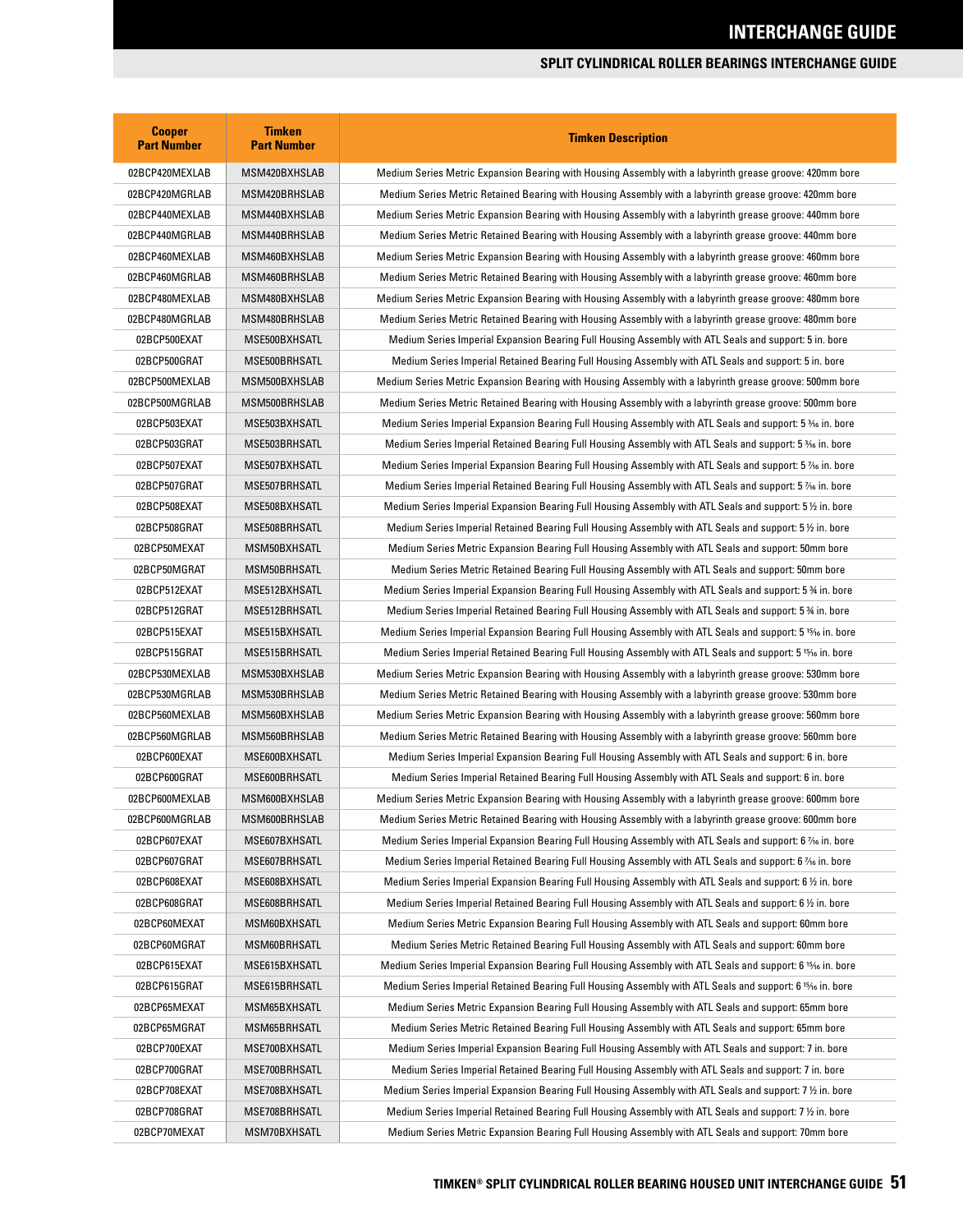| <b>Cooper</b><br><b>Part Number</b> | <b>Timken</b><br><b>Part Number</b> | <b>Timken Description</b>                                                                                                              |
|-------------------------------------|-------------------------------------|----------------------------------------------------------------------------------------------------------------------------------------|
| 02BCP70MEXAT                        | MSM70BXHSATL                        | Medium Series Metric Expansion Bearing Full Housing Assembly with ATL Seals and support: 70mm bore                                     |
| 02BCP70MGRAT                        | MSM70BRHSATL                        | Medium Series Metric Retained Bearing Full Housing Assembly with ATL Seals and support: 70mm bore                                      |
| 02BCP70MGRAT                        | MSM70BRHSATL                        | Medium Series Metric Retained Bearing Full Housing Assembly with ATL Seals and support: 70mm bore                                      |
| 02BCP715EXAT                        | MSE715BXHSATL                       | Medium Series Imperial Expansion Bearing Full Housing Assembly with ATL Seals and support: 7 <sup>15</sup> /6 in. bore                 |
| 02BCP715GRAT                        | MSE715BRHSATL                       | Medium Series Imperial Retained Bearing Full Housing Assembly with ATL Seals and support: 7 <sup>15</sup> /6 in. bore                  |
| 02BCP75MEXAT                        | MSM75BXHSATL                        | Medium Series Metric Expansion Bearing Full Housing Assembly with ATL Seals and support: 75mm bore                                     |
| 02BCP75MEXAT                        | MSM75BXHSATL                        | Medium Series Metric Expansion Bearing Full Housing Assembly with ATL Seals and support: 75mm bore                                     |
| 02BCP75MGRAT                        | MSM75BRHSATL                        | Medium Series Metric Retained Bearing Full Housing Assembly with ATL Seals and support: 75mm bore                                      |
| 02BCP75MGRAT                        | MSM75BRHSATL                        | Medium Series Metric Retained Bearing Full Housing Assembly with ATL Seals and support: 75mm bore                                      |
| 02BCP800EXAT                        | MSE800BXHSATL                       | Medium Series Imperial Expansion Bearing Full Housing Assembly with ATL Seals and support: 8 in. bore                                  |
| 02BCP800GRAT                        | MSE800BRHSATL                       | Medium Series Imperial Retained Bearing Full Housing Assembly with ATL Seals and support: 8 in. bore                                   |
| 02BCP80MEXAT                        | MSM80BXHSATL                        | Medium Series Metric Expansion Bearing Full Housing Assembly with ATL Seals and support: 80mm bore                                     |
| 02BCP80MEXAT                        | MSM80BXHSATL                        | Medium Series Metric Expansion Bearing Full Housing Assembly with ATL Seals and support: 80mm bore                                     |
| 02BCP80MGRAT                        | MSM80BRHSATL                        | Medium Series Metric Retained Bearing Full Housing Assembly with ATL Seals and support: 80mm bore                                      |
| 02BCP80MGRAT                        | MSM80BRHSATL                        | Medium Series Metric Retained Bearing Full Housing Assembly with ATL Seals and support: 80mm bore                                      |
| 02BCP85MEXAT                        | MSM85BXHSATL                        | Medium Series Metric Expansion Bearing Full Housing Assembly with ATL Seals and support: 85mm bore                                     |
| 02BCP85MEXAT                        | MSM85BXHSATL                        | Medium Series Metric Expansion Bearing Full Housing Assembly with ATL Seals and support: 85mm bore                                     |
| 02BCP85MGRAT                        | MSM85BRHSATL                        | Medium Series Metric Retained Bearing Full Housing Assembly with ATL Seals and support: 85mm bore                                      |
| 02BCP85MGRAT                        | MSM85BRHSATL                        | Medium Series Metric Retained Bearing Full Housing Assembly with ATL Seals and support: 85mm bore                                      |
| 02BCP900EXAT                        | MSE900BXHSATL                       | Medium Series Imperial Expansion Bearing Full Housing Assembly with ATL Seals and support: 9 in. bore                                  |
| 02BCP900GRAT                        | MSE900BRHSATL                       | Medium Series Imperial Retained Bearing Full Housing Assembly with ATL Seals and support: 9 in. bore                                   |
| 02BCP90MEXAT                        | MSM90BXHSATL                        | Medium Series Metric Expansion Bearing Full Housing Assembly with ATL Seals and support: 90mm bore                                     |
| 02BCP90MEXAT                        | MSM90BXHSATL                        | Medium Series Metric Expansion Bearing Full Housing Assembly with ATL Seals and support: 90mm bore                                     |
| 02BCP90MGRAT                        | MSM90BRHSATL                        | Medium Series Metric Retained Bearing Full Housing Assembly with ATL Seals and support: 90mm bore                                      |
| 02BCP90MGRAT                        | MSM90BRHSATL                        | Medium Series Metric Retained Bearing Full Housing Assembly with ATL Seals and support: 90mm bore                                      |
| 02BCSAFC517204EXAT                  | MSE204BXHSAFQATL                    | Medium Series Imperial Expansion Bearing SAF Dimensioned Full Housed Assembly (Quick Series) with ATL Seals: 2 ¼ in. bore              |
| 02BCSAFC517204GRAT                  | MSE204BRHSAFQATL                    | Medium Series Imperial Retained Bearing SAF Dimensioned Full Housed Assembly (Quick Series) with ATL Seals: 2 ¼ in. bore               |
| 02BCSAFC517208EXAT                  | MSE208BXHSAFQATL                    | Medium Series Imperial Expansion Bearing SAF Dimensioned Full Housed Assembly (Quick Series) with ATL Seals: 2 ½ in. bore              |
| 02BCSAFC517208GRAT                  | MSE208BRHSAFQATL                    | Medium Series Imperial Retained Bearing SAF Dimensioned Full Housed Assembly (Quick Series) with ATL Seals: 2 1/2 in. bore             |
| 02BCSAFC518212EXAT                  | MSE212BXHSAFQBATL                   | Medium Series Imperial Expansion Bearing SAF Dimensioned Full Housed Assembly (Quick Series) with ATL Seals: 2 % in. bore              |
| 02BCSAFC518212GRAT                  | MSE212BRHSAFQBATL                   | Medium Series Imperial Retained Bearing SAF Dimensioned Full Housed Assembly (Quick Series) with ATL Seals: 2 % in. bore               |
| 02BCSAFC520211EXAT                  | MSE211BXHSAFQATL                    | Medium Series Imperial Expansion Bearing SAF Dimensioned Full Housed Assembly (Quick Series) with ATL Seals: 2 1½ in. bore             |
| 02BCSAFC520211GRAT                  | MSE211BRHSAFQATL                    | Medium Series Imperial Retained Bearing SAF Dimensioned Full Housed Assembly (Quick Series) with ATL Seals: 2 1% in. bore              |
| 02BCSAFC520212EXAT                  | MSE212BXHSAFQATL                    | Medium Series Imperial Expansion Bearing SAF Dimensioned Full Housed Assembly (Quick Series) with ATL Seals: 2 % in. bore              |
| 02BCSAFC520212GRAT                  | MSE212BRHSAFQATL                    | Medium Series Imperial Retained Bearing SAF Dimensioned Full Housed Assembly (Quick Series) with ATL Seals: 2 % in. bore               |
| 02BCSAFC522100MEXAT                 | MSM100BXHSAFQAATL                   | Medium Series Metric Expansion Bearing SAF Dimensioned Full Housed Assembly (Quick Series) with ATL Seals: 100mm bore                  |
| 02BCSAFC522100MGRAT                 | MSM100BRHSAFQAATL                   | Medium Series Metric Retained Bearing SAF Dimensioned Full Housed Assembly (Quick Series) with ATL Seals: 100mm bore                   |
| 02BCSAFC522105MEXAT                 | MSM105BXHSAFQAATL                   | Medium Series Metric Expansion Bearing SAF Dimensioned Full Housed Assembly (Quick Series) with ATL Seals: 105mm bore                  |
| 02BCSAFC522105MGRAT                 | MSM105BRHSAFQAATL                   | Medium Series Metric Retained Bearing SAF Dimensioned Full Housed Assembly (Quick Series) with ATL Seals: 105mm bore                   |
| 02BCSAFC522311EXAT                  | MSE311BXHSAFQAATL                   | Medium Series Imperial Expansion Bearing SAF Dimensioned Full Housed Assembly (Quick Series) with ATL Seals: 3 1% in. bore             |
| 02BCSAFC522311GRAT                  | MSE311BRHSAFQAATL                   | Medium Series Imperial Retained Bearing SAF Dimensioned Full Housed Assembly (Quick Series) with ATL Seals: 3 1% in. bore              |
| 02BCSAFC522312EXAT                  | MSE312BXHSAFQAATL                   | Medium Series Imperial Expansion Bearing SAF Dimensioned Full Housed Assembly (Quick Series) with ATL Seals: 3 % in. bore              |
| 02BCSAFC522312GRAT                  | MSE312BRHSAFQAATL                   | Medium Series Imperial Retained Bearing SAF Dimensioned Full Housed Assembly (Quick Series) with ATL Seals: 3 % in. bore               |
| 02BCSAFC522315EXAT                  | MSE315BXHSAFQAATL                   | Medium Series Imperial Expansion Bearing SAF Dimensioned Full Housed Assembly (Quick Series) with ATL Seals: 3 15% in. bore            |
| 02BCSAFC522315GRAT                  | MSE315BRHSAFQAATL                   | Medium Series Imperial Retained Bearing SAF Dimensioned Full Housed Assembly (Quick Series) with ATL Seals: 3 <sup>15</sup> % in. bore |
| 02BCSAFC522400EXAT                  | MSE400BXHSAFQAATL                   | Medium Series Imperial Expansion Bearing SAF Dimensioned Full Housed Assembly (Quick Series) with ATL Seals: 4 in. bore                |
| 02BCSAFC522400GRAT                  | MSE400BRHSAFQAATL                   | Medium Series Imperial Retained Bearing SAF Dimensioned Full Housed Assembly (Quick Series) with ATL Seals: 4 in. bore                 |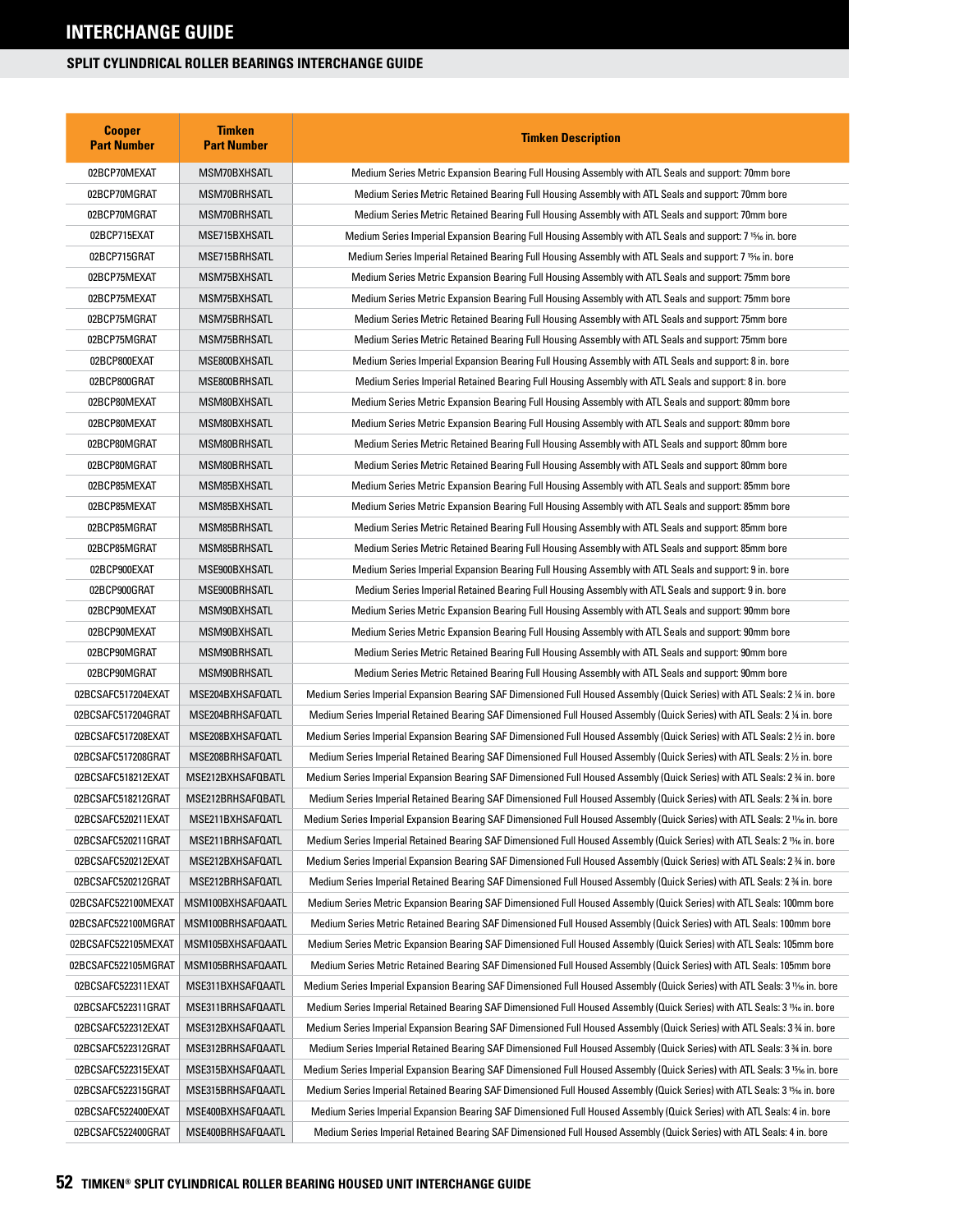| <b>Cooper</b><br><b>Part Number</b> | <b>Timken</b><br><b>Part Number</b> | <b>Timken Description</b>                                                                                                     |
|-------------------------------------|-------------------------------------|-------------------------------------------------------------------------------------------------------------------------------|
| 02BCSAFC526110MEXAT                 | MSM110BXHSAFQAATL                   | Medium Series Metric Expansion Bearing SAF Dimensioned Full Housed Assembly (Quick Series) with ATL Seals: 110mm bore         |
| 02BCSAFC526110MGRAT                 | MSM110BRHSAFQAATL                   | Medium Series Metric Retained Bearing SAF Dimensioned Full Housed Assembly (Quick Series) with ATL Seals: 110mm bore          |
| 02BCSAFC526115MEXAT                 | MSM115BXHSAFQAATL                   | Medium Series Metric Expansion Bearing SAF Dimensioned Full Housed Assembly (Quick Series) with ATL Seals: 115mm bore         |
| 02BCSAFC526115MGRAT                 | MSM115BRHSAFQAATL                   | Medium Series Metric Retained Bearing SAF Dimensioned Full Housed Assembly (Quick Series) with ATL Seals: 115mm bore          |
| 02BCSAFC526403EXAT                  | MSE403BXHSAFQAATL                   | Medium Series Imperial Expansion Bearing SAF Dimensioned Full Housed Assembly (Quick Series) with ATL Seals: 4 % in. bore     |
| 02BCSAFC526403GRAT                  | MSE403BRHSAFQAATL                   | Medium Series Imperial Retained Bearing SAF Dimensioned Full Housed Assembly (Quick Series) with ATL Seals: 4 % in. bore      |
| 02BCSAFC526407EXAT                  | MSE407BXHSAFQAATL                   | Medium Series Imperial Expansion Bearing SAF Dimensioned Full Housed Assembly (Quick Series) with ATL Seals: 4 % in. bore     |
| 02BCSAFC526407GRAT                  | MSE407BRHSAFQAATL                   | Medium Series Imperial Retained Bearing SAF Dimensioned Full Housed Assembly (Quick Series) with ATL Seals: 4 % in. bore      |
| 02BCSAFC526408EXAT                  | MSE408BXHSAFQAATL                   | Medium Series Imperial Expansion Bearing SAF Dimensioned Full Housed Assembly (Quick Series) with ATL Seals: 4 1/2 in. bore   |
| 02BCSAFC526408GRAT                  | MSE408BRHSAFQAATL                   | Medium Series Imperial Retained Bearing SAF Dimensioned Full Housed Assembly (Quick Series) with ATL Seals: 4½ in. bore       |
| 02BCSAFC528125MEXAT                 | MSM125BXHSAFQAATL                   | Medium Series Metric Expansion Bearing SAF Dimensioned Full Housed Assembly (Quick Series) with ATL Seals: 125mm bore         |
| 02BCSAFC528125MGRAT                 | MSM125BRHSAFQAATL                   | Medium Series Metric Retained Bearing SAF Dimensioned Full Housed Assembly (Quick Series) with ATL Seals: 125mm bore          |
| 02BCSAFC528415EXAT                  | MSE415BXHSAFQAATL                   | Medium Series Imperial Expansion Bearing SAF Dimensioned Full Housed Assembly (Quick Series) with ATL Seals: 4 15⁄16 in. bore |
| 02BCSAFC528415GRAT                  | MSE415BRHSAFQAATL                   | Medium Series Imperial Retained Bearing SAF Dimensioned Full Housed Assembly (Quick Series) with ATL Seals: 4 15% in. bore    |
| 02BCSAFC528500EXAT                  | MSE500BXHSAFQAATL                   | Medium Series Imperial Expansion Bearing SAF Dimensioned Full Housed Assembly (Quick Series) with ATL Seals: 5 in. bore       |
| 02BCSAFC528500GRAT                  | MSE500BRHSAFQAATL                   | Medium Series Imperial Retained Bearing SAF Dimensioned Full Housed Assembly (Quick Series) with ATL Seals: 5 in. bore        |
| 02BCSAFC532140MEXAT                 | MSM140BXHSAFQATL                    | Medium Series Metric Expansion Bearing SAF Dimensioned Full Housed Assembly (Quick Series) with ATL Seals: 140mm bore         |
| 02BCSAFC532140MGRAT                 | MSM140BRHSAFQATL                    | Medium Series Metric Retained Bearing SAF Dimensioned Full Housed Assembly (Quick Series) with ATL Seals: 140mm bore          |
| 02BCSAFC532503EXAT                  | MSE503BXHSAFQATL                    | Medium Series Imperial Expansion Bearing SAF Dimensioned Full Housed Assembly (Quick Series) with ATL Seals: 5 % in. bore     |
| 02BCSAFC532503GRAT                  | MSE503BRHSAFQATL                    | Medium Series Imperial Retained Bearing SAF Dimensioned Full Housed Assembly (Quick Series) with ATL Seals: 5 % in. bore      |
| 02BCSAFC532507EXAT                  | MSE507BXHSAFQATL                    | Medium Series Imperial Expansion Bearing SAF Dimensioned Full Housed Assembly (Quick Series) with ATL Seals: 5 % in. bore     |
| 02BCSAFC532507GRAT                  | MSE507BRHSAFQATL                    | Medium Series Imperial Retained Bearing SAF Dimensioned Full Housed Assembly (Quick Series) with ATL Seals: 5 % in. bore      |
| 02BCSAFC532508EXAT                  | MSE508BXHSAFQATL                    | Medium Series Imperial Expansion Bearing SAF Dimensioned Full Housed Assembly (Quick Series) with ATL Seals: 5½ in. bore      |
| 02BCSAFC532508GRAT                  | MSE508BRHSAFQATL                    | Medium Series Imperial Retained Bearing SAF Dimensioned Full Housed Assembly (Quick Series) with ATL Seals: 5 ½ in. bore      |
| 02BCSAFC534150MEXAT                 | MSM150BXHSAFQATL                    | Medium Series Metric Expansion Bearing SAF Dimensioned Full Housed Assembly (Quick Series) with ATL Seals: 150mm bore         |
| 02BCSAFC534150MGRAT                 | MSM150BRHSAFQATL                    | Medium Series Metric Retained Bearing SAF Dimensioned Full Housed Assembly (Quick Series) with ATL Seals: 150mm bore          |
| 02BCSAFC534155MEXAT                 | MSM155BXHSAFQATL                    | Medium Series Metric Expansion Bearing SAF Dimensioned Full Housed Assembly (Quick Series) with ATL Seals: 155mm bore         |
| 02BCSAFC534155MGRAT                 | MSM155BRHSAFQATL                    | Medium Series Metric Retained Bearing SAF Dimensioned Full Housed Assembly (Quick Series) with ATL Seals: 155mm bore          |
| 02BCSAFC534515EXAT                  | MSE515BXHSAFQATL                    | Medium Series Imperial Expansion Bearing SAF Dimensioned Full Housed Assembly (Quick Series) with ATL Seals: 5 1½ in. bore    |
| 02BCSAFC534515GRAT                  | MSE515BRHSAF0ATL                    | Medium Series Imperial Retained Bearing SAF Dimensioned Full Housed Assembly (Quick Series) with ATL Seals: 5 15% in. bore    |
| 02BCSAFC534600EXAT                  | MSE600BXHSAF0ATL                    | Medium Series Imperial Expansion Bearing SAF Dimensioned Full Housed Assembly (Quick Series) with ATL Seals: 6 in. bore       |
| 02BCSAFC534600GRAT                  | MSE600BRHSAFQATL                    | Medium Series Imperial Retained Bearing SAF Dimensioned Full Housed Assembly (Quick Series) with ATL Seals: 6 in. bore        |
| 02C10EX                             | MS10HXTL                            | Medium Series Housing configured for a Expansion Bearing and ATL Seals                                                        |
| 02C10GR                             | MS10HRTL                            | Medium Series Housing configured for a Retained Bearing and ATL Seals                                                         |
| 02C1300GR                           | MSE1300HR                           | Medium Series Imperial Retained Housing: 13 in. bore                                                                          |
| 02C1400GR                           | MSE1400HR                           | Medium Series Imperial Retained Housing: 14 in. bore                                                                          |
| 02C1500GR                           | MSE1500HR                           | Medium Series Imperial Retained Housing: 15 in. bore                                                                          |
| 02C1600GR                           | MSE1600HR                           | Medium Series Imperial Retained Housing: 16 in. bore                                                                          |
| 02C1700GR                           | MSE1700HR                           | Medium Series Imperial Retained Housing: 17 in. bore                                                                          |
| 02C1800GR                           | MSE1800HR                           | Medium Series Imperial Retained Housing: 18 in. bore                                                                          |
| 02C1900GR                           | MSE1900HR                           | Medium Series Imperial Retained Housing: 19 in. bore                                                                          |
| 02C2000GR                           | MSE2000HR                           | Medium Series Imperial Retained Housing: 20 in. bore                                                                          |
| 02C2100GR                           | MSE2100HR                           | Medium Series Imperial Retained Housing: 21 in. bore                                                                          |
| 02C2200GR                           | MSE2200HR                           | Medium Series Imperial Retained Housing: 22 in. bore                                                                          |
| 02C2300GR                           | MSE2300HR                           | Medium Series Imperial Retained Housing: 23 in. bore                                                                          |
| 02C2400GR                           | MSE2400HR                           | Medium Series Imperial Retained Housing: 24 in. bore                                                                          |
| 02C30EX                             | MS30HXTL                            | Medium Series Housing configured for a Expansion Bearing and ATL Seals                                                        |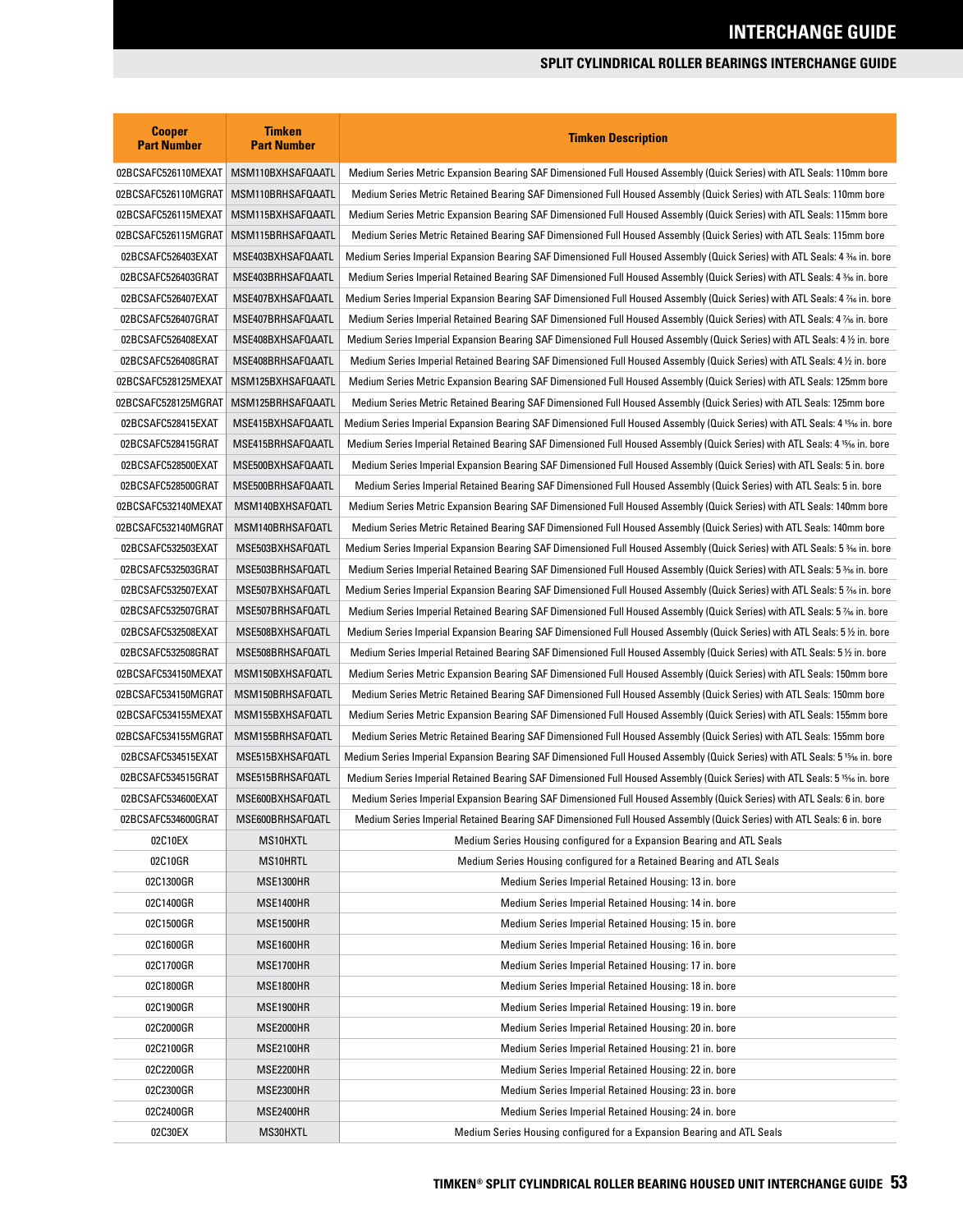| <b>Cooper</b><br><b>Part Number</b> | <b>Timken</b><br><b>Part Number</b> | <b>Timken Description</b>                                              |
|-------------------------------------|-------------------------------------|------------------------------------------------------------------------|
| 02C30GR                             | MS30HRTL                            | Medium Series Housing configured for a Retained Bearing and ATL Seals  |
| 02C31EX                             | MS31HXTL                            | Medium Series Housing configured for a Expansion Bearing and ATL Seals |
| 02C31GR                             | MS31HRTL                            | Medium Series Housing configured for a Retained Bearing and ATL Seals  |
| 02C320MGR                           | MSM320HR                            | Medium Series Metric Retained Housing: 320mm bore                      |
| 02C32GR                             | MS32HRTL                            | Medium Series Housing configured for a Retained Bearing and ATL Seals  |
| 02C33GR                             | MS33HRTL                            | Medium Series Housing configured for a Retained Bearing and ATL Seals  |
| 02C340MGR                           | MSM340HR                            | Medium Series Metric Retained Housing: 340mm bore                      |
| 02C34GR                             | MS34HRTL                            | Medium Series Housing configured for a Retained Bearing and ATL Seals  |
| 02C35GR                             | MS35HRTL                            | Medium Series Housing configured for a Retained Bearing and ATL Seals  |
| 02C360MGR                           | MSM360HR                            | Medium Series Metric Retained Housing: 360mm bore                      |
| 02C36GR                             | MS36HRTL                            | Medium Series Housing configured for a Retained Bearing and ATL Seals  |
| 02C37GR                             | MS37HRTL                            | Medium Series Housing configured for a Retained Bearing and ATL Seals  |
| 02C380MGR                           | MSM380HR                            | Medium Series Metric Retained Housing: 380mm bore                      |
| 02C38GR                             | MS38HRTL                            | Medium Series Housing configured for a Retained Bearing and ATL Seals  |
| 02C39GR                             | MS39HRTL                            | Medium Series Housing configured for a Retained Bearing and ATL Seals  |
| 02C3EX                              | MS3HXTL                             | Medium Series Housing configured for a Expansion Bearing and ATL Seals |
| 02C3GR                              | <b>MS3HRTL</b>                      | Medium Series Housing configured for a Retained Bearing and ATL Seals  |
| 02C400MGR                           | MSM400HR                            | Medium Series Metric Retained Housing: 400mm bore                      |
| 02C40GR                             | MS40HRTL                            | Medium Series Housing configured for a Retained Bearing and ATL Seals  |
| 02C420MGR                           | MSM420HR                            | Medium Series Metric Retained Housing: 420mm bore                      |
| 02C440MGR                           | MSM440HR                            | Medium Series Metric Retained Housing: 440mm bore                      |
| 02C460MGR                           | MSM460HR                            | Medium Series Metric Retained Housing: 460mm bore                      |
| 02C480MGR                           | MSM480HR                            | Medium Series Metric Retained Housing: 480mm bore                      |
| 02C4EX                              | MS4HXTL                             | Medium Series Housing configured for a Expansion Bearing and ATL Seals |
| 02C4GR                              | <b>MS4HRTL</b>                      | Medium Series Housing configured for a Retained Bearing and ATL Seals  |
| 02C500MGR                           | MSM500HR                            | Medium Series Metric Retained Housing: 500mm bore                      |
| 02C530MGR                           | MSM530HR                            | Medium Series Metric Retained Housing: 530mm bore                      |
| 02C560MGR                           | MSM560HR                            | Medium Series Metric Retained Housing: 560mm bore                      |
| 02C5EX                              | MS5HXTL                             | Medium Series Housing configured for a Expansion Bearing and ATL Seals |
| 02C5GR                              | <b>MS5HRTL</b>                      | Medium Series Housing configured for a Retained Bearing and ATL Seals  |
| 02C600MGR                           | MSM600HR                            | Medium Series Metric Retained Housing: 600mm bore                      |
| 02C6EX                              | MS6HXTL                             | Medium Series Housing configured for a Expansion Bearing and ATL Seals |
| 02C6GR                              | MS6HRTL                             | Medium Series Housing configured for a Retained Bearing and ATL Seals  |
| 02C7EX                              | <b>MS7HXTL</b>                      | Medium Series Housing configured for a Expansion Bearing and ATL Seals |
| 02C7GR                              | <b>MS7HRTL</b>                      | Medium Series Housing configured for a Retained Bearing and ATL Seals  |
| 02C8EX                              | MS8HXTL                             | Medium Series Housing configured for a Expansion Bearing and ATL Seals |
| 02C8GR                              | MS8HRTL                             | Medium Series Housing configured for a Retained Bearing and ATL Seals  |
| 02EB1000EX                          | <b>MSE1000BX</b>                    | Medium Series Imperial Expansion Bearing: 10 in. bore                  |
| 02EB1000GR                          | MSE1000BR                           | Medium Series Imperial Retained Bearing: 10 in. bore                   |
| 02EB1100EX                          | <b>MSE1100BX</b>                    | Medium Series Imperial Expansion Bearing: 11 in. bore                  |
| 02EB1100GR                          | MSE1100BR                           | Medium Series Imperial Retained Bearing: 11 in. bore                   |
| 02EB1200EX                          | <b>MSE1200BX</b>                    | Medium Series Imperial Expansion Bearing: 12 in. bore                  |
| 02EB1200GR                          | <b>MSE1200BR</b>                    | Medium Series Imperial Retained Bearing: 12 in. bore                   |
| 02EB160MEX                          | MSM160BX                            | Medium Series Metric Expansion Bearing: 160mm bore                     |
| 02EB160MGR                          | MSM160BR                            | Medium Series Metric Retained Bearing: 160mm bore                      |
| 02EB170MEX                          | MSM170BX                            | Medium Series Metric Expansion Bearing: 170mm bore                     |
| 02EB170MGR                          | MSM170BR                            | Medium Series Metric Retained Bearing: 170mm bore                      |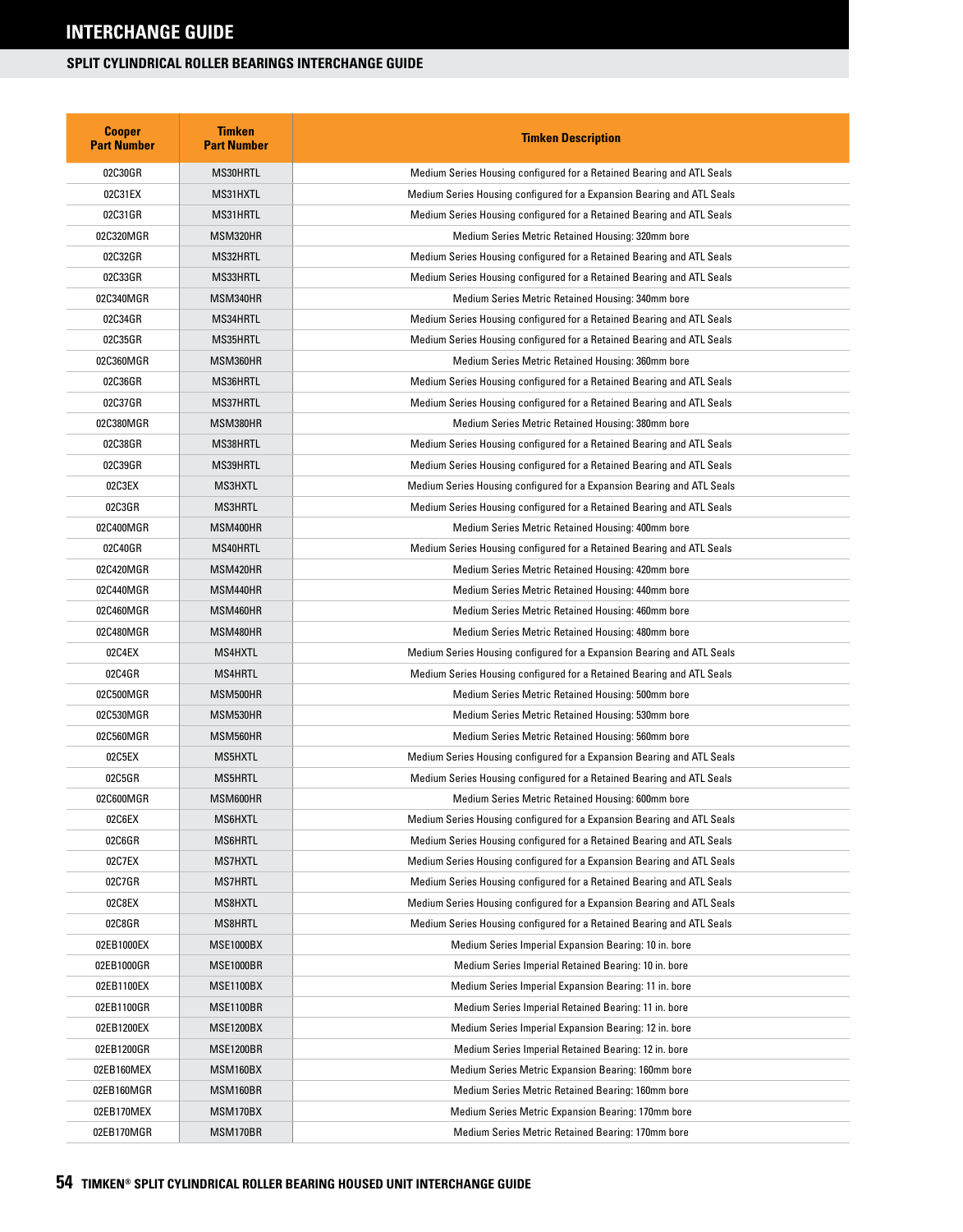| <b>Cooper</b><br><b>Part Number</b> | <b>Timken</b><br><b>Part Number</b> | <b>Timken Description</b>                                                                 |
|-------------------------------------|-------------------------------------|-------------------------------------------------------------------------------------------|
| 02EB180MEX                          | MSM180BX                            | Medium Series Metric Expansion Bearing: 180mm bore                                        |
| 02EB180MGR                          | MSM180BR                            | Medium Series Metric Retained Bearing: 180mm bore                                         |
| 02EB190MEX                          | MSM190BX                            | Medium Series Metric Expansion Bearing: 190mm bore                                        |
| 02EB190MGR                          | MSM190BR                            | Medium Series Metric Retained Bearing: 190mm bore                                         |
| 02EB200MEX                          | MSM200BX                            | Medium Series Metric Expansion Bearing: 200mm bore                                        |
| 02EB200MGR                          | MSM200BR                            | Medium Series Metric Retained Bearing: 200mm bore                                         |
| 02EB220MEX                          | MSM220BX                            | Medium Series Metric Expansion Bearing: 220mm bore                                        |
| 02EB220MGR                          | MSM220BR                            | Medium Series Metric Retained Bearing: 220mm bore                                         |
| 02EB240MEX                          | MSM240BX                            | Medium Series Metric Expansion Bearing: 240mm bore                                        |
| 02EB240MGR                          | MSM240BR                            | Medium Series Metric Retained Bearing: 240mm bore                                         |
| 02EB260MEX                          | MSM260BX                            | Medium Series Metric Expansion Bearing: 260mm bore                                        |
| 02EB260MGR                          | MSM260BR                            | Medium Series Metric Retained Bearing: 260mm bore                                         |
| 02EB280MEX                          | MSM280BX                            | Medium Series Metric Expansion Bearing: 280mm bore                                        |
| 02EB280MGR                          | MSM280BR                            | Medium Series Metric Retained Bearing: 280mm bore                                         |
| 02EB300MEX                          | MSM300BX                            | Medium Series Metric Expansion Bearing: 300mm bore                                        |
| 02EB300MGR                          | MSM300BR                            | Medium Series Metric Retained Bearing: 300mm bore                                         |
| 02EB607EX                           | MSE607BX                            | Medium Series Imperial Expansion Bearing: 6 % in. bore                                    |
| 02EB607GR                           | MSE607BR                            | Medium Series Imperial Retained Bearing: 6 % in. bore                                     |
| 02EB608EX                           | MSE608BX                            | Medium Series Imperial Expansion Bearing: 6 1/2 in. bore                                  |
| 02EB608GR                           | MSE608BR                            | Medium Series Imperial Retained Bearing: 6 1/2 in. bore                                   |
| 02EB615EX                           | MSE615BX                            | Medium Series Imperial Expansion Bearing: 6 15/16 in. bore                                |
| 02EB615GR                           | MSE615BR                            | Medium Series Imperial Retained Bearing: 6 <sup>15</sup> % in. bore                       |
| 02EB700EX                           | MSE700BX                            | Medium Series Imperial Expansion Bearing: 7 in. bore                                      |
| 02EB700GR                           | MSE700BR                            | Medium Series Imperial Retained Bearing: 7 in. bore                                       |
| 02EB715EX                           | MSE715BX                            | Medium Series Imperial Expansion Bearing: 7 <sup>15</sup> % in. bore                      |
| 02EB715GR                           | MSE715BR                            | Medium Series Imperial Retained Bearing: 7 <sup>15</sup> % in. bore                       |
| 02EB800EX                           | MSE800BX                            | Medium Series Imperial Expansion Bearing: 8 in. bore                                      |
| 02EB800GR                           | MSE800BR                            | Medium Series Imperial Retained Bearing: 8 in. bore                                       |
| 02EB900EX                           | MSE900BX                            | Medium Series Imperial Expansion Bearing: 9 in. bore                                      |
| 02EB900GR                           | MSE900BR                            | Medium Series Imperial Retained Bearing: 9 in. bore                                       |
| 02EBC1000EXAT                       | MSE1000BXHATL                       | Medium Series Imperial Expansion Bearing with Housing Assembly and ATL Seals: 10 in. bore |
| 02EBC1000GRAT                       | MSE1000BRHATL                       | Medium Series Imperial Retained Bearing with Housing Assembly and ATL Seals: 10 in. bore  |
| 02EBC1100EXAT                       | MSE1100BXHATL                       | Medium Series Imperial Expansion Bearing with Housing Assembly and ATL Seals: 11 in. bore |
| 02EBC1100GRAT                       | MSE1100BRHATL                       | Medium Series Imperial Retained Bearing with Housing Assembly and ATL Seals: 11 in. bore  |
| 02EBC1200EXAT                       | MSE1200BXHATL                       | Medium Series Imperial Expansion Bearing with Housing Assembly and ATL Seals: 12 in. bore |
| 02EBC1200GRAT                       | MSE1200BRHATL                       | Medium Series Imperial Retained Bearing with Housing Assembly and ATL Seals: 12 in. bore  |
| 02EBC160MEXAT                       | MSM160BXHATL                        | Medium Series Metric Expansion Bearing with Housing Assembly and ATL Seals: 160mm bore    |
| 02EBC160MGRAT                       | MSM160BRHATL                        | Medium Series Metric Retained Bearing with Housing Assembly and ATL Seals: 160mm bore     |
| 02EBC170MEXAT                       | MSM170BXHATL                        | Medium Series Metric Expansion Bearing with Housing Assembly and ATL Seals: 170mm bore    |
| 02EBC170MGRAT                       | MSM170BRHATL                        | Medium Series Metric Retained Bearing with Housing Assembly and ATL Seals: 170mm bore     |
| 02EBC180MEXAT                       | MSM180BXHATL                        | Medium Series Metric Expansion Bearing with Housing Assembly and ATL Seals: 180mm bore    |
| 02EBC180MGRAT                       | MSM180BRHATL                        | Medium Series Metric Retained Bearing with Housing Assembly and ATL Seals: 180mm bore     |
| 02EBC190MEXAT                       | MSM190BXHATL                        | Medium Series Metric Expansion Bearing with Housing Assembly and ATL Seals: 190mm bore    |
| 02EBC190MGRAT                       | MSM190BRHATL                        | Medium Series Metric Retained Bearing with Housing Assembly and ATL Seals: 190mm bore     |
| 02EBC200MEXAT                       | MSM200BXHATL                        | Medium Series Metric Expansion Bearing with Housing Assembly and ATL Seals: 200mm bore    |
| 02EBC200MGRAT                       | MSM200BRHATL                        | Medium Series Metric Retained Bearing with Housing Assembly and ATL Seals: 200mm bore     |
| 02EBC220MEXAT                       | MSM220BXHATL                        | Medium Series Metric Expansion Bearing with Housing Assembly and ATL Seals: 220mm bore    |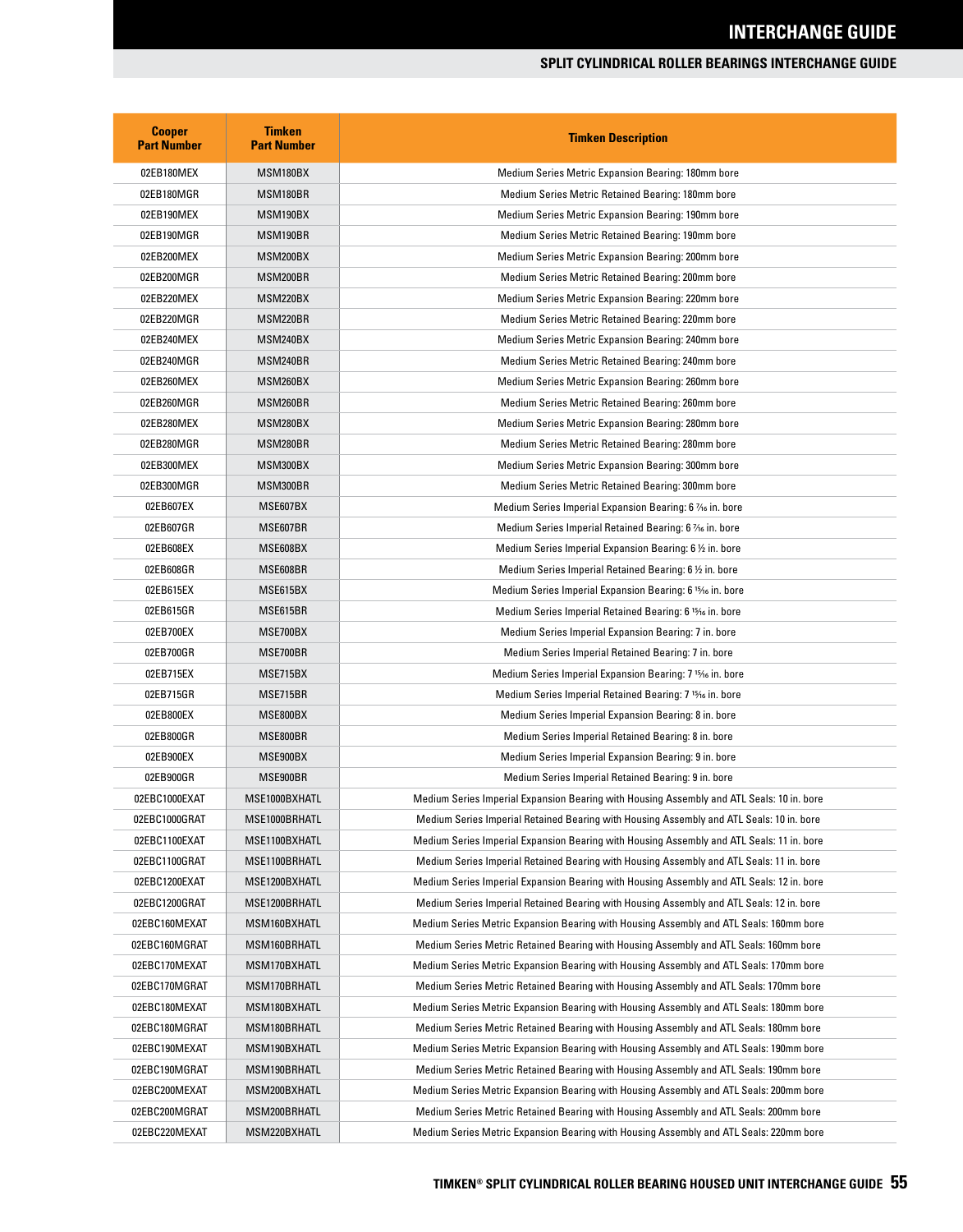| <b>Cooper</b><br><b>Part Number</b> | <b>Timken</b><br><b>Part Number</b> | <b>Timken Description</b>                                                                                 |
|-------------------------------------|-------------------------------------|-----------------------------------------------------------------------------------------------------------|
| 02EBC220MGRAT                       | MSM220BRHATL                        | Medium Series Metric Retained Bearing with Housing Assembly and ATL Seals: 220mm bore                     |
| 02EBC240MEXAT                       | MSM240BXHATL                        | Medium Series Metric Expansion Bearing with Housing Assembly and ATL Seals: 240mm bore                    |
| 02EBC240MGRAT                       | MSM240BRHATL                        | Medium Series Metric Retained Bearing with Housing Assembly and ATL Seals: 240mm bore                     |
| 02EBC260MEXAT                       | MSM260BXHATL                        | Medium Series Metric Expansion Bearing with Housing Assembly and ATL Seals: 260mm bore                    |
| 02EBC260MGRAT                       | MSM260BRHATL                        | Medium Series Metric Retained Bearing with Housing Assembly and ATL Seals: 260mm bore                     |
| 02EBC280MEXAT                       | MSM280BXHATL                        | Medium Series Metric Expansion Bearing with Housing Assembly and ATL Seals: 280mm bore                    |
| 02EBC280MGRAT                       | MSM280BRHATL                        | Medium Series Metric Retained Bearing with Housing Assembly and ATL Seals: 280mm bore                     |
| 02EBC300MEXAT                       | MSM300BXHATL                        | Medium Series Metric Expansion Bearing with Housing Assembly and ATL Seals: 300mm bore                    |
| 02EBC300MGRAT                       | MSM300BRHATL                        | Medium Series Metric Retained Bearing with Housing Assembly and ATL Seals: 300mm bore                     |
| 02EBC607EXAT                        | MSE607BXHATL                        | Medium Series Imperial Expansion Bearing with Housing Assembly and ATL Seals: 6 % in. bore                |
| 02EBC607GRAT                        | MSE607BRHATL                        | Medium Series Imperial Retained Bearing with Housing Assembly and ATL Seals: 6 % in. bore                 |
| 02EBC608EXAT                        | MSE608BXHATL                        | Medium Series Imperial Expansion Bearing with Housing Assembly and ATL Seals: 6 $\%$ in. bore             |
| 02EBC608GRAT                        | MSE608BRHATL                        | Medium Series Imperial Retained Bearing with Housing Assembly and ATL Seals: 6 $\frac{1}{2}$ in. bore     |
| 02EBC615EXAT                        | MSE615BXHATL                        | Medium Series Imperial Expansion Bearing with Housing Assembly and ATL Seals: 6 15% in. bore              |
| 02EBC615GRAT                        | MSE615BRHATL                        | Medium Series Imperial Retained Bearing with Housing Assembly and ATL Seals: 6 15% in. bore               |
| 02EBC700EXAT                        | MSE700BXHATL                        | Medium Series Imperial Expansion Bearing with Housing Assembly and ATL Seals: 7 in. bore                  |
| 02EBC700GRAT                        | MSE700BRHATL                        | Medium Series Imperial Retained Bearing with Housing Assembly and ATL Seals: 7 in. bore                   |
| 02EBC708EXAT                        | MSE708BXHATL                        | Medium Series Imperial Expansion Bearing with Housing Assembly and ATL Seals: 7 1/2 in. bore              |
| 02EBC708GRAT                        | MSE708BRHATL                        | Medium Series Imperial Retained Bearing with Housing Assembly and ATL Seals: 7 1/2 in. bore               |
| 02EBC715EXAT                        | MSE715BXHATL                        | Medium Series Imperial Expansion Bearing with Housing Assembly and ATL Seals: 7 <sup>15</sup> /6 in. bore |
| 02EBC715GRAT                        | MSE715BRHATL                        | Medium Series Imperial Retained Bearing with Housing Assembly and ATL Seals: 7 15⁄16 in. bore             |
| 02EBC800EXAT                        | MSE800BXHATL                        | Medium Series Imperial Expansion Bearing with Housing Assembly and ATL Seals: 8 in. bore                  |
| 02EBC800GRAT                        | MSE800BRHATL                        | Medium Series Imperial Retained Bearing with Housing Assembly and ATL Seals: 8 in. bore                   |
| 02EBC900EXAT                        | MSE900BXHATL                        | Medium Series Imperial Expansion Bearing with Housing Assembly and ATL Seals: 9 in. bore                  |
| 02EBC900GRAT                        | MSE900BRHATL                        | Medium Series Imperial Retained Bearing with Housing Assembly and ATL Seals: 9 in. bore                   |
| 02EBC915GRAT                        | MSE915BRHATL                        | Medium Series Imperial Retained Bearing with Housing Assembly and ATL Seals: 9 15⁄16 in. bore             |
| 02EBCF1000EXAT                      | MSE1000BXHFATL                      | Medium Series Imperial Expansion Bearing with Housing with Flange Assembly and ATL Seals: 10 in. bore     |
| 02EBCF1000GRAT                      | MSE1000BRHFATL                      | Medium Series Imperial Retained Bearing with Housing with Flange Assembly and ATL Seals: 10 in. bore      |
| 02EBCF1100EXAT                      | MSE1100BXHFATL                      | Medium Series Imperial Expansion Bearing with Housing with Flange Assembly and ATL Seals: 11 in. bore     |
| 02EBCF1100GRAT                      | MSE1100BRHFATL                      | Medium Series Imperial Retained Bearing with Housing with Flange Assembly and ATL Seals: 11 in. bore      |
| 02EBCF1200EXAT                      | MSE1200BXHFATL                      | Medium Series Imperial Expansion Bearing with Housing with Flange Assembly and ATL Seals: 12 in. bore     |
| 02EBCF1200GRAT                      | MSE1200BRHFATL                      | Medium Series Imperial Retained Bearing with Housing with Flange Assembly and ATL Seals: 12 in. bore      |
| 02EBCF160MEXAT                      | MSM160BXHFATL                       | Medium Series Metric Expansion Bearing with Housing with Flange Assembly and ATL Seals: 160mm bore        |
| 02EBCF160MGRAT                      | MSM160BRHFATL                       | Medium Series Metric Retained Bearing with Housing with Flange Assembly and ATL Seals: 160mm bore         |
| 02EBCF170MEXAT                      | MSM170BXHFATL                       | Medium Series Metric Expansion Bearing with Housing with Flange Assembly and ATL Seals: 170mm bore        |
| 02EBCF170MGRAT                      | MSM170BRHFATL                       | Medium Series Metric Retained Bearing with Housing with Flange Assembly and ATL Seals: 170mm bore         |
| 02EBCF180MEXAT                      | MSM180BXHFATL                       | Medium Series Metric Expansion Bearing with Housing with Flange Assembly and ATL Seals: 180mm bore        |
| 02EBCF180MGRAT                      | MSM180BRHFATL                       | Medium Series Metric Retained Bearing with Housing with Flange Assembly and ATL Seals: 180mm bore         |
| 02EBCF190MEXAT                      | MSM190BXHFATL                       | Medium Series Metric Expansion Bearing with Housing with Flange Assembly and ATL Seals: 190mm bore        |
| 02EBCF190MGRAT                      | MSM190BRHFATL                       | Medium Series Metric Retained Bearing with Housing with Flange Assembly and ATL Seals: 190mm bore         |
| 02EBCF200MEXAT                      | MSM200BXHFATL                       | Medium Series Metric Expansion Bearing with Housing with Flange Assembly and ATL Seals: 200mm bore        |
| 02EBCF200MGRAT                      | MSM200BRHFATL                       | Medium Series Metric Retained Bearing with Housing with Flange Assembly and ATL Seals: 200mm bore         |
| 02EBCF220MEXAT                      | MSM220BXHFATL                       | Medium Series Metric Expansion Bearing with Housing with Flange Assembly and ATL Seals: 220mm bore        |
| 02EBCF240MEXAT                      | MSM240BXHFATL                       | Medium Series Metric Expansion Bearing with Housing with Flange Assembly and ATL Seals: 240mm bore        |
| 02EBCF240MGRAT                      | MSM240BRHFATL                       | Medium Series Metric Retained Bearing with Housing with Flange Assembly and ATL Seals: 240mm bore         |
| 02EBCF260MEXAT                      | MSM260BXHFATL                       | Medium Series Metric Expansion Bearing with Housing with Flange Assembly and ATL Seals: 260mm bore        |
| 02EBCF260MGRAT                      | MSM260BRHFATL                       | Medium Series Metric Retained Bearing with Housing with Flange Assembly and ATL Seals: 260mm bore         |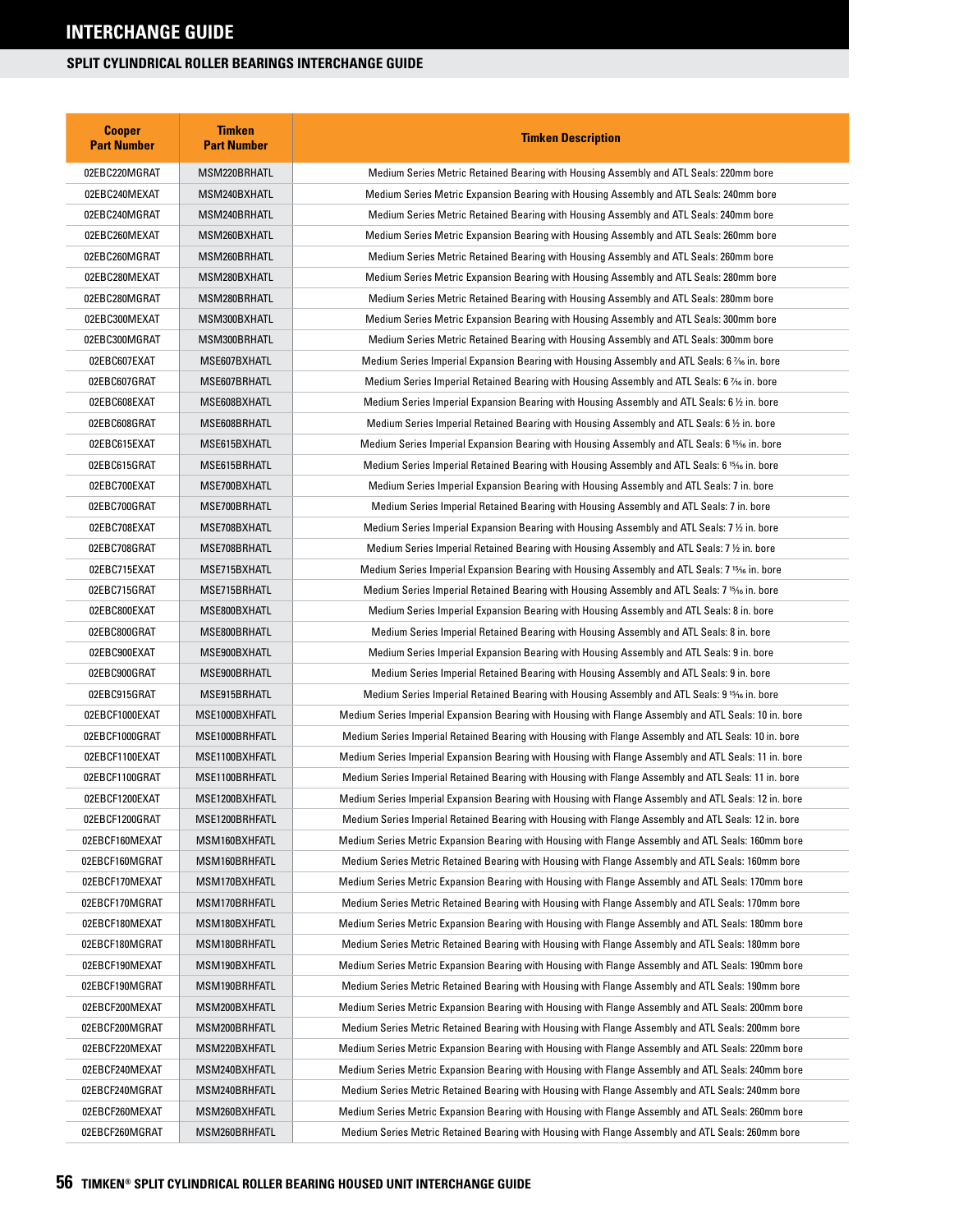| <b>Cooper</b><br><b>Part Number</b> | <b>Timken</b><br><b>Part Number</b> | <b>Timken Description</b>                                                                                  |
|-------------------------------------|-------------------------------------|------------------------------------------------------------------------------------------------------------|
| 02EBCF280MEXAT                      | MSM280BXHFATL                       | Medium Series Metric Expansion Bearing with Housing with Flange Assembly and ATL Seals: 280mm bore         |
| 02EBCF280MGRAT                      | MSM280BRHFATL                       | Medium Series Metric Retained Bearing with Housing with Flange Assembly and ATL Seals: 280mm bore          |
| 02EBCF300MEXAT                      | MSM300BXHFATL                       | Medium Series Metric Expansion Bearing with Housing with Flange Assembly and ATL Seals: 300mm bore         |
| 02EBCF300MGRAT                      | MSM300BRHFATL                       | Medium Series Metric Retained Bearing with Housing with Flange Assembly and ATL Seals: 300mm bore          |
| 02EBCF607EXAT                       | MSE607BXHFATL                       | Medium Series Imperial Expansion Bearing with Housing with Flange Assembly and ATL Seals: 6 % in. bore     |
| 02EBCF607GRAT                       | MSE607BRHFATL                       | Medium Series Imperial Retained Bearing with Housing with Flange Assembly and ATL Seals: 6 % in. bore      |
| 02EBCF608EXAT                       | MSE608BXHFATL                       | Medium Series Imperial Expansion Bearing with Housing with Flange Assembly and ATL Seals: 6 1/2 in. bore   |
| 02EBCF608GRAT                       | MSE608BRHFATL                       | Medium Series Imperial Retained Bearing with Housing with Flange Assembly and ATL Seals: 6 1/2 in. bore    |
| 02EBCF615EXAT                       | MSE615BXHFATL                       | Medium Series Imperial Expansion Bearing with Housing with Flange Assembly and ATL Seals: 6 15/16 in. bore |
| 02EBCF615GRAT                       | MSE615BRHFATL                       | Medium Series Imperial Retained Bearing with Housing with Flange Assembly and ATL Seals: 6 15% in. bore    |
| 02EBCF700EXAT                       | MSE700BXHFATL                       | Medium Series Imperial Expansion Bearing with Housing with Flange Assembly and ATL Seals: 7 in. bore       |
| 02EBCF700GRAT                       | MSE700BRHFATL                       | Medium Series Imperial Retained Bearing with Housing with Flange Assembly and ATL Seals: 7 in. bore        |
| 02EBCF715EXAT                       | MSE715BXHFATL                       | Medium Series Imperial Expansion Bearing with Housing with Flange Assembly and ATL Seals: 7 15/16 in. bore |
| 02EBCF715GRAT                       | MSE715BRHFATL                       | Medium Series Imperial Retained Bearing with Housing with Flange Assembly and ATL Seals: 7 15% in. bore    |
| 02EBCF800EXAT                       | MSE800BXHFATL                       | Medium Series Imperial Expansion Bearing with Housing with Flange Assembly and ATL Seals: 8 in. bore       |
| 02EBCF800GRAT                       | MSE800BRHFATL                       | Medium Series Imperial Retained Bearing with Housing with Flange Assembly and ATL Seals: 8 in. bore        |
| 02EBCF900EXAT                       | MSE900BXHFATL                       | Medium Series Imperial Expansion Bearing with Housing with Flange Assembly and ATL Seals: 9 in. bore       |
| 02EBCF900GRAT                       | MSE900BRHFATL                       | Medium Series Imperial Retained Bearing with Housing with Flange Assembly and ATL Seals: 9 in. bore        |
| 02EBCP1000EXAT                      | MSE1000BXHSATL                      | Medium Series Imperial Expansion Bearing Full Housing Assembly with ATL Seals and support: 10 in. bore     |
| 02EBCP1000GRAT                      | MSE1000BRHSATL                      | Medium Series Imperial Retained Bearing Full Housing Assembly with ATL Seals and support: 10 in. bore      |
| 02EBCP1100EXAT                      | MSE1100BXHSATL                      | Medium Series Imperial Expansion Bearing Full Housing Assembly with ATL Seals and support: 11 in. bore     |
| 02EBCP1100GRAT                      | MSE1100BRHSATL                      | Medium Series Imperial Retained Bearing Full Housing Assembly with ATL Seals and support: 11 in. bore      |
| 02EBCP1200EXAT                      | MSE1200BXHSATL                      | Medium Series Imperial Expansion Bearing Full Housing Assembly with ATL Seals and support: 12 in. bore     |
| 02EBCP1200GRAT                      | MSE1200BRHSATL                      | Medium Series Imperial Retained Bearing Full Housing Assembly with ATL Seals and support: 12 in. bore      |
| 02EBCP160MEXAT                      | MSM160BXHSATL                       | Medium Series Metric Expansion Bearing Full Housing Assembly with ATL Seals and support: 160mm bore        |
| 02EBCP160MGRAT                      | MSM160BRHSATL                       | Medium Series Metric Retained Bearing Full Housing Assembly with ATL Seals and support: 160mm bore         |
| 02EBCP170MEXAT                      | MSM170BXHSATL                       | Medium Series Metric Expansion Bearing Full Housing Assembly with ATL Seals and support: 170mm bore        |
| 02EBCP170MGRAT                      | MSE170BRHSATL                       | Medium Series Imperial Retained Bearing Full Housing Assembly with ATL Seals and support: 2 in. bore       |
| 02EBCP180MEXAT                      | MSM180BXHSATL                       | Medium Series Metric Expansion Bearing Full Housing Assembly with ATL Seals and support: 180mm bore        |
| 02EBCP180MGRAT                      | MSM180BRHSATL                       | Medium Series Metric Retained Bearing Full Housing Assembly with ATL Seals and support: 180mm bore         |
| 02EBCP190MEXAT                      | MSM190BXHSATL                       | Medium Series Metric Expansion Bearing Full Housing Assembly with ATL Seals and support: 190mm bore        |
| 02EBCP190MGRAT                      | MSM190BRHSATL                       | Medium Series Metric Retained Bearing Full Housing Assembly with ATL Seals and support: 190mm bore         |
| 02EBCP200MEXAT                      | MSM200BXHSATL                       | Medium Series Metric Expansion Bearing Full Housing Assembly with ATL Seals and support: 200mm bore        |
| 02EBCP200MGRAT                      | MSM200BRHSATL                       | Medium Series Metric Retained Bearing Full Housing Assembly with ATL Seals and support: 200mm bore         |
| 02EBCP220MEXAT                      | MSM220BXHSATL                       | Medium Series Metric Expansion Bearing Full Housing Assembly with ATL Seals and support: 220mm bore        |
| 02EBCP220MGRAT                      | MSM220BRHSATL                       | Medium Series Metric Retained Bearing Full Housing Assembly with ATL Seals and support: 220mm bore         |
| 02EBCP240MEXAT                      | MSM240BXHSATL                       | Medium Series Metric Expansion Bearing Full Housing Assembly with ATL Seals and support: 240mm bore        |
| 02EBCP240MGRAT                      | MSM240BRHSATL                       | Medium Series Metric Retained Bearing Full Housing Assembly with ATL Seals and support: 240mm bore         |
| 02EBCP260MEXAT                      | MSM260BXHSATL                       | Medium Series Metric Expansion Bearing Full Housing Assembly with ATL Seals and support: 260mm bore        |
| 02EBCP260MGRAT                      | MSM260BRHSATL                       | Medium Series Metric Retained Bearing Full Housing Assembly with ATL Seals and support: 260mm bore         |
| 02EBCP280MEXAT                      | MSM280BXHSATL                       | Medium Series Metric Expansion Bearing Full Housing Assembly with ATL Seals and support: 280mm bore        |
| 02EBCP280MGRAT                      | MSM280BRHSATL                       | Medium Series Metric Retained Bearing Full Housing Assembly with ATL Seals and support: 280mm bore         |
| 02EBCP300MEXAT                      | MSM300BXHSATL                       | Medium Series Metric Expansion Bearing Full Housing Assembly with ATL Seals and support: 300mm bore        |
| 02EBCP300MGRAT                      | MSM300BRHSATL                       | Medium Series Metric Retained Bearing Full Housing Assembly with ATL Seals and support: 300mm bore         |
| 02EBCP607EXAT                       | MSE607BXHSATL                       | Medium Series Imperial Expansion Bearing Full Housing Assembly with ATL Seals and support: 6 % in. bore    |
| 02EBCP607GRAT                       | MSE607BRHSATL                       | Medium Series Imperial Retained Bearing Full Housing Assembly with ATL Seals and support: 6 % in. bore     |
| 02EBCP608EXAT                       | MSE608BXHSATL                       | Medium Series Imperial Expansion Bearing Full Housing Assembly with ATL Seals and support: 6 $\%$ in. bore |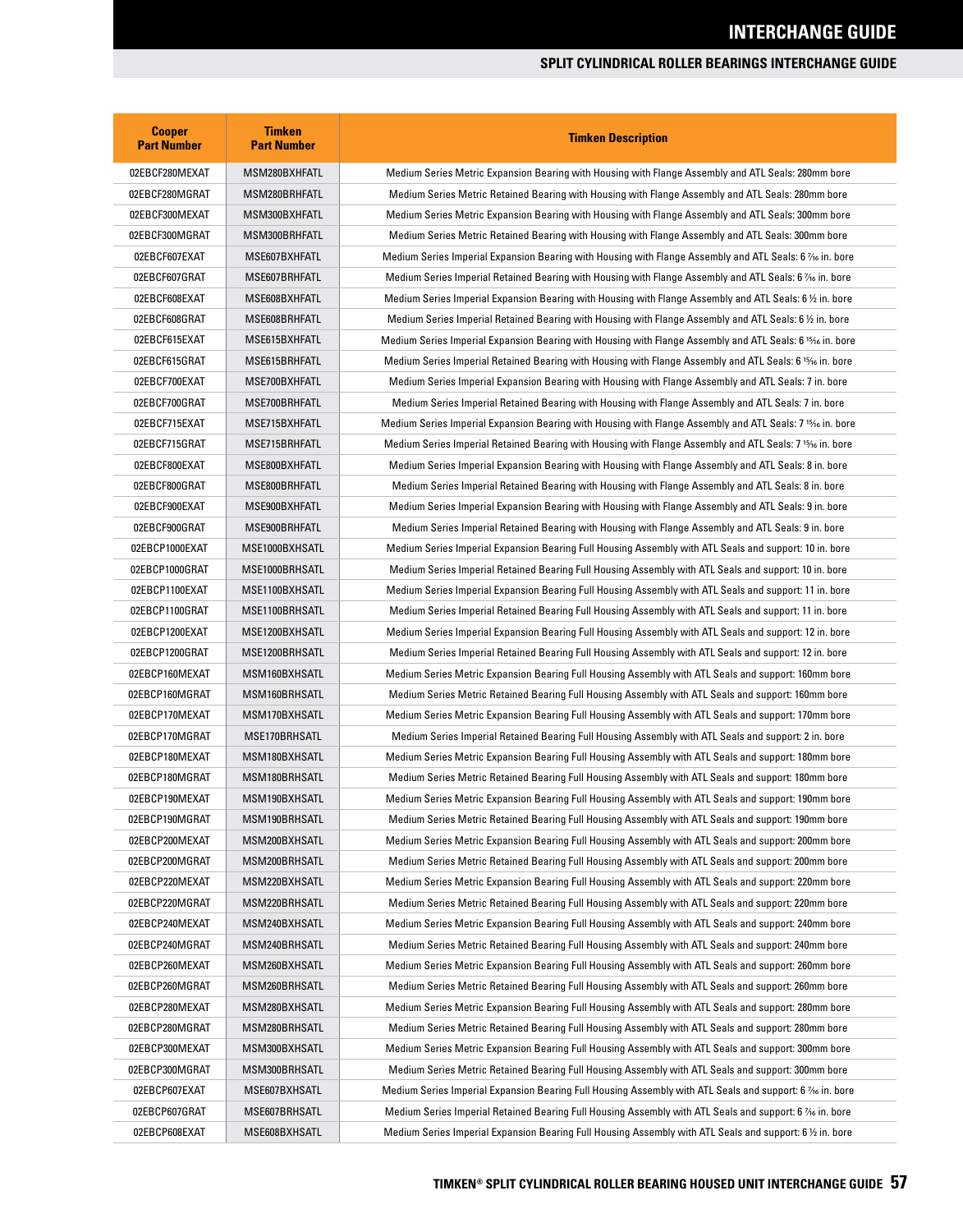| <b>Cooper</b><br><b>Part Number</b> | <b>Timken</b><br><b>Part Number</b> | <b>Timken Description</b>                                                                                  |
|-------------------------------------|-------------------------------------|------------------------------------------------------------------------------------------------------------|
| 02EBCP608GRAT                       | MSE608BRHSATL                       | Medium Series Imperial Retained Bearing Full Housing Assembly with ATL Seals and support: 6 % in. bore     |
| 02EBCP615EXAT                       | MSE615BXHSATL                       | Medium Series Imperial Expansion Bearing Full Housing Assembly with ATL Seals and support: 6 15/6 in. bore |
| 02EBCP615GRAT                       | MSE615BRHSATL                       | Medium Series Imperial Retained Bearing Full Housing Assembly with ATL Seals and support: 6 15⁄16 in. bore |
| 02EBCP700EXAT                       | MSE700BXHSATL                       | Medium Series Imperial Expansion Bearing Full Housing Assembly with ATL Seals and support: 7 in. bore      |
| 02EBCP700GRAT                       | MSE700BRHSATL                       | Medium Series Imperial Retained Bearing Full Housing Assembly with ATL Seals and support: 7 in. bore       |
| 02EBCP715EXAT                       | MSE715BXHSATL                       | Medium Series Imperial Expansion Bearing Full Housing Assembly with ATL Seals and support: 7 15% in. bore  |
| 02EBCP715GRAT                       | MSE715BRHSATL                       | Medium Series Imperial Retained Bearing Full Housing Assembly with ATL Seals and support: 7 15% in. bore   |
| 02EBCP800EXAT                       | MSE800BXHSATL                       | Medium Series Imperial Expansion Bearing Full Housing Assembly with ATL Seals and support: 8 in. bore      |
| 02EBCP800GRAT                       | MSE800BRHSATL                       | Medium Series Imperial Retained Bearing Full Housing Assembly with ATL Seals and support: 8 in. bore       |
| 02EBCP900EXAT                       | MSE900BXHSATL                       | Medium Series Imperial Expansion Bearing Full Housing Assembly with ATL Seals and support: 9 in. bore      |
| 02EBCP900GRAT                       | MSE900BRHSATL                       | Medium Series Imperial Retained Bearing Full Housing Assembly with ATL Seals and support: 9 in. bore       |
| 03B1000EX                           | HSE1000BX                           | Heavy Series Imperial Expansion Bearing: 10 in. bore                                                       |
| 03B1000GR                           | HSE1000BR                           | Heavy Series Imperial Retained Bearing: 10 in. bore                                                        |
| 03B100MEX                           | HSM100BX                            | Heavy Series Metric Expansion Bearing: 100mm bore                                                          |
| 03B100MGR                           | HSM100BR                            | Heavy Series Metric Retained Bearing: 100mm bore                                                           |
| 03B110MEX                           | HSM110BX                            | Heavy Series Metric Expansion Bearing: 110mm bore                                                          |
| 03B110MGR                           | HSM110BR                            | Heavy Series Metric Retained Bearing: 110mm bore                                                           |
| 03B115MEX                           | <b>HSM115BX</b>                     | Heavy Series Metric Expansion Bearing: 115mm bore                                                          |
| 03B115MGR                           | HSM115BR                            | Heavy Series Metric Retained Bearing: 115mm bore                                                           |
| 03B1200EX                           | <b>HSE1200BX</b>                    | Heavy Series Imperial Expansion Bearing: 12 in. bore                                                       |
| 03B1200GR                           | <b>HSE1200BR</b>                    | Heavy Series Imperial Retained Bearing: 12 in. bore                                                        |
| 03B120MEX                           | HSM120BX                            | Heavy Series Metric Expansion Bearing: 120mm bore                                                          |
| 03B120MGR                           | HSM120BR                            | Heavy Series Metric Retained Bearing: 120mm bore                                                           |
| 03B1300EX                           | <b>HSE1300BX</b>                    | Heavy Series Imperial Expansion Bearing: 13 in. bore                                                       |
| 03B1300GR                           | <b>HSE1300BR</b>                    | Heavy Series Imperial Retained Bearing: 13 in. bore                                                        |
| 03B130MEX                           | HSM130BX                            | Heavy Series Metric Expansion Bearing: 130mm bore                                                          |
| 03B130MGR                           | HSM130BR                            | Heavy Series Metric Retained Bearing: 130mm bore                                                           |
| 03B140MEX                           | HSM140BX                            | Heavy Series Metric Expansion Bearing: 140mm bore                                                          |
| 03B140MGR                           | HSM140BR                            | Heavy Series Metric Retained Bearing: 140mm bore                                                           |
| 03B1500EX                           | <b>HSE1500BX</b>                    | Heavy Series Imperial Expansion Bearing: 15 in. bore                                                       |
| 03B1500GR                           | <b>HSE1500BR</b>                    | Heavy Series Imperial Retained Bearing: 15 in. bore                                                        |
| 03B150MEX                           | HSM150BX                            | Heavy Series Metric Expansion Bearing: 150mm bore                                                          |
| 03B150MGR                           | HSM150BR                            | Heavy Series Metric Retained Bearing: 150mm bore                                                           |
| 03B155MEX                           | HSM155BX                            | Heavy Series Metric Expansion Bearing: 155mm bore                                                          |
| 03B155MGR                           | HSM155BR                            | Heavy Series Metric Retained Bearing: 155mm bore                                                           |
| 03B160MEX                           | HSM160BX                            | Heavy Series Metric Expansion Bearing: 160mm bore                                                          |
| 03B160MGR                           | HSM160BR                            | Heavy Series Metric Retained Bearing: 160mm bore                                                           |
| 03B170MEX                           | HSM170BX                            | Heavy Series Metric Expansion Bearing: 170mm bore                                                          |
| 03B170MGR                           | HSM170BR                            | Heavy Series Metric Retained Bearing: 170mm bore                                                           |
| 03B180MEX                           | HSM180BX                            | Heavy Series Metric Expansion Bearing: 180mm bore                                                          |
| 03B180MGR                           | HSM180BR                            | Heavy Series Metric Retained Bearing: 180mm bore                                                           |
| 03B190MEX                           | HSM190BX                            | Heavy Series Metric Expansion Bearing: 190mm bore                                                          |
| 03B190MGR                           | HSM190BR                            | Heavy Series Metric Retained Bearing: 190mm bore                                                           |
| 03B2000EX                           | HSE2000BX                           | Heavy Series Imperial Expansion Bearing: 20 in. bore                                                       |
| 03B2000GR                           | HSE2000BR                           | Heavy Series Imperial Retained Bearing: 20 in. bore                                                        |
| 03B200MEX                           | HSM200BX                            | Heavy Series Metric Expansion Bearing: 200mm bore                                                          |
| 03B200MGR                           | HSM200BR                            | Heavy Series Metric Retained Bearing: 200mm bore                                                           |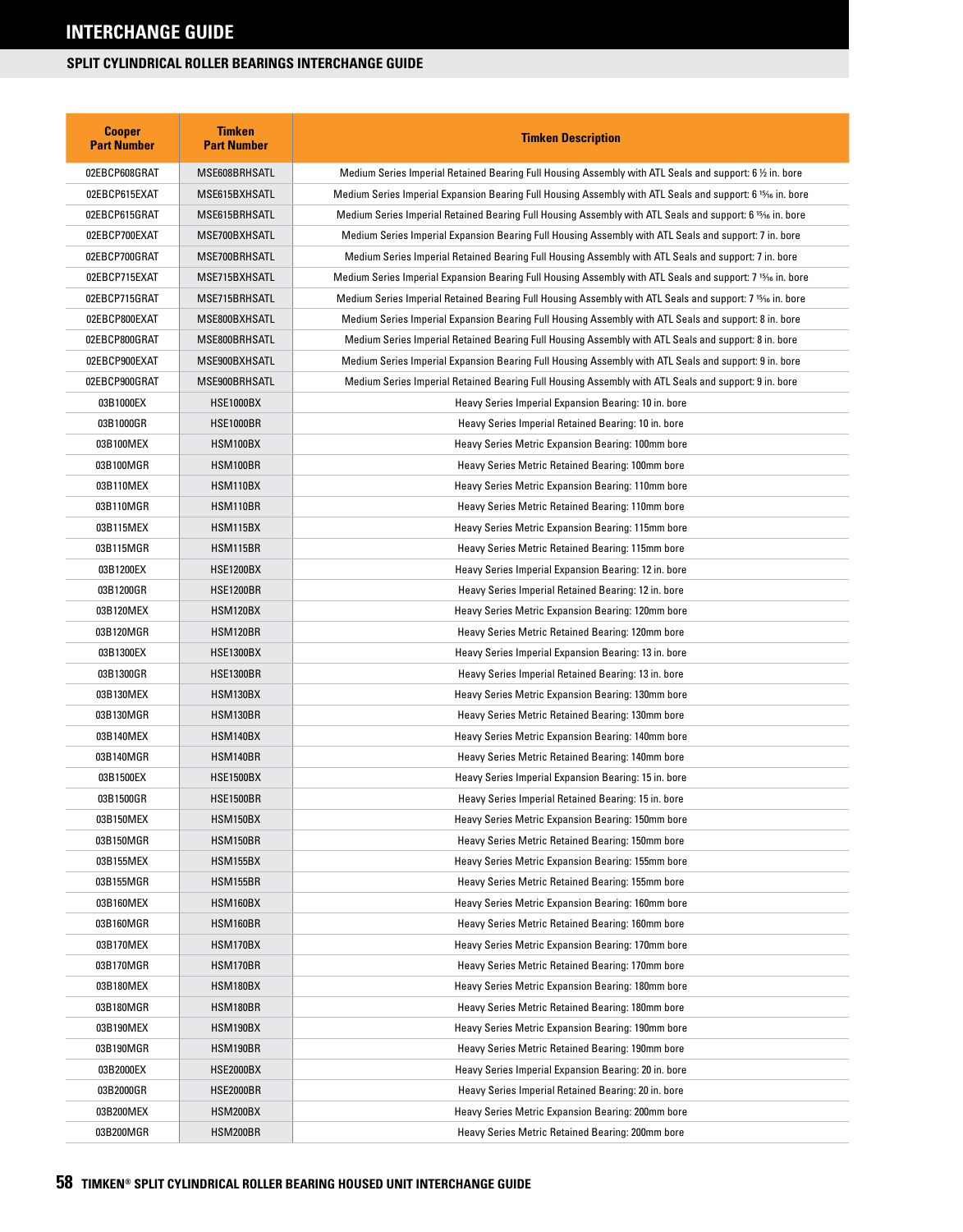| <b>Cooper</b><br><b>Part Number</b> | <b>Timken</b><br><b>Part Number</b> | <b>Timken Description</b>                                             |
|-------------------------------------|-------------------------------------|-----------------------------------------------------------------------|
| 03B220MEX                           | HSM220BX                            | Heavy Series Metric Expansion Bearing: 220mm bore                     |
| 03B220MGR                           | HSM220BR                            | Heavy Series Metric Retained Bearing: 220mm bore                      |
| 03B240MEX                           | HSM240BX                            | Heavy Series Metric Expansion Bearing: 240mm bore                     |
| 03B240MGR                           | HSM240BR                            | Heavy Series Metric Retained Bearing: 240mm bore                      |
| 03B260MEX                           | HSM260BX                            | Heavy Series Metric Expansion Bearing: 260mm bore                     |
| 03B260MGR                           | HSM260BR                            | Heavy Series Metric Retained Bearing: 260mm bore                      |
| 03B300MEX                           | HSM300BX                            | Heavy Series Metric Expansion Bearing: 300mm bore                     |
| 03B300MGR                           | HSM300BR                            | Heavy Series Metric Retained Bearing: 300mm bore                      |
| 03B315EX                            | <b>HSE315BX</b>                     | Heavy Series Imperial Expansion Bearing: 3 <sup>15/1</sup> 6 in. bore |
| 03B315GR                            | HSE315BR                            | Heavy Series Imperial Retained Bearing: 3 <sup>15</sup> % in. bore    |
| 03B320MEX                           | HSM320BX                            | Heavy Series Metric Expansion Bearing: 320mm bore                     |
| 03B320MGR                           | HSM320BR                            | Heavy Series Metric Retained Bearing: 320mm bore                      |
| 03B380MEX                           | HSM380BX                            | Heavy Series Metric Expansion Bearing: 380mm bore                     |
| 03B380MGR                           | HSM380BR                            | Heavy Series Metric Retained Bearing: 380mm bore                      |
| 03B400EX                            | HSE400BX                            | Heavy Series Imperial Expansion Bearing: 4 in. bore                   |
| 03B400GR                            | HSE400BR                            | Heavy Series Imperial Retained Bearing: 4 in. bore                    |
| 03B400MEX                           | HSM400BX                            | Heavy Series Metric Expansion Bearing: 400mm bore                     |
| 03B400MGR                           | HSM400BR                            | Heavy Series Metric Retained Bearing: 400mm bore                      |
| 03B407EX                            | HSE407BX                            | Heavy Series Imperial Expansion Bearing: 4 1/46 in. bore              |
| 03B407GR                            | HSE407BR                            | Heavy Series Imperial Retained Bearing: 4 1/46 in. bore               |
| 03B408EX                            | HSE408BX                            | Heavy Series Imperial Expansion Bearing: 4 1/2 in. bore               |
| 03B408GR                            | HSE408BR                            | Heavy Series Imperial Retained Bearing: 4 1/2 in. bore                |
| 03B415EX                            | HSE415BX                            | Heavy Series Imperial Expansion Bearing: 4 <sup>15</sup> % in. bore   |
| 03B415GR                            | HSE415BR                            | Heavy Series Imperial Retained Bearing: 4 1% in. bore                 |
| 03B500EX                            | HSE500BX                            | Heavy Series Imperial Expansion Bearing: 5 in. bore                   |
| 03B500GR                            | HSE500BR                            | Heavy Series Imperial Retained Bearing: 5 in. bore                    |
| 03B500MEX                           | HSM500BX                            | Heavy Series Metric Expansion Bearing: 500mm bore                     |
| 03B500MGR                           | HSM500BR                            | Heavy Series Metric Retained Bearing: 500mm bore                      |
| 03B507EX                            | HSE507BX                            | Heavy Series Imperial Expansion Bearing: 5 % in. bore                 |
| 03B507GR                            | HSE507BR                            | Heavy Series Imperial Retained Bearing: 5 % in. bore                  |
| 03B508EX                            | HSE508BX                            | Heavy Series Imperial Expansion Bearing: 5 1/2 in. bore               |
| 03B508GR                            | HSE508BR                            | Heavy Series Imperial Retained Bearing: 5 1/2 in. bore                |
| 03B515EX                            | HSE515BX                            | Heavy Series Imperial Expansion Bearing: 5 <sup>15</sup> % in. bore   |
| 03B515GR                            | HSE515BR                            | Heavy Series Imperial Retained Bearing: 5 <sup>15</sup> % in. bore    |
| 03B530MEX                           | HSM530BX                            | Heavy Series Metric Expansion Bearing: 530mm bore                     |
| 03B530MGR                           | HSM530BR                            | Heavy Series Metric Retained Bearing: 530mm bore                      |
| 03B600EX                            | HSE600BX                            | Heavy Series Imperial Expansion Bearing: 6 in. bore                   |
| 03B600GR                            | HSE600BR                            | Heavy Series Imperial Retained Bearing: 6 in. bore                    |
| 03B607EX                            | HSE607BX                            | Heavy Series Imperial Expansion Bearing: 6 % in. bore                 |
| 03B607GR                            | HSE607BR                            | Heavy Series Imperial Retained Bearing: 6 % in. bore                  |
| 03B608EX                            | HSE608BX                            | Heavy Series Imperial Expansion Bearing: 6 1/2 in. bore               |
| 03B608GR                            | HSE608BR                            | Heavy Series Imperial Retained Bearing: 6 1/2 in. bore                |
| 03B615EX                            | HSE615BX                            | Heavy Series Imperial Expansion Bearing: 6 <sup>15</sup> /16 in. bore |
| 03B615GR                            | HSE615BR                            | Heavy Series Imperial Retained Bearing: 6 <sup>15</sup> % in. bore    |
| 03B700EX                            | HSE700BX                            | Heavy Series Imperial Expansion Bearing: 7 in. bore                   |
| 03B700GR                            | HSE700BR                            | Heavy Series Imperial Retained Bearing: 7 in. bore                    |
| 03B715EX                            | HSE715BX                            | Heavy Series Imperial Expansion Bearing: 7 <sup>15</sup> % in. bore   |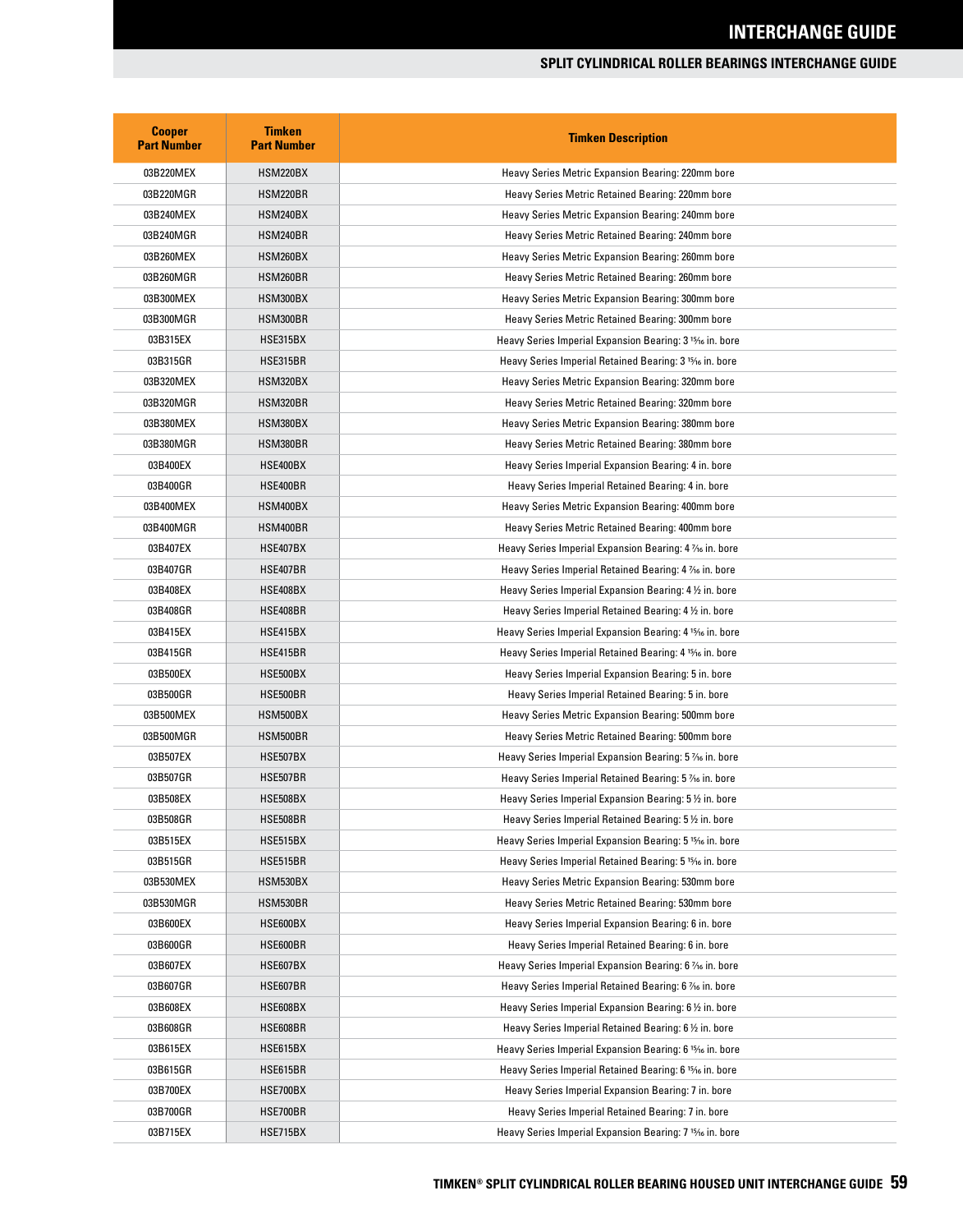| <b>Cooper</b><br><b>Part Number</b> | <b>Timken</b><br><b>Part Number</b> | <b>Timken Description</b>                                                                                 |
|-------------------------------------|-------------------------------------|-----------------------------------------------------------------------------------------------------------|
| 03B715GR                            | HSE715BR                            | Heavy Series Imperial Retained Bearing: 7 <sup>15</sup> /16 in. bore                                      |
| 03B800EX                            | HSE800BX                            | Heavy Series Imperial Expansion Bearing: 8 in. bore                                                       |
| 03B800GR                            | HSE800BR                            | Heavy Series Imperial Retained Bearing: 8 in. bore                                                        |
| 03B900EX                            | HSE900BX                            | Heavy Series Imperial Expansion Bearing: 9 in. bore                                                       |
| 03B900GR                            | HSE900BR                            | Heavy Series Imperial Retained Bearing: 9 in. bore                                                        |
| 03BC1000EXAT                        | HSE1000BXHATL                       | Heavy Series Imperial Expansion Bearing with Housing Assembly and ATL Seals: 10 in. bore                  |
| 03BC1000GRAT                        | HSE1000BRHATL                       | Heavy Series Imperial Retained Bearing with Housing Assembly and ATL Seals: 10 in. bore                   |
| 03BC100MEXAT                        | HSM100BXHATL                        | Heavy Series Metric Expansion Bearing with Housing Assembly and ATL Seals: 100mm bore                     |
| 03BC100MGRAT                        | HSM100BRHATL                        | Heavy Series Metric Retained Bearing with Housing Assembly and ATL Seals: 100mm bore                      |
| 03BC110MEXAT                        | HSM110BXHATL                        | Heavy Series Metric Expansion Bearing with Housing Assembly and ATL Seals: 110mm bore                     |
| 03BC110MGRAT                        | HSM110BRHATL                        | Heavy Series Metric Retained Bearing with Housing Assembly and ATL Seals: 110mm bore                      |
| 03BC115MEXAT                        | HSM115BXHATL                        | Heavy Series Metric Expansion Bearing with Housing Assembly and ATL Seals: 115mm bore                     |
| 03BC115MGRAT                        | HSM115BRHATL                        | Heavy Series Metric Retained Bearing with Housing Assembly and ATL Seals: 115mm bore                      |
| 03BC1200EXAT                        | HSE1200BXHATL                       | Heavy Series Imperial Expansion Bearing with Housing Assembly and ATL Seals: 12 in. bore                  |
| 03BC1200GRAT                        | HSE1200BRHATL                       | Heavy Series Imperial Retained Bearing with Housing Assembly and ATL Seals: 12 in. bore                   |
| 03BC120MEXAT                        | HSM120BXHATL                        | Heavy Series Metric Expansion Bearing with Housing Assembly and ATL Seals: 120mm bore                     |
| 03BC120MGRAT                        | HSM120BRHATL                        | Heavy Series Metric Retained Bearing with Housing Assembly and ATL Seals: 120mm bore                      |
| 03BC1300EXLAB                       | HSE1300BXHLAB                       | Heavy Series Imperial Expansion Bearing with Housing Assembly with a labyrinth grease groove: 13 in. bore |
| 03BC1300GRLAB                       | HSE1300BRHLAB                       | Heavy Series Imperial Retained Bearing with Housing Assembly with a labyrinth grease groove: 13 in. bore  |
| 03BC130MEXAT                        | HSM130BXHATL                        | Heavy Series Metric Expansion Bearing with Housing Assembly and ATL Seals: 130mm bore                     |
| 03BC130MGRAT                        | HSM130BRHATL                        | Heavy Series Metric Retained Bearing with Housing Assembly and ATL Seals: 130mm bore                      |
| 03BC140MEXAT                        | HSM140BXHATL                        | Heavy Series Metric Expansion Bearing with Housing Assembly and ATL Seals: 140mm bore                     |
| 03BC140MGRAT                        | HSM140BRHATL                        | Heavy Series Metric Retained Bearing with Housing Assembly and ATL Seals: 140mm bore                      |
| 03BC1500EXLAB                       | HSE1500BXHLAB                       | Heavy Series Imperial Expansion Bearing with Housing Assembly with a labyrinth grease groove: 15 in. bore |
| 03BC1500GRLAB                       | HSE1500BRHLAB                       | Heavy Series Imperial Retained Bearing with Housing Assembly with a labyrinth grease groove: 15 in. bore  |
| 03BC150MEXAT                        | HSM150BXHATL                        | Heavy Series Metric Expansion Bearing with Housing Assembly and ATL Seals: 150mm bore                     |
| 03BC150MGRAT                        | HSM150BRHATL                        | Heavy Series Metric Retained Bearing with Housing Assembly and ATL Seals: 150mm bore                      |
| 03BC160MEXAT                        | HSM160BXHATL                        | Heavy Series Metric Expansion Bearing with Housing Assembly and ATL Seals: 160mm bore                     |
| 03BC160MGRAT                        | HSM160BRHATL                        | Heavy Series Metric Retained Bearing with Housing Assembly and ATL Seals: 160mm bore                      |
| 03BC170MEXAT                        | HSM170BXHATL                        | Heavy Series Metric Expansion Bearing with Housing Assembly and ATL Seals: 170mm bore                     |
| 03BC170MGRAT                        | HSM170BRHATL                        | Heavy Series Metric Retained Bearing with Housing Assembly and ATL Seals: 170mm bore                      |
| 03BC180MEXAT                        | HSM180BXHATL                        | Heavy Series Metric Expansion Bearing with Housing Assembly and ATL Seals: 180mm bore                     |
| 03BC180MGRAT                        | HSM180BRHATL                        | Heavy Series Metric Retained Bearing with Housing Assembly and ATL Seals: 180mm bore                      |
| 03BC190MEXAT                        | HSM190BXHATL                        | Heavy Series Metric Expansion Bearing with Housing Assembly and ATL Seals: 190mm bore                     |
| 03BC190MGRAT                        | HSM190BRHATL                        | Heavy Series Metric Retained Bearing with Housing Assembly and ATL Seals: 190mm bore                      |
| 03BC2000EXLAB                       | HSE2000BXHLAB                       | Heavy Series Imperial Expansion Bearing with Housing Assembly with a labyrinth grease groove: 20 in. bore |
| 03BC2000GRLAB                       | HSE2000BRHLAB                       | Heavy Series Imperial Retained Bearing with Housing Assembly with a labyrinth grease groove: 20 in. bore  |
| 03BC200MEXAT                        | HSM200BXHATL                        | Heavy Series Metric Expansion Bearing with Housing Assembly and ATL Seals: 200mm bore                     |
| 03BC200MGRAT                        | HSM200BRHATL                        | Heavy Series Metric Retained Bearing with Housing Assembly and ATL Seals: 200mm bore                      |
| 03BC220MEXAT                        | HSM220BXHATL                        | Heavy Series Metric Expansion Bearing with Housing Assembly and ATL Seals: 220mm bore                     |
| 03BC220MGRAT                        | HSM220BRHATL                        | Heavy Series Metric Retained Bearing with Housing Assembly and ATL Seals: 220mm bore                      |
| 03BC240MEXAT                        | HSM240BXHATL                        | Heavy Series Metric Expansion Bearing with Housing Assembly and ATL Seals: 240mm bore                     |
| 03BC240MGRAT                        | HSM240BRHATL                        | Heavy Series Metric Retained Bearing with Housing Assembly and ATL Seals: 240mm bore                      |
| 03BC260MEXAT                        | HSM260BXHATL                        | Heavy Series Metric Expansion Bearing with Housing Assembly and ATL Seals: 260mm bore                     |
| 03BC260MGRAT                        | HSM260BRHATL                        | Heavy Series Metric Retained Bearing with Housing Assembly and ATL Seals: 260mm bore                      |
| 03BC300MEXAT                        | HSM300BXHATL                        | Heavy Series Metric Expansion Bearing with Housing Assembly and ATL Seals: 300mm bore                     |
| 03BC300MGRAT                        | HSM300BRHATL                        | Heavy Series Metric Retained Bearing with Housing Assembly and ATL Seals: 300mm bore                      |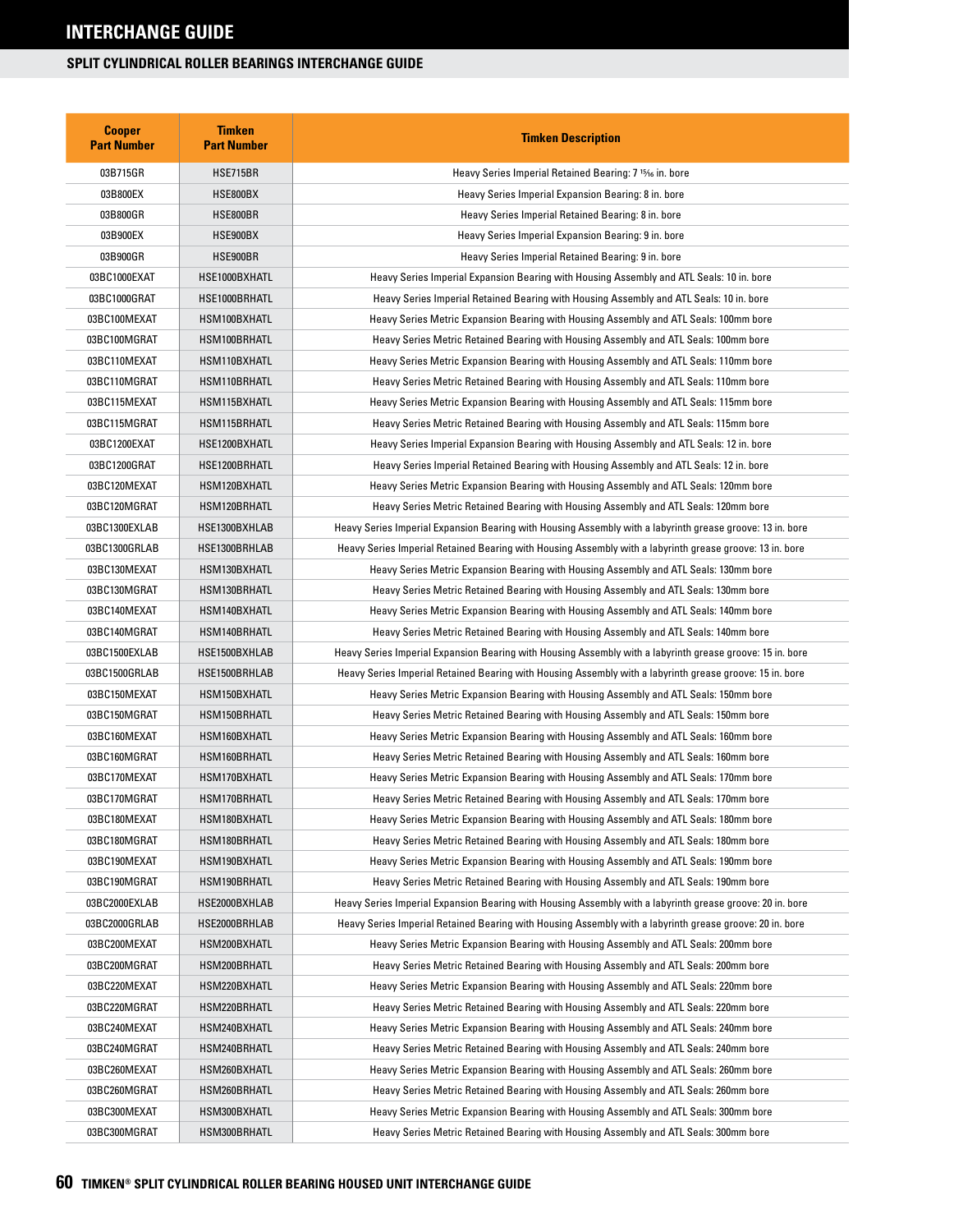| <b>Cooper</b><br><b>Part Number</b> | <b>Timken</b><br><b>Part Number</b> | <b>Timken Description</b>                                                                                |  |
|-------------------------------------|-------------------------------------|----------------------------------------------------------------------------------------------------------|--|
| 03BC315EXAT                         | HSE315BXHATL                        | Heavy Series Imperial Expansion Bearing with Housing Assembly and ATL Seals: 3 1546 in. bore             |  |
| 03BC315GRAT                         | HSE315BRHATL                        | Heavy Series Imperial Retained Bearing with Housing Assembly and ATL Seals: 3 15/6 in. bore              |  |
| 03BC320MEXLAB                       | HSM320BXHLAB                        | Heavy Series Metric Expansion Bearing with Housing Assembly with a labyrinth grease groove: 320mm bore   |  |
| 03BC320MGRLAB                       | HSM320BRHLAB                        | Heavy Series Metric Retained Bearing with Housing Assembly with a labyrinth grease groove: 320mm bore    |  |
| 03BC380MEXLAB                       | HSM380BXHLAB                        | Heavy Series Metric Expansion Bearing with Housing Assembly with a labyrinth grease groove: 380mm bore   |  |
| 03BC380MGRLAB                       | HSM380BRHLAB                        | Heavy Series Metric Retained Bearing with Housing Assembly with a labyrinth grease groove: 380mm bore    |  |
| 03BC400EXAT                         | HSE400BXHATL                        | Heavy Series Imperial Expansion Bearing with Housing Assembly and ATL Seals: 4 in. bore                  |  |
| 03BC400GRAT                         | HSE400BRHATL                        | Heavy Series Imperial Retained Bearing with Housing Assembly and ATL Seals: 4 in. bore                   |  |
| 03BC400MEXLAB                       | HSM400BXHLAB                        | Heavy Series Metric Expansion Bearing with Housing Assembly with a labyrinth grease groove: 400mm bore   |  |
| 03BC400MGRLAB                       | HSM400BRHLAB                        | Heavy Series Metric Retained Bearing with Housing Assembly with a labyrinth grease groove: 400mm bore    |  |
| 03BC407EXAT                         | HSE407BXHATL                        | Heavy Series Imperial Expansion Bearing with Housing Assembly and ATL Seals: 4 % in. bore                |  |
| 03BC407GRAT                         | HSE407BRHATL                        | Heavy Series Imperial Retained Bearing with Housing Assembly and ATL Seals: 4 1⁄16 in. bore              |  |
| 03BC408EXAT                         | HSE408BXHATL                        | Heavy Series Imperial Expansion Bearing with Housing Assembly and ATL Seals: 4 1/2 in. bore              |  |
| 03BC408GRAT                         | HSE408BRHATL                        | Heavy Series Imperial Retained Bearing with Housing Assembly and ATL Seals: 4 1/2 in. bore               |  |
| 03BC415EXAT                         | HSE415BXHATL                        | Heavy Series Imperial Expansion Bearing with Housing Assembly and ATL Seals: 4 15% in. bore              |  |
| 03BC415GRAT                         | HSE415BRHATL                        | Heavy Series Imperial Retained Bearing with Housing Assembly and ATL Seals: 4 <sup>15</sup> /6 in. bore  |  |
| 03BC500EXAT                         | HSE500BXHATL                        | Heavy Series Imperial Expansion Bearing with Housing Assembly and ATL Seals: 5 in. bore                  |  |
| 03BC500GRAT                         | HSE500BRHATL                        | Heavy Series Imperial Retained Bearing with Housing Assembly and ATL Seals: 5 in. bore                   |  |
| 03BC500MEXLAB                       | HSM500BXHLAB                        | Heavy Series Metric Expansion Bearing with Housing Assembly with a labyrinth grease groove: 500mm bore   |  |
| 03BC500MGRLAB                       | HSM500BRHLAB                        | Heavy Series Metric Retained Bearing with Housing Assembly with a labyrinth grease groove: 500mm bore    |  |
| 03BC507EXAT                         | HSE507BXHATL                        | Heavy Series Imperial Expansion Bearing with Housing Assembly and ATL Seals: 5 % in. bore                |  |
| 03BC507GRAT                         | HSE507BRHATL                        | Heavy Series Imperial Retained Bearing with Housing Assembly and ATL Seals: 5 % in. bore                 |  |
| 03BC508EXAT                         | HSE508BXHATL                        | Heavy Series Imperial Expansion Bearing with Housing Assembly and ATL Seals: 5 $\frac{1}{2}$ in. bore    |  |
| 03BC508GRAT                         | HSE508BRHATL                        | Heavy Series Imperial Retained Bearing with Housing Assembly and ATL Seals: 5 1/2 in. bore               |  |
| 03BC515EXAT                         | HSE515BXHATL                        | Heavy Series Imperial Expansion Bearing with Housing Assembly and ATL Seals: 5 <sup>15</sup> /6 in. bore |  |
| 03BC515GRAT                         | HSE515BRHATL                        | Heavy Series Imperial Retained Bearing with Housing Assembly and ATL Seals: 5 <sup>15</sup> /6 in. bore  |  |
| 03BC530MEXLAB                       | HSM530BXHLAB                        | Heavy Series Metric Expansion Bearing with Housing Assembly with a labyrinth grease groove: 530mm bore   |  |
| 03BC530MGRLAB                       | HSM530BRHLAB                        | Heavy Series Metric Retained Bearing with Housing Assembly with a labyrinth grease groove: 530mm bore    |  |
| 03BC600EXAT                         | HSE600BXHATL                        | Heavy Series Imperial Expansion Bearing with Housing Assembly and ATL Seals: 6 in. bore                  |  |
| 03BC600GRAT                         | HSE600BRHATL                        | Heavy Series Imperial Retained Bearing with Housing Assembly and ATL Seals: 6 in. bore                   |  |
| 03BC607EXAT                         | HSE607BXHATL                        | Heavy Series Imperial Expansion Bearing with Housing Assembly and ATL Seals: 6 % in. bore                |  |
| 03BC607GRAT                         | HSE607BRHATL                        | Heavy Series Imperial Retained Bearing with Housing Assembly and ATL Seals: 6 1/16 in. bore              |  |
| 03BC608EXAT                         | HSE608BXHATL                        | Heavy Series Imperial Expansion Bearing with Housing Assembly and ATL Seals: 6 $\frac{1}{2}$ in. bore    |  |
| 03BC608GRAT                         | HSE608BRHATL                        | Heavy Series Imperial Retained Bearing with Housing Assembly and ATL Seals: 6 1/2 in. bore               |  |
| 03BC615EXAT                         | HSE615BXHATL                        | Heavy Series Imperial Expansion Bearing with Housing Assembly and ATL Seals: 6 15% in. bore              |  |
| 03BC615GRAT                         | HSE615BRHATL                        | Heavy Series Imperial Retained Bearing with Housing Assembly and ATL Seals: 6 15/16 in. bore             |  |
| 03BC700EXAT                         | HSE700BXHATL                        | Heavy Series Imperial Expansion Bearing with Housing Assembly and ATL Seals: 7 in. bore                  |  |
| 03BC700GRAT                         | HSE700BRHATL                        | Heavy Series Imperial Retained Bearing with Housing Assembly and ATL Seals: 7 in. bore                   |  |
| 03BC715EXAT                         | HSE715BXHATL                        | Heavy Series Imperial Expansion Bearing with Housing Assembly and ATL Seals: 7 15% in. bore              |  |
| 03BC715GRAT                         | HSE715BRHATL                        | Heavy Series Imperial Retained Bearing with Housing Assembly and ATL Seals: 7 15/16 in. bore             |  |
| 03BC800EXAT                         | HSE800BXHATL                        | Heavy Series Imperial Expansion Bearing with Housing Assembly and ATL Seals: 8 in. bore                  |  |
| 03BC800GRAT                         | HSE800BRHATL                        | Heavy Series Imperial Retained Bearing with Housing Assembly and ATL Seals: 8 in. bore                   |  |
| 03BC900EXAT                         | HSE900BXHATL                        | Heavy Series Imperial Expansion Bearing with Housing Assembly and ATL Seals: 9 in. bore                  |  |
| 03BC900GRAT                         | HSE900BRHATL                        | Heavy Series Imperial Retained Bearing with Housing Assembly and ATL Seals: 9 in. bore                   |  |
| 03BCF1000EXAT                       | HSE1000BXHFATL                      | Heavy Series Imperial Expansion Bearing with Housing with Flange Assembly and ATL Seals: 10 in. bore     |  |
| 03BCF1000GRAT                       | HSE1000BRHFATL                      | Heavy Series Imperial Retained Bearing with Housing with Flange Assembly and ATL Seals: 10 in. bore      |  |
| 03BCF125MEXAT                       | HSM125BXHFATL                       | Heavy Series Metric Expansion Bearing with Housing with Flange Assembly and ATL Seals: 125mm bore        |  |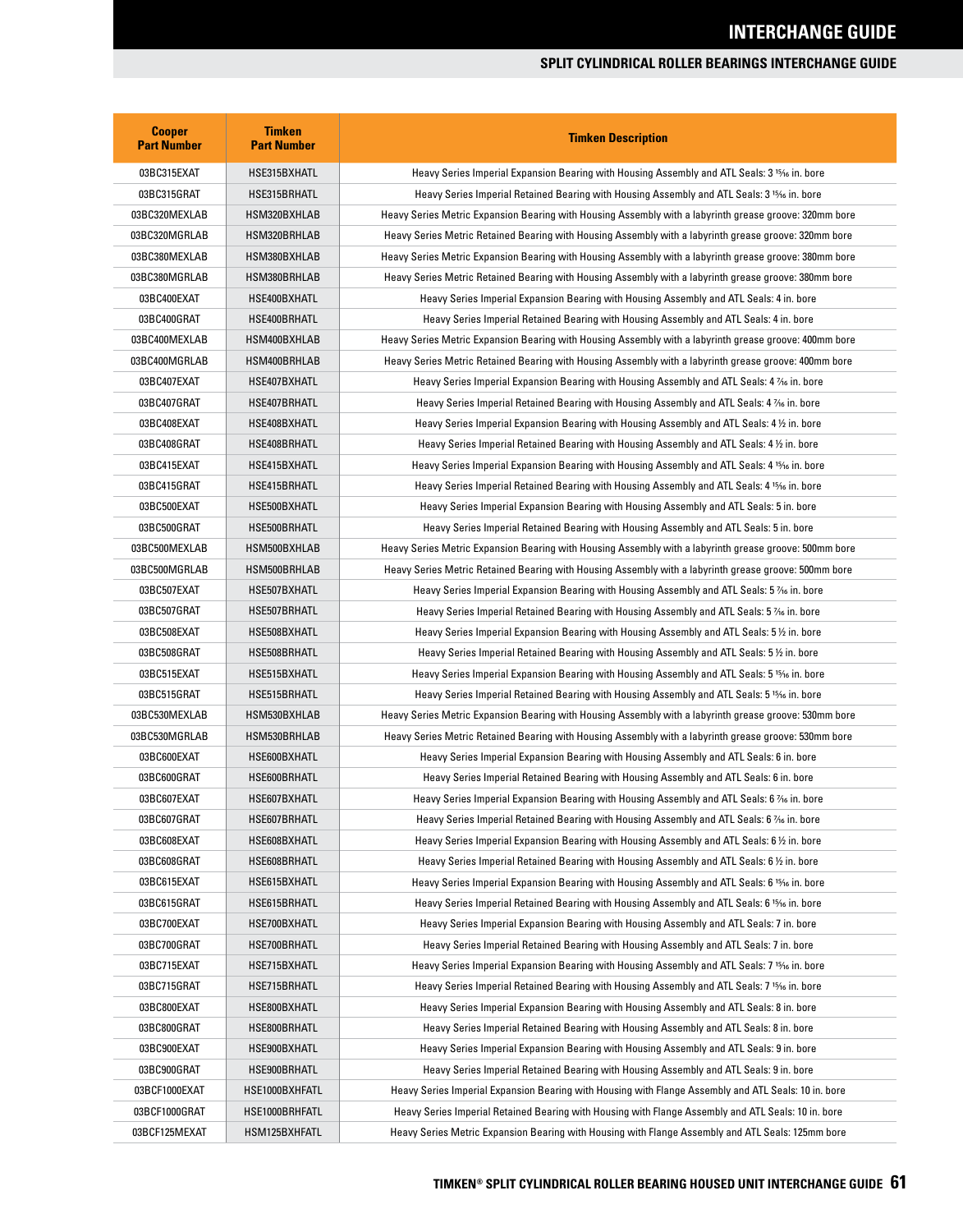| <b>Cooper</b><br><b>Part Number</b> | <b>Timken</b><br><b>Part Number</b> | <b>Timken Description</b>                                                                                 |  |  |
|-------------------------------------|-------------------------------------|-----------------------------------------------------------------------------------------------------------|--|--|
| 03BCF125MGRAT                       | HSM125BRHFATL                       | Heavy Series Metric Retained Bearing with Housing with Flange Assembly and ATL Seals: 125mm bore          |  |  |
| 03BCF130MEXAT                       | HSM130BXHFATL                       | Heavy Series Metric Expansion Bearing with Housing with Flange Assembly and ATL Seals: 130mm bore         |  |  |
| 03BCF130MGRAT                       | HSM130BRHFATL                       | Heavy Series Metric Retained Bearing with Housing with Flange Assembly and ATL Seals: 130mm bore          |  |  |
| 03BCF150MEXAT                       | HSM150BXHFATL                       | Heavy Series Metric Expansion Bearing with Housing with Flange Assembly and ATL Seals: 150mm bore         |  |  |
| 03BCF150MGRAT                       | HSM150BRHFATL                       | Heavy Series Metric Retained Bearing with Housing with Flange Assembly and ATL Seals: 150mm bore          |  |  |
| 03BCF155MEXAT                       | HSM155BXHFATL                       | Heavy Series Metric Expansion Bearing with Housing with Flange Assembly and ATL Seals: 155mm bore         |  |  |
| 03BCF155MGRAT                       | HSM155BRHFATL                       | Heavy Series Metric Retained Bearing with Housing with Flange Assembly and ATL Seals: 155mm bore          |  |  |
| 03BCF180MEXAT                       | HSM180BXHFATL                       | Heavy Series Metric Expansion Bearing with Housing with Flange Assembly and ATL Seals: 180mm bore         |  |  |
| 03BCF180MGRAT                       | HSM180BRHFATL                       | Heavy Series Metric Retained Bearing with Housing with Flange Assembly and ATL Seals: 180mm bore          |  |  |
| 03BCF240MEXAT                       | HSM240BXHFATL                       | Heavy Series Metric Expansion Bearing with Housing with Flange Assembly and ATL Seals: 240mm bore         |  |  |
| 03BCF240MGRAT                       | HSM240BRHFATL                       | Heavy Series Metric Retained Bearing with Housing with Flange Assembly and ATL Seals: 240mm bore          |  |  |
| 03BCF250MEXAT                       | HSM250BXHFATL                       | Heavy Series Metric Expansion Bearing with Housing with Flange Assembly and ATL Seals: 250mm bore         |  |  |
| 03BCF250MGRAT                       | HSM250BRHFATL                       | Heavy Series Metric Retained Bearing with Housing with Flange Assembly and ATL Seals: 250mm bore          |  |  |
| 03BCF260MEXAT                       | HSM260BXHFATL                       | Heavy Series Metric Expansion Bearing with Housing with Flange Assembly and ATL Seals: 260mm bore         |  |  |
| 03BCF260MGRAT                       | HSM260BRHFATL                       | Heavy Series Metric Retained Bearing with Housing with Flange Assembly and ATL Seals: 260mm bore          |  |  |
| 03BCF411EXAT                        | HSE411BXHFATL                       | Heavy Series Imperial Expansion Bearing with Housing with Flange Assembly and ATL Seals: 4 11/16 in. bore |  |  |
| 03BCF411GRAT                        | HSE411BRHFATL                       | Heavy Series Imperial Retained Bearing with Housing with Flange Assembly and ATL Seals: 4 11/16 in. bore  |  |  |
| 03BCF412EXAT                        | HSE412BXHFATL                       | Heavy Series Imperial Expansion Bearing with Housing with Flange Assembly and ATL Seals: 4 % in. bore     |  |  |
| 03BCF412GRAT                        | HSE412BRHFATL                       | Heavy Series Imperial Retained Bearing with Housing with Flange Assembly and ATL Seals: 4 % in. bore      |  |  |
| 03BCF415EXAT                        | HSE415BXHFATL                       | Heavy Series Imperial Expansion Bearing with Housing with Flange Assembly and ATL Seals: 4 15/6 in. bore  |  |  |
| 03BCF415GRAT                        | HSE415BRHFATL                       | Heavy Series Imperial Retained Bearing with Housing with Flange Assembly and ATL Seals: 4 15% in. bore    |  |  |
| 03BCF500EXAT                        | HSE500BXHFATL                       | Heavy Series Imperial Expansion Bearing with Housing with Flange Assembly and ATL Seals: 5 in. bore       |  |  |
| 03BCF500GRAT                        | HSE500BRHFATL                       | Heavy Series Imperial Retained Bearing with Housing with Flange Assembly and ATL Seals: 5 in. bore        |  |  |
| 03BCF511EXAT                        | HSE511BXHFATL                       | Heavy Series Imperial Expansion Bearing with Housing with Flange Assembly and ATL Seals: 5 11⁄16 in. bore |  |  |
| 03BCF511GRAT                        | HSE511BRHFATL                       | Heavy Series Imperial Retained Bearing with Housing with Flange Assembly and ATL Seals: 5 11/6 in. bore   |  |  |
| 03BCF512EXAT                        | HSE512BXHFATL                       | Heavy Series Imperial Expansion Bearing with Housing with Flange Assembly and ATL Seals: 5 % in. bore     |  |  |
| 03BCF512GRAT                        | HSE512BRHFATL                       | Heavy Series Imperial Retained Bearing with Housing with Flange Assembly and ATL Seals: 5 % in. bore      |  |  |
| 03BCF515EXAT                        | HSE515BXHFATL                       | Heavy Series Imperial Expansion Bearing with Housing with Flange Assembly and ATL Seals: 5 15/16 in. bore |  |  |
| 03BCF515GRAT                        | HSE515BRHFATL                       | Heavy Series Imperial Retained Bearing with Housing with Flange Assembly and ATL Seals: 5 15/6 in. bore   |  |  |
| 03BCF600EXAT                        | HSE600BXHFATL                       | Heavy Series Imperial Expansion Bearing with Housing with Flange Assembly and ATL Seals: 6 in. bore       |  |  |
| 03BCF600GRAT                        | HSE600BRHFATL                       | Heavy Series Imperial Retained Bearing with Housing with Flange Assembly and ATL Seals: 6 in. bore        |  |  |
| 03BCF602EXAT                        | HSE602BXHFATL                       | Heavy Series Imperial Expansion Bearing with Housing with Flange Assembly and ATL Seals: 6 ¼ in. bore     |  |  |
| 03BCF602GRAT                        | HSE602BRHFATL                       | Heavy Series Imperial Retained Bearing with Housing with Flange Assembly and ATL Seals: 6 1/4 in. bore    |  |  |
| 03BCF612EXAT                        | HSE612BXHFATL                       | Heavy Series Imperial Expansion Bearing with Housing with Flange Assembly and ATL Seals: 6 % in. bore     |  |  |
| 03BCF612GRAT                        | HSE612BRHFATL                       | Heavy Series Imperial Retained Bearing with Housing with Flange Assembly and ATL Seals: 6 % in. bore      |  |  |
| 03BCF615EXAT                        | HSE615BXHFATL                       | Heavy Series Imperial Expansion Bearing with Housing with Flange Assembly and ATL Seals: 6 15⁄16 in. bore |  |  |
| 03BCF615GRAT                        | HSE615BRHFATL                       | Heavy Series Imperial Retained Bearing with Housing with Flange Assembly and ATL Seals: 6 15/16 in. bore  |  |  |
| 03BCF700EXAT                        | HSE700BXHFATL                       | Heavy Series Imperial Expansion Bearing with Housing with Flange Assembly and ATL Seals: 7 in. bore       |  |  |
| 03BCF700GRAT                        | HSE700BRHFATL                       | Heavy Series Imperial Retained Bearing with Housing with Flange Assembly and ATL Seals: 7 in. bore        |  |  |
| 03BCF908EXAT                        | HSE908BXHFATL                       | Heavy Series Imperial Expansion Bearing with Housing with Flange Assembly and ATL Seals: 9 $\%$ in. bore  |  |  |
| 03BCF908GRAT                        | HSE908BRHFATL                       | Heavy Series Imperial Retained Bearing with Housing with Flange Assembly and ATL Seals: 9 $\%$ in. bore   |  |  |
| 03BCP1000EXAT                       | HSE1000BXHSATL                      | Heavy Series Imperial Expansion Bearing Full Housing Assembly with ATL Seals and support: 10 in. bore     |  |  |
| 03BCP1000GRAT                       | HSE1000BRHSATL                      | Heavy Series Imperial Retained Bearing Full Housing Assembly with ATL Seals and support: 10 in. bore      |  |  |
| 03BCP100MEXAT                       | HSM100BXHSATL                       | Heavy Series Metric Expansion Bearing Full Housing Assembly with ATL Seals and support: 100mm bore        |  |  |
| 03BCP100MGRAT                       | HSM100BRHSATL                       | Heavy Series Metric Retained Bearing Full Housing Assembly with ATL Seals and support: 100mm bore         |  |  |
| 03BCP110MEXAT                       | HSM110BXHSATL                       | Heavy Series Metric Expansion Bearing Full Housing Assembly with ATL Seals and support: 110mm bore        |  |  |
| 03BCP110MGRAT                       | HSM110BRHSATL                       | Heavy Series Metric Retained Bearing Full Housing Assembly with ATL Seals and support: 110mm bore         |  |  |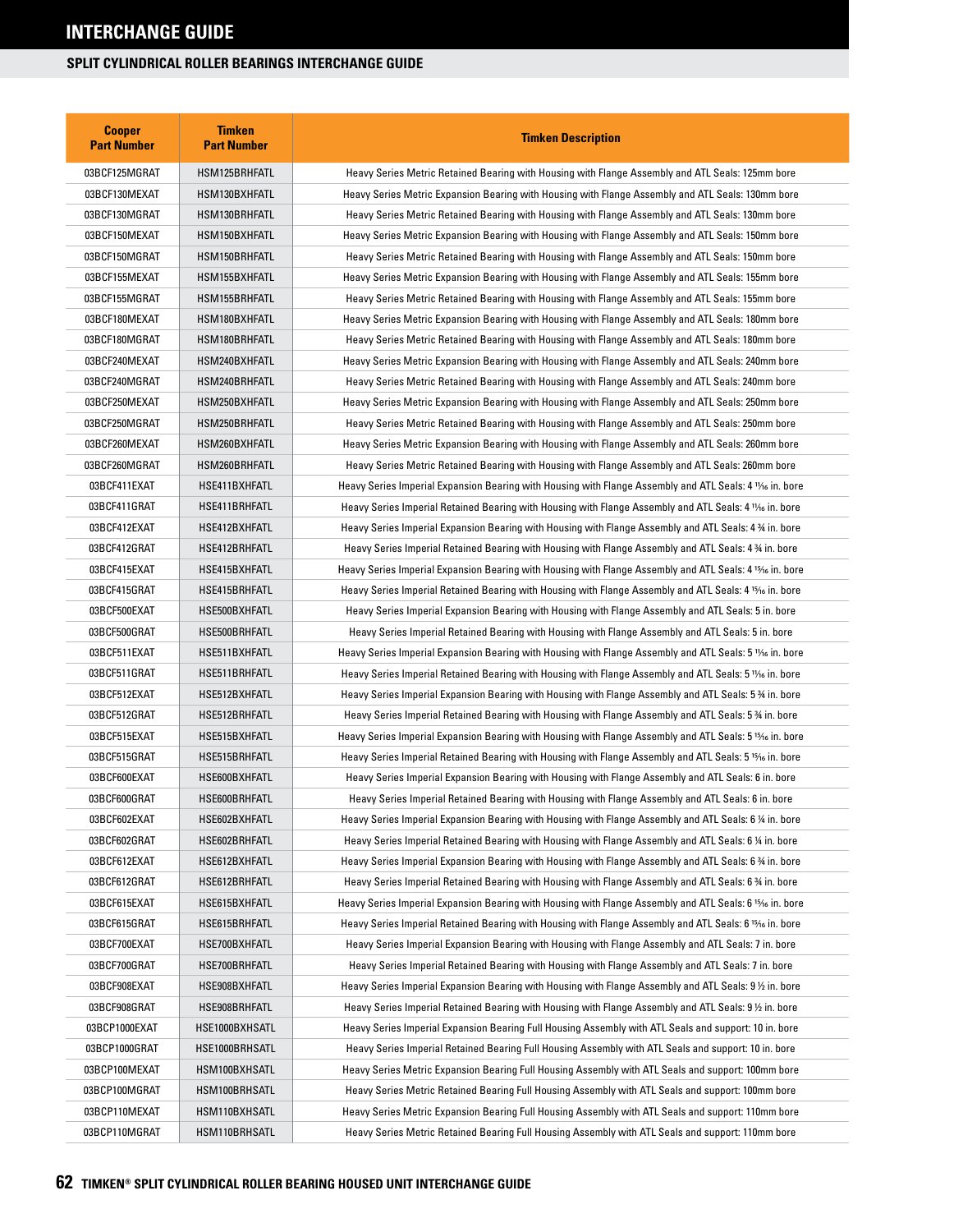| <b>Cooper</b><br><b>Part Number</b> | <b>Timken</b><br><b>Part Number</b> | <b>Timken Description</b>                                                                                             |  |
|-------------------------------------|-------------------------------------|-----------------------------------------------------------------------------------------------------------------------|--|
| 03BCP1200EXAT                       | HSE1200BXHSATL                      | Heavy Series Imperial Expansion Bearing Full Housing Assembly with ATL Seals and support: 12 in. bore                 |  |
| 03BCP1200GRAT                       | HSE1200BRHSATL                      | Heavy Series Imperial Retained Bearing Full Housing Assembly with ATL Seals and support: 12 in. bore                  |  |
| 03BCP120MEXAT                       | HSM120BXHSATL                       | Heavy Series Metric Expansion Bearing Full Housing Assembly with ATL Seals and support: 120mm bore                    |  |
| 03BCP120MGRAT                       | HSM120BRHSATL                       | Heavy Series Metric Retained Bearing Full Housing Assembly with ATL Seals and support: 120mm bore                     |  |
| 03BCP1300EXLAB                      | HSE1300BXHSLAB                      | Heavy Series Imperial Expansion Bearing with Housing Assembly with a labyrinth grease groove: 13 in. bore             |  |
| 03BCP1300GRLAB                      | HSE1300BRHSLAB                      | Heavy Series Imperial Retained Bearing with Housing Assembly with a labyrinth grease groove: 13 in, bore              |  |
| 03BCP130MEXAT                       | HSM130BXHSATL                       | Heavy Series Metric Expansion Bearing Full Housing Assembly with ATL Seals and support: 130mm bore                    |  |
| 03BCP130MGRAT                       | HSM130BRHSATL                       | Heavy Series Metric Retained Bearing Full Housing Assembly with ATL Seals and support: 130mm bore                     |  |
| 03BCP140MEXAT                       | HSM140BXHSATL                       | Heavy Series Metric Expansion Bearing Full Housing Assembly with ATL Seals and support: 140mm bore                    |  |
| 03BCP140MGRAT                       | HSM140BRHSATL                       | Heavy Series Metric Retained Bearing Full Housing Assembly with ATL Seals and support: 140mm bore                     |  |
| 03BCP1500EXLAB                      | HSE1500BXHSLAB                      | Heavy Series Imperial Expansion Bearing with Housing Assembly with a labyrinth grease groove: 15 in. bore             |  |
| 03BCP1500GRLAB                      | HSE1500BRHSLAB                      | Heavy Series Imperial Retained Bearing with Housing Assembly with a labyrinth grease groove: 15 in. bore              |  |
| 03BCP150MEXAT                       | HSM150BRHSATL                       | Heavy Series Metric Retained Bearing Full Housing Assembly with ATL Seals and support: 150mm bore                     |  |
| 03BCP150MGRAT                       | HSM150BRHSATL                       | Heavy Series Metric Retained Bearing Full Housing Assembly with ATL Seals and support: 150mm bore                     |  |
| 03BCP160MEXAT                       | HSM160BXHSATL                       | Heavy Series Metric Expansion Bearing Full Housing Assembly with ATL Seals and support: 160mm bore                    |  |
| 03BCP160MGRAT                       | HSM160BRHSATL                       | Heavy Series Metric Retained Bearing Full Housing Assembly with ATL Seals and support: 160mm bore                     |  |
| 03BCP170MEXAT                       | HSM170BXHSATL                       | Heavy Series Metric Expansion Bearing Full Housing Assembly with ATL Seals and support: 170mm bore                    |  |
| 03BCP170MGRAT                       | HSM170BRHSATL                       | Heavy Series Metric Retained Bearing Full Housing Assembly with ATL Seals and support: 170mm bore                     |  |
| 03BCP180MEXAT                       | HSM180BXHSATL                       | Heavy Series Metric Expansion Bearing Full Housing Assembly with ATL Seals and support: 180mm bore                    |  |
| 03BCP180MGRAT                       | HSM180BRHSATL                       | Heavy Series Metric Retained Bearing Full Housing Assembly with ATL Seals and support: 180mm bore                     |  |
| 03BCP190MEXAT                       | HSM190BXHSATL                       | Heavy Series Metric Expansion Bearing Full Housing Assembly with ATL Seals and support: 190mm bore                    |  |
| 03BCP190MGRAT                       | HSM190BRHSATL                       | Heavy Series Metric Retained Bearing Full Housing Assembly with ATL Seals and support: 190mm bore                     |  |
| 03BCP2000EXLAB                      | HSE2000BXHSLAB                      | Heavy Series Imperial Expansion Bearing with Housing Assembly with a labyrinth grease groove: 20 in. bore             |  |
| 03BCP2000GRLAB                      | HSE2000BRHSLAB                      | Heavy Series Imperial Retained Bearing with Housing Assembly with a labyrinth grease groove: 20 in. bore              |  |
| 03BCP200MEXAT                       | HSM200BXHSATL                       | Heavy Series Metric Expansion Bearing Full Housing Assembly with ATL Seals and support: 200mm bore                    |  |
| 03BCP200MGRAT                       | HSM200BRHSATL                       | Heavy Series Metric Retained Bearing Full Housing Assembly with ATL Seals and support: 200mm bore                     |  |
| 03BCP220MEXAT                       | HSM220BXHSATL                       | Heavy Series Metric Expansion Bearing Full Housing Assembly with ATL Seals and support: 220mm bore                    |  |
| 03BCP220MGRAT                       | HSM220BRHSATL                       | Heavy Series Metric Retained Bearing Full Housing Assembly with ATL Seals and support: 220mm bore                     |  |
| 03BCP240MEXAT                       | HSM240BXHSATL                       | Heavy Series Metric Expansion Bearing Full Housing Assembly with ATL Seals and support: 240mm bore                    |  |
| 03BCP240MGRAT                       | HSM240BRHSATL                       | Heavy Series Metric Retained Bearing Full Housing Assembly with ATL Seals and support: 240mm bore                     |  |
| 03BCP260MEXAT                       | HSM260BXHSATL                       | Heavy Series Metric Expansion Bearing Full Housing Assembly with ATL Seals and support: 260mm bore                    |  |
| 03BCP260MGRAT                       | HSM260BRHSATL                       | Heavy Series Metric Retained Bearing Full Housing Assembly with ATL Seals and support: 260mm bore                     |  |
| 03BCP300MEXAT                       | HSM300BXHSATL                       | Heavy Series Metric Expansion Bearing Full Housing Assembly with ATL Seals and support: 300mm bore                    |  |
| 03BCP300MGRAT                       | HSM300BRHSATL                       | Heavy Series Metric Retained Bearing Full Housing Assembly with ATL Seals and support: 300mm bore                     |  |
| 03BCP315EXAT                        | HSE315BXHSATL                       | Heavy Series Imperial Expansion Bearing Full Housing Assembly with ATL Seals and support: 3 <sup>15</sup> /6 in. bore |  |
| 03BCP315GRAT                        | HSE315BRHSATL                       | Heavy Series Imperial Retained Bearing Full Housing Assembly with ATL Seals and support: 3 <sup>15</sup> /6 in. bore  |  |
| 03BCP320MEXLAB                      | HSM320BXHSLAB                       | Heavy Series Metric Expansion Bearing with Housing Assembly with a labyrinth grease groove: 320mm bore                |  |
| 03BCP320MGRLAB                      | HSM320BRHSLAB                       | Heavy Series Metric Retained Bearing with Housing Assembly with a labyrinth grease groove: 320mm bore                 |  |
| 03BCP380MEXLAB                      | HSM380BXHSLAB                       | Heavy Series Metric Expansion Bearing with Housing Assembly with a labyrinth grease groove: 380mm bore                |  |
| 03BCP380MGRLAB                      | HSM380BRHSLAB                       | Heavy Series Metric Retained Bearing with Housing Assembly with a labyrinth grease groove: 380mm bore                 |  |
| 03BCP400EXAT                        | HSE400BXHSATL                       | Heavy Series Imperial Expansion Bearing Full Housing Assembly with ATL Seals and support: 4 in. bore                  |  |
| 03BCP400GRAT                        | HSE400BRHSATL                       | Heavy Series Imperial Retained Bearing Full Housing Assembly with ATL Seals and support: 4 in. bore                   |  |
| 03BCP400MEXLAB                      | HSM400BXHSLAB                       | Heavy Series Metric Expansion Bearing with Housing Assembly with a labyrinth grease groove: 400mm bore                |  |
| 03BCP400MGRLAB                      | HSM400BRHSLAB                       | Heavy Series Metric Retained Bearing with Housing Assembly with a labyrinth grease groove: 400mm bore                 |  |
| 03BCP407EXAT                        | HSE407BXHSATL                       | Heavy Series Imperial Expansion Bearing Full Housing Assembly with ATL Seals and support: 4 % in. bore                |  |
| 03BCP407GRAT                        | HSE407BRHSATL                       | Heavy Series Imperial Retained Bearing Full Housing Assembly with ATL Seals and support: 4 % in. bore                 |  |
| 03BCP408EXAT                        | HSE408BXHSATL                       | Heavy Series Imperial Expansion Bearing Full Housing Assembly with ATL Seals and support: 4 1/2 in. bore              |  |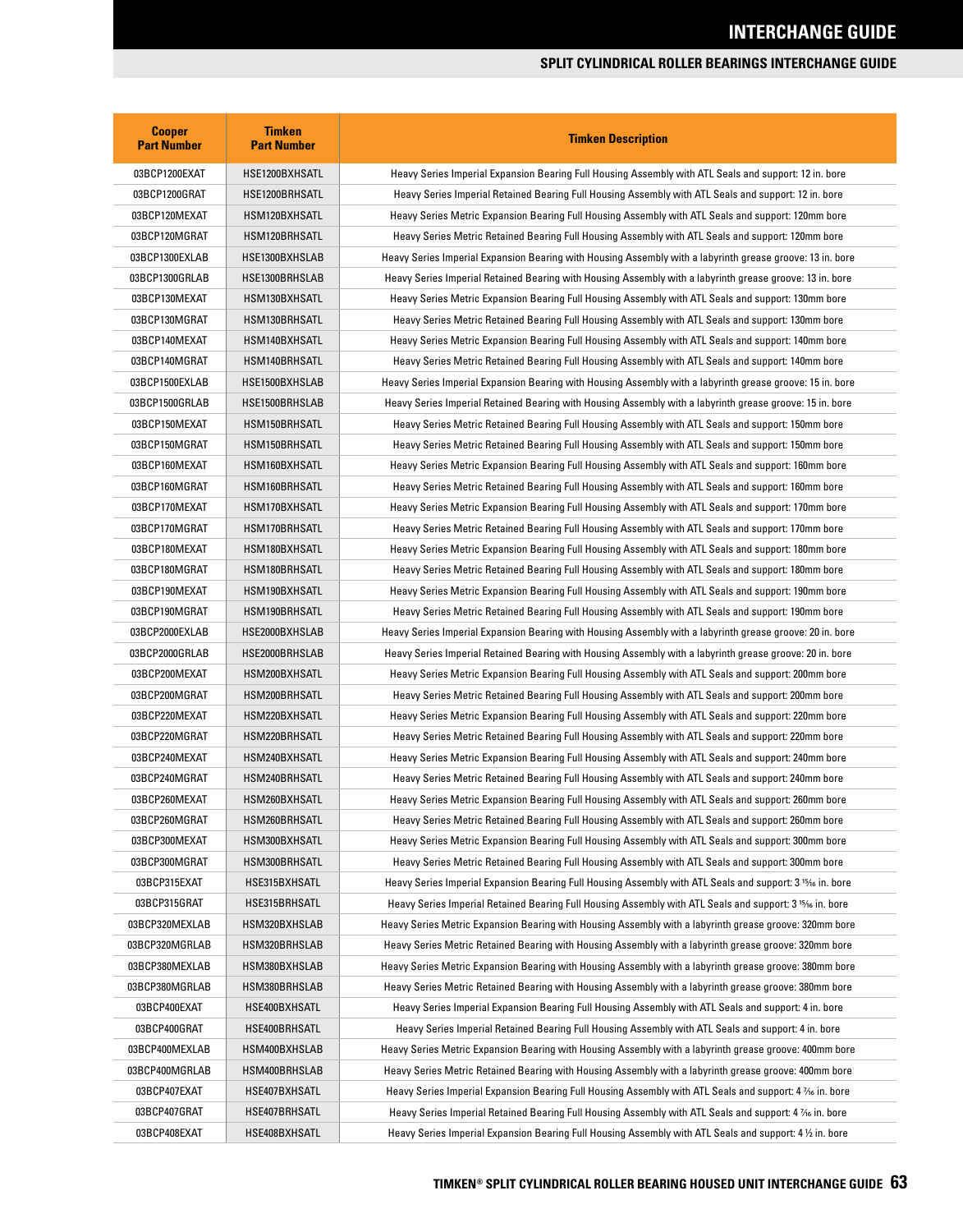| <b>Cooper</b><br><b>Part Number</b> | <b>Timken</b><br><b>Part Number</b> | <b>Timken Description</b>                                                                                             |  |
|-------------------------------------|-------------------------------------|-----------------------------------------------------------------------------------------------------------------------|--|
| 03BCP408GRAT                        | HSE408BRHSATL                       | Heavy Series Imperial Retained Bearing Full Housing Assembly with ATL Seals and support: 4 1/2 in. bore               |  |
| 03BCP415EXAT                        | HSE415BXHSATL                       | Heavy Series Imperial Expansion Bearing Full Housing Assembly with ATL Seals and support: 4 15% in. bore              |  |
| 03BCP415GRAT                        | HSE415BRHSATL                       | Heavy Series Imperial Retained Bearing Full Housing Assembly with ATL Seals and support: 4 15% in. bore               |  |
| 03BCP500EXAT                        | HSE500BXHSATL                       | Heavy Series Imperial Expansion Bearing Full Housing Assembly with ATL Seals and support: 5 in. bore                  |  |
| 03BCP500GRAT                        | HSE500BRHSATL                       | Heavy Series Imperial Retained Bearing Full Housing Assembly with ATL Seals and support: 5 in. bore                   |  |
| 03BCP500MEXLAB                      | HSM500BXHSLAB                       | Heavy Series Metric Expansion Bearing with Housing Assembly with a labyrinth grease groove: 500mm bore                |  |
| 03BCP500MGRLAB                      | HSM500BRHSLAB                       | Heavy Series Metric Retained Bearing with Housing Assembly with a labyrinth grease groove: 500mm bore                 |  |
| 03BCP507EXAT                        | HSE507BXHSATL                       | Heavy Series Imperial Expansion Bearing Full Housing Assembly with ATL Seals and support: 5 % in. bore                |  |
| 03BCP507GRAT                        | HSE507BRHSATL                       | Heavy Series Imperial Retained Bearing Full Housing Assembly with ATL Seals and support: 5 % in. bore                 |  |
| 03BCP508EXAT                        | HSE508BXHSATL                       | Heavy Series Imperial Expansion Bearing Full Housing Assembly with ATL Seals and support: 5 $\frac{1}{2}$ in. bore    |  |
| 03BCP508GRAT                        | HSE508BRHSATL                       | Heavy Series Imperial Retained Bearing Full Housing Assembly with ATL Seals and support: 5 1/2 in. bore               |  |
| 03BCP515EXAT                        | HSE515BXHSATL                       | Heavy Series Imperial Expansion Bearing Full Housing Assembly with ATL Seals and support: 5 15/16 in. bore            |  |
| 03BCP515GRAT                        | HSE515BRHSATL                       | Heavy Series Imperial Retained Bearing Full Housing Assembly with ATL Seals and support: 5 15/16 in. bore             |  |
| 03BCP530MEXLAB                      | HSM530BXHSLAB                       | Heavy Series Metric Expansion Bearing with Housing Assembly with a labyrinth grease groove: 530mm bore                |  |
| 03BCP530MGRLAB                      | HSM530BRHSLAB                       | Heavy Series Metric Retained Bearing with Housing Assembly with a labyrinth grease groove: 530mm bore                 |  |
| 03BCP600EXAT                        | HSE600BXHSATL                       | Heavy Series Imperial Expansion Bearing Full Housing Assembly with ATL Seals and support: 6 in. bore                  |  |
| 03BCP600GRAT                        | HSE600BRHSATL                       | Heavy Series Imperial Retained Bearing Full Housing Assembly with ATL Seals and support: 6 in. bore                   |  |
| 03BCP607EXAT                        | HSE607BXHSATL                       | Heavy Series Imperial Expansion Bearing Full Housing Assembly with ATL Seals and support: 6 % in. bore                |  |
| 03BCP607GRAT                        | HSE607BRHSATL                       | Heavy Series Imperial Retained Bearing Full Housing Assembly with ATL Seals and support: 6 % in. bore                 |  |
| 03BCP608EXAT                        | HSE608BXHSATL                       | Heavy Series Imperial Expansion Bearing Full Housing Assembly with ATL Seals and support: 6 % in. bore                |  |
| 03BCP608GRAT                        | HSE608BRHSATL                       | Heavy Series Imperial Retained Bearing Full Housing Assembly with ATL Seals and support: 6 $\frac{1}{2}$ in. bore     |  |
| 03BCP615EXAT                        | HSE615BXHSATL                       | Heavy Series Imperial Expansion Bearing Full Housing Assembly with ATL Seals and support: 6 15/16 in. bore            |  |
| 03BCP615GRAT                        | HSE615BRHSATL                       | Heavy Series Imperial Retained Bearing Full Housing Assembly with ATL Seals and support: 6 <sup>15</sup> /16 in. bore |  |
| 03BCP700EXAT                        | HSE700BXHSATL                       | Heavy Series Imperial Expansion Bearing Full Housing Assembly with ATL Seals and support: 7 in. bore                  |  |
| 03BCP700GRAT                        | HSE700BRHSATL                       | Heavy Series Imperial Retained Bearing Full Housing Assembly with ATL Seals and support: 7 in. bore                   |  |
| 03BCP715EXAT                        | HSE715BXHSATL                       | Heavy Series Imperial Expansion Bearing Full Housing Assembly with ATL Seals and support: 7 15% in. bore              |  |
| 03BCP715GRAT                        | HSE715BRHSATL                       | Heavy Series Imperial Retained Bearing Full Housing Assembly with ATL Seals and support: 7 15/16 in. bore             |  |
| 03BCP800EXAT                        | HSE800BXHSATL                       | Heavy Series Imperial Expansion Bearing Full Housing Assembly with ATL Seals and support: 8 in. bore                  |  |
| 03BCP800GRAT                        | HSE800BRHSATL                       | Heavy Series Imperial Retained Bearing Full Housing Assembly with ATL Seals and support: 8 in. bore                   |  |
| 03BCP900EXAT                        | HSE900BXHSATL                       | Heavy Series Imperial Expansion Bearing Full Housing Assembly with ATL Seals and support: 9 in. bore                  |  |
| 03BCP900GRAT                        | HSE900BRHSATL                       | Heavy Series Imperial Retained Bearing Full Housing Assembly with ATL Seals and support: 9 in. bore                   |  |
| 03C1300GR                           | HSE1300HR                           | Heavy Series Imperial Retained Housing: 13 in. bore                                                                   |  |
| 03C1500GR                           | HSE1500HR                           | Heavy Series Imperial Retained Housing: 15 in. bore                                                                   |  |
| 03C2000GR                           | HSE2000HR                           | Heavy Series Imperial Retained Housing: 20 in. bore                                                                   |  |
| 03C320MGR                           | HSM320HR                            | Heavy Series Metric Retained Housing: 320mm bore                                                                      |  |
| 03C380MGR                           | HSM380HR                            | Heavy Series Metric Retained Housing: 380mm bore                                                                      |  |
| 03C400MGR                           | HSM400HR                            | Heavy Series Metric Retained Housing: 400mm bore                                                                      |  |
| 03C500MGR                           | HSM500HR                            | Heavy Series Metric Retained Housing: 500mm bore                                                                      |  |
| 03C530MGR                           | HSM530HR                            | Heavy Series Metric Retained Housing: 530mm bore                                                                      |  |
| 03C54EX                             | HS54HXTL                            | Heavy Series Housing configured for a Expansion Bearing and ATL Seals                                                 |  |
| 03C54GR                             | HS54HRTL                            | Heavy Series Housing configured for a Retained Bearing and ATL Seals                                                  |  |
| 03C55EX                             | HS55HXTL                            | Heavy Series Housing configured for a Expansion Bearing and ATL Seals                                                 |  |
| 03C55GR                             | HS55HRTL                            | Heavy Series Housing configured for a Retained Bearing and ATL Seals                                                  |  |
| 03C56EX                             | HS56HXTL                            | Heavy Series Housing configured for a Expansion Bearing and ATL Seals                                                 |  |
| 03C56GR                             | HS56HRTL                            | Heavy Series Housing configured for a Retained Bearing and ATL Seals                                                  |  |
| 03C57EX                             | HS57HXTL                            | Heavy Series Housing configured for a Expansion Bearing and ATL Seals                                                 |  |
| 03C57GR                             | HS57HRTL                            | Heavy Series Housing configured for a Retained Bearing and ATL Seals                                                  |  |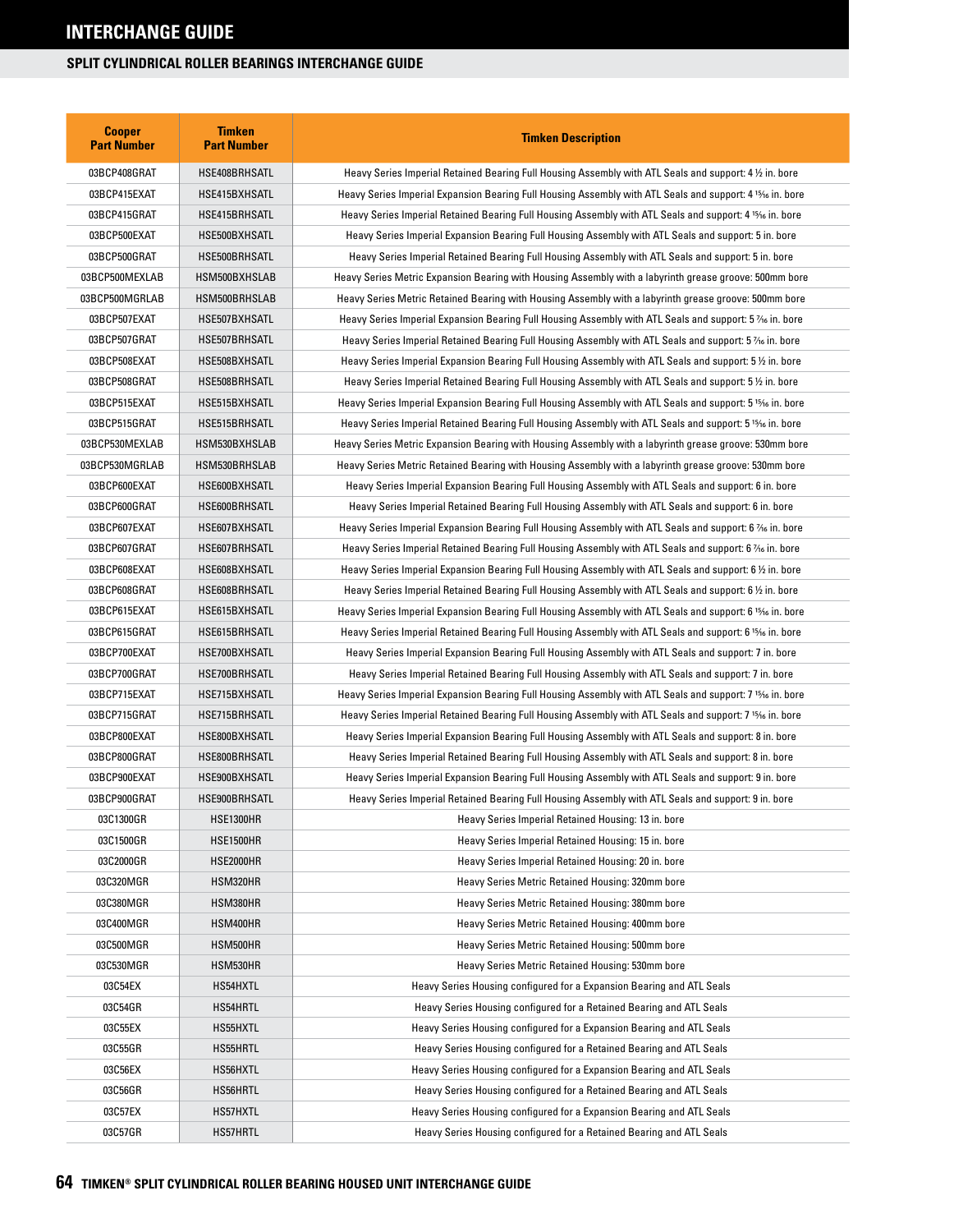| <b>Cooper</b><br><b>Part Number</b> | <b>Timken</b><br><b>Part Number</b> | <b>Timken Description</b>                                                                                 |  |
|-------------------------------------|-------------------------------------|-----------------------------------------------------------------------------------------------------------|--|
| 03C58EX                             | HS58HXTL                            | Heavy Series Housing configured for a Expansion Bearing and ATL Seals                                     |  |
| 03C58GR                             | HS58HRTL                            | Heavy Series Housing configured for a Retained Bearing and ATL Seals                                      |  |
| 03C59GR                             | HS59HRTL                            | Heavy Series Housing configured for a Retained Bearing and ATL Seals                                      |  |
| 03C60GR                             | HS60HRTL                            | Heavy Series Housing configured for a Retained Bearing and ATL Seals                                      |  |
| 03C61GR                             | HS61HRTL                            | Heavy Series Housing configured for a Retained Bearing and ATL Seals                                      |  |
| 03C62GR                             | HS62HRTL                            | Heavy Series Housing configured for a Retained Bearing and ATL Seals                                      |  |
| 03C63GR                             | HS63HRTL                            | Heavy Series Housing configured for a Retained Bearing and ATL Seals                                      |  |
| 03C65GR                             | HS65HRTL                            | Heavy Series Housing configured for a Retained Bearing and ATL Seals                                      |  |
| 03EB1100EX                          | <b>HSE1100BX</b>                    | Heavy Series Imperial Expansion Bearing: 11 in. bore                                                      |  |
| 03EB1100GR                          | <b>HSE1100BR</b>                    | Heavy Series Imperial Retained Bearing: 11 in. bore                                                       |  |
| 03EB1400EX                          | <b>HSE1400BX</b>                    | Heavy Series Imperial Expansion Bearing: 14 in. bore                                                      |  |
| 03EB1400GR                          | <b>HSE1400BR</b>                    | Heavy Series Imperial Retained Bearing: 14 in. bore                                                       |  |
| 03EB1700EX                          | <b>HSE1700BX</b>                    | Heavy Series Imperial Expansion Bearing: 17 in. bore                                                      |  |
| 03EB1700GR                          | <b>HSE1700BR</b>                    | Heavy Series Imperial Retained Bearing: 17 in. bore                                                       |  |
| 03EB1800EX                          | <b>HSE1800BX</b>                    | Heavy Series Imperial Expansion Bearing: 18 in. bore                                                      |  |
| 03EB1800GR                          | <b>HSE1800BR</b>                    | Heavy Series Imperial Retained Bearing: 18 in. bore                                                       |  |
| 03EB2200EX                          | <b>HSE2200BX</b>                    | Heavy Series Imperial Expansion Bearing: 22 in. bore                                                      |  |
| 03EB2200GR                          | <b>HSE2200BR</b>                    | Heavy Series Imperial Retained Bearing: 22 in. bore                                                       |  |
| 03EB2300EX                          | <b>HSE2300BX</b>                    | Heavy Series Imperial Expansion Bearing: 23 in. bore                                                      |  |
| 03EB2300GR                          | <b>HSE2300BR</b>                    | Heavy Series Imperial Retained Bearing: 23 in. bore                                                       |  |
| 03EB280MEX                          | HSM280BX                            | Heavy Series Metric Expansion Bearing: 280mm bore                                                         |  |
| 03EB280MGR                          | HSM280BR                            | Heavy Series Metric Retained Bearing: 280mm bore                                                          |  |
| 03EB340MEX                          | HSM340BX                            | Heavy Series Metric Expansion Bearing: 340mm bore                                                         |  |
| 03EB340MGR                          | HSM340BR                            | Heavy Series Metric Retained Bearing: 340mm bore                                                          |  |
| 03EB360MEX                          | HSM360BX                            | Heavy Series Metric Expansion Bearing: 360mm bore                                                         |  |
| 03EB360MGR                          | HSM360BR                            | Heavy Series Metric Retained Bearing: 360mm bore                                                          |  |
| 03EB420MEX                          | HSM420BX                            | Heavy Series Metric Expansion Bearing: 420mm bore                                                         |  |
| 03EB420MGR                          | HSM420BR                            | Heavy Series Metric Retained Bearing: 420mm bore                                                          |  |
| 03EB440MEX                          | HSM440BX                            | Heavy Series Metric Expansion Bearing: 440mm bore                                                         |  |
| 03EB440MGR                          | HSM440BR                            | Heavy Series Metric Retained Bearing: 440mm bore                                                          |  |
| 03EB460MEX                          | HSM460BX                            | Heavy Series Metric Expansion Bearing: 460mm bore                                                         |  |
| 03EB460MGR                          | HSM460BR                            | Heavy Series Metric Retained Bearing: 460mm bore                                                          |  |
| 03EB560MEX                          | HSM560BX                            | Heavy Series Metric Expansion Bearing: 560mm bore                                                         |  |
| 03EB560MGR                          | HSM560BR                            | Heavy Series Metric Retained Bearing: 560mm bore                                                          |  |
| 03EB600MEX                          | HSM600BX                            | Heavy Series Metric Expansion Bearing: 600mm bore                                                         |  |
| 03EB600MGR                          | HSM600BR                            | Heavy Series Metric Retained Bearing: 600mm bore                                                          |  |
| 03EBC1100EXAT                       | HSE1100BXHATL                       | Heavy Series Imperial Expansion Bearing with Housing Assembly and ATL Seals: 11 in. bore                  |  |
| 03EBC1100GRAT                       | HSE1100BRHATL                       | Heavy Series Imperial Retained Bearing with Housing Assembly and ATL Seals: 11 in. bore                   |  |
| 03EBC1400EXLAB                      | HSE1400BXHLAB                       | Heavy Series Imperial Expansion Bearing with Housing Assembly with a labyrinth grease groove: 14 in. bore |  |
| 03EBC1400GRLAB                      | HSE1400BRHLAB                       | Heavy Series Imperial Retained Bearing with Housing Assembly with a labyrinth grease groove: 14 in. bore  |  |
| 03EBC1700EXLAB                      | HSE1700BXHLAB                       | Heavy Series Imperial Expansion Bearing with Housing Assembly with a labyrinth grease groove: 17 in. bore |  |
| 03EBC1700GRLAB                      | HSE1700BRHLAB                       | Heavy Series Imperial Retained Bearing with Housing Assembly with a labyrinth grease groove: 17 in. bore  |  |
| 03EBC1800EXLAB                      | HSE1800BXHLAB                       | Heavy Series Imperial Expansion Bearing with Housing Assembly with a labyrinth grease groove: 18 in. bore |  |
| 03EBC1800GRLAB                      | HSE1800BRHLAB                       | Heavy Series Imperial Retained Bearing with Housing Assembly with a labyrinth grease groove: 18 in. bore  |  |
| 03EBC2200EXLAB                      | HSE2200BXHLAB                       | Heavy Series Imperial Expansion Bearing with Housing Assembly with a labyrinth grease groove: 22 in. bore |  |
| 03EBC2200GRLAB                      | HSE2200BRHLAB                       | Heavy Series Imperial Retained Bearing with Housing Assembly with a labyrinth grease groove: 22 in. bore  |  |
| 03EBC2300EXLAB                      | HSE2300BXHLAB                       | Heavy Series Imperial Expansion Bearing with Housing Assembly with a labyrinth grease groove: 23 in. bore |  |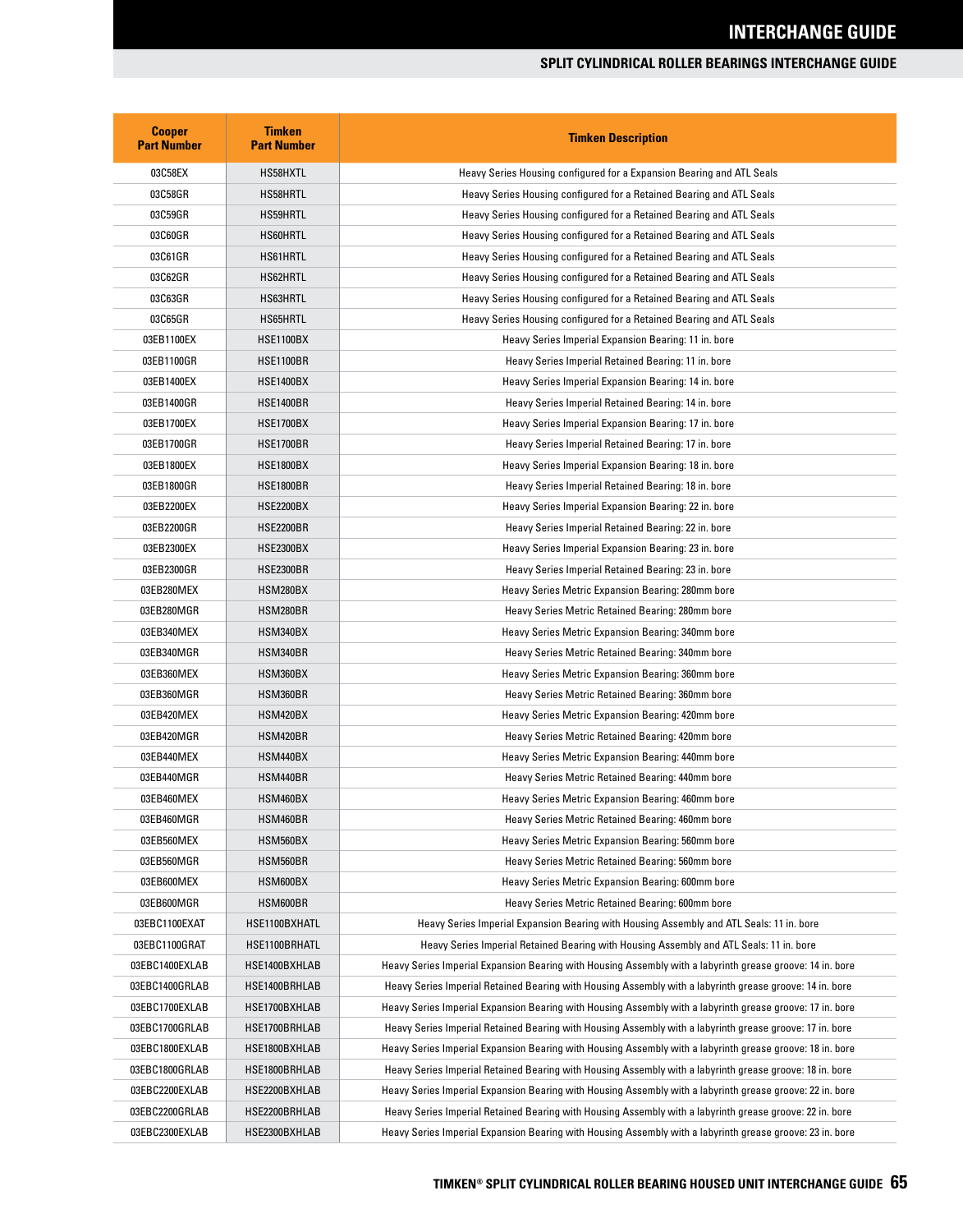| <b>Cooper</b><br><b>Part Number</b> | <b>Timken</b><br><b>Part Number</b> | <b>Timken Description</b>                                                                                 |  |  |
|-------------------------------------|-------------------------------------|-----------------------------------------------------------------------------------------------------------|--|--|
| 03EBC2300GRLAB                      | HSE2300BRHLAB                       | Heavy Series Imperial Retained Bearing with Housing Assembly with a labyrinth grease groove: 23 in. bore  |  |  |
| 03EBC280MEXAT                       | HSM280BXHATL                        | Heavy Series Metric Expansion Bearing with Housing Assembly and ATL Seals: 280mm bore                     |  |  |
| 03EBC280MGRAT                       | HSM280BRHATL                        | Heavy Series Metric Retained Bearing with Housing Assembly and ATL Seals: 280mm bore                      |  |  |
| 03EBC340MEXLAB                      | HSM340BXHLAB                        | Heavy Series Metric Expansion Bearing with Housing Assembly with a labyrinth grease groove: 340mm bore    |  |  |
| 03EBC340MGRLAB                      | HSM340BRHLAB                        | Heavy Series Metric Retained Bearing with Housing Assembly with a labyrinth grease groove: 340mm bore     |  |  |
| 03EBC360MEXLAB                      | HSM360BXHLAB                        | Heavy Series Metric Expansion Bearing with Housing Assembly with a labyrinth grease groove: 360mm bore    |  |  |
| 03EBC360MGRLAB                      | HSM360BRHLAB                        | Heavy Series Metric Retained Bearing with Housing Assembly with a labyrinth grease groove: 360mm bore     |  |  |
| 03EBC420MEXLAB                      | HSM420BXHLAB                        | Heavy Series Metric Expansion Bearing with Housing Assembly with a labyrinth grease groove: 420mm bore    |  |  |
| 03EBC420MGRLAB                      | HSM420BRHLAB                        | Heavy Series Metric Retained Bearing with Housing Assembly with a labyrinth grease groove: 420mm bore     |  |  |
| 03EBC440MEXLAB                      | HSM440BXHLAB                        | Heavy Series Metric Expansion Bearing with Housing Assembly with a labyrinth grease groove: 440mm bore    |  |  |
| 03EBC440MGRLAB                      | HSM440BRJLAB                        | Heavy Series Metric Retained Bearing with Housing Assembly with a labyrinth grease groove: 440mm bore     |  |  |
| 03EBC460MEXLAB                      | HSM460BXHLAB                        | Heavy Series Metric Expansion Bearing with Housing Assembly with a labyrinth grease groove: 460mm bore    |  |  |
| 03EBC460MGRLAB                      | HSM460BRHLAB                        | Heavy Series Metric Retained Bearing with Housing Assembly with a labyrinth grease groove: 460mm bore     |  |  |
| 03EBC560MEXLAB                      | HSM560BXHLAB                        | Heavy Series Metric Expansion Bearing with Housing Assembly with a labyrinth grease groove: 560mm bore    |  |  |
| 03EBC560MGRLAB                      | HSM560BRHLAB                        | Heavy Series Metric Retained Bearing with Housing Assembly with a labyrinth grease groove: 560mm bore     |  |  |
| 03EBC600MEXLAB                      | HSM600BXHLAB                        | Heavy Series Metric Expansion Bearing with Housing Assembly with a labyrinth grease groove: 600mm bore    |  |  |
| 03EBC600MGRLAB                      | HSM600BRHLAB                        | Heavy Series Metric Retained Bearing with Housing Assembly with a labyrinth grease groove: 600mm bore     |  |  |
| 03EBCP1100EXAT                      | HSE1100BXHSATL                      | Heavy Series Imperial Expansion Bearing Full Housing Assembly with ATL Seals and support: 11 in. bore     |  |  |
| 03EBCP1100GRAT                      | HSE1100BRHSATL                      | Heavy Series Imperial Retained Bearing Full Housing Assembly with ATL Seals and support: 11 in. bore      |  |  |
| 03EBCP1400EXLAB                     | HSE1400BXHSLAB                      | Heavy Series Imperial Expansion Bearing with Housing Assembly with a labyrinth grease groove: 14 in. bore |  |  |
| 03EBCP1400GRLAB                     | HSE1400BRHSLAB                      | Heavy Series Imperial Retained Bearing with Housing Assembly with a labyrinth grease groove: 14 in. bore  |  |  |
| 03EBCP1700EXLAB                     | HSE1700BXHSLAB                      | Heavy Series Imperial Expansion Bearing with Housing Assembly with a labyrinth grease groove: 17 in. bore |  |  |
| 03EBCP1700GRLAB                     | HSE1700BRHSLAB                      | Heavy Series Imperial Retained Bearing with Housing Assembly with a labyrinth grease groove: 17 in. bore  |  |  |
| 03EBCP1800EXLAB                     | HSE1800BXHSLAB                      | Heavy Series Imperial Expansion Bearing with Housing Assembly with a labyrinth grease groove: 18 in. bore |  |  |
| 03EBCP1800GRLAB                     | HSE1800BRHSLAB                      | Heavy Series Imperial Retained Bearing with Housing Assembly with a labyrinth grease groove: 18 in. bore  |  |  |
| 03EBCP2200EXLAB                     | HSE2200BXHSLAB                      | Heavy Series Imperial Expansion Bearing with Housing Assembly with a labyrinth grease groove: 22 in. bore |  |  |
| 03EBCP2200GRLAB                     | HSE2200BRHSLAB                      | Heavy Series Imperial Retained Bearing with Housing Assembly with a labyrinth grease groove: 22 in. bore  |  |  |
| 03EBCP2300EXLAB                     | HSE2300BXHSLAB                      | Heavy Series Imperial Expansion Bearing with Housing Assembly with a labyrinth grease groove: 23 in. bore |  |  |
| 03EBCP2300GRLAB                     | HSE2300BRHSATL                      | Heavy Series Imperial Retained Bearing Full Housing Assembly with ATL Seals and support: 23 in. bore      |  |  |
| 03EBCP280MEXAT                      | HSM280BXHSATL                       | Heavy Series Metric Expansion Bearing Full Housing Assembly with ATL Seals and support: 280mm bore        |  |  |
| 03EBCP280MGRAT                      | HSM280BRHSATL                       | Heavy Series Metric Retained Bearing Full Housing Assembly with ATL Seals and support: 280mm bore         |  |  |
| 03EBCP340MEXLAB                     | HSM340BXHSLAB                       | Heavy Series Metric Expansion Bearing with Housing Assembly with a labyrinth grease groove: 340mm bore    |  |  |
| 03EBCP340MGRLAB                     | HSM340BRHSLAB                       | Heavy Series Metric Retained Bearing with Housing Assembly with a labyrinth grease groove: 340mm bore     |  |  |
| 03EBCP360MEXLAB                     | HSM360BXHSLAB                       | Heavy Series Metric Expansion Bearing with Housing Assembly with a labyrinth grease groove: 360mm bore    |  |  |
| 03EBCP360MGRLAB                     | HSM360BRHSLAB                       | Heavy Series Metric Retained Bearing with Housing Assembly with a labyrinth grease groove: 360mm bore     |  |  |
| 03EBCP420MEXLAB                     | HSM420BXHSLAB                       | Heavy Series Metric Expansion Bearing with Housing Assembly with a labyrinth grease groove: 420mm bore    |  |  |
| 03EBCP420MGRLAB                     | HSM420BRHSLAB                       | Heavy Series Metric Retained Bearing with Housing Assembly with a labyrinth grease groove: 420mm bore     |  |  |
| 03EBCP440MEXLAB                     | HSM440BXHSLAB                       | Heavy Series Metric Expansion Bearing with Housing Assembly with a labyrinth grease groove: 440mm bore    |  |  |
| 03EBCP440MGRLAB                     | HSM440BRHSLAB                       | Heavy Series Metric Retained Bearing with Housing Assembly with a labyrinth grease groove: 440mm bore     |  |  |
| 03EBCP460MEXLAB                     | HSM460BXHSLAB                       | Heavy Series Metric Expansion Bearing with Housing Assembly with a labyrinth grease groove: 460mm bore    |  |  |
| 03EBCP460MGRLAB                     | HSM460BRHSLAB                       | Heavy Series Metric Retained Bearing with Housing Assembly with a labyrinth grease groove: 460mm bore     |  |  |
| 03EBCP560MEXLAB                     | HSM560BXHSLAB                       | Heavy Series Metric Expansion Bearing with Housing Assembly with a labyrinth grease groove: 560mm bore    |  |  |
| 03EBCP560MGRLAB                     | HSM560BRHSLAB                       | Heavy Series Metric Retained Bearing with Housing Assembly with a labyrinth grease groove: 560mm bore     |  |  |
| 03EBCP600MEXLAB                     | HSM600BXHSLAB                       | Heavy Series Metric Expansion Bearing with Housing Assembly with a labyrinth grease groove: 600mm bore    |  |  |
| 03EBCP600MGRLAB                     | HSM600BRHSLAB                       | Heavy Series Metric Retained Bearing with Housing Assembly with a labyrinth grease groove: 600mm bore     |  |  |
| 03EC1400GR                          | HSE1400HR                           | Heavy Series Imperial Retained Housing: 14 in. bore                                                       |  |  |
| 03EC1800GR                          | HSE1800HR                           | Heavy Series Imperial Retained Housing: 18 in. bore                                                       |  |  |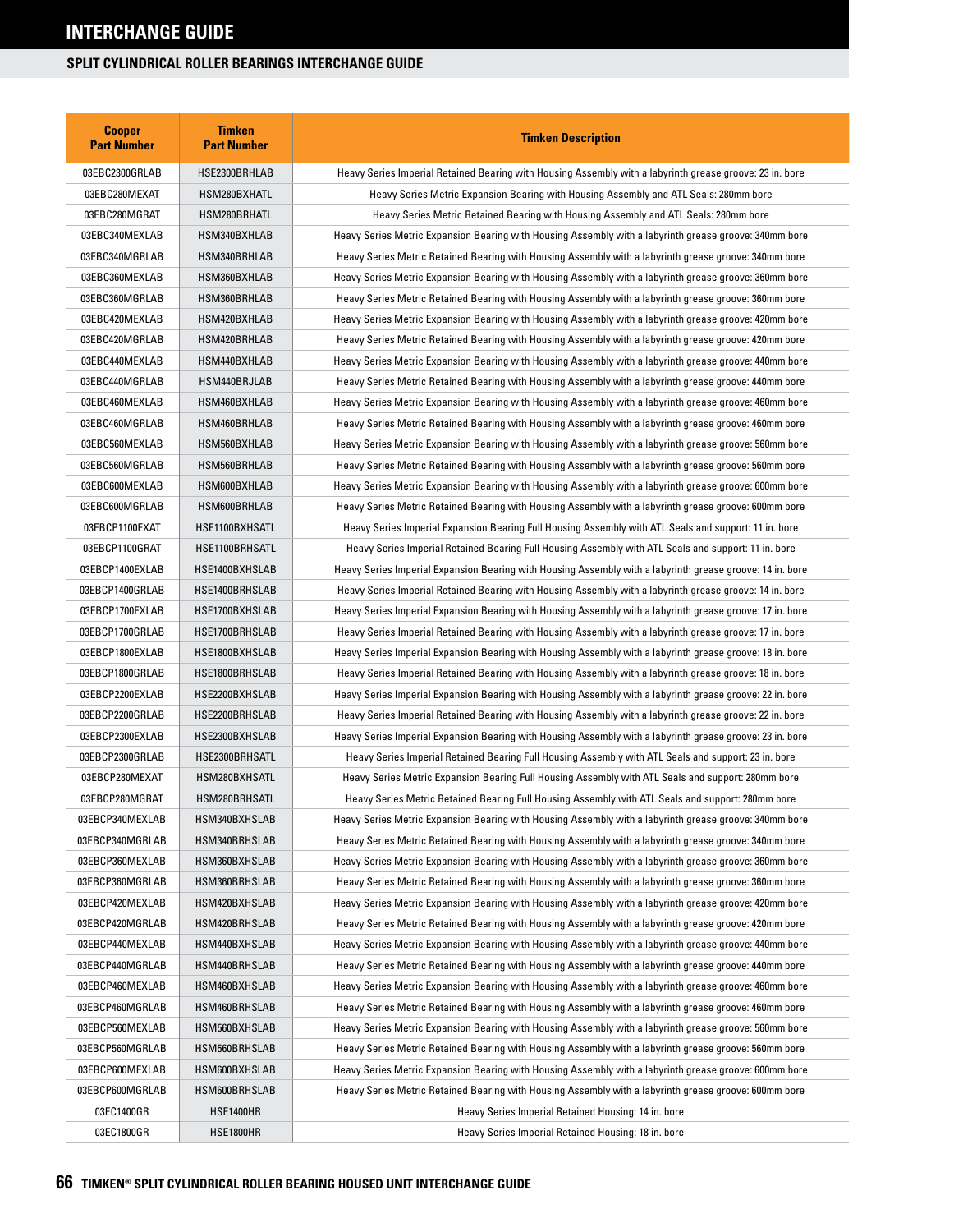| <b>Cooper</b><br><b>Part Number</b> | <b>Timken</b><br><b>Part Number</b> | <b>Timken Description</b>                                            |  |
|-------------------------------------|-------------------------------------|----------------------------------------------------------------------|--|
| 03EC2200GR                          | <b>HSE2200HR</b>                    | Heavy Series Imperial Retained Housing: 22 in. bore                  |  |
| 03EC2300GR                          | <b>HSE2300HR</b>                    | Heavy Series Imperial Retained Housing: 23 in. bore                  |  |
| 03EC340MGR                          | HSM340HR                            | Heavy Series Metric Retained Housing: 340mm bore                     |  |
| 03EC360MGR                          | HSM360HR                            | Heavy Series Metric Retained Housing: 360mm bore                     |  |
| 03EC420MGR                          | HSM420HR                            | Heavy Series Metric Retained Housing: 420mm bore                     |  |
| 03EC440MGR                          | HSM440HR                            | Heavy Series Metric Retained Housing: 440mm bore                     |  |
| 03EC560MGR                          | HSM560HR                            | Heavy Series Metric Retained Housing: 560mm bore                     |  |
| 03EC600MGR                          | HSM600HR                            | Heavy Series Metric Retained Housing: 600mm bore                     |  |
| 03EC83GR                            | HS83HRTL                            | Heavy Series Housing configured for a Retained Bearing and ATL Seals |  |
| ATL1000                             | 1000ATL                             | Aluminium Triple Labyrinth Seal (2 required): Bore 10 in.            |  |
| ATL100M                             | 100MMATL                            | Aluminium Triple Labyrinth Seal (2 required): Bore 100MM             |  |
| ATL103                              | 103ATL                              | Aluminium Triple Labyrinth Seal (2 required): Bore 1 % in.           |  |
| ATL104                              | <b>104ATL</b>                       | Aluminium Triple Labyrinth Seal (2 required): Bore 1 % in.           |  |
| ATL105M                             | 105MMATL                            | Aluminium Triple Labyrinth Seal (2 required): Bore 105MM             |  |
| ATL107                              | 107ATL                              | Aluminium Triple Labyrinth Seal (2 required): Bore 1 % in.           |  |
| ATL108                              | 108ATL                              | Aluminium Triple Labyrinth Seal (2 required): Bore 1 1/2 in.         |  |
| ATL1100                             | 1100ATL                             | Aluminium Triple Labyrinth Seal (2 required): Bore 11 in.            |  |
| ATL110M                             | 110MMATL                            | Aluminium Triple Labyrinth Seal (2 required): Bore 110MM             |  |
| ATL110M/100                         | No Timken equivalent                |                                                                      |  |
| ATL111                              | <b>111ATL</b>                       | Aluminium Triple Labyrinth Seal (2 required): Bore 1 in.             |  |
| ATL112                              | 112ATL                              | Aluminium Triple Labyrinth Seal (2 required): Bore 1 in.             |  |
| ATL115                              | 115ATL                              | Aluminium Triple Labyrinth Seal (2 required): Bore 1 in.             |  |
| ATL115M                             | 115MMATL                            | Aluminium Triple Labyrinth Seal (2 required): Bore 115MM             |  |
| ATL1200                             | 1200ATL                             | Aluminium Triple Labyrinth Seal (2 required): Bore 12 in.            |  |
| ATL120M                             | 120MMATL                            | Aluminium Triple Labyrinth Seal (2 required): Bore 120MM             |  |
| ATL120M/100                         | No Timken equivalent                |                                                                      |  |
| ATL125M                             | 125MMATL                            | Aluminium Triple Labyrinth Seal (2 required): Bore 125MM             |  |
| ATL1300                             | 1300ATL                             | Aluminium Triple Labyrinth Seal (2 required): Bore 13 in.            |  |
| ATL130M                             | 130MMATL                            | Aluminium Triple Labyrinth Seal (2 required): Bore 130MM             |  |
| ATL130M/100                         | No Timken equivalent                |                                                                      |  |
| ATL135M                             | 135MMATL                            | Aluminium Triple Labyrinth Seal (2 required): Bore 135MM             |  |
| ATL1400                             | 1400ATL                             | Aluminium Triple Labyrinth Seal (2 required): Bore 14 in.            |  |
| ATL140M                             | 140MMATL                            | Aluminium Triple Labyrinth Seal (2 required): Bore 140MM             |  |
| ATL150M                             | 150MMATL                            | Aluminium Triple Labyrinth Seal (2 required): Bore 150MM             |  |
| ATL155M                             | 155MMATL                            | Aluminium Triple Labyrinth Seal (2 required): Bore 155MM             |  |
| ATL160M                             | 160MMATL                            | Aluminium Triple Labyrinth Seal (2 required): Bore 160MM             |  |
| ATL170M                             | 170MMATL                            | Aluminium Triple Labyrinth Seal (2 required): Bore 170MM             |  |
| ATL180M                             | 180MMATL                            | Aluminium Triple Labyrinth Seal (2 required): Bore 180MM             |  |
| ATL190M                             | 190MMATL                            | Aluminium Triple Labyrinth Seal (2 required): Bore 190MM             |  |
| ATL200                              | 200ATL                              | Aluminium Triple Labyrinth Seal (2 required): Bore 2 in.             |  |
| ATL200M                             | 200MMATL                            | Aluminium Triple Labyrinth Seal (2 required): Bore 200MM             |  |
| ATL203                              | 203ATL                              | Aluminium Triple Labyrinth Seal (2 required): Bore 2 3/6 in.         |  |
| ATL204                              | 204ATL                              | Aluminium Triple Labyrinth Seal (2 required): Bore 2 % in.           |  |
| ATL207                              | 207ATL                              | Aluminium Triple Labyrinth Seal (2 required): Bore 2 % in.           |  |
| ATL208                              | 208ATL                              | Aluminium Triple Labyrinth Seal (2 required): Bore 2 1/2 in.         |  |
| ATL211                              | 211ATL                              | Aluminium Triple Labyrinth Seal (2 required): Bore 2 in.             |  |
| ATL212                              | 212ATL                              | Aluminium Triple Labyrinth Seal (2 required): Bore 2 in.             |  |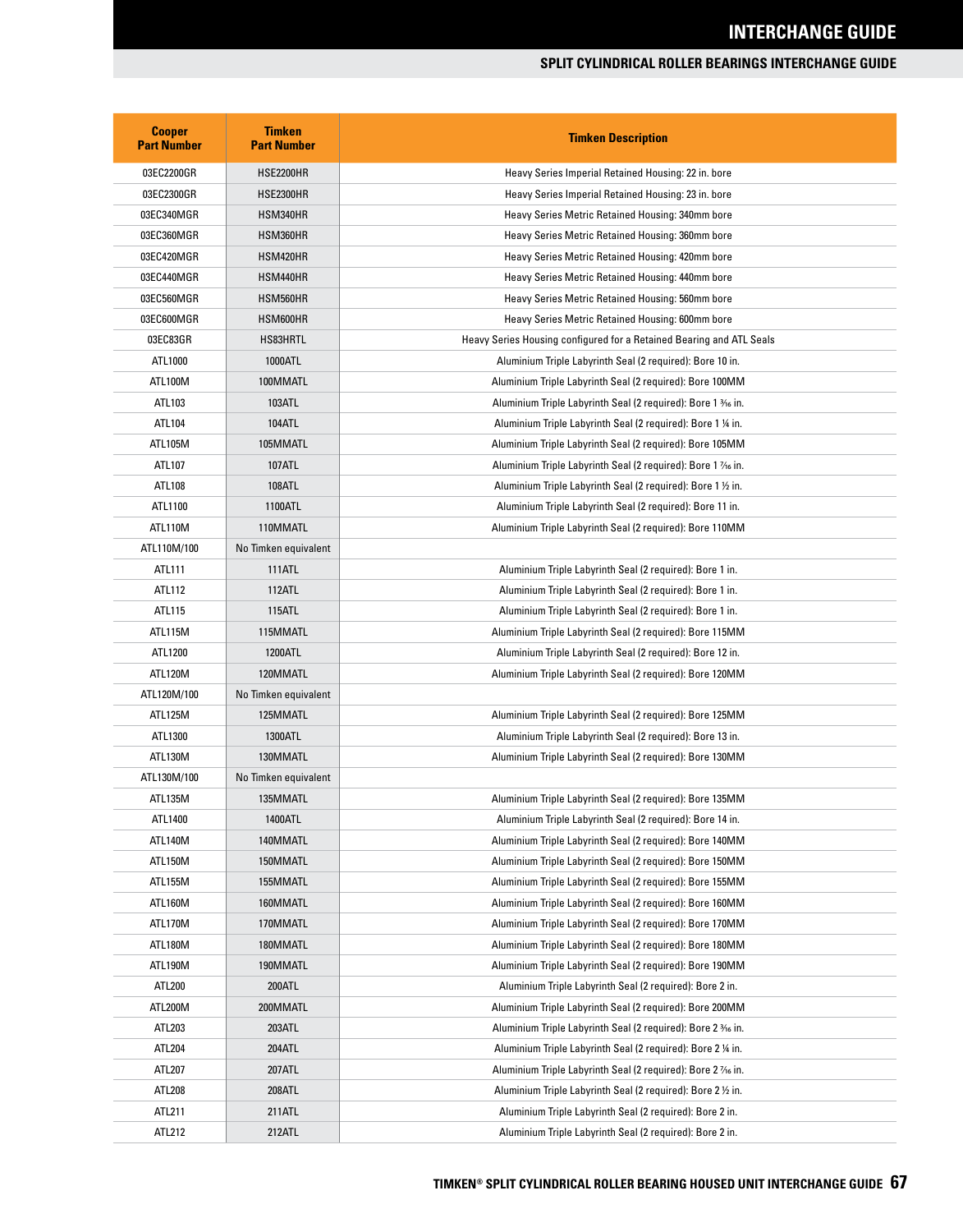| <b>Cooper</b><br><b>Part Number</b> | <b>Timken</b><br><b>Part Number</b> | <b>Timken Description</b>                                     |  |
|-------------------------------------|-------------------------------------|---------------------------------------------------------------|--|
| ATL215                              | 215ATL                              | Aluminium Triple Labyrinth Seal (2 required): Bore 2 in.      |  |
| ATL215/100                          | No Timken equivalent                |                                                               |  |
| ATL220M                             | 220MMATL                            | Aluminium Triple Labyrinth Seal (2 required): Bore 220MM      |  |
| ATL240M                             | 240MMATL                            | Aluminium Triple Labyrinth Seal (2 required): Bore 240MM      |  |
| ATL260M                             | 260MMATL                            | Aluminium Triple Labyrinth Seal (2 required): Bore 260MM      |  |
| ATL280M                             | 280MMATL                            | Aluminium Triple Labyrinth Seal (2 required): Bore 280MM      |  |
| ATL300                              | 300ATL                              | Aluminium Triple Labyrinth Seal (2 required): Bore 3 in.      |  |
| ATL300M                             | 300MMATL                            | Aluminium Triple Labyrinth Seal (2 required): Bore 300MM      |  |
| ATL303                              | 303ATL                              | Aluminium Triple Labyrinth Seal (2 required): Bore 3 3/16 in. |  |
| ATL304                              | 304ATL                              | Aluminium Triple Labyrinth Seal (2 required): Bore 3 1/4 in.  |  |
| ATL307                              | 307ATL                              | Aluminium Triple Labyrinth Seal (2 required): Bore 3 7/16 in. |  |
| ATL308                              | 308ATL                              | Aluminium Triple Labyrinth Seal (2 required): Bore 3 1/2 in.  |  |
| ATL30M                              | 30MMATL                             | Aluminium Triple Labyrinth Seal (2 required): Bore 30MM       |  |
| ATL311                              | 311ATL                              | Aluminium Triple Labyrinth Seal (2 required): Bore 3 in.      |  |
| ATL312                              | 312ATL                              | Aluminium Triple Labyrinth Seal (2 required): Bore 3 in.      |  |
| ATL315                              | 315ATL                              | Aluminium Triple Labyrinth Seal (2 required): Bore 3 in.      |  |
| ATL320M                             | 320MMATL                            | Aluminium Triple Labyrinth Seal (2 required): Bore 320MM      |  |
| ATL35M                              | 35MMATL                             | Aluminium Triple Labyrinth Seal (2 required): Bore 35MM       |  |
| ATL400                              | 400ATL                              | Aluminium Triple Labyrinth Seal (2 required): Bore 4 in.      |  |
| ATL403                              | 403ATL                              | Aluminium Triple Labyrinth Seal (2 required): Bore 4 3/16 in. |  |
| ATL407                              | 407ATL                              | Aluminium Triple Labyrinth Seal (2 required): Bore 4 7/16 in. |  |
| ATL408                              | 408ATL                              | Aluminium Triple Labyrinth Seal (2 required): Bore 4 1/2 in.  |  |
| ATL40M                              | 40MMATL                             | Aluminium Triple Labyrinth Seal (2 required): Bore 40MM       |  |
| ATL411                              | 411ATL                              | Aluminium Triple Labyrinth Seal (2 required): Bore 4 in.      |  |
| ATL412                              | 412ATL                              | Aluminium Triple Labyrinth Seal (2 required): Bore 4 in.      |  |
| ATL415                              | 415ATL                              | Aluminium Triple Labyrinth Seal (2 required): Bore 4 in.      |  |
| ATL45M                              | 45MMATL                             | Aluminium Triple Labyrinth Seal (2 required): Bore 45MM       |  |
| ATL500                              | 500ATL                              | Aluminium Triple Labyrinth Seal (2 required): Bore 5 in.      |  |
| ATL503                              | 503ATL                              | Aluminium Triple Labyrinth Seal (2 required): Bore 5 3/16 in. |  |
| ATL504                              | 504ATL                              | Aluminium Triple Labyrinth Seal (2 required): Bore 5 1/4 in.  |  |
| ATL507                              | 507ATL                              | Aluminium Triple Labyrinth Seal (2 required): Bore 5 7/16 in. |  |
| ATL508                              | 508ATL                              | Aluminium Triple Labyrinth Seal (2 required): Bore 5 1/2 in.  |  |
| ATL50M                              | 50MMATL                             | Aluminium Triple Labyrinth Seal (2 required): Bore 50MM       |  |
| ATL511                              | 511ATL                              | Aluminium Triple Labyrinth Seal (2 required): Bore 5 in.      |  |
| ATL515                              | 515ATL                              | Aluminium Triple Labyrinth Seal (2 required): Bore 5 in.      |  |
| ATL55M                              | 55MMATL                             | Aluminium Triple Labyrinth Seal (2 required): Bore 55MM       |  |
| ATL600                              | 600ATL                              | Aluminium Triple Labyrinth Seal (2 required): Bore 6 in.      |  |
| ATL607                              | 607ATL                              | Aluminium Triple Labyrinth Seal (2 required): Bore 6 7/16 in. |  |
| ATL608                              | 608ATL                              | Aluminium Triple Labyrinth Seal (2 required): Bore 6 1/2 in.  |  |
| ATL60M                              | 60MMATL                             | Aluminium Triple Labyrinth Seal (2 required): Bore 60MM       |  |
| ATL615                              | 615ATL                              | Aluminium Triple Labyrinth Seal (2 required): Bore 6 in.      |  |
| ATL65M                              | 65MMATL                             | Aluminium Triple Labyrinth Seal (2 required): Bore 65MM       |  |
| ATL700                              | 700ATL                              | Aluminium Triple Labyrinth Seal (2 required): Bore 7 in.      |  |
| ATL708                              | 708ATL                              | Aluminium Triple Labyrinth Seal (2 required): Bore 7 1/2 in.  |  |
| ATL70M                              | 70MMATL                             | Aluminium Triple Labyrinth Seal (2 required): Bore 70MM       |  |
| ATL715                              | 715ATL                              | Aluminium Triple Labyrinth Seal (2 required): Bore 7 in.      |  |
| ATL75M                              | 75MMATL                             | Aluminium Triple Labyrinth Seal (2 required): Bore 75MM       |  |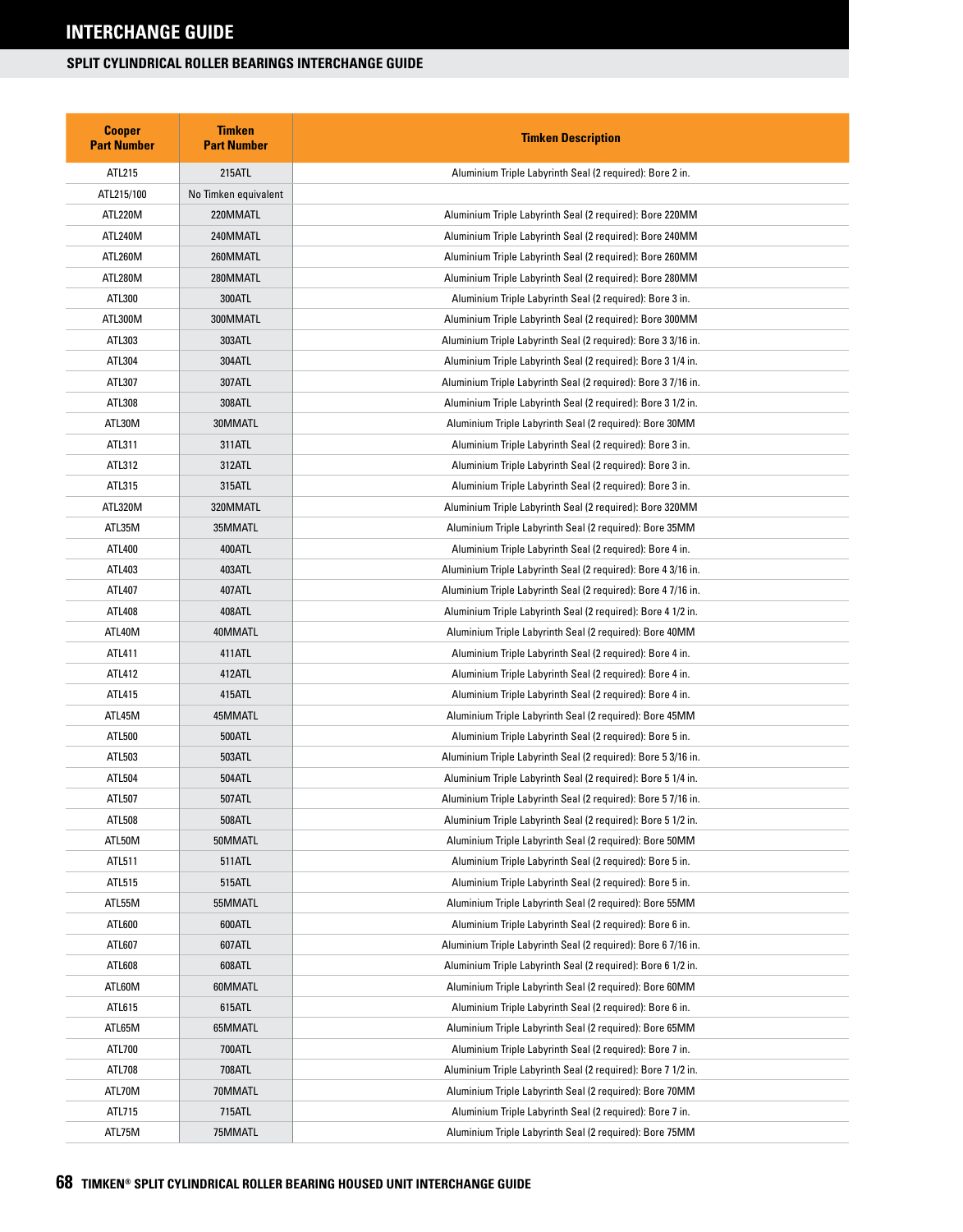| <b>Cooper</b><br><b>Part Number</b> | <b>Timken</b><br><b>Part Number</b> | <b>Timken Description</b>                                     |  |
|-------------------------------------|-------------------------------------|---------------------------------------------------------------|--|
| ATL800                              | 800ATL                              | Aluminium Triple Labyrinth Seal (2 required): Bore 8 in.      |  |
| ATL80M                              | 80MMATL                             | Aluminium Triple Labyrinth Seal (2 required): Bore 80MM       |  |
| ATL85M                              | 85MMATL                             | Aluminium Triple Labyrinth Seal (2 required): Bore 85MM       |  |
| ATL900                              | 900ATL                              | Aluminium Triple Labyrinth Seal (2 required): Bore 9 in.      |  |
| ATL908                              | 908ATL                              | Aluminium Triple Labyrinth Seal (2 required): Bore 9 1/2 in.  |  |
| ATL90M                              | 90MMATL                             | Aluminium Triple Labyrinth Seal (2 required): Bore 90MM       |  |
| DF <sub>02</sub>                    | DF <sub>02</sub>                    | Square Flange Support - No Housing or Bearing                 |  |
| DF <sub>03</sub>                    | DF <sub>03</sub>                    | Square Flange Support - No Housing or Bearing                 |  |
| DF04                                | DF04                                | Square Flange Support - No Housing or Bearing                 |  |
| F <sub>01</sub>                     | F <sub>0</sub> 1                    | Standard Flange - No Housing or Bearing                       |  |
| F <sub>02</sub>                     | F <sub>02</sub>                     | Standard Flange - No Housing or Bearing                       |  |
| F <sub>03</sub>                     | F03                                 | Standard Flange - No Housing or Bearing                       |  |
| F <sub>04</sub>                     | F <sub>04</sub>                     | Standard Flange - No Housing or Bearing                       |  |
| F <sub>0</sub> 5                    | F05                                 | Standard Flange - No Housing or Bearing                       |  |
| F <sub>06</sub>                     | F <sub>06</sub>                     | Standard Flange - No Housing or Bearing                       |  |
| F07                                 | F <sub>0</sub> 7                    | Standard Flange - No Housing or Bearing                       |  |
| F <sub>08</sub>                     | F <sub>0</sub> 8                    | Standard Flange - No Housing or Bearing                       |  |
| F <sub>09</sub>                     | F <sub>09</sub>                     | Standard Flange - No Housing or Bearing                       |  |
| F10                                 | F10                                 | Standard Flange - No Housing or Bearing                       |  |
| F11                                 | F11                                 | Standard Flange - No Housing or Bearing                       |  |
| F12                                 | F12                                 | Standard Flange - No Housing or Bearing                       |  |
| F13                                 | F <sub>13</sub>                     | Standard Flange - No Housing or Bearing                       |  |
| F14                                 | F14                                 | Standard Flange - No Housing or Bearing                       |  |
| F15                                 | F <sub>15</sub>                     | Standard Flange - No Housing or Bearing                       |  |
| F16                                 | F16                                 | Standard Flange - No Housing or Bearing                       |  |
| F17                                 | F17                                 | Standard Flange - No Housing or Bearing                       |  |
| F30                                 | F30                                 | Standard Flange - No Housing or Bearing                       |  |
| F31                                 | F31                                 | Standard Flange - No Housing or Bearing                       |  |
| F32                                 | F32                                 | Standard Flange - No Housing or Bearing                       |  |
| F33                                 | F33                                 | Standard Flange - No Housing or Bearing                       |  |
| F34                                 | F34                                 | Standard Flange - No Housing or Bearing                       |  |
| F35                                 | F35                                 | Standard Flange - No Housing or Bearing                       |  |
| F36                                 | F36                                 | Standard Flange - No Housing or Bearing                       |  |
| F37                                 | F37                                 | Standard Flange - No Housing or Bearing                       |  |
| F38                                 | F38                                 | Standard Flange - No Housing or Bearing                       |  |
| FSAFC517                            | SAFQ05A-2B                          | SAF Equivalent Support (Quick Series) - No Housing or Bearing |  |
| FSAFC520                            | SAFQ06A                             | SAF Dimensioned Support - No housing or Bearing               |  |
| P01                                 | <b>S01</b>                          | <b>Standard Support - No Housing or Bearing</b>               |  |
| P02                                 | <b>S02</b>                          | Standard Support - No Housing or Bearing                      |  |
| P03                                 | <b>S03</b>                          | Standard Support - No Housing or Bearing                      |  |
| P04                                 | <b>S04</b>                          | Standard Support - No Housing or Bearing                      |  |
| P05                                 | S <sub>05</sub>                     | Standard Support - No Housing or Bearing                      |  |
| P0510                               | S05-4B                              | Standard Support 4 Bolt Version - No Housing or Bearing       |  |
| P06                                 | <b>S06</b>                          | Standard Support - No Housing or Bearing                      |  |
| P0613                               | S06-4B                              | Standard Support 4 Bolt Version - No Housing or Bearing       |  |
| P07                                 | <b>S07</b>                          | Standard Support - No Housing or Bearing                      |  |
| P0710                               | S07-4B                              | Standard Support 4 Bolt Version - No Housing or Bearing       |  |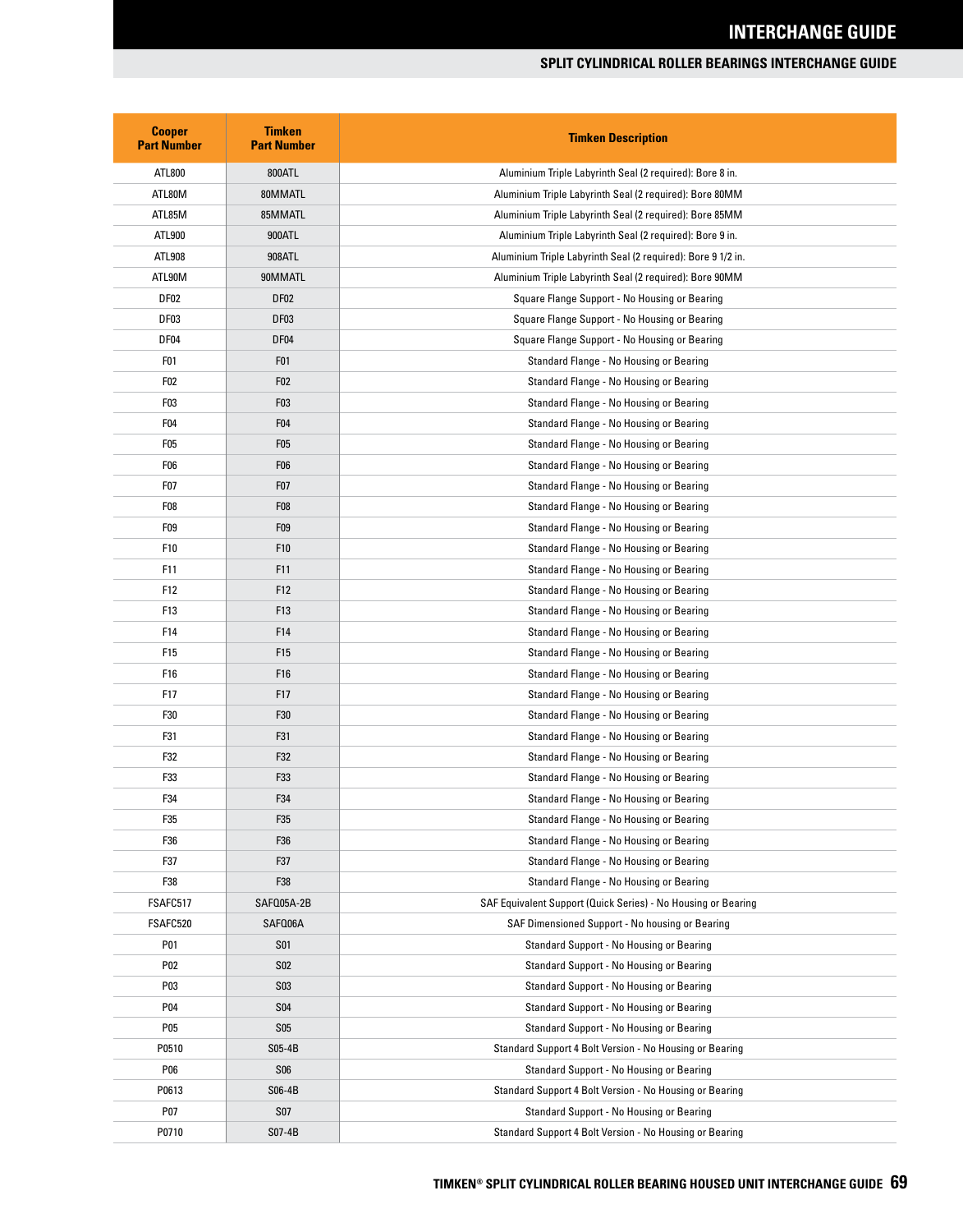| <b>Cooper</b><br><b>Part Number</b> | <b>Timken</b><br><b>Part Number</b> | <b>Timken Description</b>                       |  |
|-------------------------------------|-------------------------------------|-------------------------------------------------|--|
| P08                                 | <b>S08</b>                          | <b>Standard Support - No Housing or Bearing</b> |  |
| P09                                 | <b>S09</b>                          | <b>Standard Support - No Housing or Bearing</b> |  |
| P10                                 | <b>S10</b>                          | Standard Support - No Housing or Bearing        |  |
| P11                                 | S <sub>11</sub>                     | <b>Standard Support - No Housing or Bearing</b> |  |
| P12                                 | S <sub>12</sub>                     | <b>Standard Support - No Housing or Bearing</b> |  |
| P13                                 | S <sub>13</sub>                     | <b>Standard Support - No Housing or Bearing</b> |  |
| P14                                 | <b>S14</b>                          | <b>Standard Support - No Housing or Bearing</b> |  |
| P15                                 | S <sub>15</sub>                     | Standard Support - No Housing or Bearing        |  |
| P16                                 | <b>S16</b>                          | <b>Standard Support - No Housing or Bearing</b> |  |
| P17                                 | S <sub>17</sub>                     | <b>Standard Support - No Housing or Bearing</b> |  |
| P18                                 | <b>S18</b>                          | <b>Standard Support - No Housing or Bearing</b> |  |
| P19                                 | S <sub>19</sub>                     | <b>Standard Support - No Housing or Bearing</b> |  |
| P20                                 | <b>S20</b>                          | <b>Standard Support - No Housing or Bearing</b> |  |
| P21                                 | S21                                 | <b>Standard Support - No Housing or Bearing</b> |  |
| P22                                 | <b>S22</b>                          | <b>Standard Support - No Housing or Bearing</b> |  |
| P23                                 | <b>S23</b>                          | <b>Standard Support - No Housing or Bearing</b> |  |
| P24                                 | S24                                 | <b>Standard Support - No Housing or Bearing</b> |  |
| P25                                 | <b>S25</b>                          | <b>Standard Support - No Housing or Bearing</b> |  |
| P26                                 | <b>S26</b>                          | <b>Standard Support - No Housing or Bearing</b> |  |
| P27                                 | S <sub>27</sub>                     | Standard Support - No Housing or Bearing        |  |
| P28                                 | <b>S28</b>                          | <b>Standard Support - No Housing or Bearing</b> |  |
| P29                                 | S <sub>29</sub>                     | <b>Standard Support - No Housing or Bearing</b> |  |
| P30                                 | <b>S30</b>                          | Standard Support - No Housing or Bearing        |  |
| P31                                 | S31                                 | <b>Standard Support - No Housing or Bearing</b> |  |
| P32                                 | S32                                 | <b>Standard Support - No Housing or Bearing</b> |  |
| P33                                 | S33                                 | <b>Standard Support - No Housing or Bearing</b> |  |
| P34                                 | S34                                 | Standard Support - No Housing or Bearing        |  |
| P35                                 | S35                                 | Standard Support - No Housing or Bearing        |  |
| P36                                 | S36                                 | Standard Support - No Housing or Bearing        |  |
| P37                                 | S37                                 | <b>Standard Support - No Housing or Bearing</b> |  |
| P38                                 | S38                                 | <b>Standard Support - No Housing or Bearing</b> |  |
| P39                                 | S39                                 | Standard Support - No Housing or Bearing        |  |
| P40                                 | <b>S40</b>                          | <b>Standard Support - No Housing or Bearing</b> |  |
| P41                                 | S41                                 | Standard Support - No Housing or Bearing        |  |
| P42                                 | S42                                 | Standard Support - No Housing or Bearing        |  |
| P43                                 | S43                                 | Standard Support - No Housing or Bearing        |  |
| P44                                 | <b>S44</b>                          | Standard Support - No Housing or Bearing        |  |
| P45                                 | S45                                 | <b>Standard Support - No Housing or Bearing</b> |  |
| P46                                 | S46                                 | Standard Support - No Housing or Bearing        |  |
| P47                                 | S47                                 | <b>Standard Support - No Housing or Bearing</b> |  |
| P48                                 | S48                                 | Standard Support - No Housing or Bearing        |  |
| P49                                 | S49                                 | Standard Support - No Housing or Bearing        |  |
| P50                                 | <b>S50</b>                          | Standard Support - No Housing or Bearing        |  |
| P54                                 | S54                                 | Standard Support - No housing or Bearing        |  |
| P55                                 | S55                                 | Standard Support - No housing or Bearing        |  |
| P56                                 | <b>S56</b>                          | Standard Support - No housing or Bearing        |  |
| P57                                 | S57                                 | Standard Support - No housing or Bearing        |  |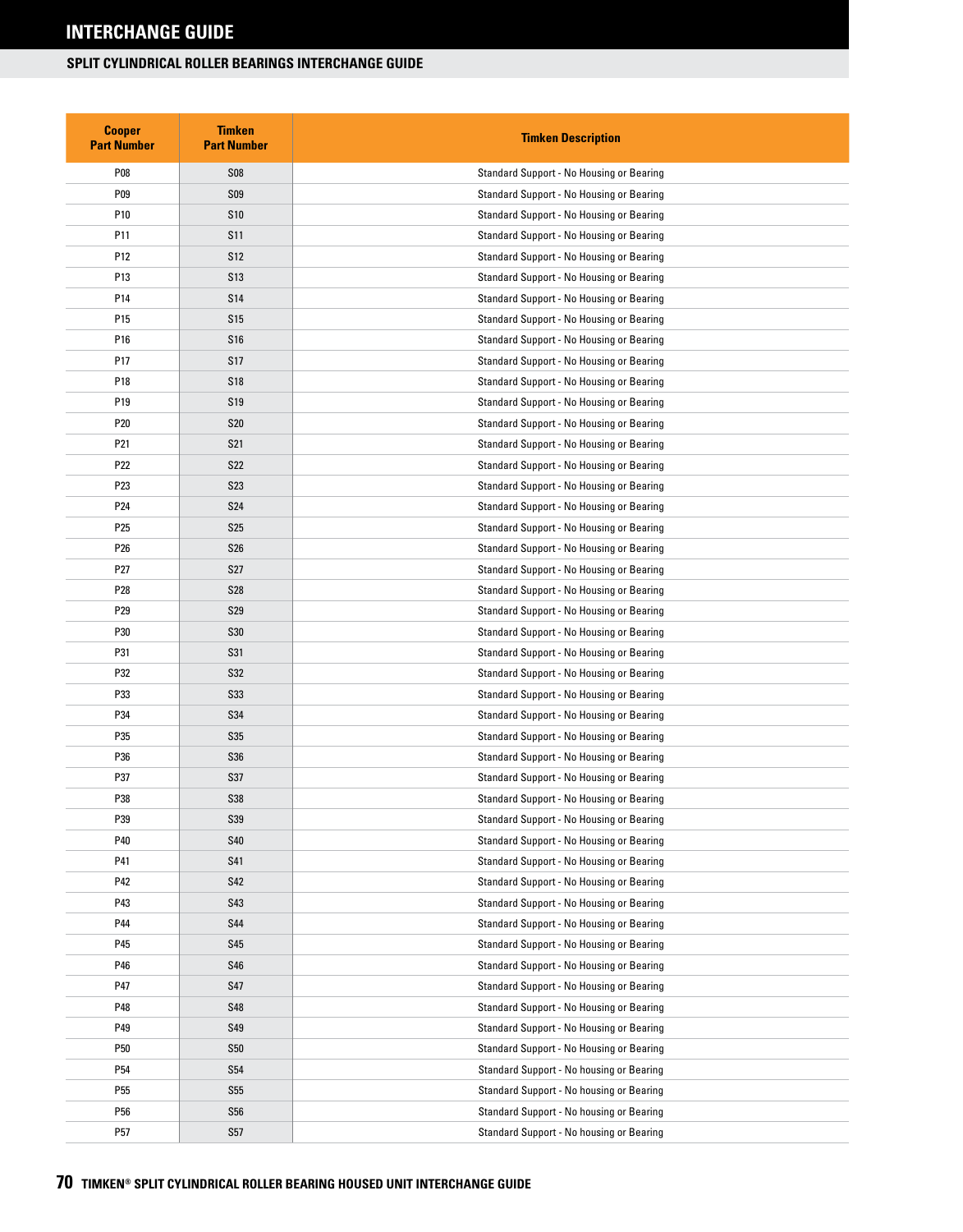| <b>Cooper</b><br><b>Part Number</b> | <b>Timken</b><br><b>Part Number</b> | <b>Timken Description</b>                         |  |
|-------------------------------------|-------------------------------------|---------------------------------------------------|--|
| P58                                 | <b>S58</b>                          | Standard Support - No Housing or Bearing          |  |
| P <sub>59</sub>                     | <b>S59</b>                          | Standard Support - No housing or Bearing          |  |
| P60                                 | <b>S60</b>                          | Standard Support - No housing or Bearing          |  |
| P61                                 | S <sub>61</sub>                     | Standard Support - No housing or Bearing          |  |
| P62                                 | <b>S62</b>                          | Standard Support - No housing or Bearing          |  |
| P63                                 | <b>S63</b>                          | Standard Support - No Housing or Bearing          |  |
| P65                                 | <b>S65</b>                          | Standard Support - No housing or Bearing          |  |
| P66                                 | <b>S66</b>                          | Standard Support - No Housing or Bearing          |  |
| P68                                 | S68                                 | Standard Support - No housing or Bearing          |  |
| P83                                 | <b>S83</b>                          | Standard Support - No housing or Bearing          |  |
| P86                                 | <b>S86</b>                          | Standard Support - No housing or Bearing          |  |
| P89                                 | <b>S89</b>                          | Standard Support - No housing or Bearing          |  |
| P90                                 | <b>S90</b>                          | Standard Support - No housing or Bearing          |  |
| P94                                 | <b>S94</b>                          | Standard Support - No housing or Bearing          |  |
| P95                                 | <b>S95</b>                          | Standard Support - No housing or Bearing          |  |
| SAFC511                             | SAFQ02A-2B                          | SAF Dimensioned Support - No housing or Bearing   |  |
| SAFC513                             | SAF003-2B                           | SAF Dimensioned Support - No housing or Bearing   |  |
| SAFC515                             | SAFQ03A-2B                          | SAF Dimensioned Support - No housing or Bearing   |  |
| SAFC516                             | SAFQ04A-2B                          | SAF Dimensioned Support - No housing or Bearing   |  |
| SAFC517                             | SAFQ04-2B                           | SAF Dimensioned Support - No housing or Bearing   |  |
| SAFC518                             | SAFQ05B-2B                          | SAF Dimensioned Support - No housing or Bearing   |  |
| SAFC520                             | SAF005-2B                           | SAF Dimensioned Support - No housing or Bearing   |  |
| SAFC522                             | SAF007A                             | SAF Dimensioned Support - No housing or Bearing   |  |
| SAFC526                             | SAFQ08A                             | SAF Dimensioned Support - No housing or Bearing   |  |
| SAFC528                             | SAFQ10A                             | SAF Dimensioned Support - No housing or Bearing   |  |
| SAFC532                             | SAF030                              | SAF Dimensioned Support - No housing or Bearing   |  |
| SAFC534                             | SAF031                              | SAF Dimensioned Support - No housing or Bearing   |  |
| <b>SNC513</b>                       | SN003                               | SN/SD Dimensioned Support - No housing or Bearing |  |
| <b>SNC515</b>                       | SNQ03A                              | SN/SD Dimensioned Support - No housing or Bearing |  |
| <b>SNC516</b>                       | SN004                               | SN/SD Dimensioned Support - No housing or Bearing |  |
| <b>SNC517</b>                       | SNQ04                               |                                                   |  |
| <b>SNC518</b>                       | SNQ05                               | SN/SD Dimensioned Support - No housing or Bearing |  |
| <b>SNC519</b>                       | SNQ05A                              | SN/SD Dimensioned Support - No housing or Bearing |  |
| <b>SNC520</b>                       | SNQ05B                              | SN/SD Dimensioned Support - No housing or Bearing |  |
| <b>SNC522</b>                       | <b>SN006</b>                        | SN/SD Dimensioned Support - No housing or Bearing |  |
| <b>SNC524</b>                       | SN007                               | SN/SD Dimensioned Support - No housing or Bearing |  |
| <b>SNC526</b>                       | SNQ07A                              | SN/SD Dimensioned Support - No housing or Bearing |  |
| <b>SNC528</b>                       | SNQ08                               | SN/SD Dimensioned Support - No housing or Bearing |  |
| <b>SNC530</b>                       | SNQ09                               | SN/SD Dimensioned Support - No housing or Bearing |  |
| <b>SNC532</b>                       | SNQ09A                              | SN/SD Dimensioned Support - No housing or Bearing |  |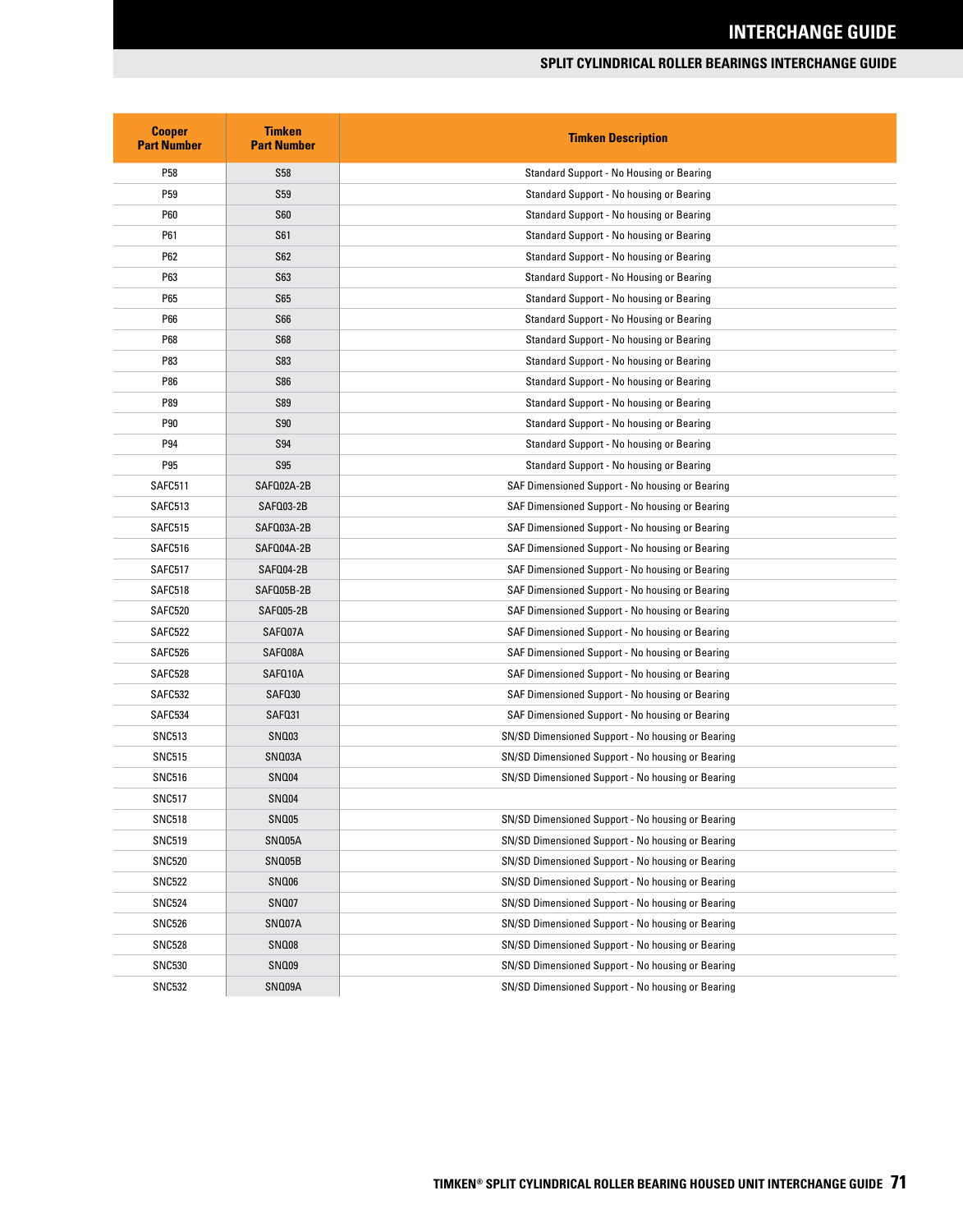| <b>SAF</b><br><b>Housing</b> | <b>Shaft</b><br>Size                                   | <b>Timken Split Cylindrical Roller</b><br><b>Housed Unit</b> |
|------------------------------|--------------------------------------------------------|--------------------------------------------------------------|
| 509                          | 1 <sup>3</sup> / <sub>6</sub> in. - Imperial           | LSE103BRHSAFOATL                                             |
| 509                          | 1 1/4 in. - Imperial                                   | LSE104BRHSAFQATL                                             |
| 509                          | 1 1/ <sub>6</sub> in. - Imperial                       | LSE107BRHSAFQATL                                             |
| 510                          | 1 <sup>1</sup> % in. - Imperial                        | LSE111BRHSAFQATL                                             |
| 510                          | 1 3/4 in. - Imperial                                   | LSE112BRHSAFQATL                                             |
| 511                          | 1 <sup>11</sup> / <sub>16</sub> in. - Imperial         | LSE111BRHSAFQAATL                                            |
| 511                          | 1 3/4 in. - Imperial                                   | LSE112BRHSAFQAATL                                            |
| 511                          | 1 <sup>15</sup> / <sub>16</sub> in. - Imperial         | LSE115BRHSAFQAATL                                            |
| 511                          | 2 in. - Imperial                                       | LSE200BRHSAFQAATL                                            |
| 513                          | 2 <sup>3</sup> / <sub>6</sub> in. - Imperial           | LSE203BRHSAFQATL                                             |
| 513                          | 2 1/4 in. - Imperial                                   | LSE204BRHSAFQATL                                             |
| 513                          | 2 1/ <sub>16</sub> in. - Imperial                      | LSE207BRHSAFQATL                                             |
| 513                          | 2 1/2 in. - Imperial                                   | LSE208BRHSAFOATL                                             |
| 515                          | 2 <sup>3</sup> / <sub>6</sub> in. - Imperial           | LSE203BRHSAFQAATL                                            |
| 515                          | 2 1/4 in. - Imperial                                   | LSE204BRHSAFQAATL                                            |
| 515                          | 2 1/ <sub>16</sub> in. - Imperial                      | LSE207BRHSAFQAATL                                            |
| 515                          | 2 1/2 in. - Imperial                                   | LSE208BRHSAFQAATL                                            |
| 516                          | 2 <sup>11</sup> / <sub>16</sub> in. - Imperial         | LSE211BRHSAFQAATL                                            |
| 516                          | 2 3/4 in. - Imperial                                   | LSE212BRHSAFQAATL                                            |
| 516                          | 2 <sup>15</sup> / <sub>16</sub> in. - Imperial         | LSE215BRHSAFQAATL                                            |
| 516                          | 3 in. - Imperial                                       | LSE300BRHSAFQAATL                                            |
| 517                          | 2 1/4 in. - Imperial                                   | MSE204BRHSAFQATL                                             |
| 517                          | 2 1/2 in. - Imperial                                   | MSE208BRHSAFQATL                                             |
| 517                          | 2 <sup>11</sup> / <sub>16</sub> in. - Imperial         | LSE211BRHSAFQATL                                             |
| 517                          | 2 <sup>11</sup> / <sub>16</sub> in. - Imperial         | MSE211BRHSAFQAATL                                            |
| 517                          | 2 3/4 in. - Imperial                                   | LSE212BRHSAFQATL                                             |
| 517                          | 2 3/4 in. - Imperial                                   | MSE212BRHSAFQAATL                                            |
| 517                          | 2 <sup>15</sup> / <sub>16</sub> in. - Imperial         | LSE215BRHSAFOATL                                             |
| 517                          | 2 <sup>15</sup> / <sub>16</sub> in. - Imperial         | MSE215BRHSAFQAATL                                            |
| 517                          | 3 in. - Imperial                                       | MSE300BRHSAFQAATL                                            |
| 518                          | 3 <sup>3</sup> / <sub>16</sub> in. - Imperial          | LSE303BRHSAFQBATL                                            |
| 518                          | 3 ¼ in. - Imperial                                     | LSE304BRHSAFQBATL                                            |
| 520                          | 3 1/ <sub>6</sub> in. - Imperial                       | MSE307BRHSAFQAATL                                            |
| 520                          | 3 1/2 in. - Imperial                                   | MSE308BRHSAFQAATL                                            |
| 522                          | 3 <sup>11</sup> / <sub>16</sub> in. - Imperial         | MSE311BRHSAFQAATL                                            |
| 522                          | 3 3/4 in. - Imperial                                   | MSE312BRHSAFQAATL                                            |
| 522                          | 3 <sup>15</sup> / <sub>16</sub> in. - Imperial         | MSE315BRHSAFQAATL                                            |
| 522                          | 4 in. - Imperial                                       | MSE400BRHSAFQAATL                                            |
| 524                          | 4 3/16 in. - Imperial                                  | LSE403BRHSAFQBATL                                            |
| 524<br>524                   | 4 1/4 in. - Imperial                                   | LSE404BRHSAFQBATL<br>LSE406BRHSAFQBATL                       |
| 524                          | 4 % in. - Imperial<br>4 1/ <sub>6</sub> in. - Imperial | LSE407BRHSAFQBATL                                            |
| 524                          | 4 1/2 in. - Imperial                                   | LSE408BRHSAFQBATL                                            |
| 526                          | 4 <sup>3</sup> / <sub>16</sub> in. - Imperial          | MSE403BRHSAFQAATL                                            |
| 526                          | 4 ¼ in. - Imperial                                     | MSE404BRHSAFQAATL                                            |
| 526                          | 4 1/2 in. - Imperial                                   | MSE408BRHSAFQAATL                                            |
| 526                          | 4 1/ <sub>6</sub> in. - Imperial                       | MSE407BRHSAFQAATL                                            |
|                              |                                                        |                                                              |

| <b>SAF</b><br><b>Housing</b> | <b>Shaft</b><br><b>Size</b>                    | <b>Timken Split Cylindrical Roller</b><br><b>Housed Unit</b> |
|------------------------------|------------------------------------------------|--------------------------------------------------------------|
| 528                          | 4 <sup>15</sup> / <sub>16</sub> in. - Imperial | MSE415BRHSAFQAATL                                            |
| 528                          | 5 in. - Imperial                               | MSE500BRHSAFQAATL                                            |
| 530                          | 5 3/16 in. - Imperial                          | LSE503BRHSAFOAATL                                            |
| 530                          | 5 1/4 in. - Imperial                           | LSE504BRHSAFQAATL                                            |
| 530                          | 5 1/ <sub>6</sub> in. - Imperial               | LSE507BRHSAFQAATL                                            |
| 530                          | 5 ½ in. - Imperial                             | LSE508BRHSAFQAATL                                            |
| 532                          | 5 3/16 in. - Imperial                          | MSE503BRHSAFQATL                                             |
| 532                          | 5 1/4 in. - Imperial                           | MSE504BRHSAFOATL                                             |
| 532                          | 5 1/ <sub>16</sub> in. - Imperial              | MSE507BRHSAFOATL                                             |
| 532                          | 5 1/2 in. - Imperial                           | MSE508BRHSAFOATL                                             |
| 534                          | 5 11/ <sub>16</sub> in. - Imperial             | MSE511BRHSAFQATL                                             |
| 534                          | 5 3/4 in. - Imperial                           | MSE512BRHSAFQATL                                             |
| 534                          | 5 <sup>15</sup> / <sub>16</sub> in. - Imperial | MSE515BRHSAFQATL                                             |
| 534                          | 6 in. - Imperial                               | MSE600BRHSAFQATL                                             |
| 536                          | 6 % in. - Imperial                             | MSE607BRHSAFQATL                                             |
| 536                          | 6 1/2 in. - Imperial                           | MSE608BRHSAFOATL                                             |
| 538                          | 6 <sup>11</sup> / <sub>6</sub> in. - Imperial  | LSE611BRHSAFOATL                                             |
| 538                          | 6 3/4 in. - Imperial                           | LSE612BRHSAFQATL                                             |
| 538                          | 6 <sup>15</sup> / <sub>16</sub> in. - Imperial | LSE615BRHSAFQATL                                             |
| 538                          | 7 in. - Imperial                               | LSE700BRHSAFQATL                                             |
| 540                          | 7 <sup>3</sup> / <sub>6</sub> in. - Imperial   | LSE703BRHSAFOATL                                             |
| 540                          | 7 1/4 in. - Imperial                           | LSE704BRHSAFOATL                                             |
| 540                          | 7 1/2 in. - Imperial                           | LSE708BRHSAFQATL                                             |
| 540                          | 7 <sup>15</sup> /16 in. - Imperial             | LSE715BRHSAFOATL                                             |
| 540                          | 8 in. - Imperial                               | LSE800BRHSAFQATL                                             |
| 544                          | 7 <sup>3</sup> / <sub>6</sub> in. - Imperial   | MSE703BRHSAFQAATL                                            |
| 544                          | 7 1/4 in. - Imperial                           | MSE704BRHSAFOAATL                                            |
| 544                          | 7 1/2 in. - Imperial                           | MSE708BRHSAFQAATL                                            |
| 544                          | 7 <sup>15</sup> / <sub>16</sub> in. - Imperial | MSE715BRHSAFQAATL                                            |
| 544                          | 8 in. - Imperial                               | MSE800BRHSAFQAATL                                            |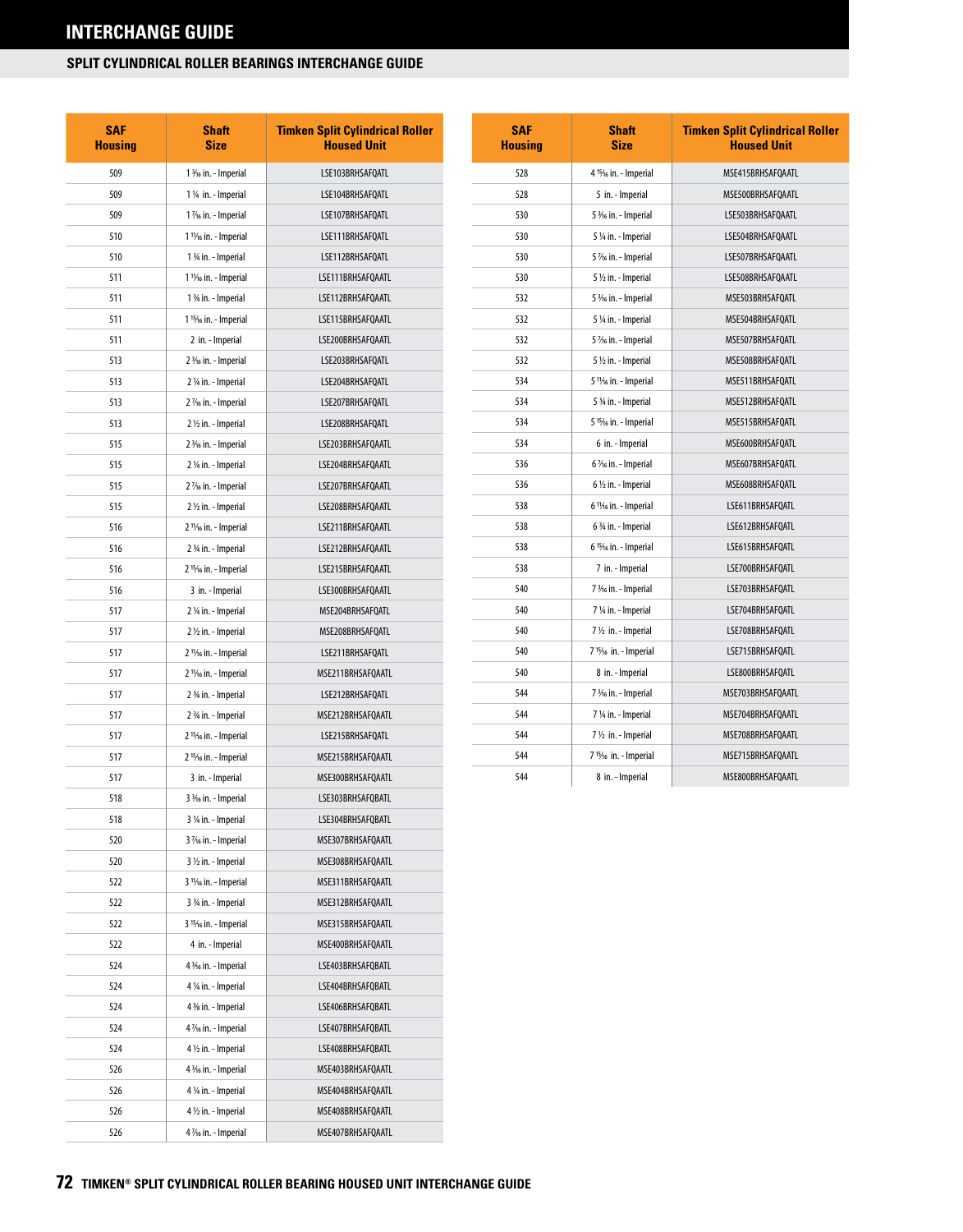## **INTERCHANGE GUIDE**

## **SPLIT CYLINDRICAL ROLLER BEARINGS INTERCHANGE GUIDE**

| SN<br><b>Housing</b> | <b>Shaft</b><br><b>Size</b>                    | <b>Timken Split Cylindrical Roller</b><br><b>Housed Unit</b> |
|----------------------|------------------------------------------------|--------------------------------------------------------------|
| 508                  | 35mm - Metric                                  | LSM35BRHSNOATL                                               |
| 509                  | 40mm - Metric                                  | LSM40BRHSNQATL                                               |
| 509                  | 1 1/ <sub>6</sub> in. - Imperial               | LSE107BRHSNQATL                                              |
| 509                  | 1 1/2 in. - Imperial                           | LSE108BRHSNQATL                                              |
| 510                  | 45mm - Metric                                  | LSM45BRHSNQATL                                               |
| 510                  | 1 11/ <sub>16</sub> in. - Imperial             | LSE111BRHSNQATL                                              |
| 510                  | 1 3/4 in. - Imperial                           | LSE112BRHSNQATL                                              |
| 511                  | 50mm - Metric                                  | LSM50BRHSNOATL                                               |
| 511                  | 1 <sup>15</sup> /16 in. - Imperial             | LSE115BRHSNQATL                                              |
| 511                  | 2 in. - Imperial                               | LSE200BRHSNQATL                                              |
| 513                  | 60mm - Metric                                  | LSM60BRHSNQATL                                               |
| 513                  | 2 3/16 in. - Imperial                          | LSE203BRHSNQATL                                              |
| 513                  | 2 1/4 in. - Imperial                           | LSE204BRHSNOATL                                              |
| 515                  | 65mm - Metric                                  | LSM65BRHSNQATL                                               |
| 515                  | 2 1/ <sub>6</sub> in. - Imperial               | LSE207BRHSNQATL                                              |
| 515                  | 2 1/2 in. - Imperial                           | LSE208BRHSNOATL                                              |
| 516                  | 70mm - Metric                                  | LSM70BRHSNQATL                                               |
| 516                  | 2 <sup>11</sup> / <sub>16</sub> in. - Imperial | LSE211BRHSNQATL                                              |
| 516                  | 2 3/4 in. - Imperial                           | LSE212BRHSNOATL                                              |
| 517                  | 75mm - Metric                                  | LSM75BRHSNQATL                                               |
| 517                  | 2 <sup>15</sup> / <sub>16</sub> in. - Imperial | LSE215BRHSNQATL                                              |
| 517                  | 3 in. - Imperial                               | LSE300BRHSNQATL                                              |
| 518                  | 80mm - Metric                                  | LSM80BRHSNQATL                                               |
| 518                  | 3 3/16 in. - Imperial                          | LSE303BRHSNQATL                                              |
| 518                  | 3 ¼ in. - Imperial                             | LSE304BRHSNQATL                                              |
| 519                  | 85mm - Metric                                  | LSM85BRHSNQAATL                                              |
| 520                  | 90mm - Metric                                  | LSM90BRHSNOBATL                                              |
| 520                  | 3 1/ <sub>6</sub> in. - Imperial               | LSE307BRHSNOBATL                                             |
| 520                  | 3 1/2 in. - Imperial                           | LSE308BRHSNQBATL                                             |
| 522                  | 100mm - Metric                                 | LSM100BRHSNOATL                                              |
| 522                  | 3 <sup>15</sup> / <sub>16</sub> in. - Imperial | LSE315BRHSNQATL                                              |
| 522                  | 4 in. - Imperial                               | LSE400BRHSNQATL                                              |
| 524                  | 110mm - Metric                                 | LSM115BRHSNQATL                                              |
| 524                  | 4 3/16 in. - Imperial                          | LSE403BRHSNQATL                                              |
| 524                  | 4 1/4 in. - Imperial                           | LSE404BRHSNQATL                                              |
| 526                  | 115mm - Metric                                 | LSM115BRHSNQAATL                                             |
| 526                  | 4 1/ <sub>6</sub> in. - Imperial               | LSE407BRHSNQAATL                                             |
| 526                  | 4 1/2 in. - Imperial                           | LSE408BRHSNQAATL                                             |
| 528                  | 125mm - Metric                                 | LSM125BRHSNQATL                                              |
| 528                  | 4 <sup>15</sup> / <sub>16</sub> in. - Imperial | LSE415BRHSNQATL                                              |
| 528                  | 5 in. - Imperial                               | LSE500BRHSNQATL                                              |
| 530                  | 135mm - Metric                                 | LSM135BRHSNQATL                                              |
| 530                  | 5 3/16 in. - Imperial                          | LSE503BRHSNQATL                                              |
| 532                  | 140mm - Metric                                 | LSM140BRHSNQAATL                                             |
| 532                  | 5 1/ <sub>6</sub> in. - Imperial               | LSE507BRHSNQAATL                                             |
| 532                  | 5 1/2 in. - Imperial                           | LSE508BRHSNQAATL                                             |

| <b>SD3100</b><br><b>Housing</b> | Shaft<br><b>Size</b> | <b>Timken Split Cylindrical Roller</b><br><b>Housed Unit</b> |
|---------------------------------|----------------------|--------------------------------------------------------------|
| 3134                            | 150mm - Metric       | LSM150BRHSDOATL                                              |
| 3136                            | 160mm - Metric       | LSM160BRHSDOATL                                              |
| 3138                            | 170mm - Metric       | LSM170BRHSDOATL                                              |
| 3140                            | 180mm - Metric       | LSM180BRHSDOAATL                                             |
| 3144                            | 200mm - Metric       | LSM200BRHSDOATL                                              |
| 3148                            | 220mm - Metric       | LSM220BRHSDOATL                                              |
| 3152                            | 240mm - Metric       | LSM240BRHSDOATL                                              |
| 3156                            | 260mm - Metric       | LSM260BRHSDOATL                                              |
| 3160                            | 280mm - Metric       | LSM280BRHSDOAATL                                             |
| 3164                            | 300mm - Metric       | LSM300BRHSDOATL                                              |